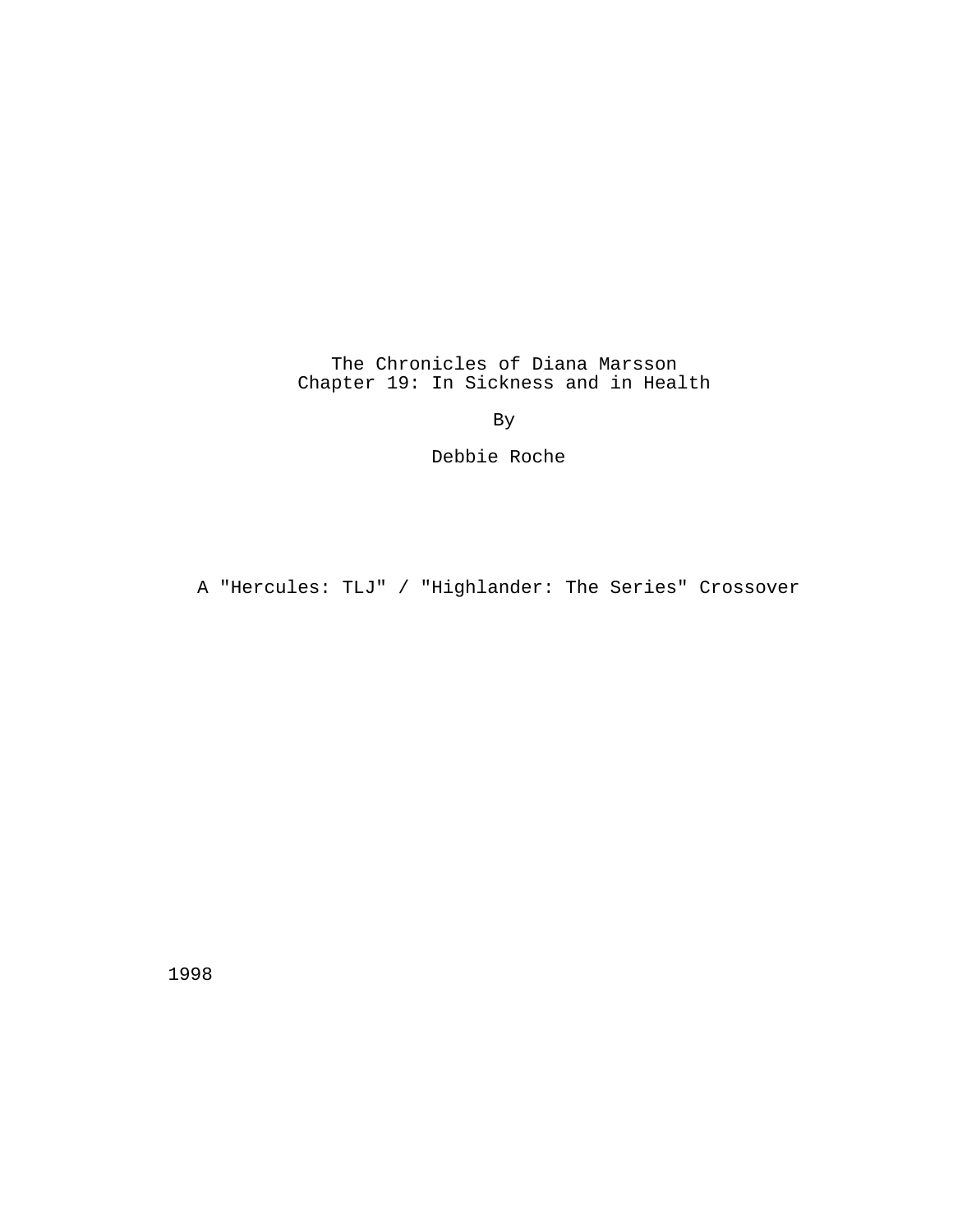## **TUESDAY AUGUST 13th 2019**

1 LOFT - KITCHEN (NIGHT) 1

DIANA is alone. She has a glass in her hand. She walks over to the window.

CONTINUE TO:

2 WINDOW AREA 2

She and looks up at the night sky. She stares at the moon. Her eyes tear up. After a few moments, she raises her glass in a toast.

> DIANA I love you. I did then, and always will. Don't ever forget that. (beat) No matter what happens. Never forget how much I love you. (beat) I'll never forget you and all you brought to my life.

She takes a drink from the glass, and looks back up at the moon. There is a knock on the door. She ignores it. Knock again. She ignores it. Knock again. She ignores it. Knock again.

> METHOS (VO) Hello? (beat) Mac? (beat) Diana?

3 DOOR 3

With a mere thought, DIANA opens the door. METHOS lets himself in. The door closes behind him.

> METHOS I was beginning to think no one was home.

DIANA is still staring up into the sky. She is ignoring METHOS. METHOS can tell she is in a mood.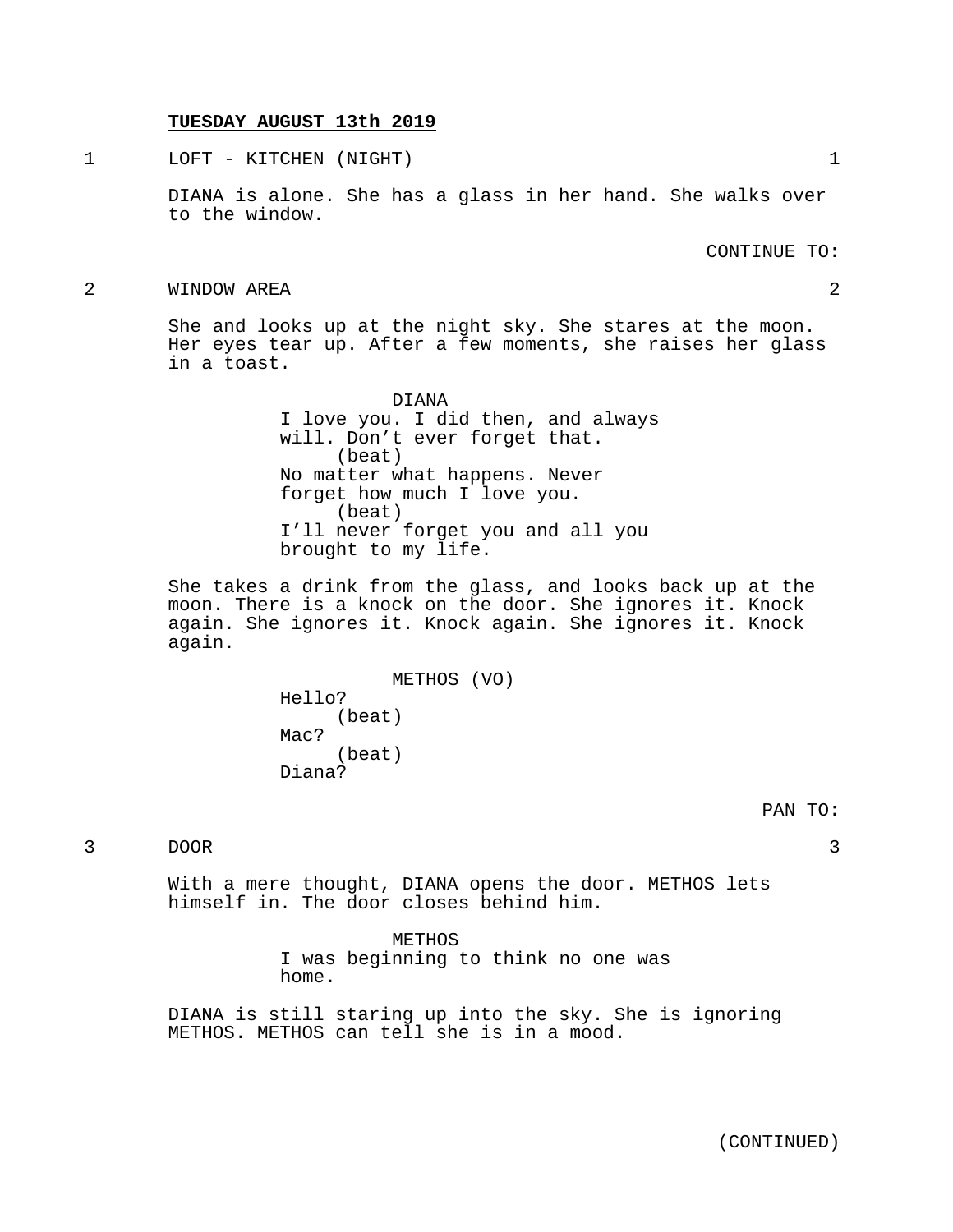METHOS Are you okay?

She doesn't answer. He goes over to her.

4 WINDOW AREA 4

METHOS Diana, what's wrong?

He notices the tears in her eyes, and gets the wrong idea.

METHOS No. Don't tell me that Mac...

METHOS looks at the floor.

METHOS I never thought I'd...

DIANA, still staring up into the night sky and without looking at METHOS, addresses him.

> DIANA It's not Mac. He's fine.

METHOS breathes a sign of relief. Then, wonders if it's not Mac that's put her in this mood, then what could it be?

> METHOS If it's not Mac, then what's wrong?

Momentary pause.

DIANA It's 2 days until the 2nd full moon since the summer solstice.

METHOS raises an eyebrow in confusion. Momentary pause.

**METHOS** Summer Solstice?

## DIANA

Yeah.

METHOS

What does...

METHOS suddenly remembers the significance of the date. He remembers her telling him the story.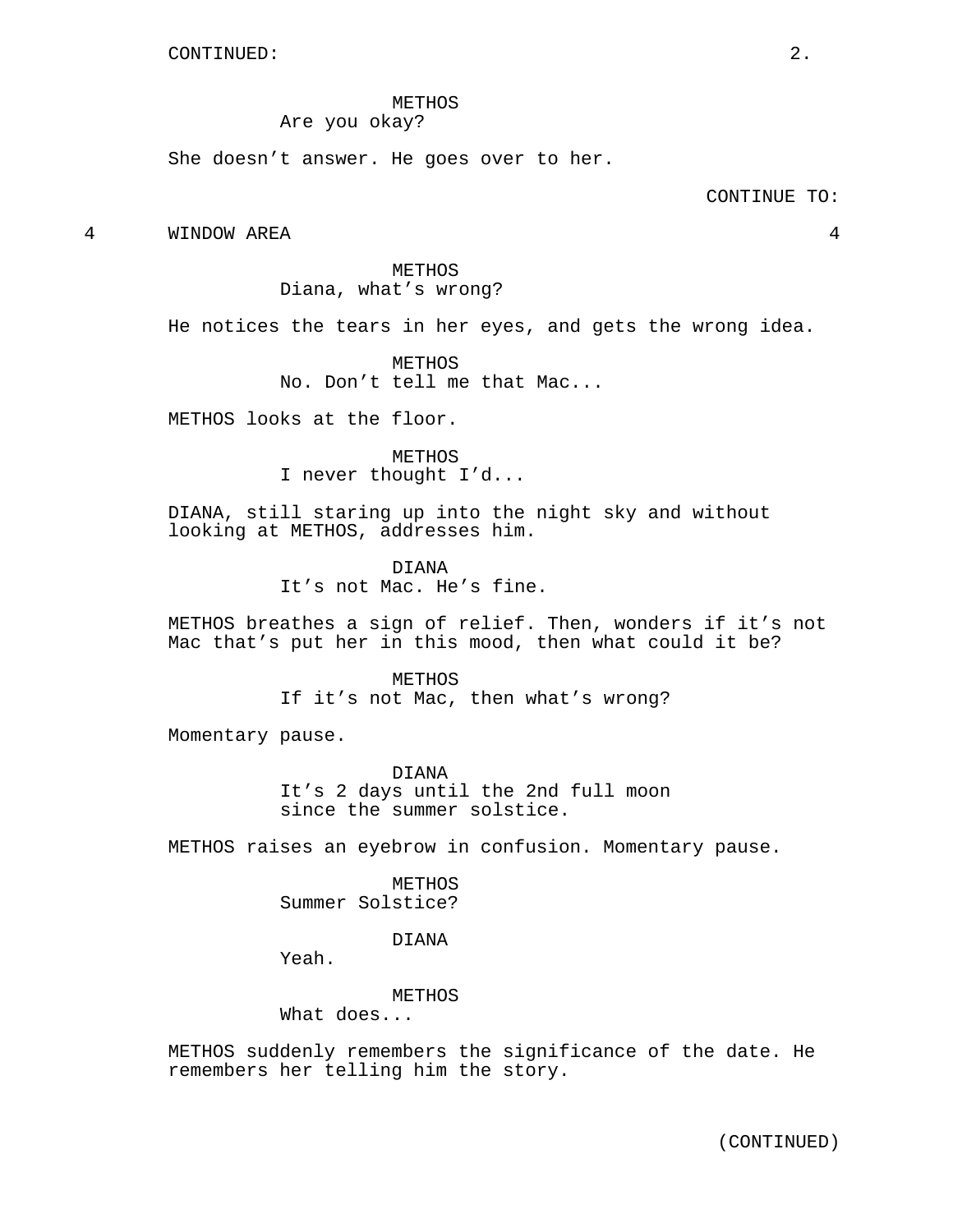METHOS

Oh.

DIANA I still miss him, ya know.

METHOS Yeah. I know. (beat) He was a... a great guy.

DIANA One in a million. A real hero. I...

She can't hold back the tears any longer. METHOS goes to her.

## METHOS

C'mer.

He takes her in his arms. She cries on his shoulder. He comforts her.

## METHOS

It's okay.

She tries to talk as she cries.

DIANA It shouldn't still affect me this much. It's been centuries... millennia... since... since...

METHOS It's okay, Diana.

She cries for a while. He holds her. She feels safe in his arms, comfortable. When she finally stops crying, she looks at him.

> DIANA Thank-you.

#### METHOS

For what?

She smiles at him.

DIANA For being here.

METHOS says the next line, as he wipes a stray tear from her eye.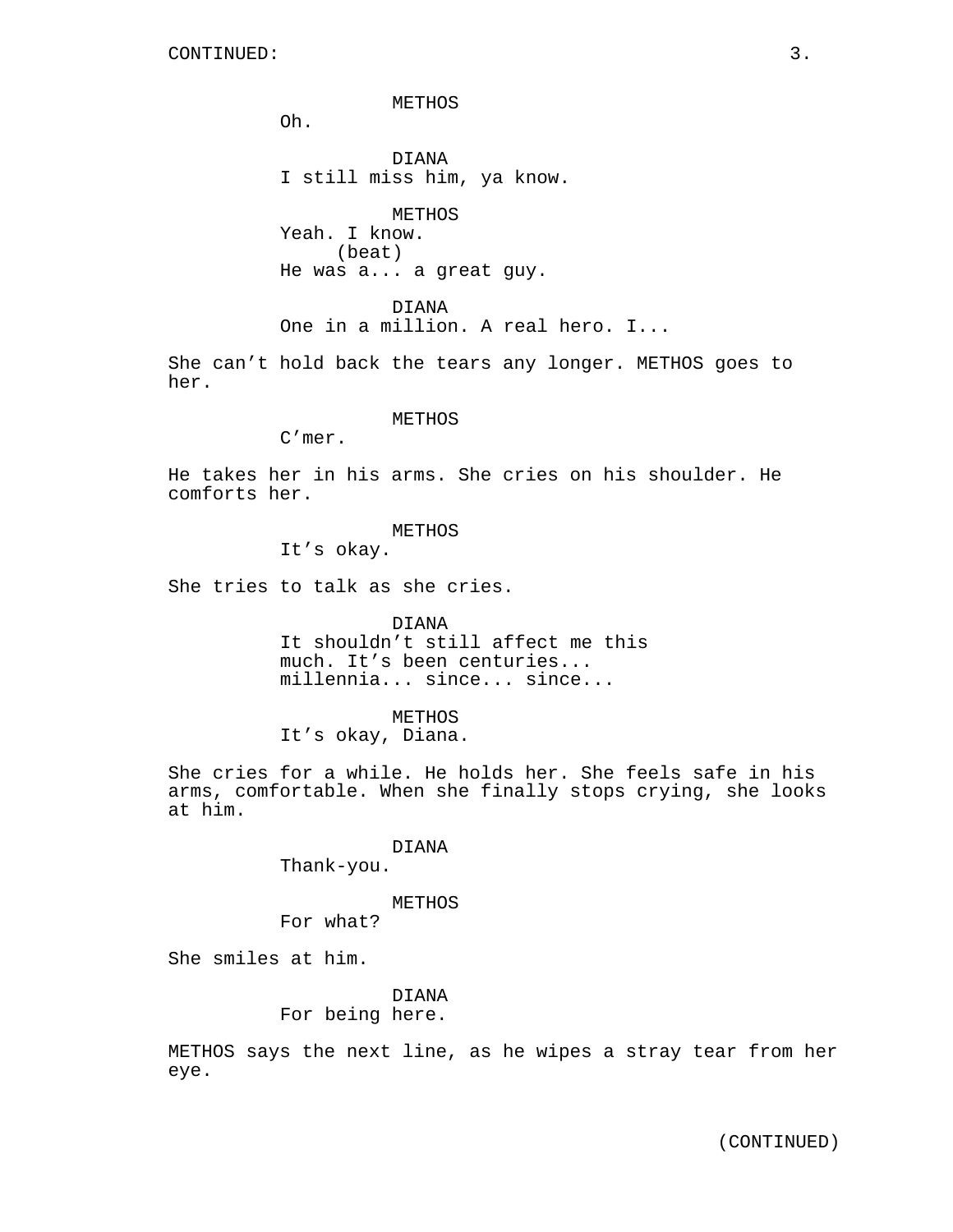### METHOS

No problem.

DIANA You're the only other person still alive who really knew him. I...

### METHOS

### I only barely knew him, and...

METHOS notices she is staring at him. DIANA looks at him as if seeing him for the first time. He notices the look in her eyes, and wonders what it could mean.

#### METHOS

# What?

DIANA needs someone to hold, someone to feel close to. She smiles at him. Their eyes lock. He finds himself being drawn to her. He strokes the side of her face, his hand rests under her chin. He kisses her. She doesn't resist him. She pulls him close and, with a mere thought, transports them over to the bed.

CONTINUE TO:

## 5 BED 5

They appear on the bed naked. They are still kissing. He doesn't know that they have moved, and, at the moment he doesn't care. He is on top of her. She presses her body up close to him. She breaks the kiss. He nuzzles her neck. His hands start to caress her body. She whispers in his ear.

#### DIANA

Make love to me.

He brings his lips back to hers, and kisses her. They make love. He collapses on her after releasing himself inside of her.

JUMP TO:

## **WEDNESDAY AUGUST 14th 2019**

6 BED (8:00AM) 6

METHOS and DIANA are asleep in bed. She wakes up. She turns over and looks at him. She grabs her robe from the chair beside the bed. She gets out of bed while putting on the robe.

CONTINUE TO: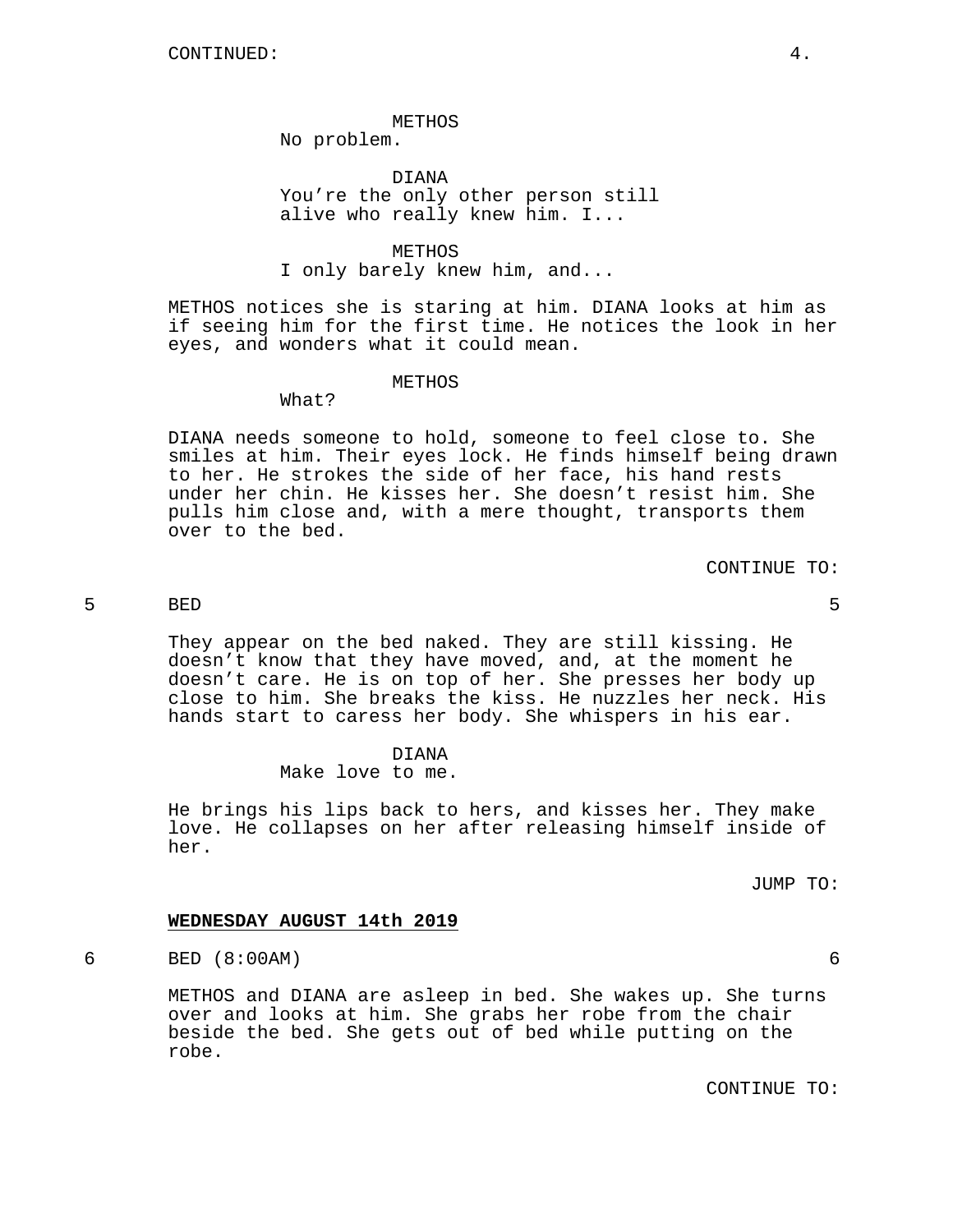# 7 WINDOW AREA 7

DIANA walks over to the window and looks out.

## PAN TO:

## 8 BED 8

METHOS wakes up and sees her over by the window. He gets out of bed, puts on his pants, and walks over to her.

CONTINUE TO:

9 WINDOW AREA 9

He stops behind her, putting his arms around her waist, and kisses her neck. He is still completely under her spell. He wants her. He wants her more than he has ever wanted anyone, anything. She worms out of his grasp. He is confused.

> METHOS What is it? (beat) Did I do something wrong?

DIANA No. It's just...

METHOS Just what?

CONTINUE TO:

10 SOFA 10

DIANA says her line as she heads over to the sofa.

DIANA We need to talk.

METHOS smiles to himself. He agrees with her. But not for the same reason.

METHOS

I know I...

She sits and looks at him. He heads over.

DIANA Last night, it... It never happened.

He looks at her with a raised eyebrow, as he sits beside her on the sofa.

(CONTINUED)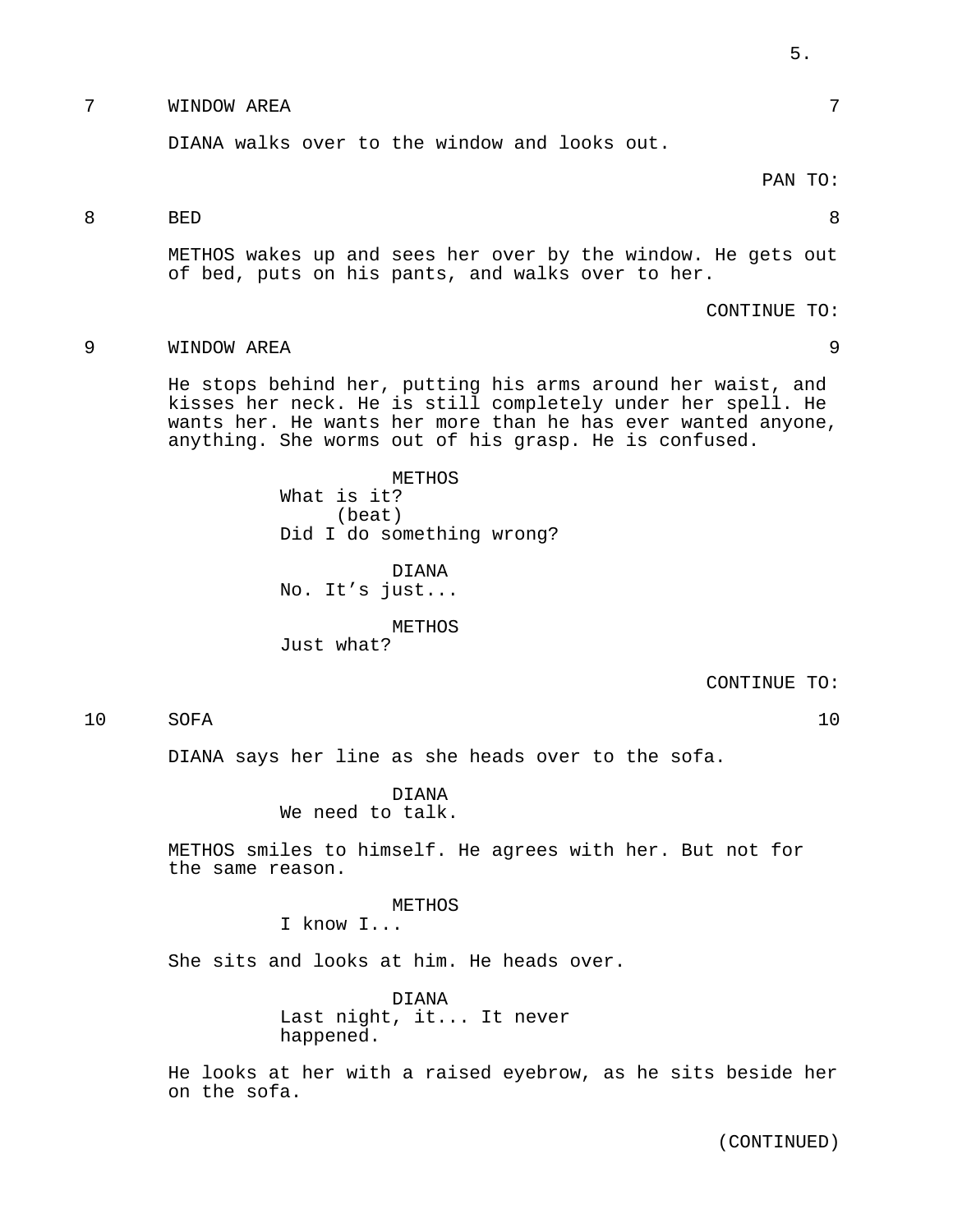METHOS Never happened? What...

DIANA looks at him.

DIANA You have to forget what happened.

METHOS

Diana, I... (beat) I never expected, in a million years that anything would ever happen between us. But, now that is has, I can't forget it. You were great last night. No, better than great, you were...

#### DIANA

Methos, I can make you forget. You know I can. All it would take is a snap of my fingers, a wave of my hand, and...

METHOS I know, but... I don't want to forget what happened, I...

He strokes the side of her face lovingly. He finds himself saying something he never thought he would ever say again, and especially not to DIANA.

> METHOS I love you.

DIANA No. You, you can't. Please.

She gives him a look. He smiles, and gives in.

#### METHOS

Mac is so lucky.

She smiles.

DIANA

Thank-you.

JUMP TO: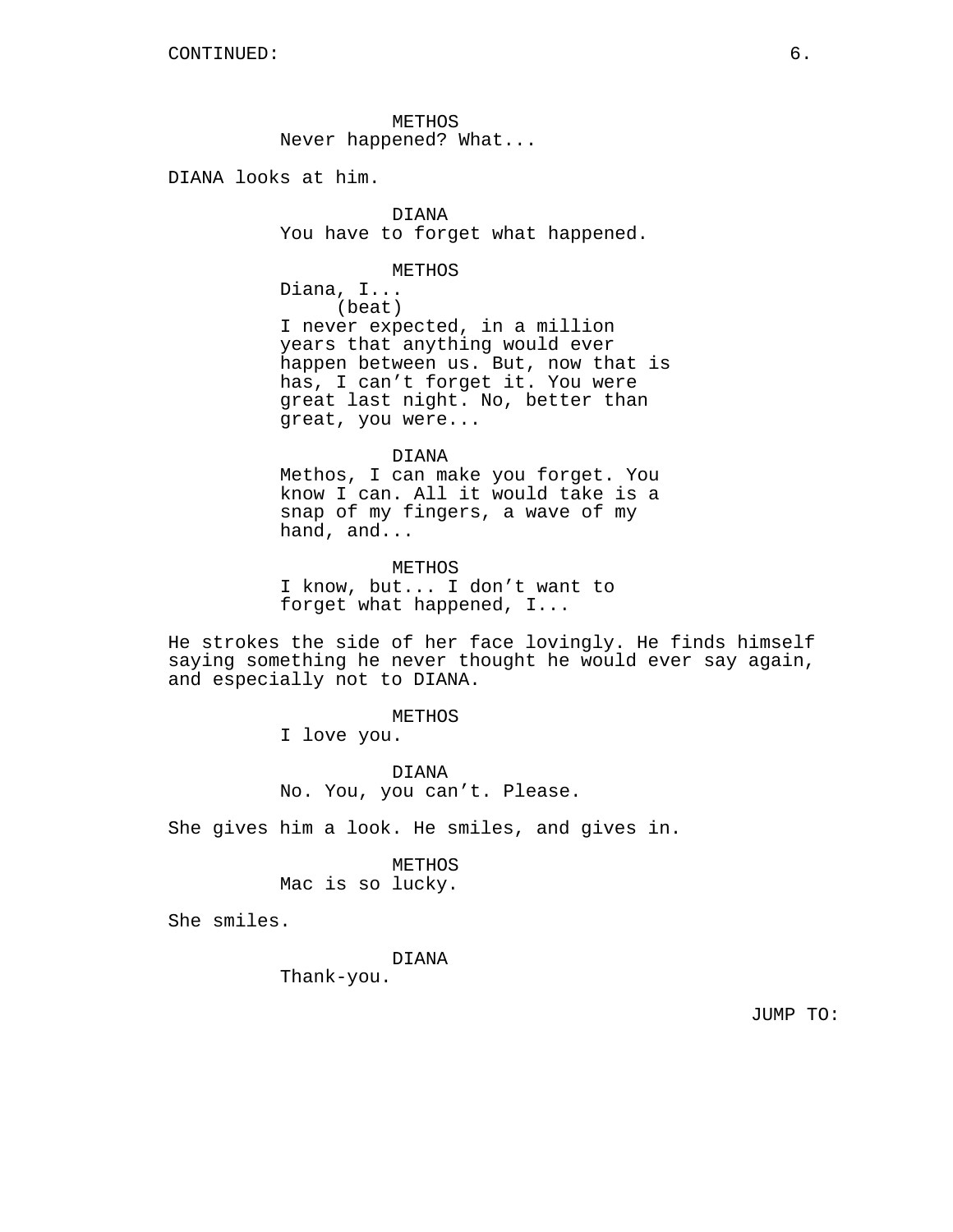11 RICHIE'S PLACE (8:30AM) 11 RICHIE is on the phone. RICHIE Now? (beat) Okay. Okay. I'm on my way. He hangs up the phone, grabs his jacket, and exits. CONTINUE TO: 12 RICHIE'S PLACE - DRIVEWAY 12 RICHIE gets on his motorcycle, starts it up, and drives off. JUMP TO: 13 AIRPORT RUNWAY (8:45AM) 13 A plane lands. CONTINUE TO: 14 AIRPORT PARKING LOT DUNCAN walks to his parked T-Bird. He has a package in his hands. He gets to the car. CONTINUE TO: 15 T-BIRD - PARKING LOT 15 DUNCAN puts the package in the back seat, and gets in the car. CONTINUE TO: 16 T-BIRD 16 DUNCAN starts the car and drives off. CUT TO: 17 LOFT - KITCHEN (9:15AM) 17 METHOS and DIANA are dressed and sitting at the table. They are drinking tea. DIANA

So we are agreed. Nothing happened.

(CONTINUED)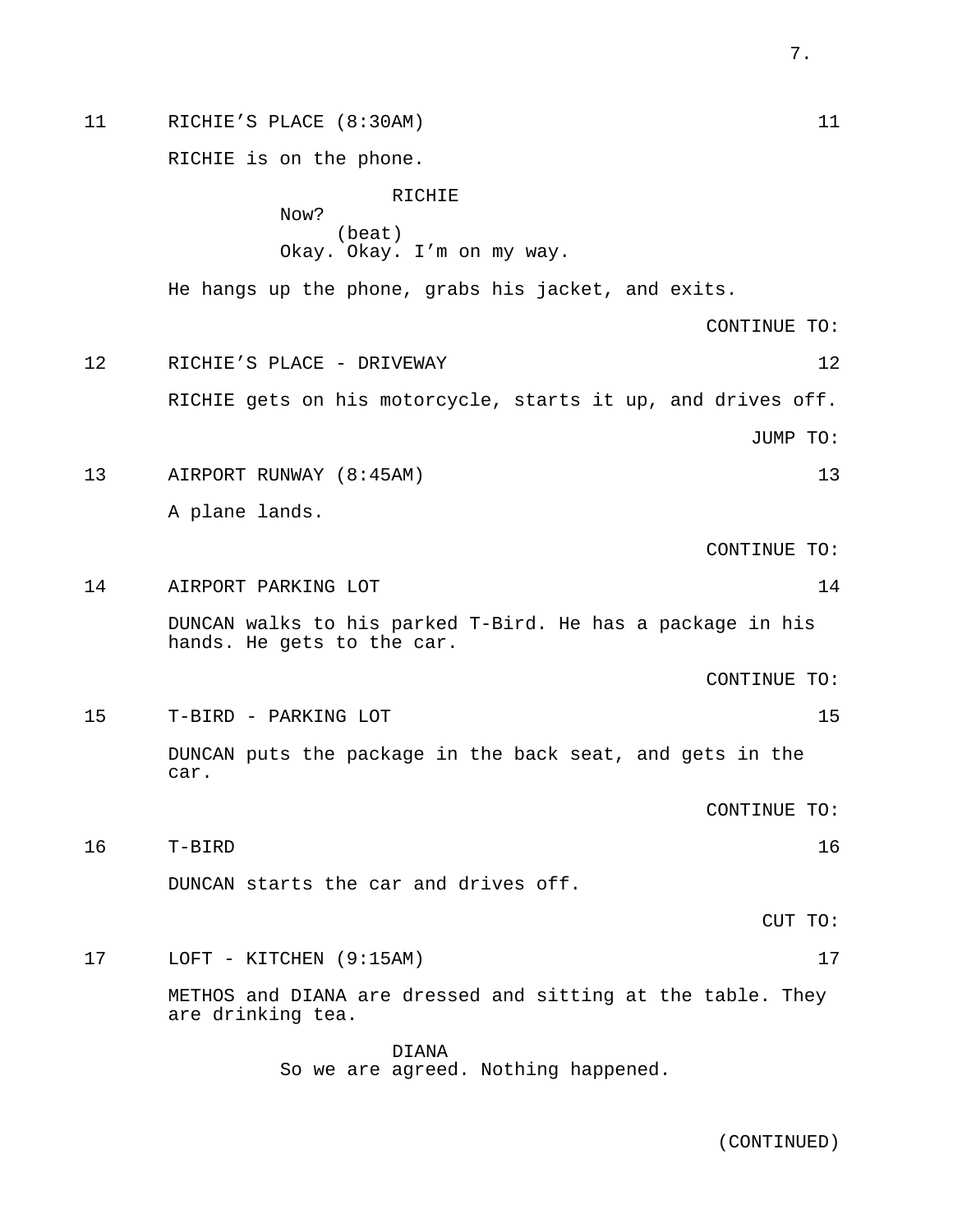METHOS doesn't answer, he just stares at her. He knows it won't be easy to forget her. No woman has ever made him feel the way he felt last night. He never knew he could.

> DIANA Methos? (beat) Methos.

METHOS Right. It... (beat) It never happened.

She places her hand on his, and flashes him a smile.

## DIANA

Thanks.

METHOS smiles back at her. He is about to say something when he senses someone coming. She recognizes the look.

DIANA

Someone's coming.

METHOS nods and says line while rising from table.

METHOS When did Mac say he was coming back?

DIANA He wasn't sure.

CONTINUE TO:

18 LIVING ROOM 18

He walks over to his coat and removes his sword.

DIANA What are you...

METHOS In case it's not Mac.

DIANA

But...

METHOS gives her a "sh" gesture.

CONTINUE TO: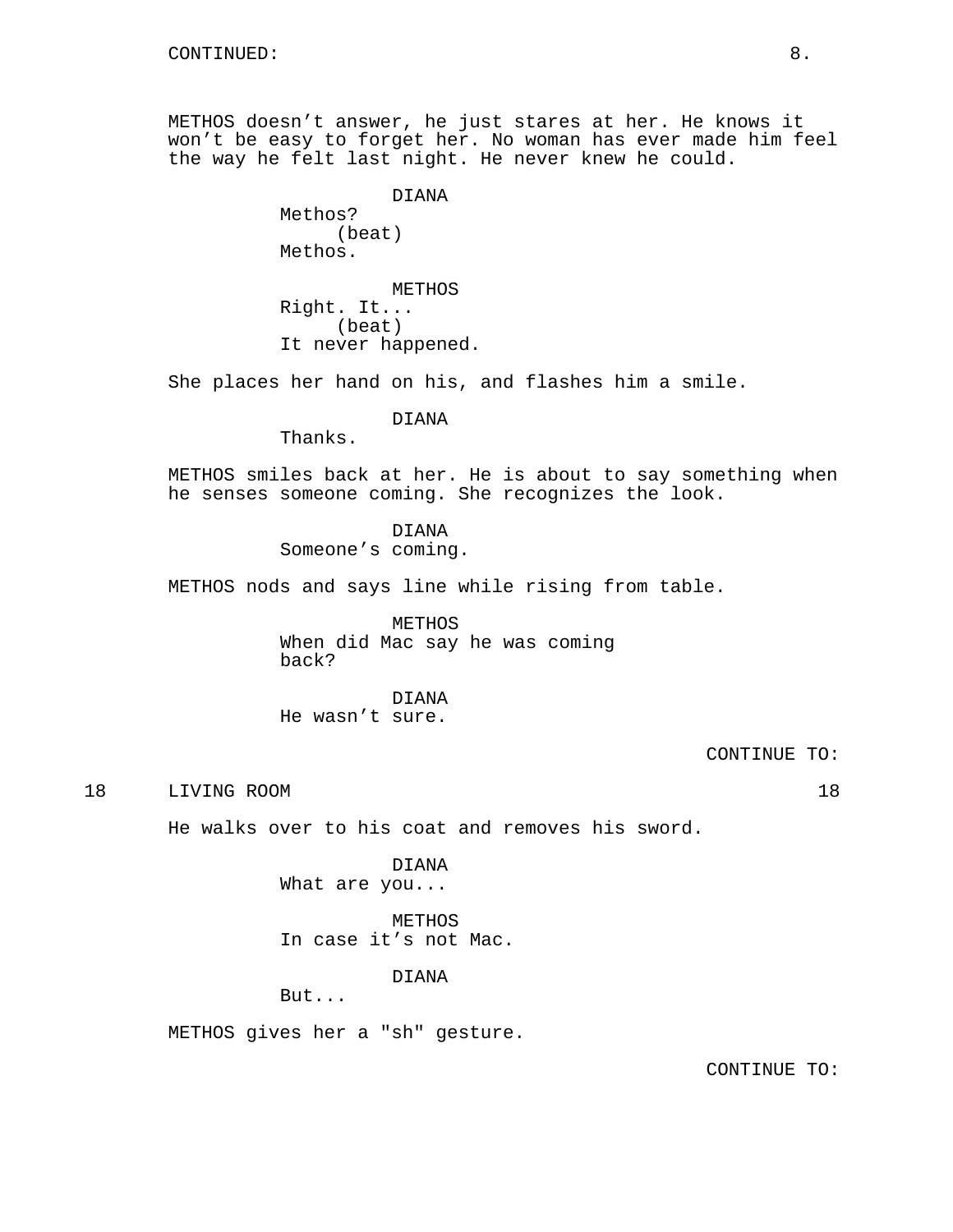| 20 | 20<br><b>DOORKNOB</b>                                                                                                                                                                                                                                                                                                              |               |                                                     |
|----|------------------------------------------------------------------------------------------------------------------------------------------------------------------------------------------------------------------------------------------------------------------------------------------------------------------------------------|---------------|-----------------------------------------------------|
|    |                                                                                                                                                                                                                                                                                                                                    |               | FOCUS on the doorknob as it slowly turns.           |
|    |                                                                                                                                                                                                                                                                                                                                    |               | PAN TO:                                             |
| 21 | METHOS                                                                                                                                                                                                                                                                                                                             |               | 21                                                  |
|    |                                                                                                                                                                                                                                                                                                                                    |               | FOCUS on METHOS as he readies his sword.            |
|    |                                                                                                                                                                                                                                                                                                                                    |               | PAN TO:                                             |
| 22 | WIDE SHOT                                                                                                                                                                                                                                                                                                                          |               | 22                                                  |
|    | The door opens, and a few things happen simultaneously. $(1)$<br>DUNCAN enters with the box in his hands, (2) METHOS pounces,<br>(3) DIANA, zaps METHOS' sword across the room, (4) DUNCAN<br>drops the box, (5) METHOS has a look of shock/surprise, as<br>his sword vanishes DUNCAN and METHOS say their line<br>simultaneously. |               |                                                     |
|    | Whoa.                                                                                                                                                                                                                                                                                                                              | <b>DUNCAN</b> | METHOS<br>My sword.                                 |
|    |                                                                                                                                                                                                                                                                                                                                    |               | <b>DUNCAN</b><br>Nice to see you too, Methos.       |
|    |                                                                                                                                                                                                                                                                                                                                    | Mac!?         | METHOS                                              |
|    |                                                                                                                                                                                                                                                                                                                                    |               | They both look at each other and say the next line. |
|    |                                                                                                                                                                                                                                                                                                                                    |               | DUNCAN / METHOS<br>What are you doing here?         |
|    | DUNCAN gives METHOS a curious look.                                                                                                                                                                                                                                                                                                |               |                                                     |
|    |                                                                                                                                                                                                                                                                                                                                    |               | <b>DUNCAN</b><br>What am I doing here? I live here. |
|    |                                                                                                                                                                                                                                                                                                                                    |               | METHOS<br>What were you thinking?                   |
|    |                                                                                                                                                                                                                                                                                                                                    |               |                                                     |

19 DOOR 19

ready to pounce on the intruding immortal.

He walks over to the door and leans up against the wall -

(CONTINUED)

9.

PAN TO: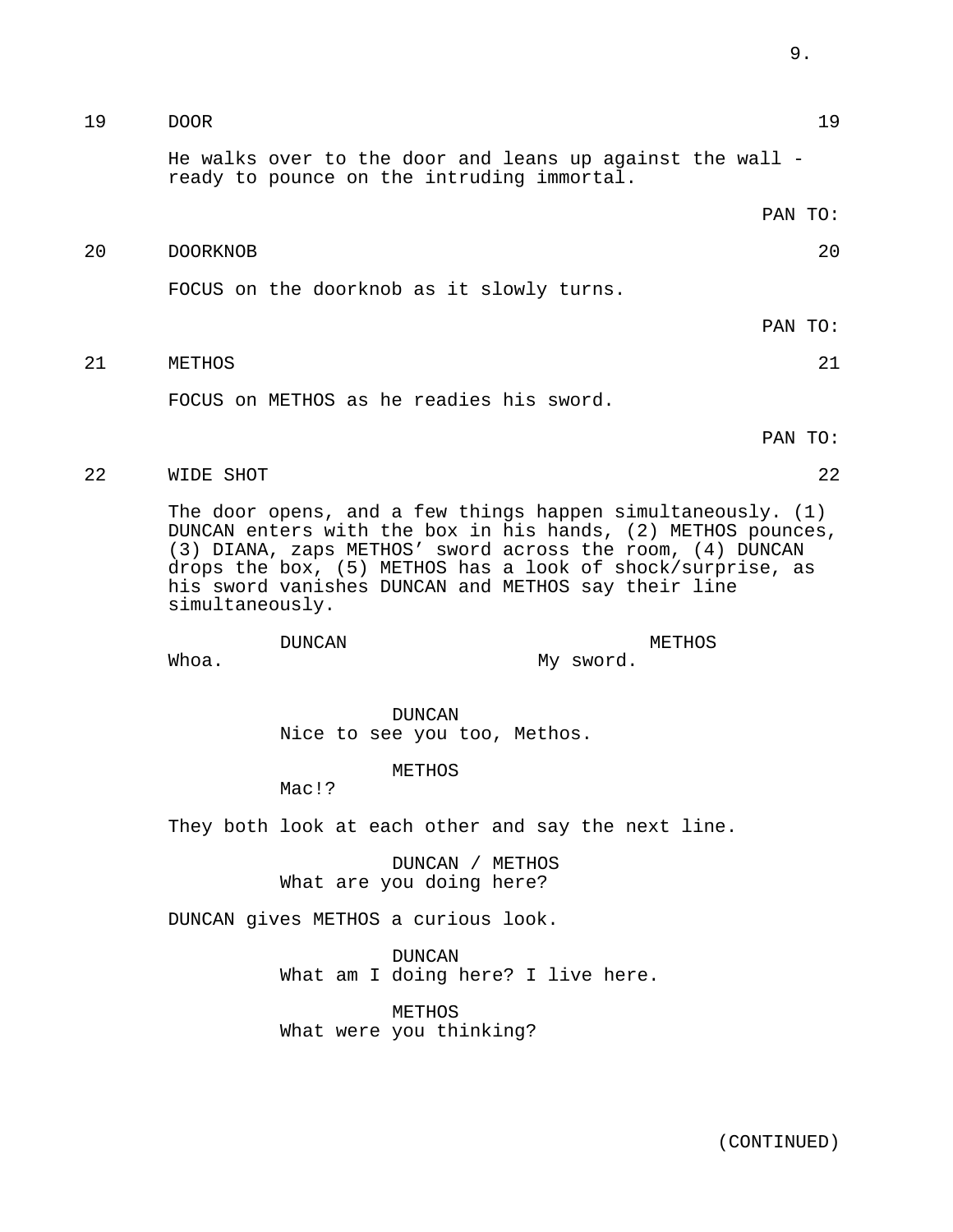## DUNCAN

About?

METHOS Entering unarmed?

#### DUNCAN

I don't...

DIANA appears behind DUNCAN and taps him on the shoulder. He turns to her. She smiles. He kisses her. METHOS watches them kissing. He knows that, once he leaves, they'll be... METHOS retrieves his sword. DIANA breaks the kiss. DUNCAN looks to METHOS' sword, then back at DIANA. DUNCAN's line is referring to her disarming METHOS.

> DUNCAN Thanks. Even though you're not supposed to interfere.

DIANA Don't mention it.

DUNCAN

I missed you

DIANA

And I you.

METHOS rolls his eyes in an "oh please" gesture. DUNCAN kisses her again. METHOS waits a few moments, then tries to get their attention.

> METHOS Excuse me, guys?

They break the kiss. METHOS addresses DUNCAN.

METHOS I almost killed you, MacLeod! If Diana hadn't...

DUNCAN Methos, I...

METHOS You weren't even armed? You knew there was another...

DUNCAN I didn't see the need.

METHOS looks confused.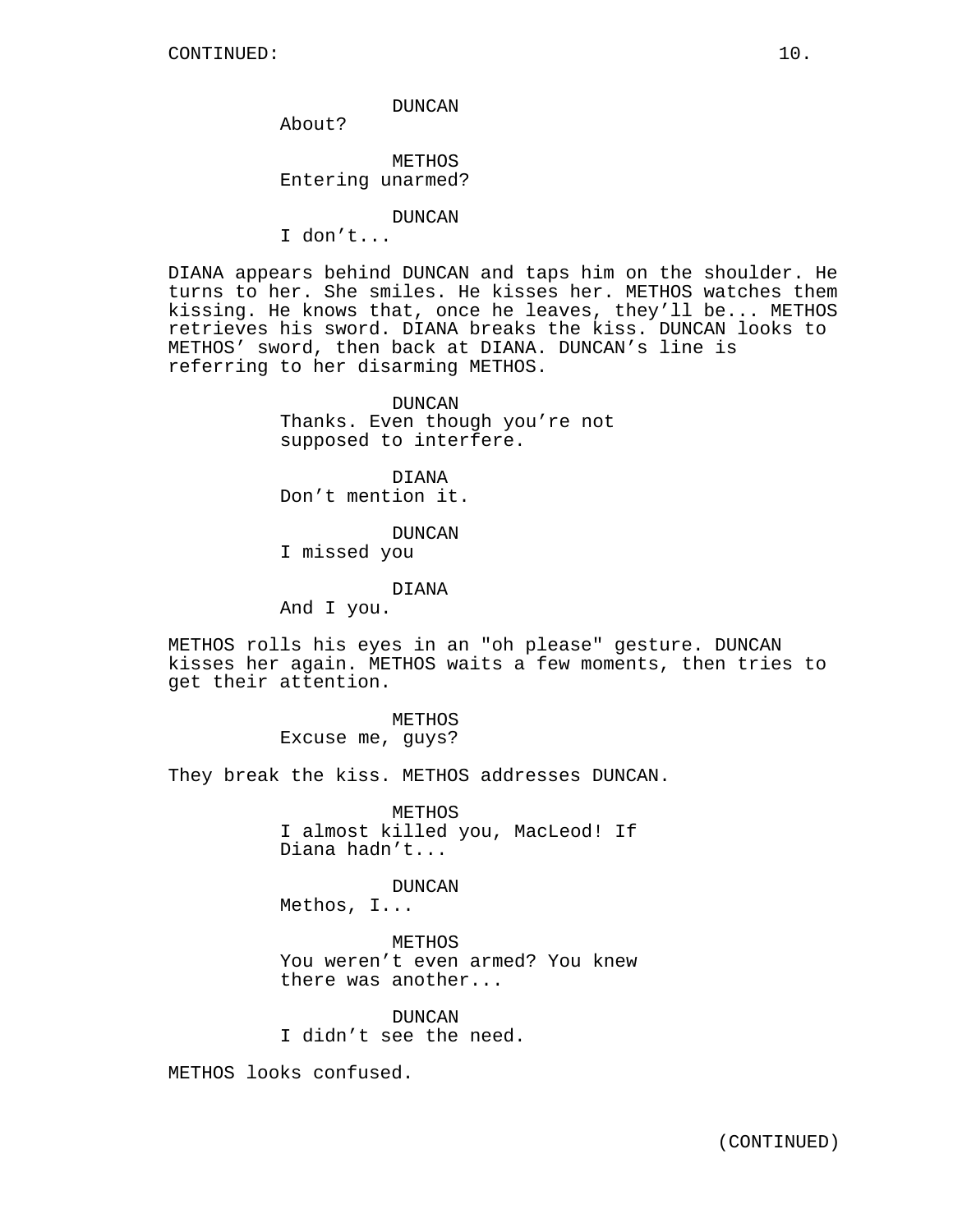METHOS Let me get this straight. You sense an Immortal in your house, and you enter unarmed. Do you have a death wish? Have you lost your mind?

DUNCAN doesn't understand why METHOS is getting worked up.

DUNCAN

Methos, Diana was here. She c..

METHOS ...could have been in jeopardy. She could have been killed!

DUNCAN Are you forgetting what she is? Diana can fend for herself. And, unless the intruding immortal has hind's blood on them, she...

METHOS had forgotten that. He gives DUNCAN a look.

METHOS Right. Boy, do I feel stupid. I...

METHOS looks DIANA with a "sorry" look. DUNCAN doesn't notice the look, but does sense something is up with his friend.

> DUNCAN What has you so wound up, anyway?

METHOS looks at DUNCAN.

METHOS What do you mean?

DUNCAN

Why are you here so early?

METHOS looks at DIANA. DUNCAN looks at DIANA, then back at METHOS.

## DUNCAN

Well?

No answer. DUNCAN gets the feeling that they are up to something.

> DUNCAN Okay guys, what's going on?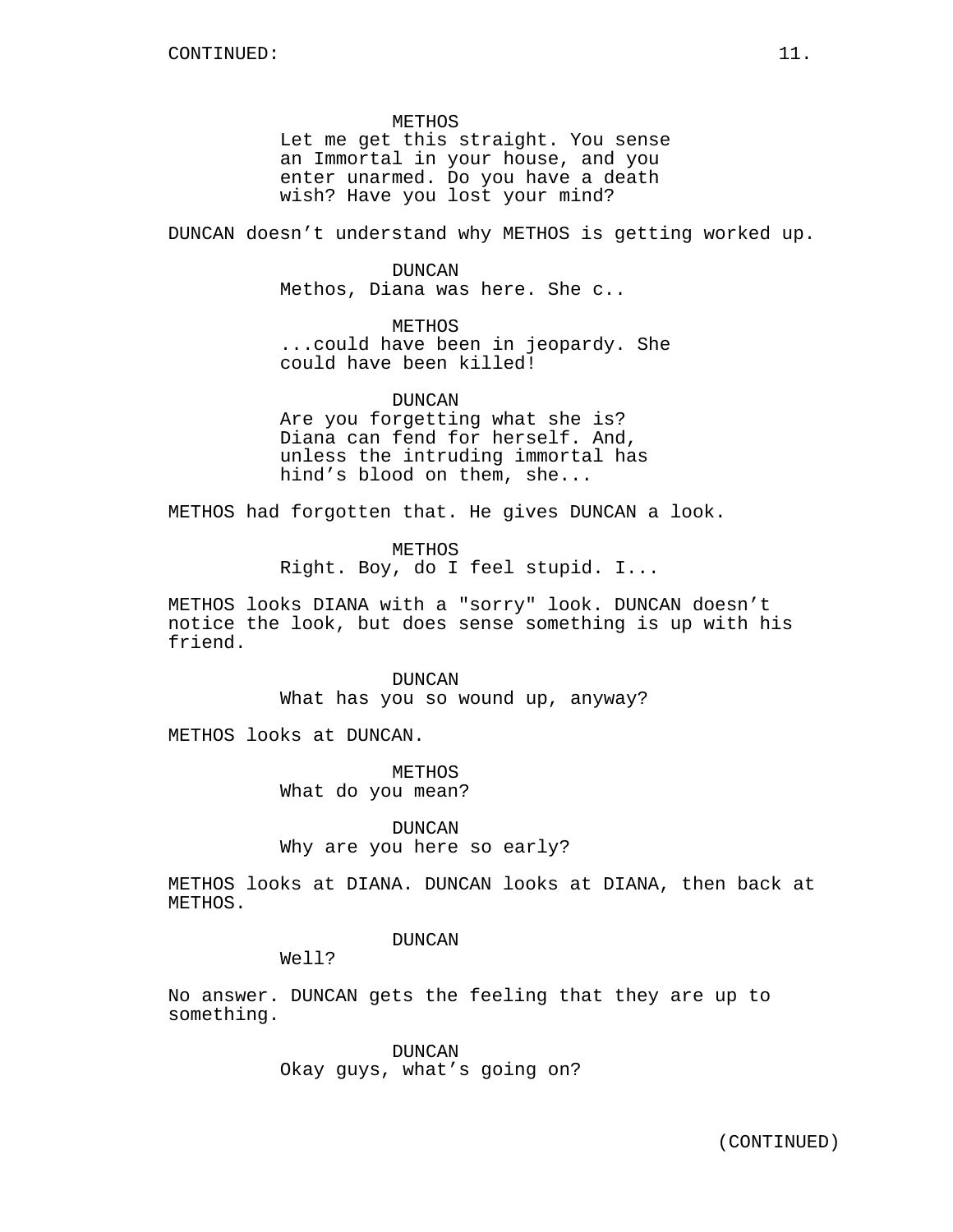METHOS Going on? What makes you thing some...

DUNCAN You've been acting strange since I walked in. You...

DIANA jumps in before METHOS puts his foot in mouth. She knows DUNCAN doesn't really think something is going on with them. He just thinks that they are "up" to something.

> DIANA It's a surprise.

> > DUNCAN

What?

#### DIANA

A surprise.

METHOS looks at DIANA. DIANA gives him a "go along" look. METHOS says line while looking back at DUNCAN.

> METHOS Right. You, um, you weren't supposed to be home yet. We...

> DIANA Methos, I think you should go.

> > METHOS

I...

DIANA Looks like our surprise will have to wait.

METHOS

But...

DIANA

Now.

METHOS

Right.

METHOS opens the door. He doesn't want to leave. He doesn't want Diana to take Duncan to bed. And, he knows that as soon as he leaves, she will. He also knows that if he doesn't leave, Diana is liable to throw him out. Literally. He looks at them.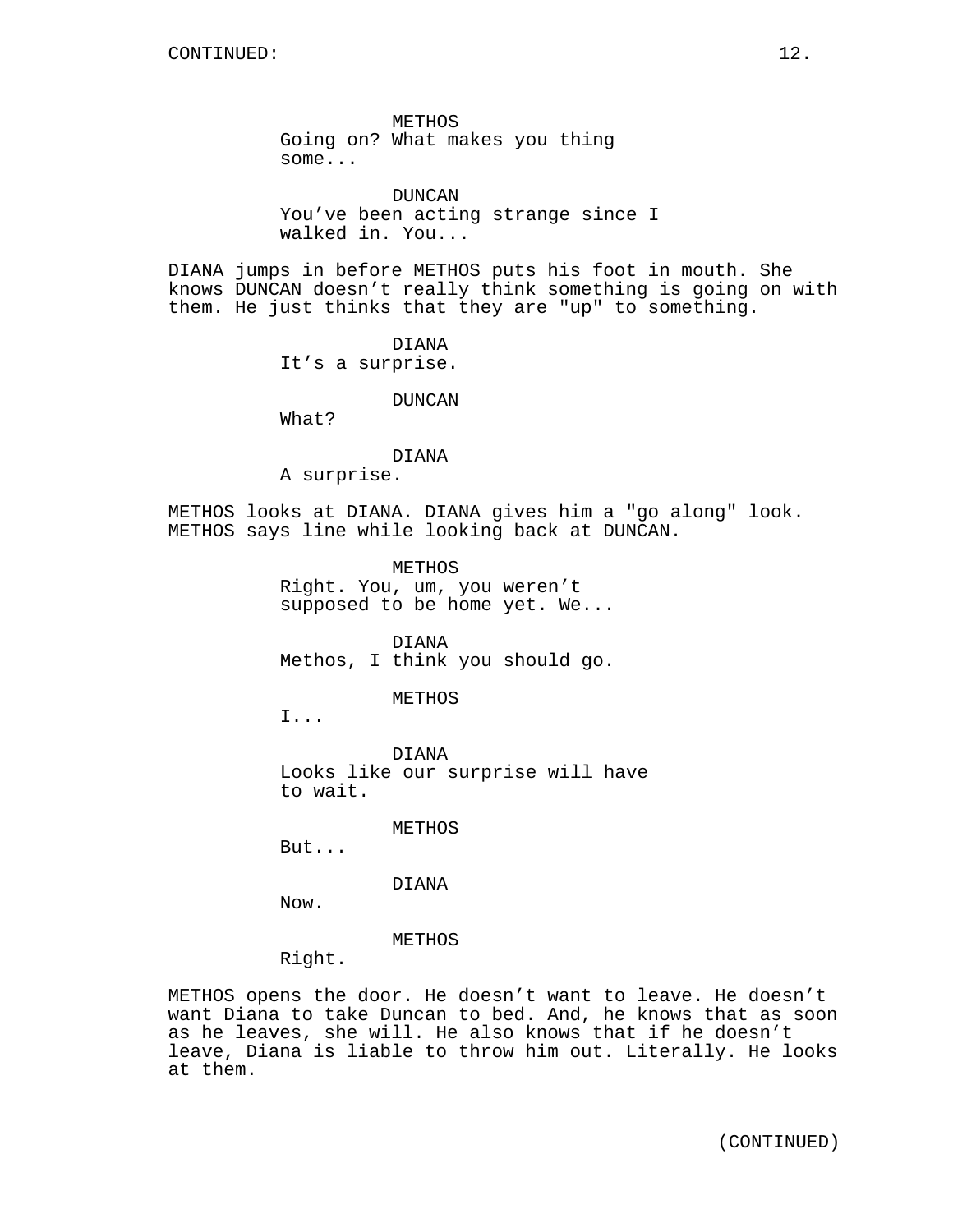METHOS

Bye.

DUNCAN / DIANA

Bye.

METHOS exits and closes the door behind him. DUNCAN looks at DIANA.

> DUNCAN So, you and Methos are planning something?

## DIANA

Maybe.

DUNCAN wraps his arms around her waist, and pulls her to him. He looks at her with one eyebrow raised.

#### DUNCAN

Maybe?

She smiles and wraps her arms around his neck.

DUNCAN You're not going to tell me are you?

DIANA Wouldn't be a surprise if I did, know, would it?

He kisses her neck. She leans her head to the side, giving him more neck to kiss.

> DUNCAN Not even a hint?

### DIANA

Nope.

He kisses up her neck, and nibbles her ear. She sighs. She tightens her grip on him, as she presses her body up against his. He kisses down her neck. He brings his lips towards hers, and stops. He looks at her.

> DUNCAN Then you leave me no choice. I'll have to...

He looks at her playfully, smiles, and continues his line.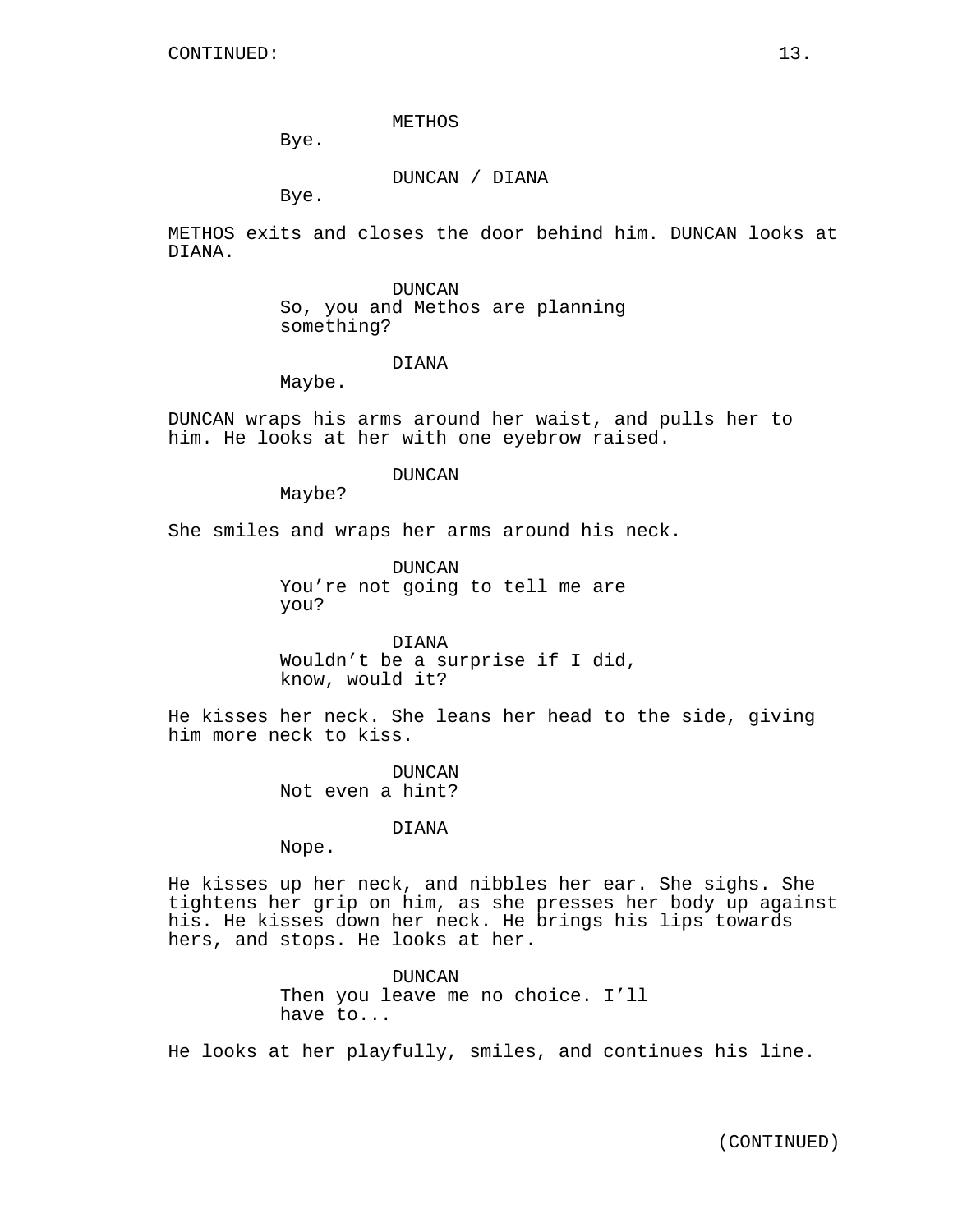DUNCAN ...force it out of you.

She looks at him seductively. She wants him. Oh, how she wants him. She wants him to take her.

## DIANA

That could be fun. But, um, now who is forgetting what I am?

He smiles and kisses her. She breaks the kiss.

DIANA

We both know that there is nothing you can do to make me talk.

DUNCAN

Oh really?

DIANA Yeah, really.

DUNCAN We shall see about that.

He sweeps her up and kisses her. He carries her over to the bed.

CONTINUE TO:

# 23 BED 23

He lays her down on the bed. He breaks the kiss and looks at her. He says next line as he is getting up off of her.

DUNCAN

Stay.

DIANA looks at him with an eyebrow raised.

DIANA

Where are you...

He flashes her a smile.

DUNCAN

Be right back.

He heads back to the doorway. She looks at him.

DIANA

Duncan?

He ignores her.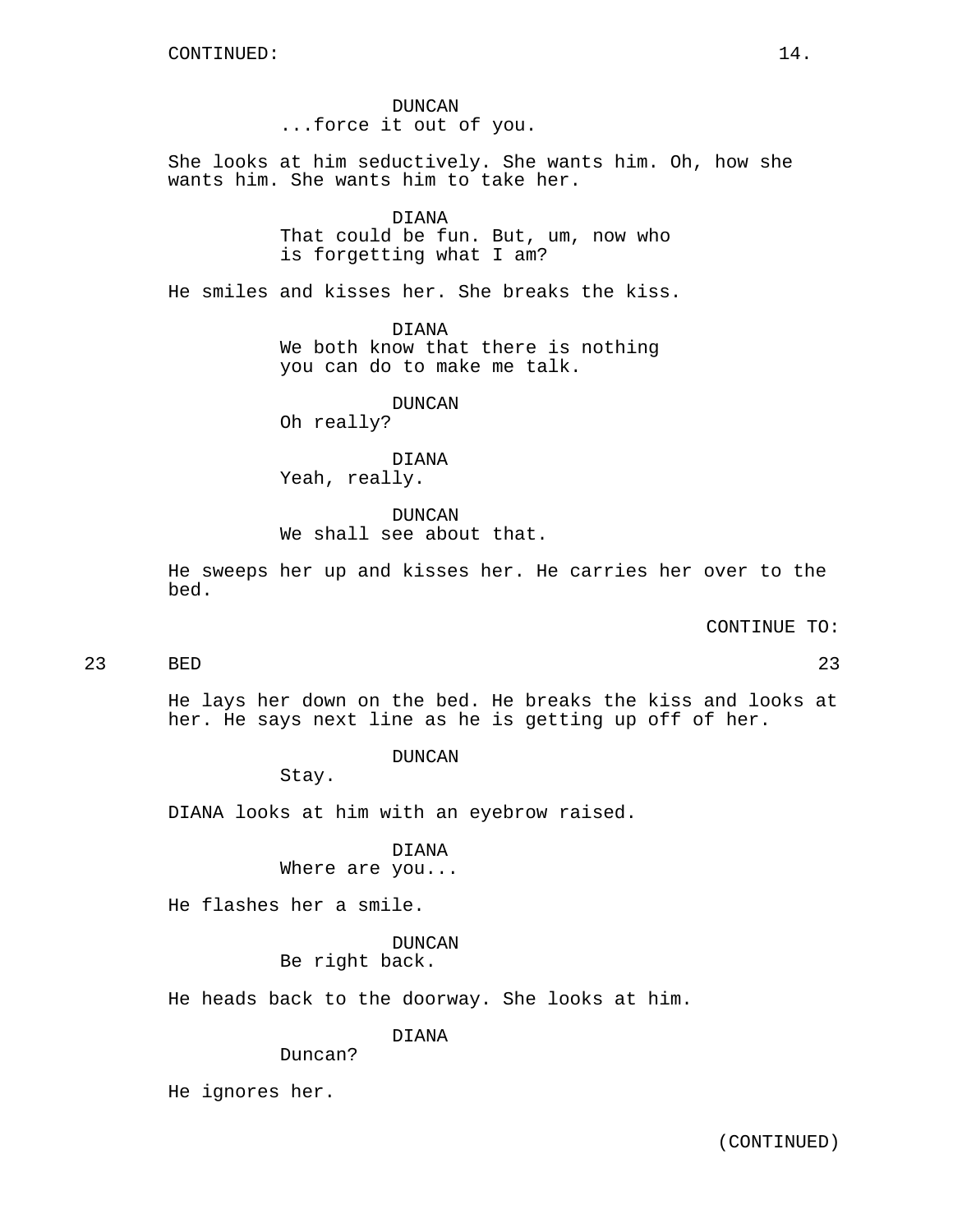PAN TO:

## 24 DOOR 24

He walks over to the box that he dropped when he came in. He picks up the box. His back is to Diana. He opens the box. He removes two pairs of handcuffs. The cuffs are a shiny silvery like metal. If the light hits them the right way, you can almost see a red streak in them. She can't see them. He walks back over to the bed with his hands behind his back.

PAN TO:

25 BED 25

DIANA is giving him a look.

DIANA What are you up to?

DUNCAN Up to? Me?

DIANA You look like the cat that just swallowed the canary.

She gives him a penetrating stare.

DUNCAN Hey, no cheating. Probing my mind is not allowed. (beat) Besides, there'd be no fun in that.

He sits on the bed, and removes the handcuffs from behind his back. She is both shocked and surprised. Handcuffs have never been his thing. Ares, yes, Duncan, no.

#### DIANA

Why, Duncan MacLeod, I...

He clasps her right wrist to the bedpost. Neither of them notices the red streak that runs through the cuff as it clasps to her wrist. It is just a flash. It appears the second it clasps to her, then it vanishes just as fast. DIANA's line is said playfully.

> DIANA Mac, what are you doing?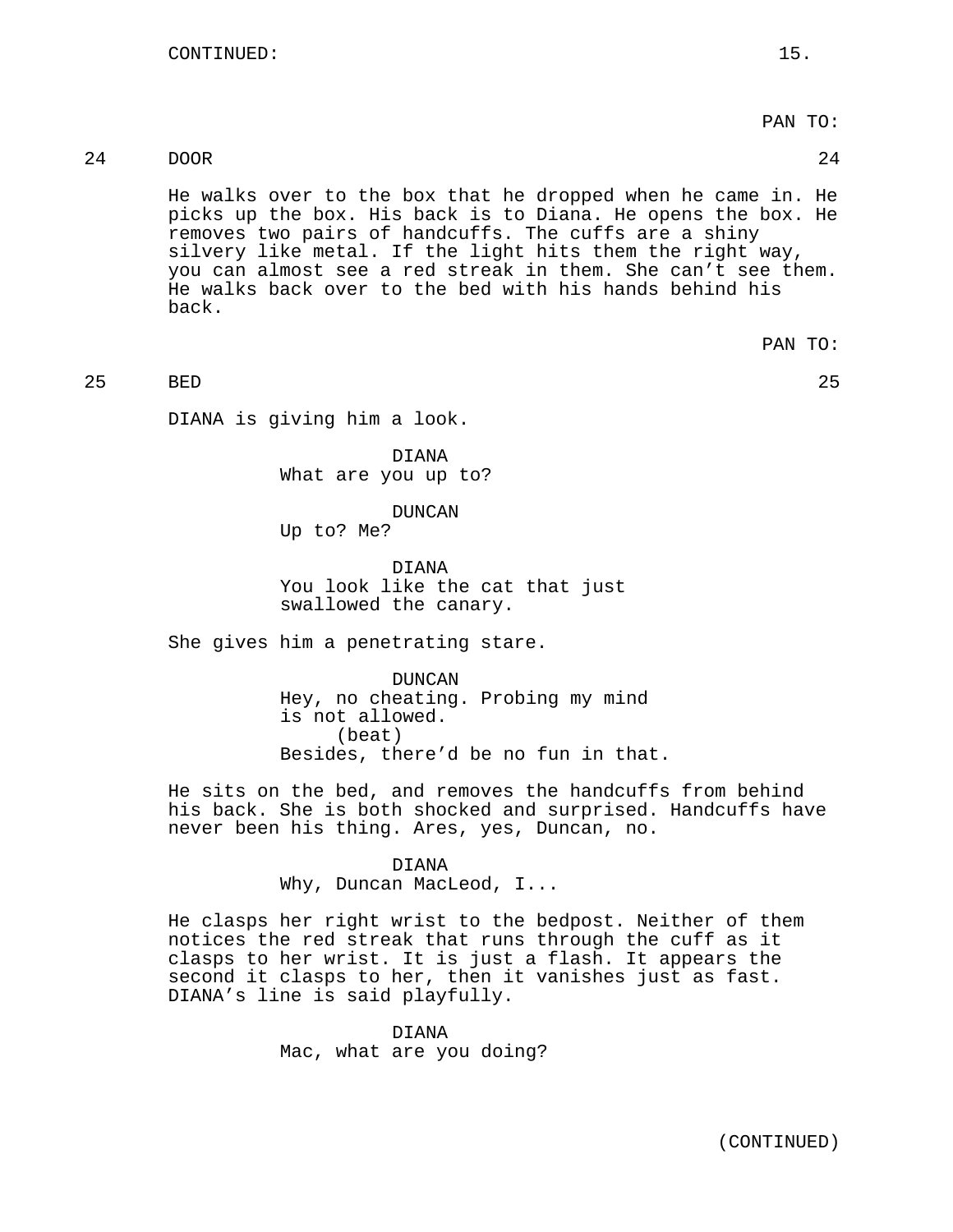He clasps her left wrist to the bedpost. Again there is a red streak that runs through the cuff as it clasps to her wrist. It is just a flash. It appears the second it clasps to her, then it vanishes just as fast. DIANA's line is said playfully.

### DIANA

You know these won't hold me.

DUNCAN looks at her and flashes her a smile.

DUNCAN

Won't they?

DIANA looks at him with a raised eyebrow.

DIANA

What?

DUNCAN Bet you can't get out of them.

DIANA Oh, please. It would be so easy.

DUNCAN

Then do it.

DIANA smiles and snaps her fingers. Nothing, DUNCAN gets off of the bed. He stands, looking at her. DIANA is shocked that she can't get loose.

> DIANA What? I...

DUNCAN Not so easy is it?

She tries again. Still nothing. She is confused.

DIANA I don't understand. Nothing can hold me. (beat) Nothing man made can hold...

DUNCAN Who said they were man made?

DIANA looks at him.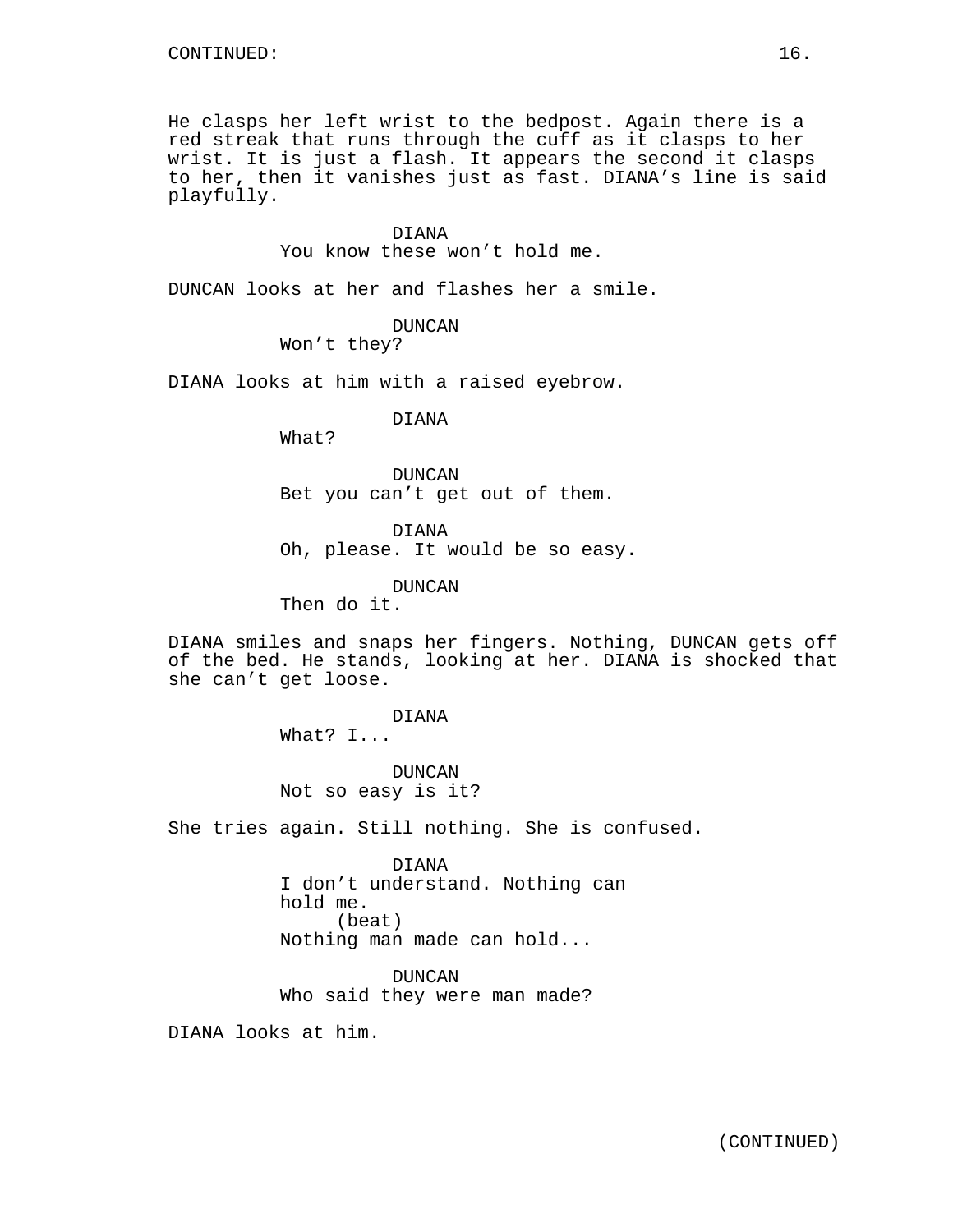DIANA

Only metal forged by Hephaestus can hold a god. And these...

She realizes where he got them. There was only one place he could have gotten a pair of handcuffs that she wouldn't be able to get out of.

> DIANA ...came from the warehouse. Didn't they? You got these from the warehouse.

#### DUNCAN

Yep. (beat) Wasn't sure if they would work, but I thought I'd at least try.

DIANA Okay. You've had your fun. You know they work. Now get them off me.

Momentary pause. He looks at her. Really looks at her. She looks at him.

#### DIANA

Mac?

He sits back on the bed. He was planning on releasing her, but he gets a thought. He looks at her again.

> DUNCAN I don't know. I kinda like you like that.

She can't believe he just said that.

## DIANA

What?

Momentary pause. He looks at her.

DUNCAN Powerless I mean.

DIANA gives him a look.

DIANA Just because I can't get out of these cuffs, doesn't mean I'm powerless.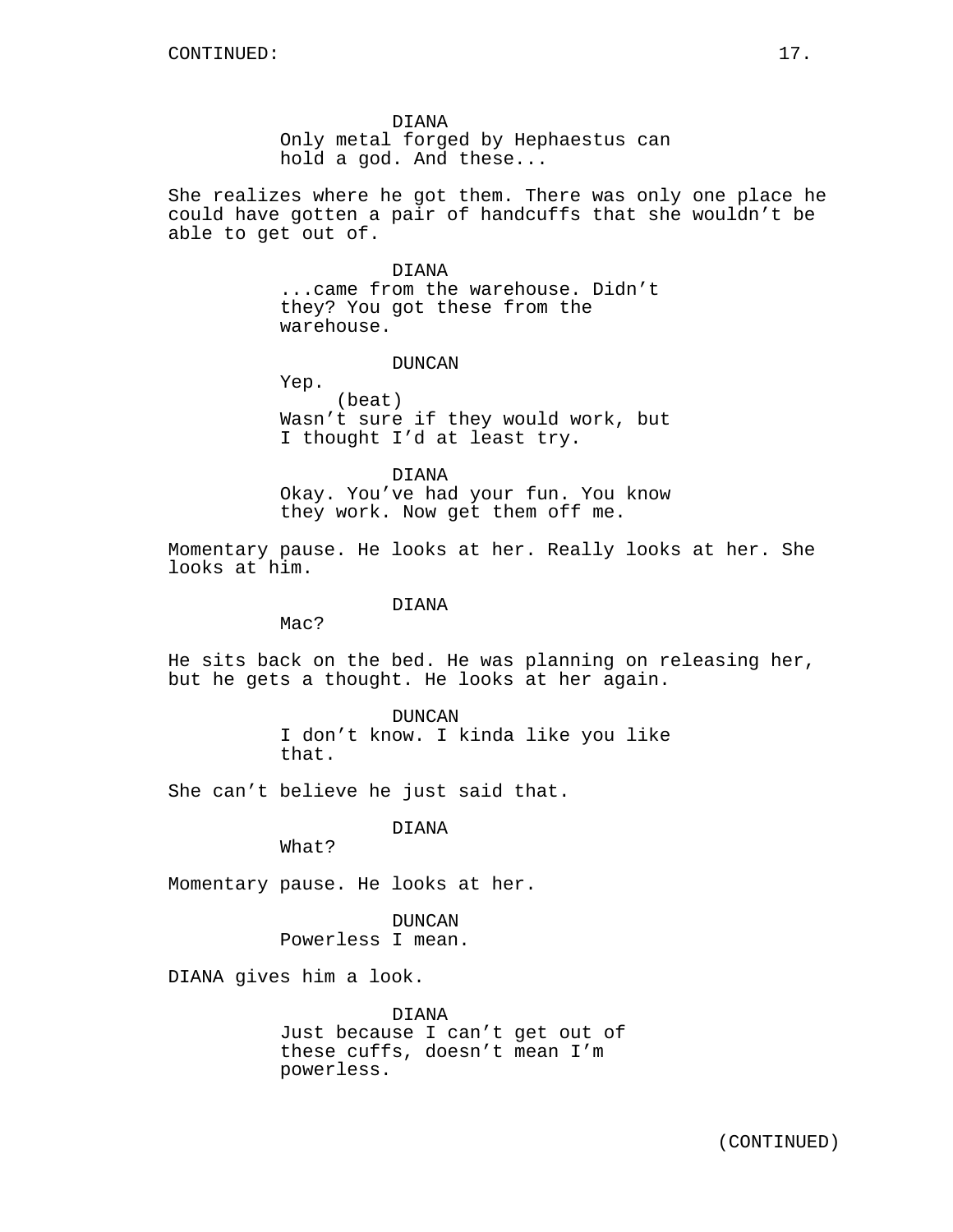DUNCAN Yes it does.

DIANA No it doesn't. Watch.

She tries to do something, it doesn't matter what, because it doesn't work. She tries again. It still doesn't work.

> DIANA I don't believe it. I am powerless.

DUNCAN laughs. DIANA all of a sudden gets a very strange feeling. A feeling she can't explain, but she knows she doesn't like. She looks at him.

> DIANA Mac, please, you have to let me out. Please.

DUNCAN Maybe I should leave you tied up for a while.

## DIANA

Mac, you can't be serious.

He finds himself strangely turned on by the thought of her tied up and helpless. He never understood how people could think this was sexy. But, seeing her there, now, was starting to do things to him. He finds his body responding to her, wanting her, needing her. He's beginning to see why some people did this regularly.

DUNCAN

Or maybe...

He strokes the side of her face. She sighs as his hand touches her face. The feeling she had a moment ago, leaves. It is replaced by a strong desire for him. She wants him, she needs him. She looks at him.

> DIANA It's been so long since you've had the upper hand.

He looks at her.

DUNCAN

I know.

She smiles at him.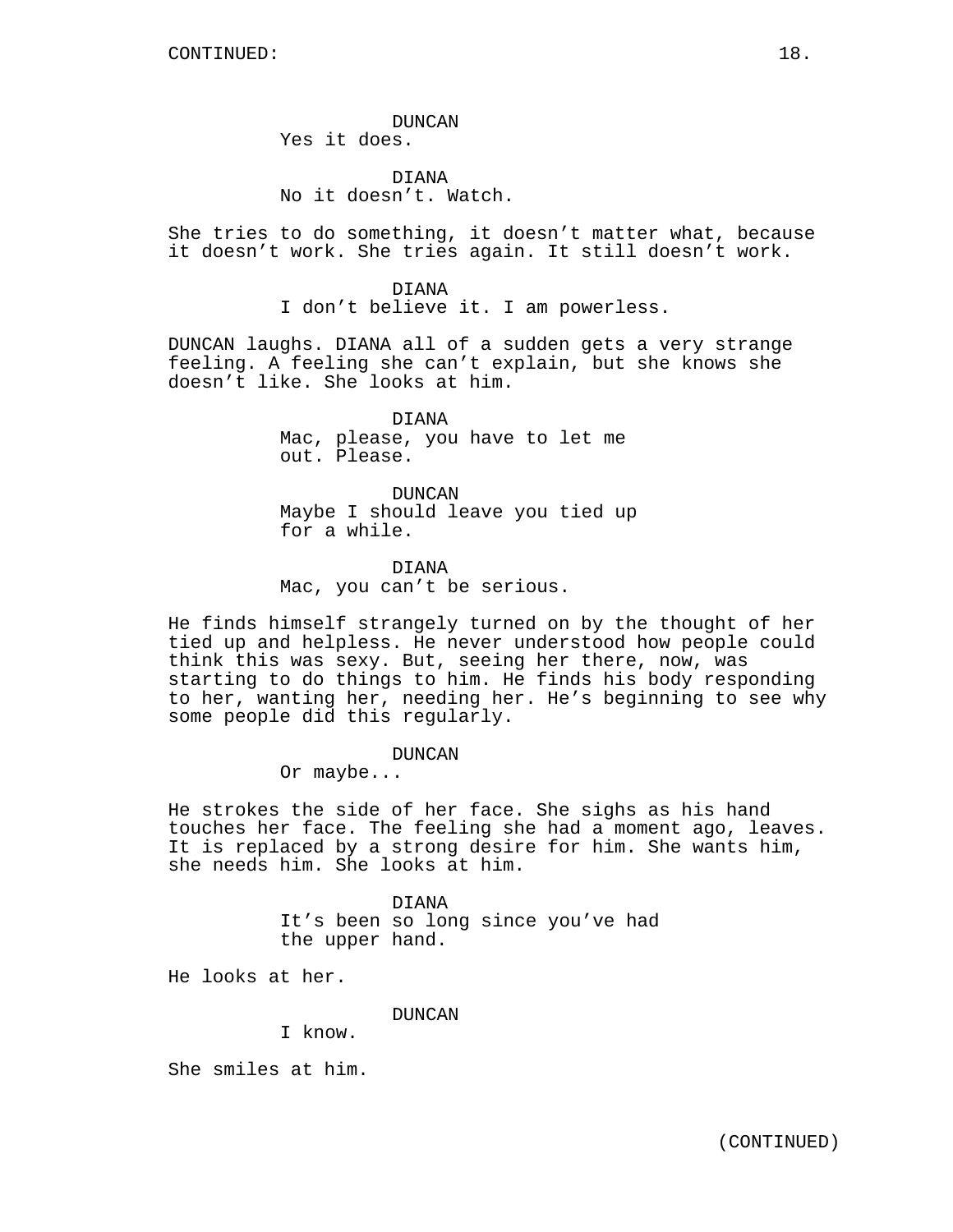#### DIANA

Kiss me.

He kisses her. He breaks the kiss and nuzzles her neck.

## DIANA

Take me, Mac. I'm yours. Completely. Make love to me.

There is nothing he wants more. He removes his shirt. She watches him as he undresses. Her desire for him is rising. She wants him so much. As soon as he is undressed, he gets onto her. He brings his lips to hers, and kisses her. As their lips lock as his hands rip open her blouse. While his tongue explores her mouth, his hands work to remove her bra. Once it is open, he caresses her breasts. After a few moments, his hands roam down the sides of her body. He undoes the belt on her wrap around skirt. He breaks the kiss.

#### DIANA

Why are you stopping. I...

He removes the skirt from under her, and tosses it on the floor. He stares at her. Her blouse is open, her bra is open. He can't remove either completely at the moment. He runs his hands along her body. She sighs at his touch. He removes her panties, completely, and tosses them on the floor. He looks at her.

## DUNCAN

Do you have any idea how much I want you right now?

DIANA No. I'm powerless, remember? I can't read your mind. But, I can read your body. And if you can read mine, you'd know that I want you too. Don't wait any longer, cowboy, come take your mare for a ride.

He complies. He lays back on her. He brings his lips to hers. He kisses her as he thrusts into her. They make love.

JUMP TO: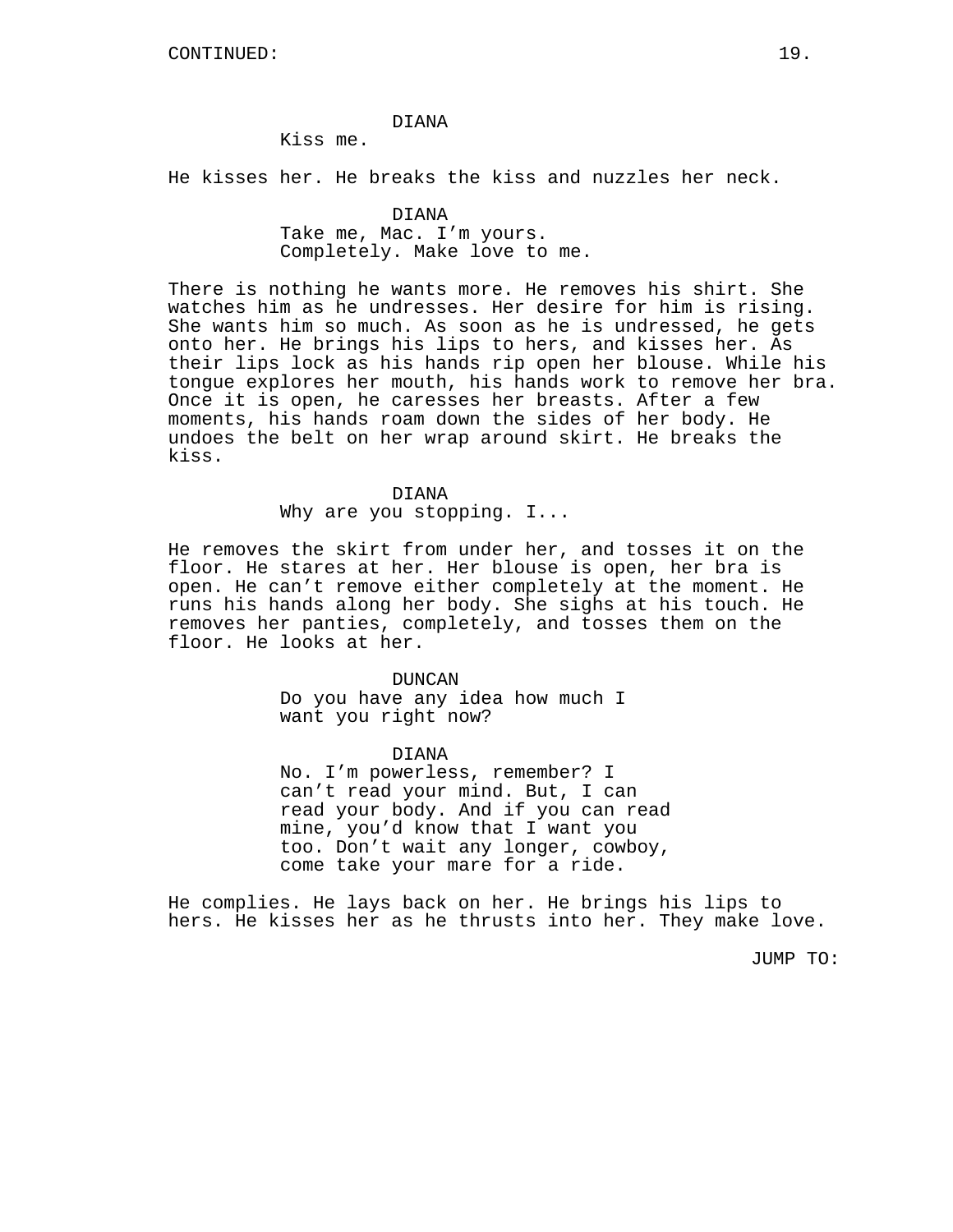26 METHOS' PLACE - DOOR (10:00AM) 26

The door opens. METHOS enters and slams the door.

METHOS

Stupid...

He throws his coat on the chair.

METHOS

Stupid...

He heads for the liquor cabinet.

CONTINUE TO:

27 LIVING ROOM 27

METHOS

Stupid.

He opens the cabinet.

METHOS Not only do you sleep with Diana, and enjoy it. God did I enjoy it.

He removes a bottle of whiskey.

**METHOS** And then have MacLeod walk in the next morning...

He picks up an empty glass from shelf beside cabinet. He pours himself a glass of whiskey.

> METHOS But you nearly kill the guy!

He picks up the glass, downs the drink, and pours another.

METHOS Then, to top it all off, you act so weird that he knows something is up!

He downs the contents of the second glass.

METHOS I hope Diana can keep Mac from learning what happened. Or I'll be the one losing my head.

METHOS stares at his glass wondering if he wants another.

(CONTINUED)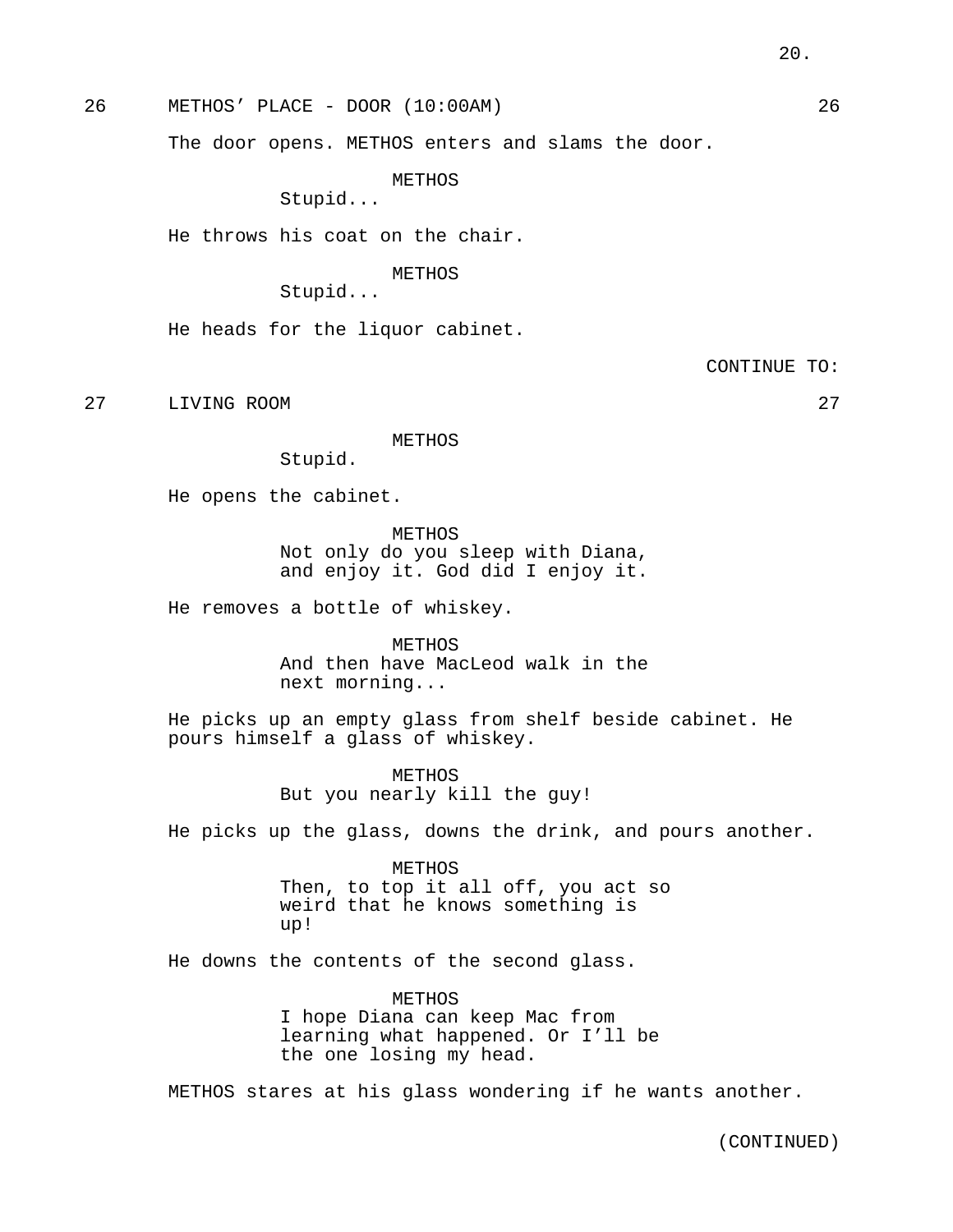## JUMP TO:

## 28 LOFT (10:30AM) 28

DUNCAN and DIANA are making love. She is still cuffed to the bed. He is inside her, riding her as hard as he can. They are reaching their peak. He is sucking her breast. She is in pure ecstasy. She hasn't felt this close to him in a long time. Ever since she came back, he's never been able to completely satisfy her. It's not that he isn't a great lover, it's just that, well, it's just that something was missing. She is taken from her thoughts as he pushes hard into her, going deep. She gasps with pleasure. He pulls out and pushes in harder, this time he reaches his peak, and releases himself inside of her. She gasps as she feels his liquid flowing both inside her, and between her legs. He kisses her, and squeezes her breast as he exits her.

#### DIANA

Duncan, I...

DUNCAN

Sh.

He kisses her firmly. She breaks the kiss. He looks at her. She smiles. He is about to roll off of her, when she clamps her legs around her waist.

> DIANA Where are you going?

## DUNCAN

I...

She smiles at him.

DIANA

What's the rush? We're just getting started.

DUNCAN You've got to be kidding!

DIANA

You haven't made love to me like that in decades. I haven't been so...

DUNCAN

I...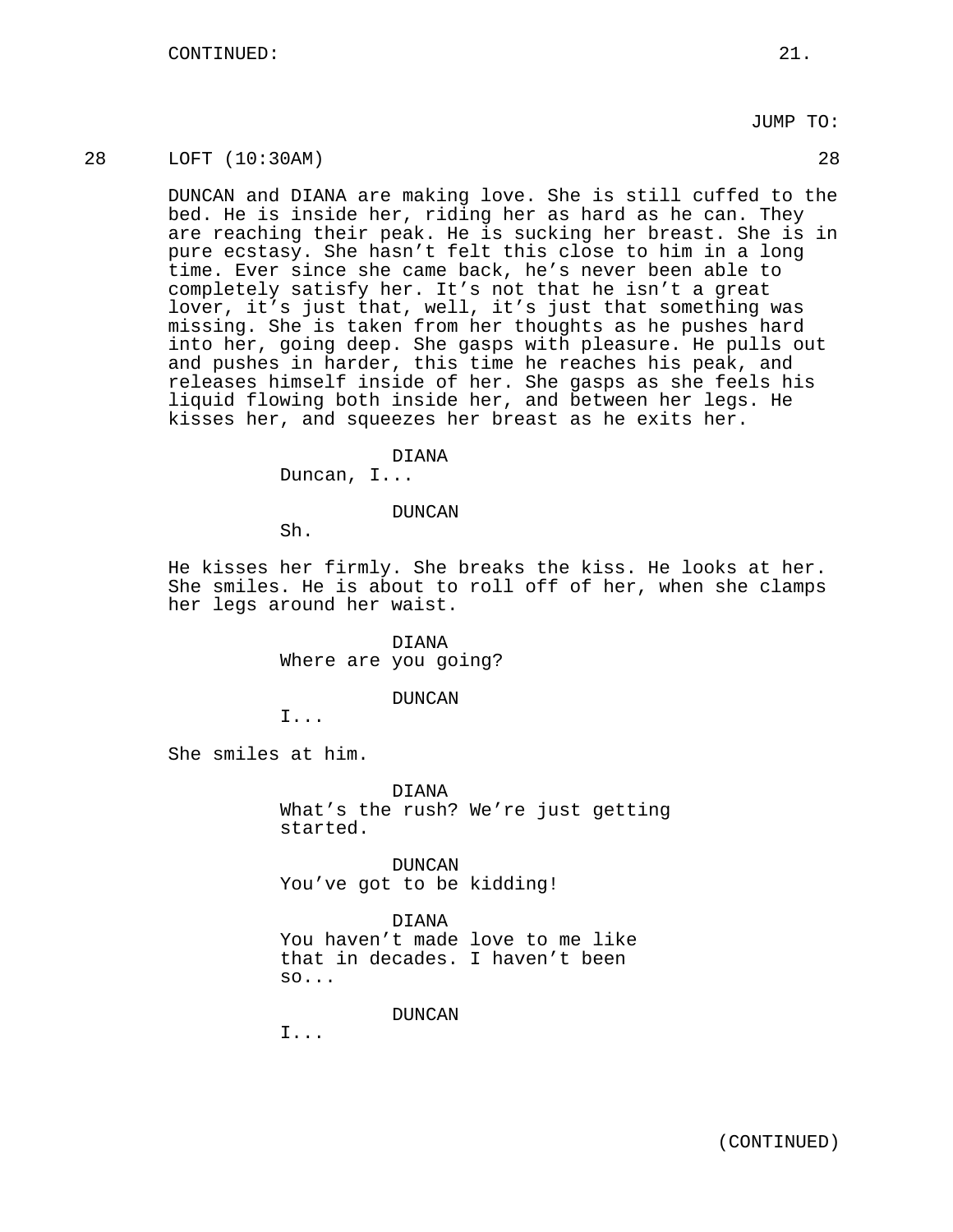DIANA Don't tell me you're worn out?

DUNCAN

No. I'm...

DIANA Good. Then shut up and kiss me. Make love to me. Again, and again, and don't stop till I tell you too.

DUNCAN I thought you were supposed to me my prisoner. My slave.

DIANA Are you complaining, master?

He smiles and kisses her.

29 METHOS' PLACE - LIVING ROOM (NOON) 29 METHOS has relaxed since we last saw him. He is sitting on the sofa reading a book. He senses someone coming. He is about to go for his sword, which is now under the sofa, when there is a knock on the door. He puts the book down. He says

> METHOS Bad guys don't knock.

He heads for the door. Knock again.

line while raising from the sofa.

CONTINUE TO:

30 DOOR 30

The knocking is constant until METHOS opens the door.

METHOS Coming, coming.

He opens the door. It's RICHIE. RICHIE runs in. He looks scared.

> RICHIE Close the door. Fast.

METHOS closes the door.

JUMP TO: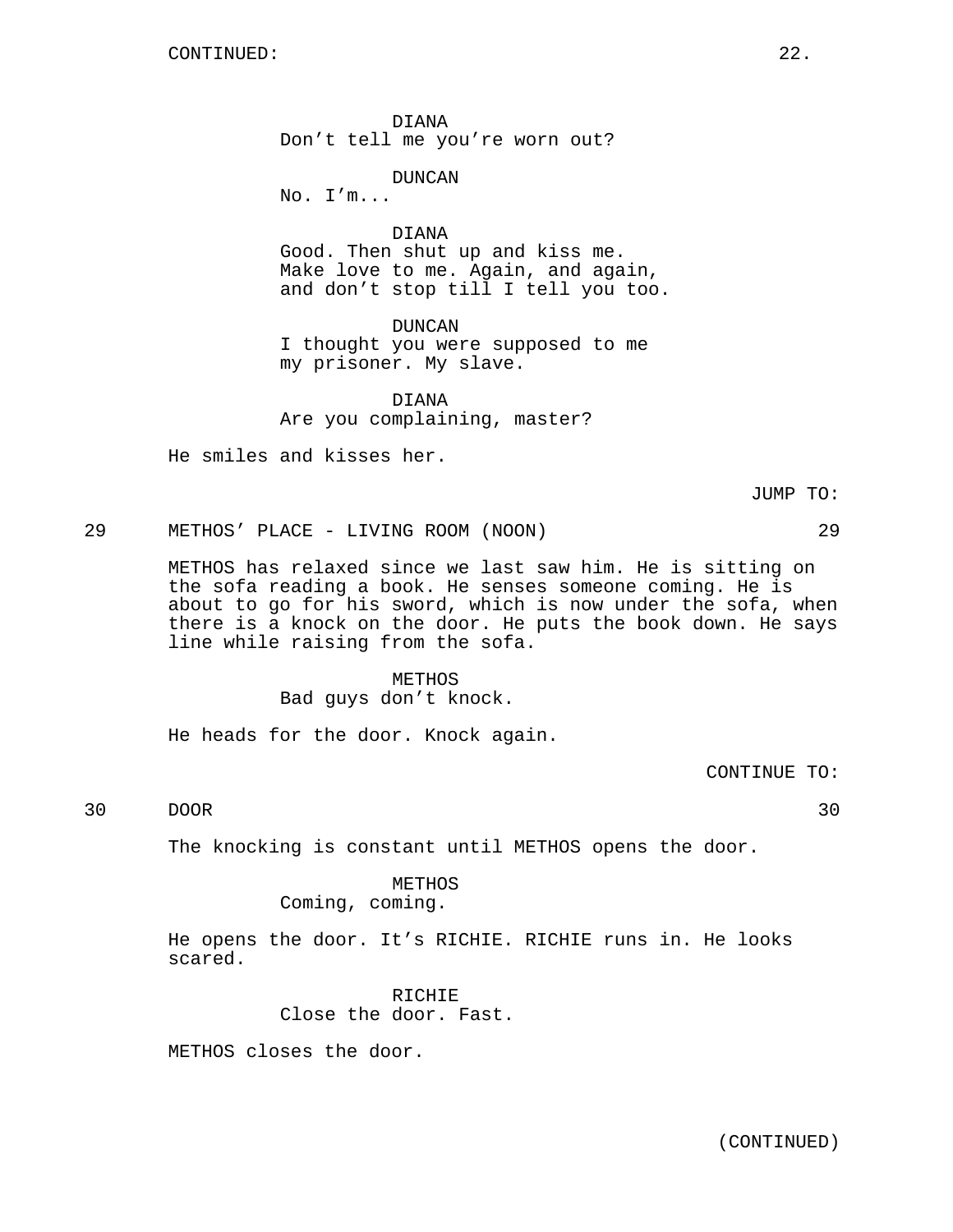METHOS What is it?

RICHIE runs to the living room. METHOS follows.

RICHIE He can't see where I went. I don't want him to know I am here. He...

CONTINUE TO:

31 LIVING ROOM 31

METHOS

Who?

RICHIE starts closing the curtains. METHOS is concerned.

METHOS Richie, calm down. You're...

RICHIE He's back, Methos. He's back.

RICHIE sits down in a chair. He is still a bundle of nerves.

METHOS

Who's back?

RICHIE You all said he was gone. But he's been following me all morning.

METHOS

Who?

METHOS sits back on the sofa.

RICHIE I think I lost him though. I mean, I...

METHOS Rich, if someone has come for...

RICHIE No. He's not an Immortal.

METHOS raises an eyebrow in curiosity.

METHOS Are you telling me that you're running from a mortal? You...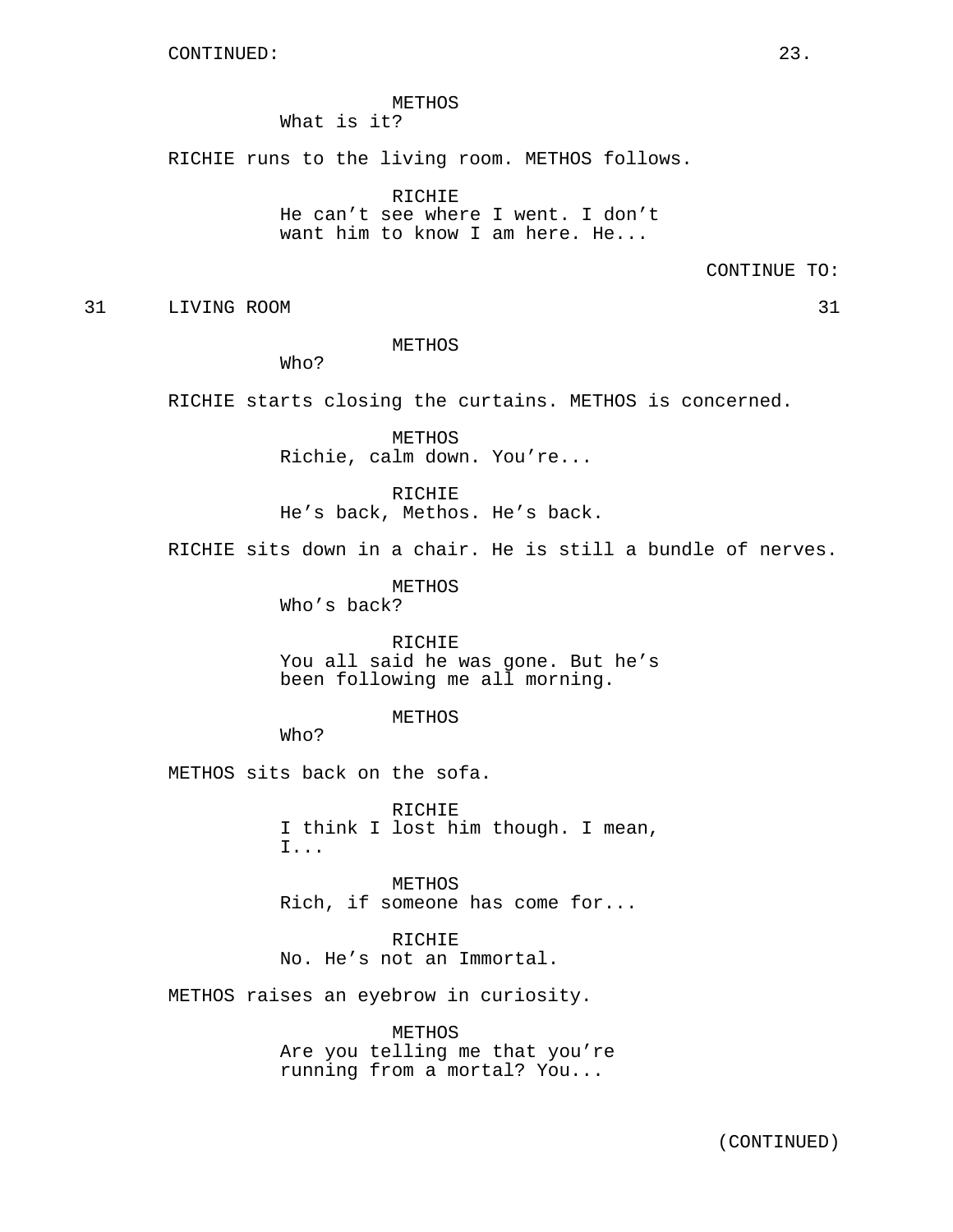RICHIE No. He's not a mortal.

Now METHOS is confused.

```
METHOS
```
Well, if he's not a mortal, and he's not an Immortal, just what is he?

RICHIE

When I said he wasn't an Immortal, I meant he wasn't an Immortal, immortal.

METHOS You've lost me.

Momentary pause.

RICHIE It's Ares. Methos.

METHOS

Ares?

RICHIE Yeah. Ares.

Momentary pause.

METHOS What does he want?

RICHIE I don't know. And I don't want to find out. You all told me that he was gone. That he...

METHOS raises from sofa as he says line.

## METHOS

I have to warn Diana.

RICHIE raises an eyebrow in a look of confusion.

RICHIE Diana? Why?

METHOS heads to the vidphone.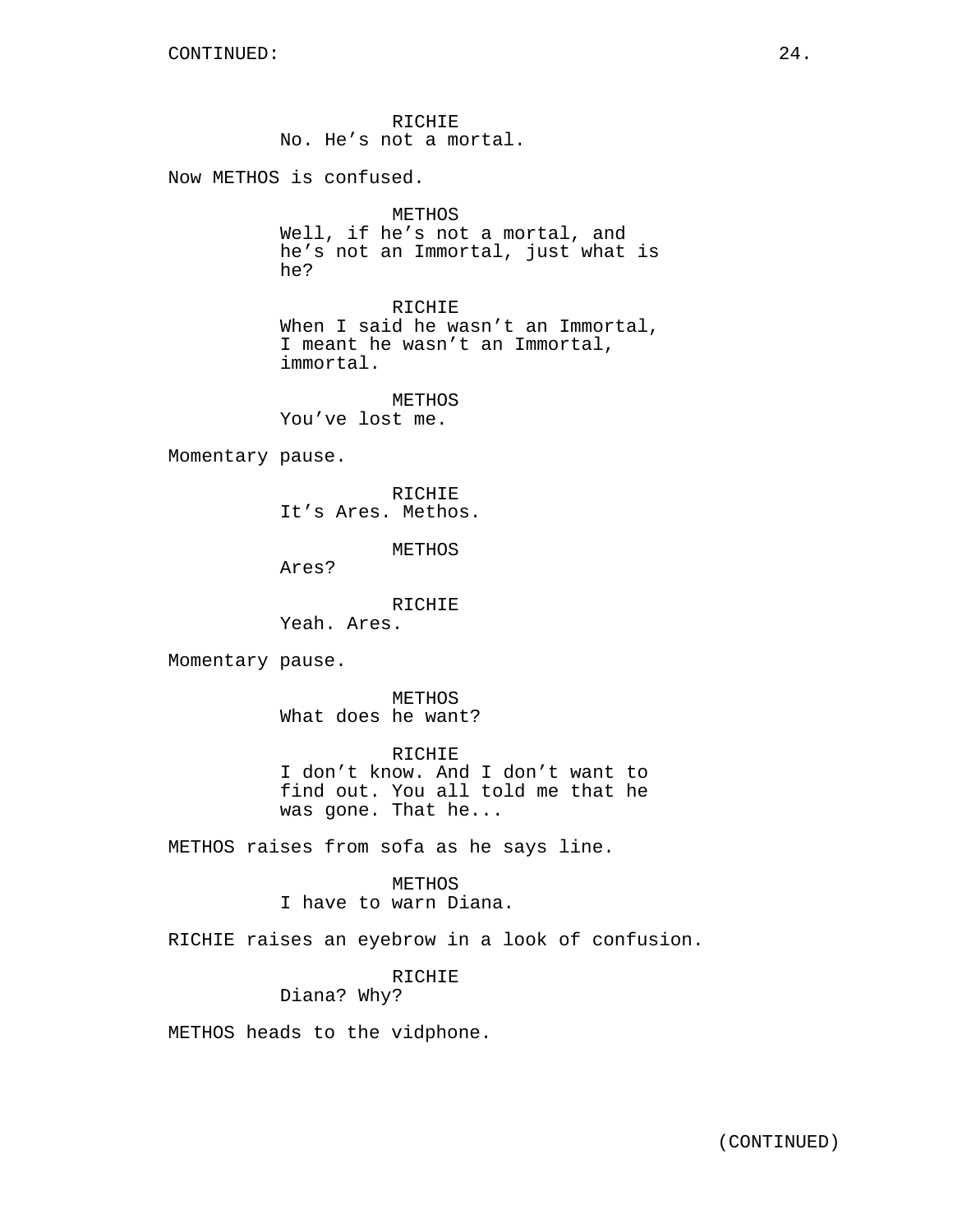RICHIE You think he wants Diana?

METHOS ignores RICHIE and starts dialing.

RICHIE

If he wants Diana, why is he after me?

METHOS doesn't answer.

RICHIE

Methos?

METHOS doesn't answer. RICHIE gets the feeling they are keeping things from him again.

RICHIE

Methos?

METHOS continues dialing the number.

JUMP TO:

32 LOFT (12:05PM) 32

DUNCAN and DIANA are dressed and are about to head out.

DUNCAN Reservations are for 1:00?

DIANA nods.

DUNCAN I don't think I can wait that long.

She gives him a look.

DIANA Worked up an appetite have we?

He looks at her with a raised eyebrow.

DUNCAN Haven't you?

She flashes him a smile.

DIANA Obviously not as much as you.

Momentary pause.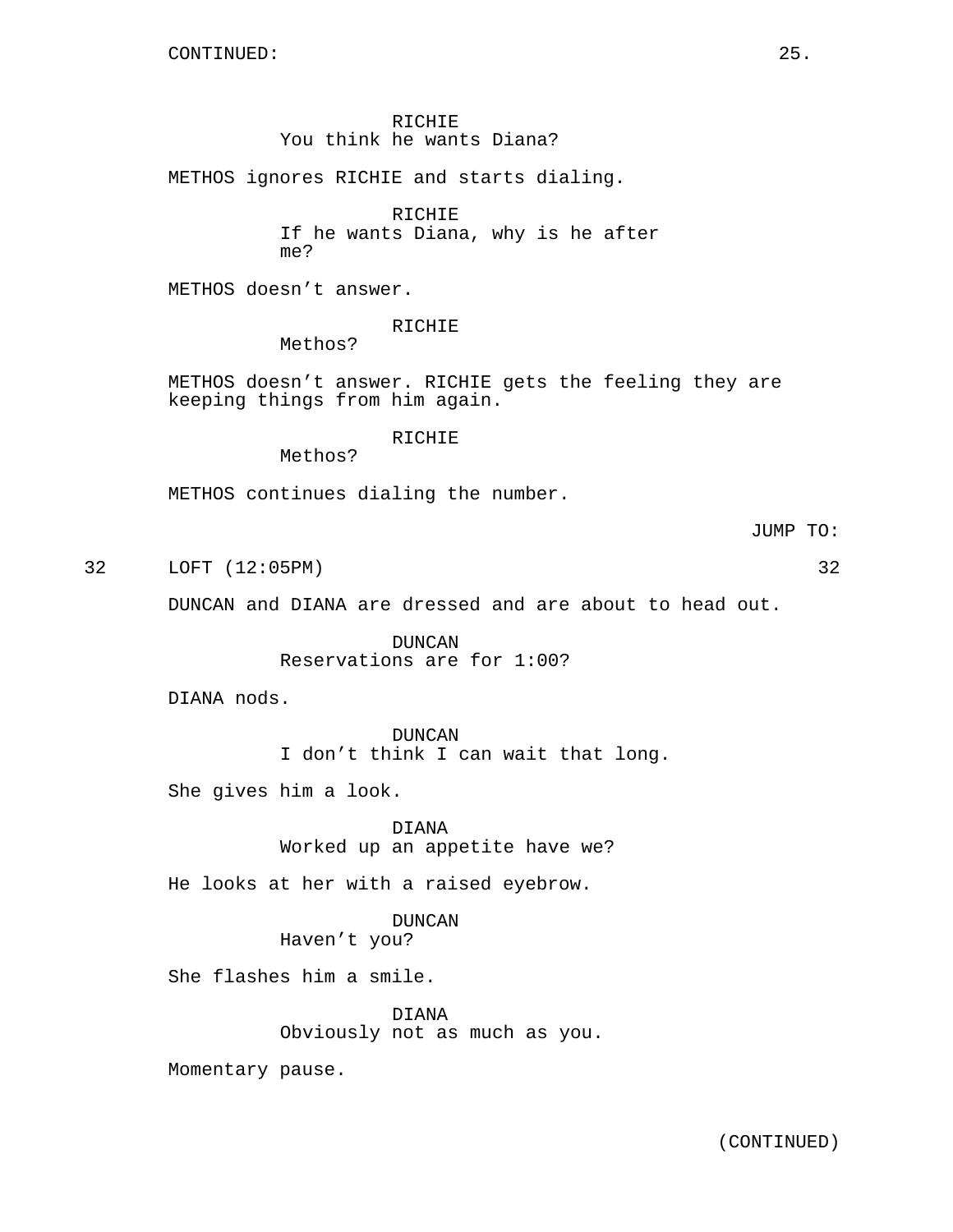DUNCAN I've never done it like that before.

She looks at him as if she doesn't know what he is talking about.

DIANA

Like what?

DUNCAN You know... bondage. (beat) I always thought that was, weird, but...

DIANA

But what?

#### DUNCAN

It was...

She can read his mind and knows what he is thinking. She looks at and seductively says next line.

> DIANA You liked it.

DUNCAN Yeah. I did. I...

She continues speaking in a seductive tone.

DIANA You were in control. You had the power.

#### DUNCAN

Yeah.

She smiles at him.

DIANA And it turned you on.

Just talking about it is getting him all worked up again. He looks at her. He feels his body begging for her. She can tell that he is getting all worked up. She looks at him and smiles.

> DIANA Just talking about it is turning you on, isn't it.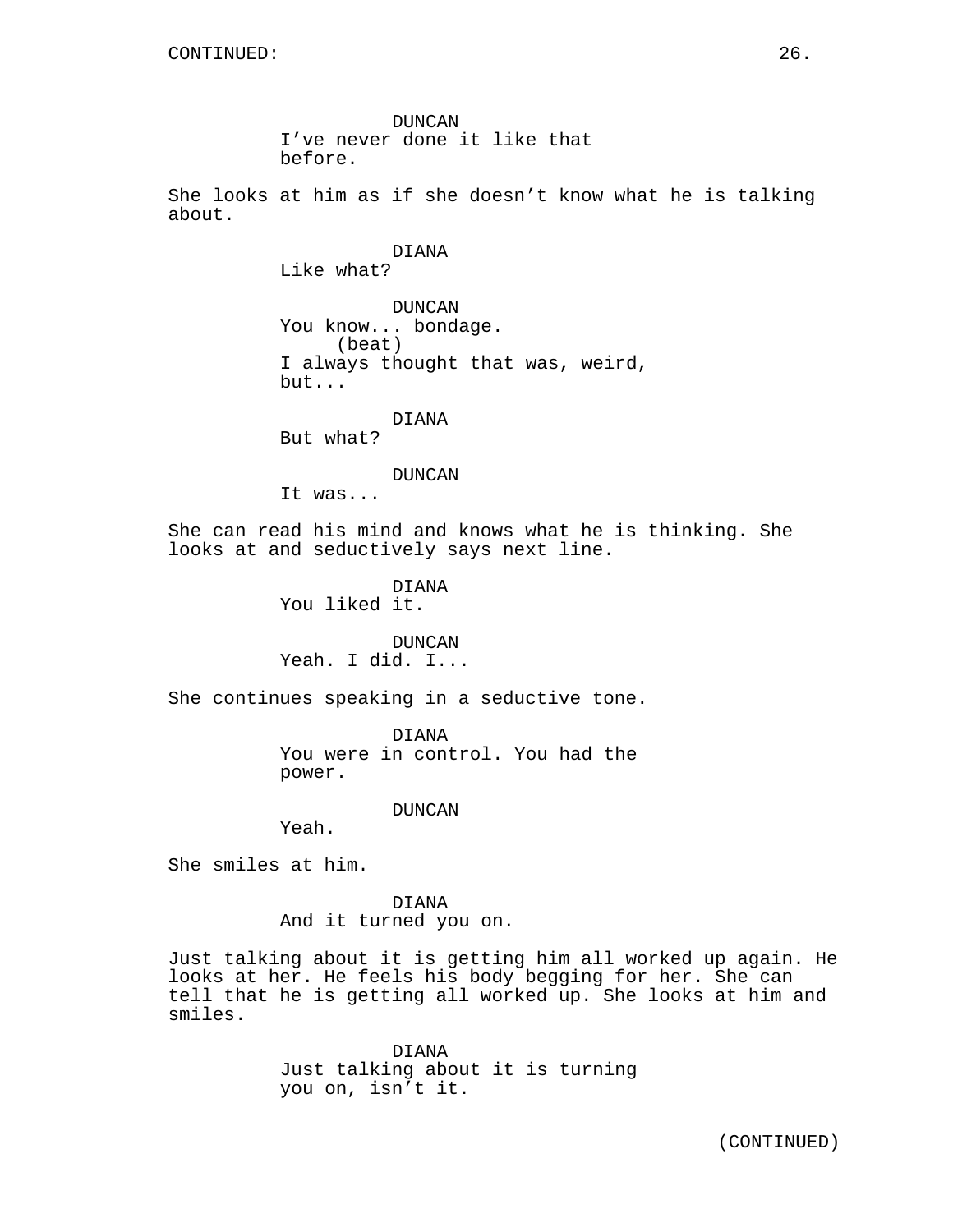He doesn't answer her. She looks at him seductively.

DIANA You want me, don't you.

He quietly answers.

DUNCAN Yes. Oh god, yes.

DIANA Well then...

With a mere thought, she is standing in front of him, naked.

DIANA Come here big boy. Take me. No game, no...

He kisses her, hungrily. With another thought, she removes his clothes, and they are up against the wall. She raises her leg to his hip. He grabs her other leg, and locks them around his waist. He releases her lips, and goes for her neck. She is flat up against the wall. He is pressed up against her.

> DIANA Oh. Take me, Mac. Take me.

He fondles her breast. He brings his lips to one of them, and suckles it. She gasps in pleasure. As he suckles her breast, he thrusts himself inside of her.

> DIANA Oh. Yes. Pump me up, Mac. Push yourself in.

He loves the way she makes him feel. He has never connected with anyone the way he connects with her. When he is with her, she is everything, he never wants to leave her. He wishes they could spend eternity like this. He follows every command she gives him.

DIANA

Push... pump, pump... faster, faster... oh, yeah... yes... oh... push... harder, harder... ah, ah, pump... pump... faster, faster, oh... oh yes... that's it... yes... push it, push it.. harder, harder... almost there... pump, pump... ah, ah, faster... fast... ah, ah.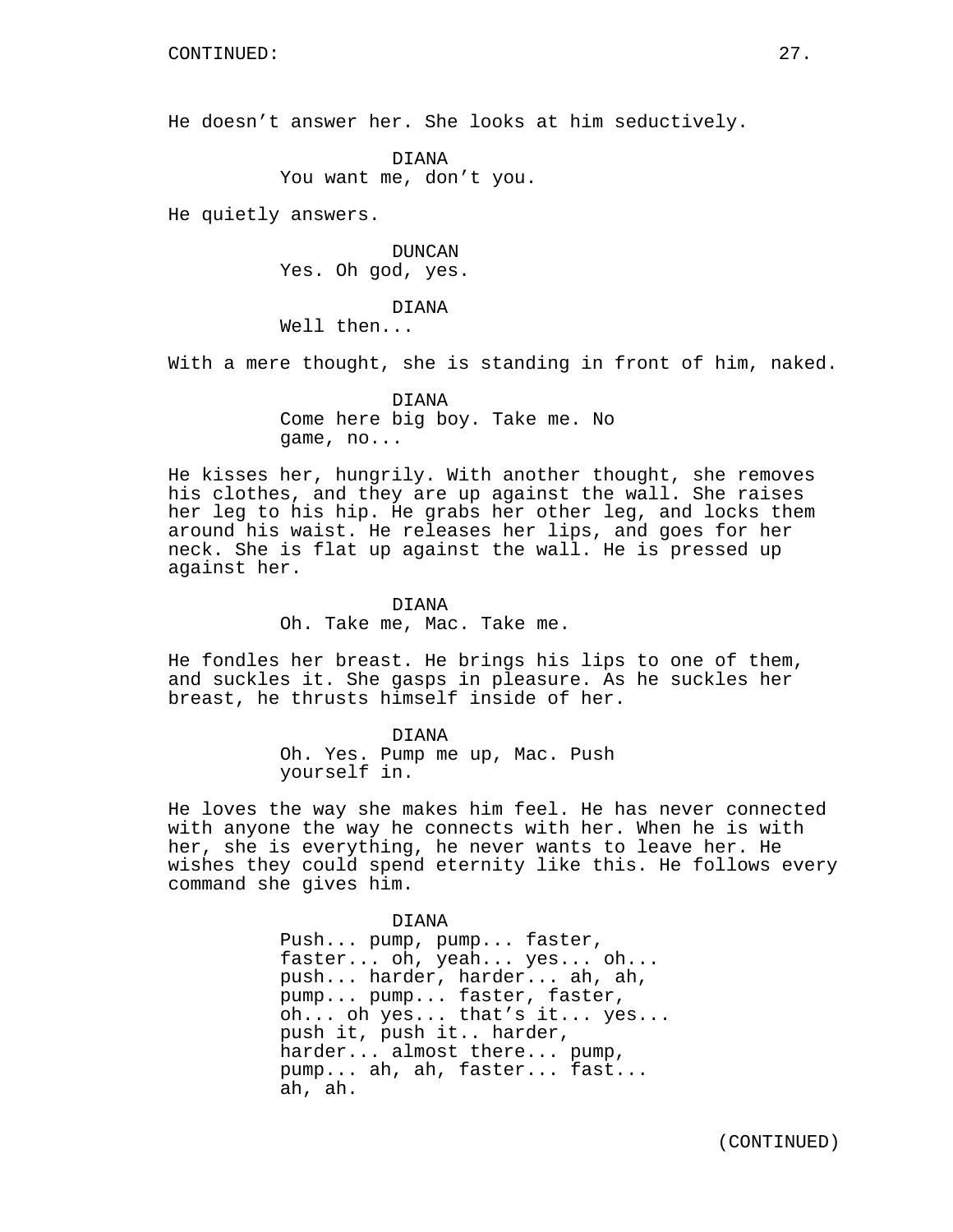He explodes within her. He brings his lips to hers, and kisses her. He brings his hands to her legs, and unlocks them from his waist. She places them on the ground. He breaks the kiss, and looks at her. Their breathing is slowly returning to normal. She can tell that he wants more.

> DIANA Let's go eat. You need to build up your strength, if we are going to continue when we get back.

He smiles at her. With a mere thought, they are both fully clothed and ready to go. He is about to say something, when the vidphone rings. DIANA heads for it.

DUNCAN

Don't answer it.

DIANA Mac, it could be Clark.

DUNCAN Why would Clark call?

DIANA ignores him.

CONTINUE TO:

33 VID-PHONE TABLE 33

With a mere thought she is over by the vidphone. She answers the phone. (Duncan is over by the door, and the back of the vidphone screen is facing him.)

DIANA

Hello?

When she sees who it is, she picks up the receiver so that the voice comes out of the handset, not the terminal.

> METHOS What took you so long to answer the phone?

DIANA What do you...

METHOS I've been calling you for 15 minutes?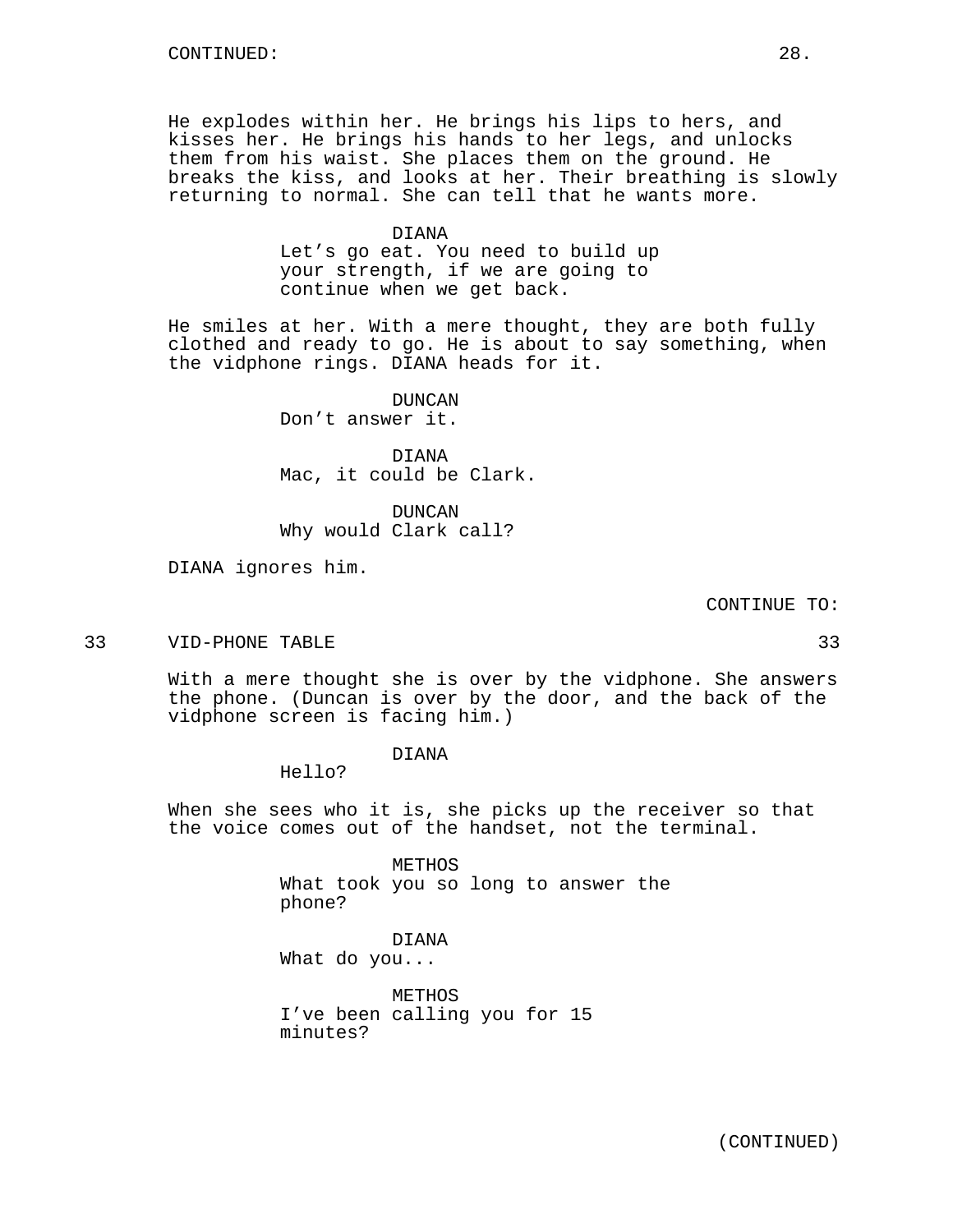DIANA Must have been on mute.

METHOS looks at her with a raised eyebrow.

METHOS

 $W$ hy. $\ldots$ 

DIANA What can I do for you?

METHOS Right. Richie is here, and he's all freaked out.

DIANA I see. Why...

METHOS He claims to have seen Ares.

She tenses. She thinks to herself "What? That's impossible. How could..."

### DIANA

Really.

METHOS He says he's been following him all morning. Now, if it is Ares, it can only mean one thing.

She raises an eyebrow.

DIANA

Like?

METHOS Something's wrong. I know that your Ares is dead, so this must be her Ares. But why is he following Richie?

DIANA Good question. Let me know if you find out.

METHOS What? Diana? I...

She disconnects the vidphone and hangs up the receiver. She walks over to DUNCAN who is waiting at the door.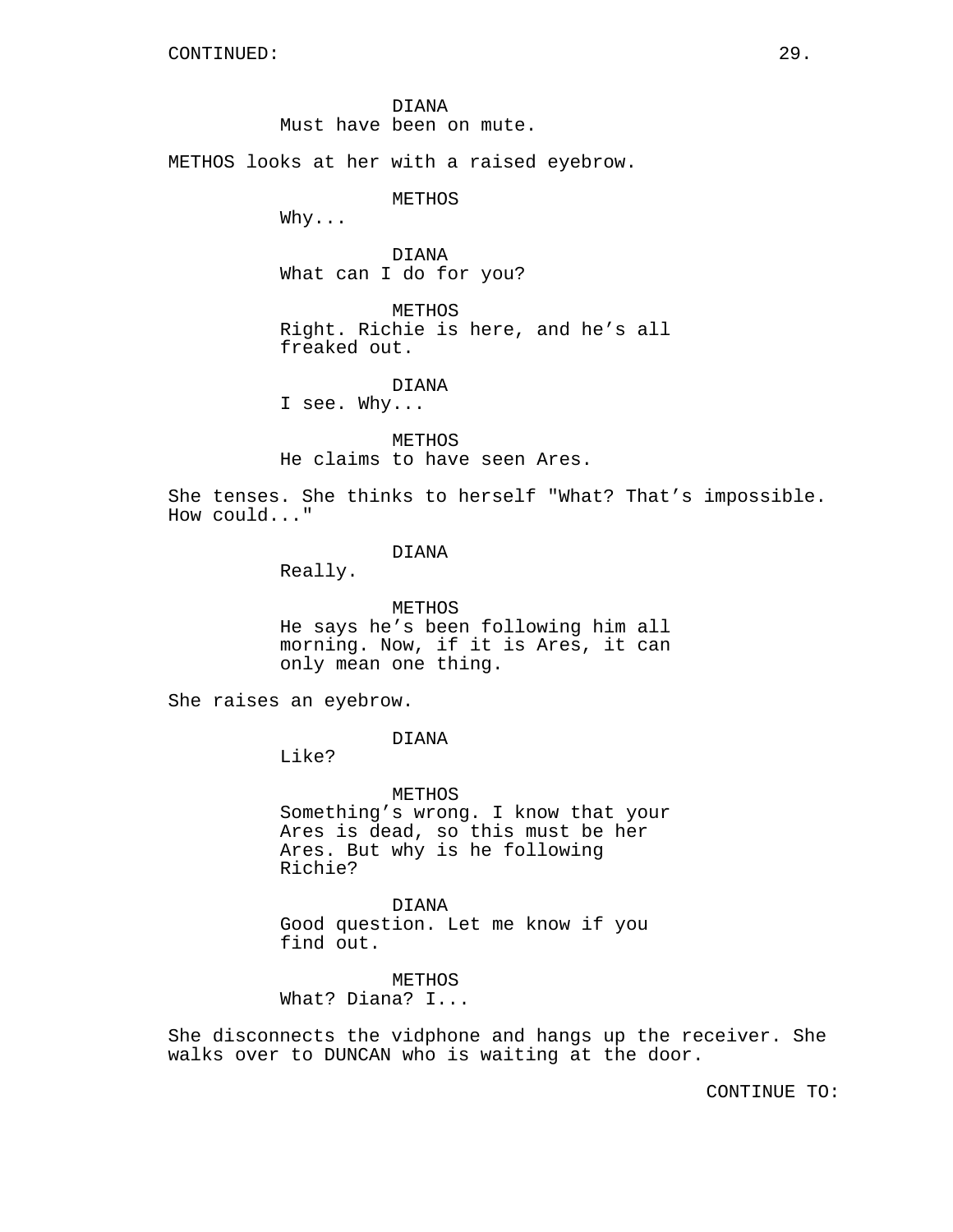She looks at him.

DIANA Change of plans.

DUNCAN

What?

DIANA We'll be having dinner in Paris, instead of Lunch in Seattle.

DUNCAN

Why?

She doesn't answer his question.

DIANA

Ready?

## DUNCAN

What?

DIANA I can't do this unless you ask. Just say yes.

DUNCAN says line in a reluctant tone.

## DUNCAN

Okay. Yes.

She smiles, and with a mere thought they vanish from the loft.

JUMP TO:

35 RESTAURANT - PARIS (9:30PM PARIS TIME) 35

DUNCAN and DIANA materialize on a sidewalk outside a restaurant.

> DIANA Well, here we are. Shall we go in?

She starts to walk. He grabs her wrist.

DUNCAN

Wait.

She looks at him.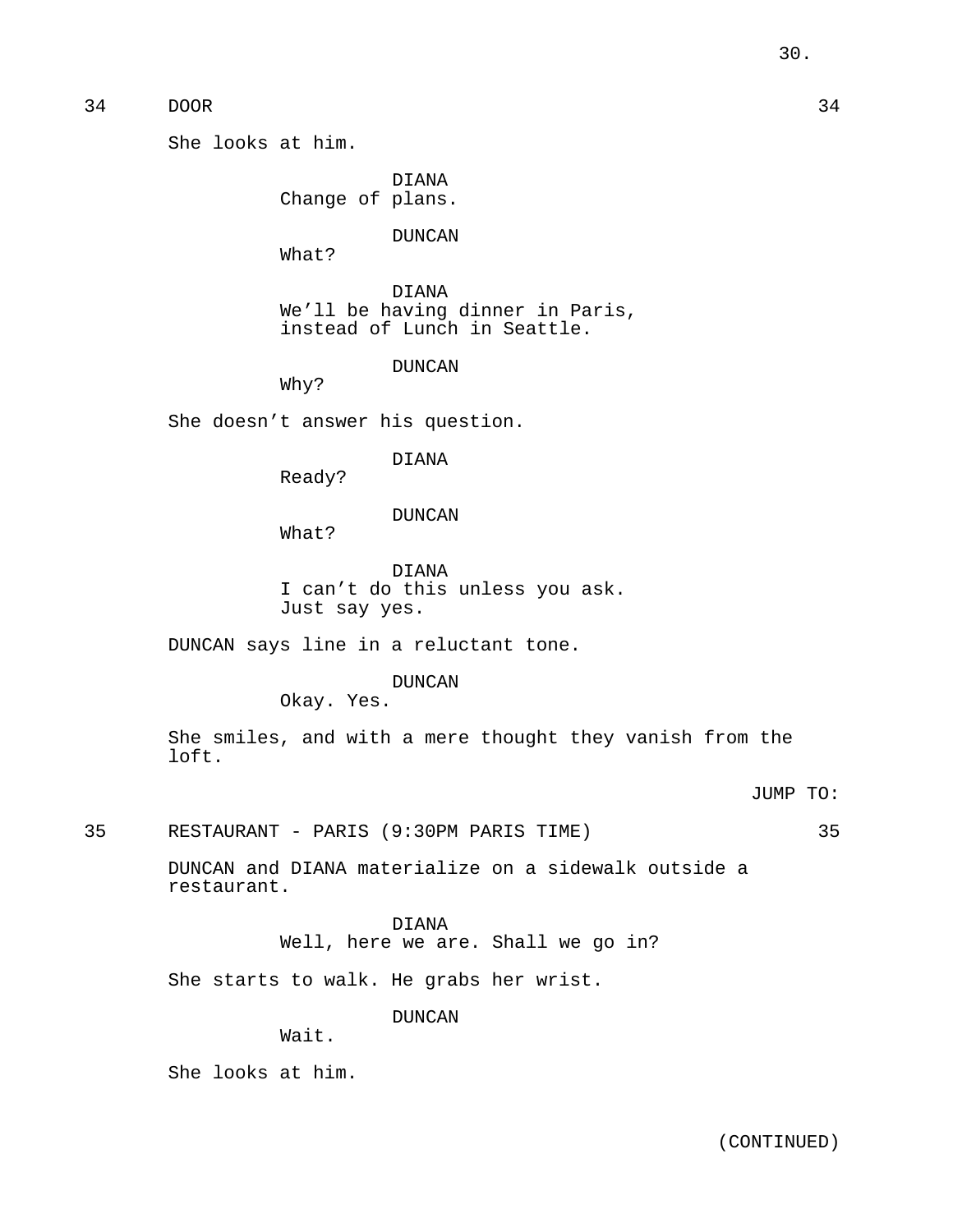DIANA I thought you were hungry. He says line as he lets go of her wrist. DUNCAN I am. DIANA So, let's go eat. She turns to go the door. DUNCAN Who was on the phone? She turns back to him. DIANA What? DUNCAN The phone. Who was it? Why the sudden zap out of town? Who... DIANA It doesn't matter. DUNCAN Yes it does. DIANA No. It doesn't. DUNCAN Damn it, D. I... DIANA Okay. (beat) I seem to have miscalculated somewhere. DUNCAN What? DIANA Remember I said I had to avoid my double? DUNCAN Sort of. You said it would be easy because you already knew where

she'd be at any given time.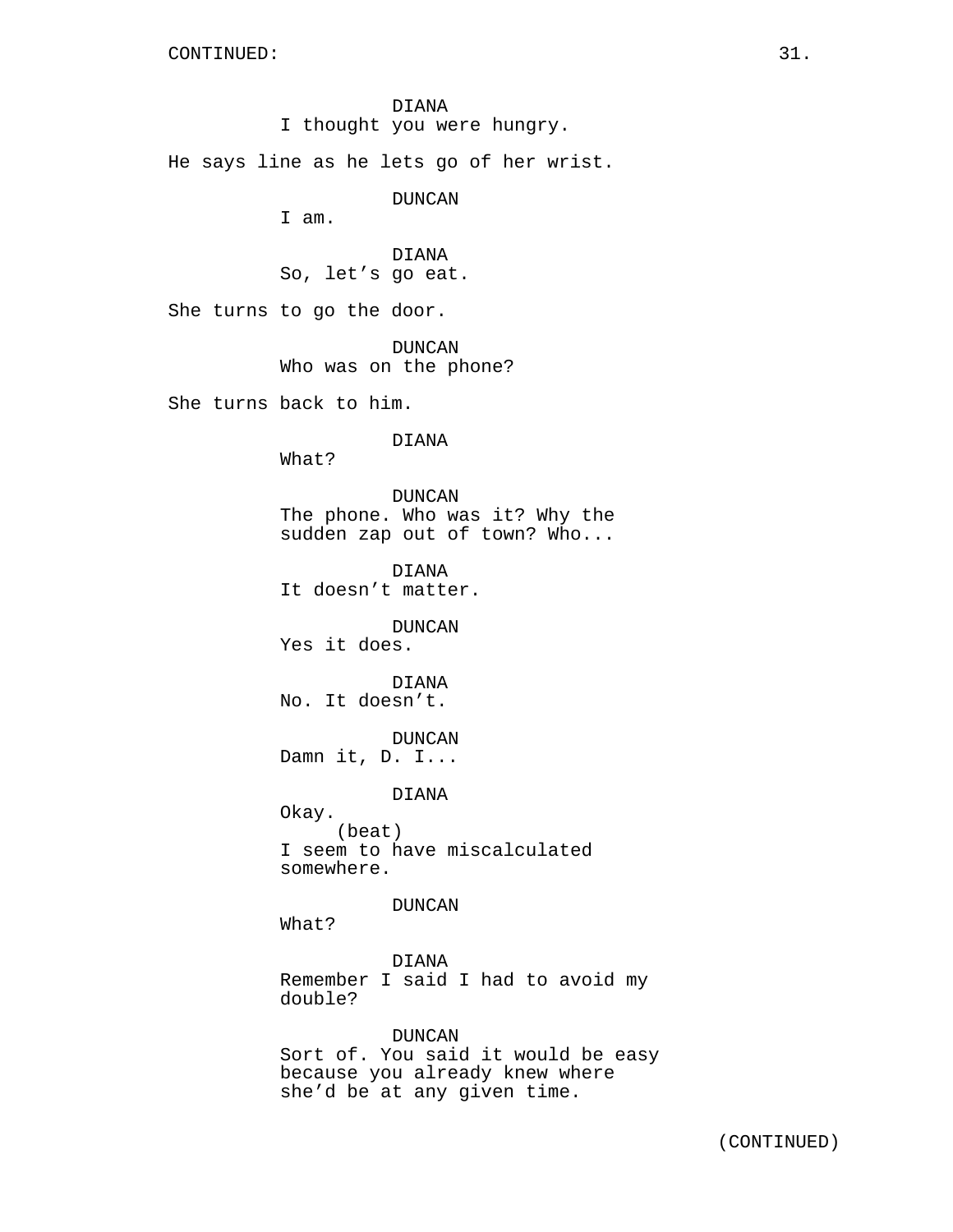DIANA

Right.

DUNCAN

So?

DIANA Something's gone wrong.

DUNCAN Gone wrong? What do you mean gone wrong?

DIANA Somehow things have changed.

DUNCAN Will you just please tell me what...

DIANA Richie claims that...

DUNCAN So it was Richie on the phone.

DIANA

No.

DUNCAN

I don't...

DIANA Mac, do you what to hear this out or not?

He shuts up.

DIANA Richie claims that Ares has been following him all day.

## DUNCAN

Ares? But...

DIANA Her Ares, Mac. (beat) They should still be in Greece. Not Seattle. I don't understand.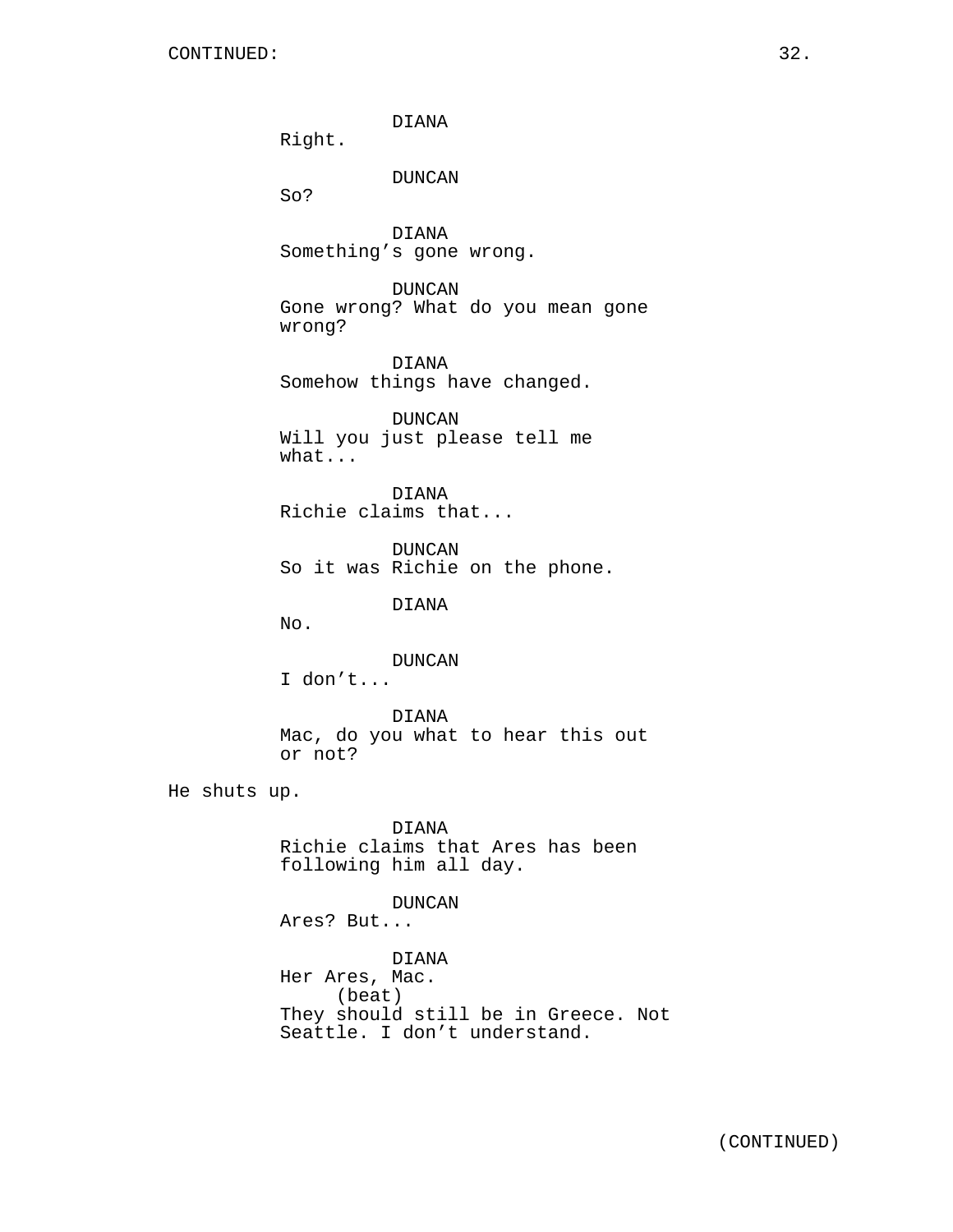DUNCAN So we left because...

DIANA If Ares is back in Seattle, he could be looking for you. And if he were to find us together...

DUNCAN I see. So how long...

DIANA Methos is going to see if he can figure out what's going on.

DUNCAN That's who called. Methos.

She nods.

## DIANA

Yeah.

She tries to change the subject.

DIANA Now, let's go eat.

She turns and walks towards the restaurant door. He goes after her.

#### DUNCAN

You two are getting awfully close. Something happen while I was gone?

She stops. She wonders where that came from. Could he have picked up on something? Could he suspect?

> DUNCAN Something I should know about?

She turns and looks at him.

DIANA

No. Nothing.

DUNCAN

You sure?

## DIANA

Positive.

She kisses him. She breaks the kiss, takes his hand, and they enter the restaurant.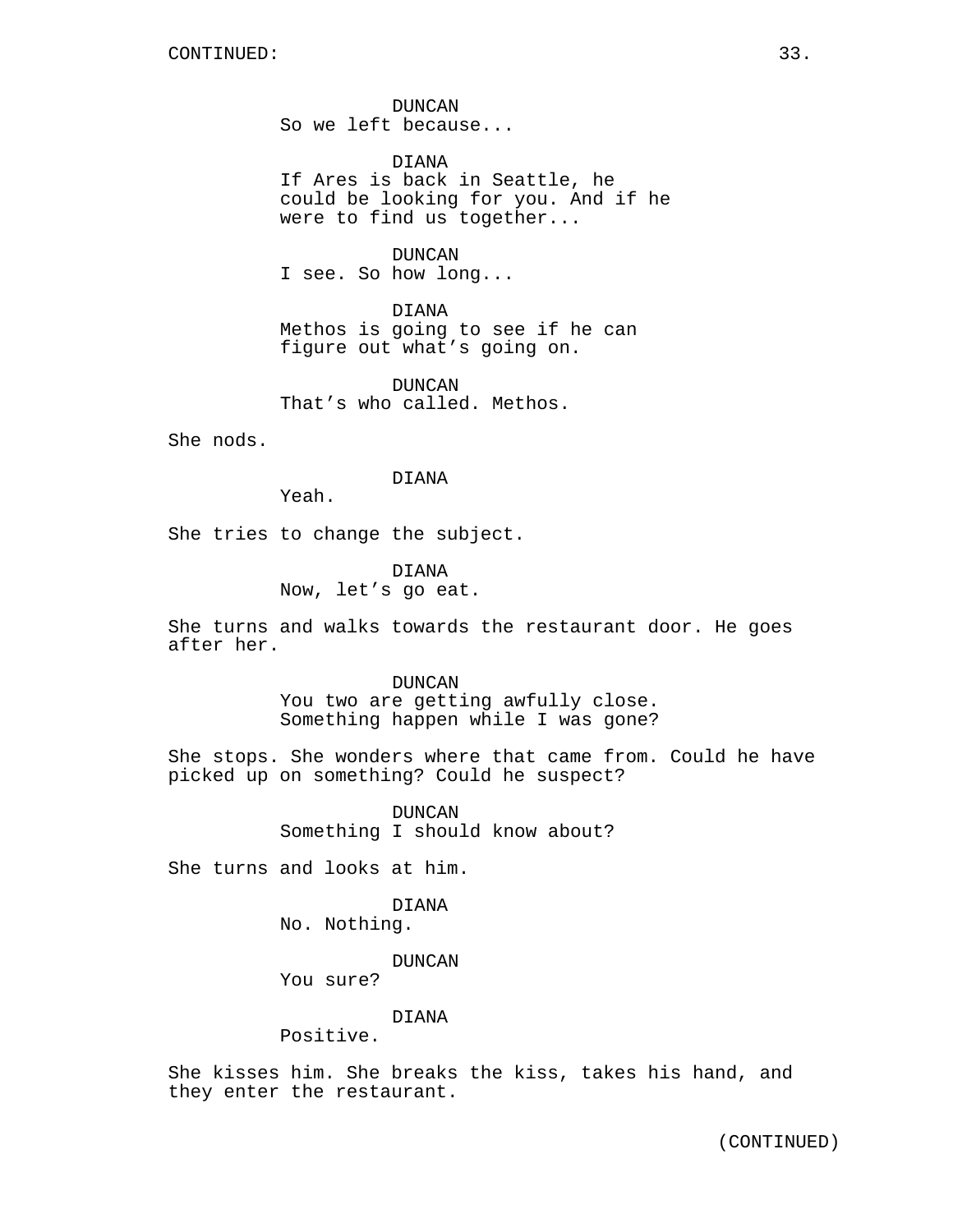CONTINUE TO:

## 36 INSIDE RESTAURANT 36

They approach the Maitre D. His name is Jacques Garnier.

**JACOUES** Ah, Miss Marsson. We've been expecting you. Your table is ready. Right this way.

DUNCAN raises an eyebrow in confusion. He wonders what was meant by "expecting you". JACQUES leads them to the table.

> DIANA Thanks, Jacques.

**JACOUES** No problem. I will send Pierre right over to take your order. Bon Appetite.

## DIANA

Merci.

They sit.

DUNCAN So, they were expecting you, were they?

She looks at him. But, before she can say anything, he continues.

> DUNCAN I thought this was a spur of the moment...

She gives him the "I'm a goddess" look.

DIANA They're always expecting me. I have a standing reservation, you know that!

DUNCAN Don't tell me, it's another one of those god things, right?

She flashes him a smile and puts on a fake French accent.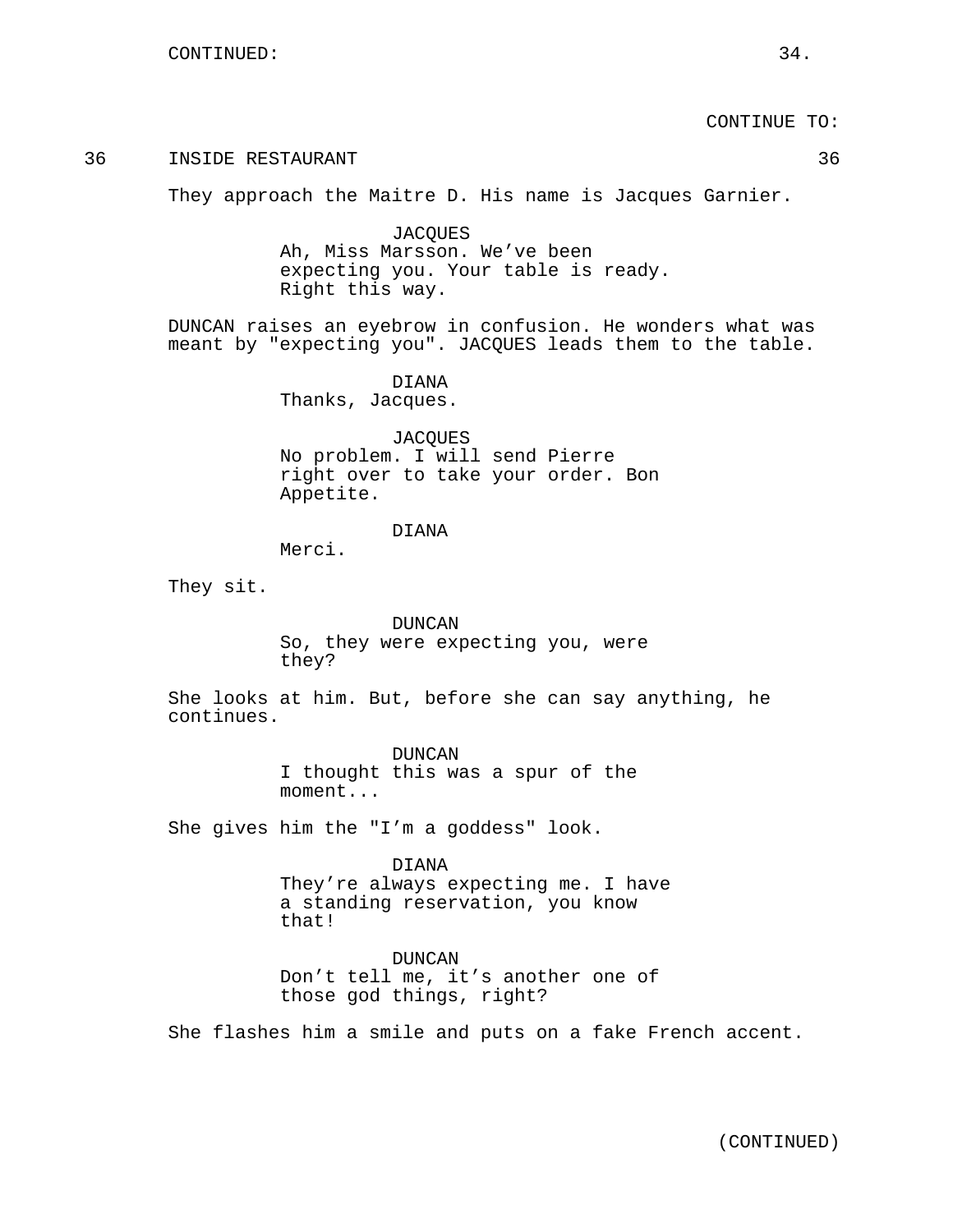DIANA But of course.

DUNCAN looks at his menu.

JUMP TO:

## **THURSDAY AUGUST 15th 2019**

# 37 DIANA & ARES' PLACE - DRIVEWAY - SEATTLE (NOON PST) 37

METHOS' car pulls into the driveway. He exits his car, and approaches the house.

CONTINUE TO:

38 FRONT PORCH 38

METHOS rings the doorbell.

DIANA (VO)

Coming.

The door opens. DIANA looks surprised to see METHOS.

DIANA Methos. What a surprise. What are you doing here?

METHOS I could ask you the same question.

She raises an eyebrow in confusion.

DIANA Excuse me?

METHOS May I come in?

DIANA Yeah. Sorry.

She motions him in. He enters. She closes the door.

CONTINUE TO: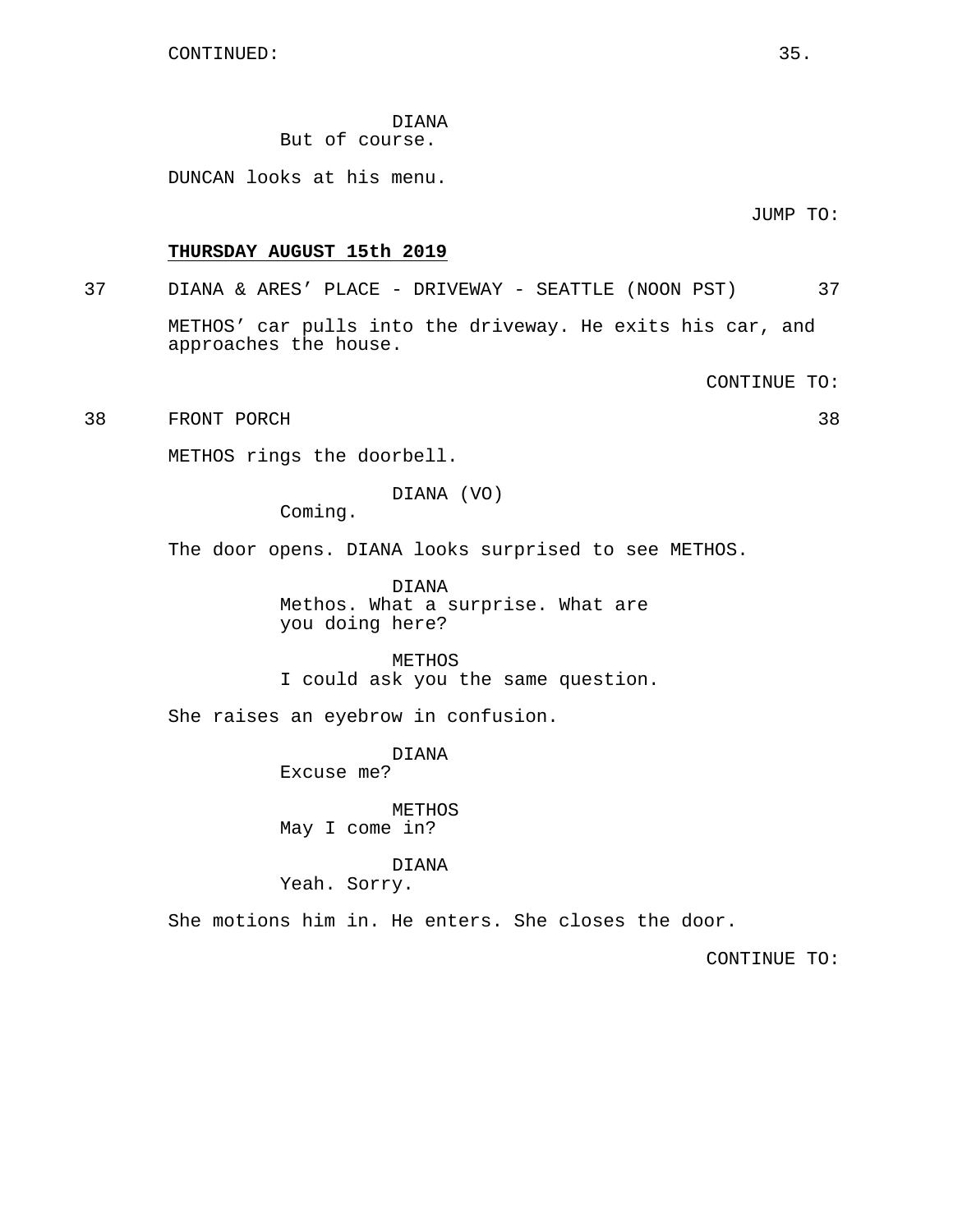# 39 FRONT HALL 39

METHOS heads to the living room. Looking around to make sure they are alone. DIANA follows him.

CONTINUE TO:

# 40 LIVING ROOM 40

DIANA If you're looking for Clark, he's not here.

METHOS It wasn't looking for Clark.

DIANA Ares isn't here either. We are alone.

# METHOS

Good.

He turns to her. She looks different somehow, but he isn't quit sure what the "how" is. He looks at her, and, for one brief moment, he remembers how it felt making love to her.

> DIANA What did you mean when you said what am I doing here?

METHOS When did you guys get back?

DIANA

2 days ago.

METHOS Why the change in plans? You weren't due back til October?

DIANA looks at him with a raised eyebrow.

DIANA

What?

METHOS looks at her.

METHOS Why is Ares following Richie?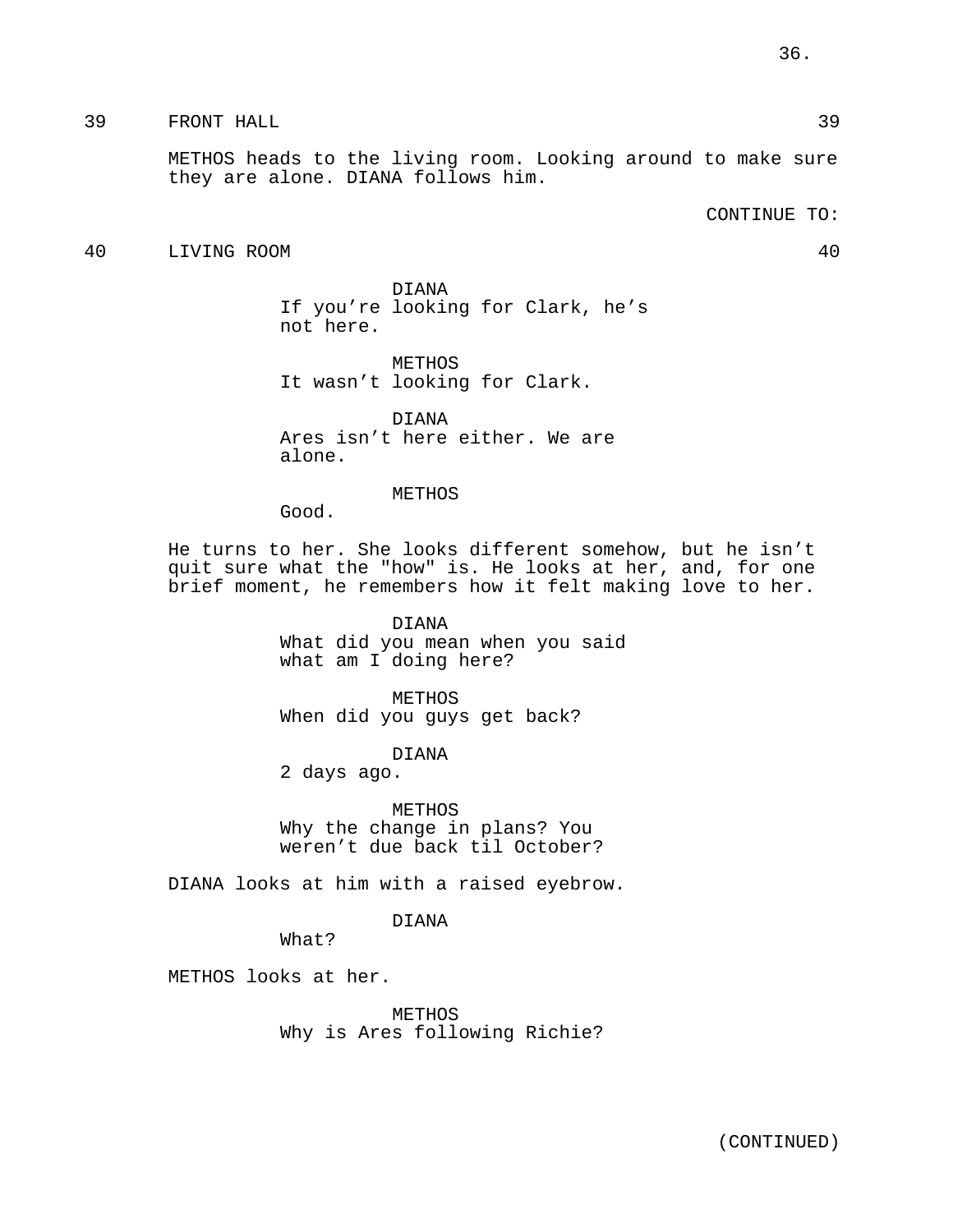DIANA

What?

METHOS You heard me!

DIANA I have no idea.

METHOS Well have him stop it. Ares has nothing to gain tormenting Richie.

DIANA I have no control over Ares.

He looks at her with a raised eyebrow.

METHOS Since when? You always said you had him wrapped around your...

DIANA Ares will do what Ares wants to do, whenever Ares wants to do it. It's what he does. It's who he is.

Momentary pause. He is about to say something, but she cuts him off.

> DIANA Besides, he's probably just playing with Richie. He'd never hurt him. He...

He notices the way she is defending Ares, then realizes the date.

> METHOS How long are you guys in town?

DIANA Not long. We're meeting Clark in the Amazon in 2 days.

METHOS raises an eyebrow.

METHOS The Amazon? What's he doing there?

DIANA

Exploring.

DIANA is getting suspicious.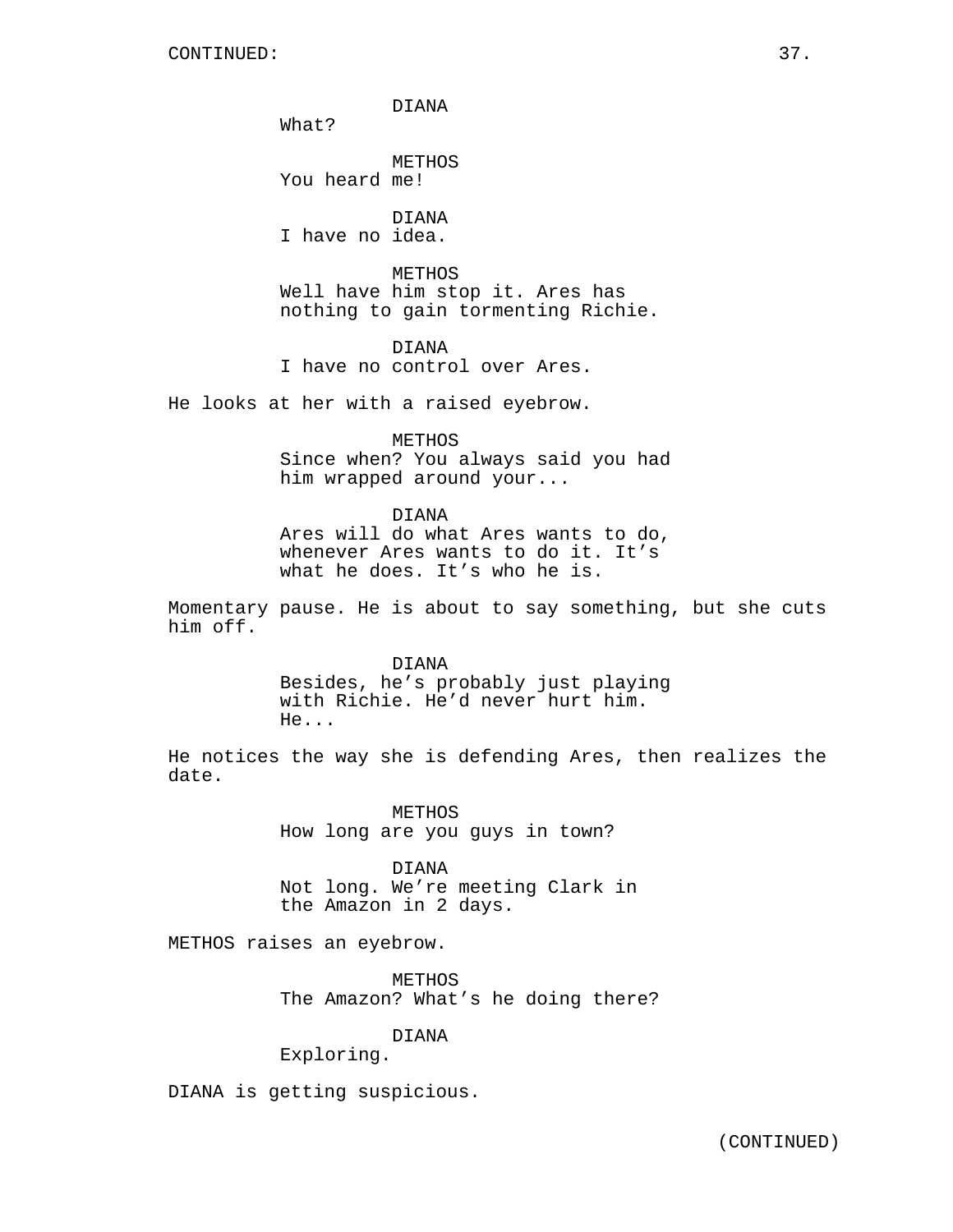DIANA What's with all the questions, Methos? Why...

He heads back to the front door. He figures he'd better get out of here before she does a "god thing" and probe his mind, or something. If she hasn't already.

# DIANA

Methos?

She follows.

CONTINUE TO:

41 FRONT HALL 41

METHOS

Gotta go.

#### DIANA

Methos?

She grabs his arm. He looks at her hand on his arm, and notices the ring. The ring that Clark said that she had gotten from Hercules when they went back. But if she got it when they went back, and they haven't gone back yet, how is she wearing it?

> METHOS Where did you get that?

> > DIANA

Get what?

He points to the ring.

METHOS

That ring.

He notices a sudden glow about her.

DIANA You like it?

METHOS Well, I... I've never seen anything like it.

DIANA Ares gave it to me.

He looks at her with a raised eyebrow.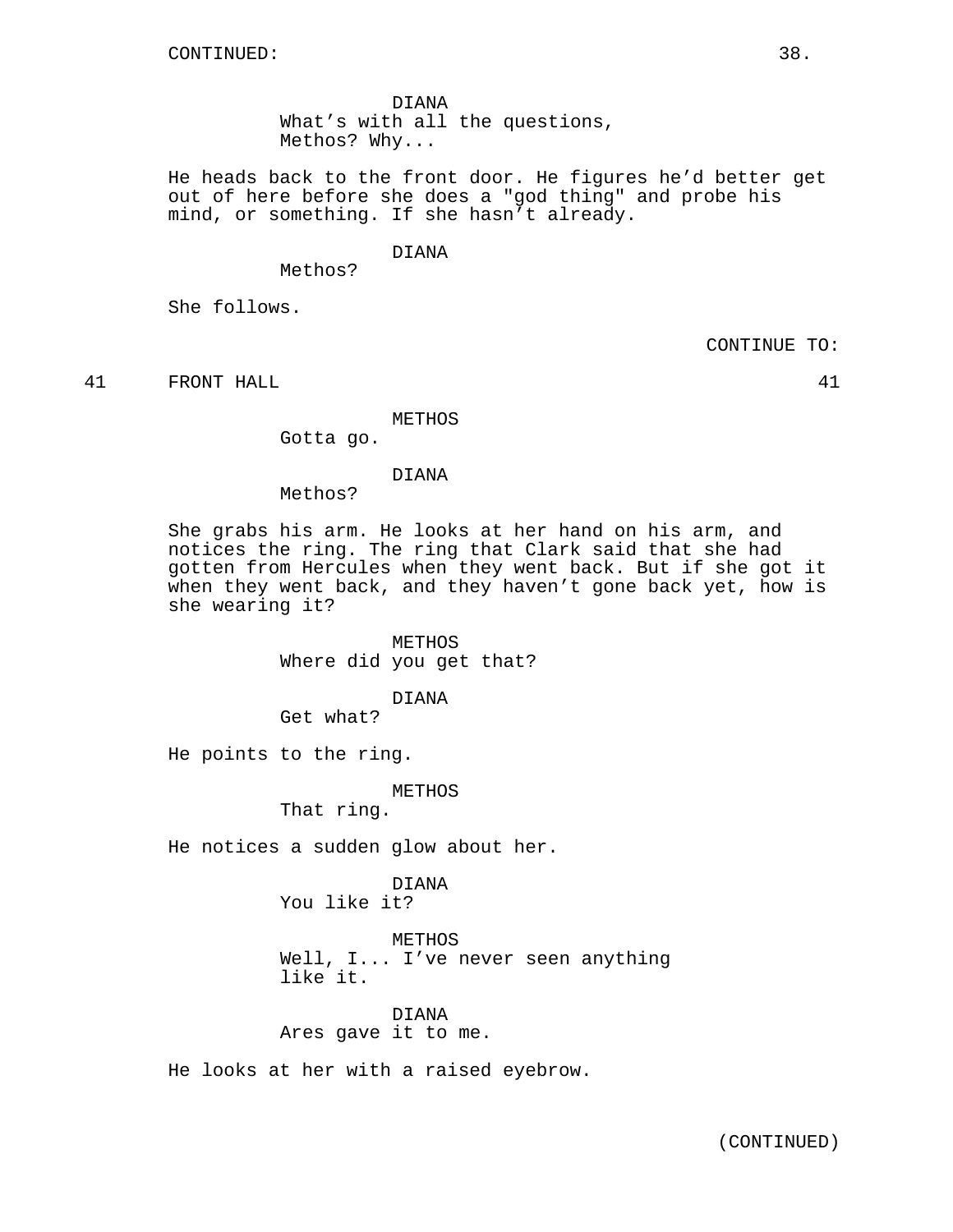METHOS Ares gave it you?

DIANA Yeah. Last Christmas.

METHOS

Oh.

DIANA

Why?

METHOS No reason. I...

He removes her hand from his arm and continues to the door.

METHOS ...really have to get going.

DIANA

You sure?

METHOS

Oh yeah.

DIANA It was nice seeing you again Methos.

METHOS

Bye.

He exits the house.

DIANA That was strange.

She vanishes.

CONTINUE TO:

42 LIVING ROOM 42

She materializes in front of the window. And watches METHOS walk to his vehicle.

CUT TO: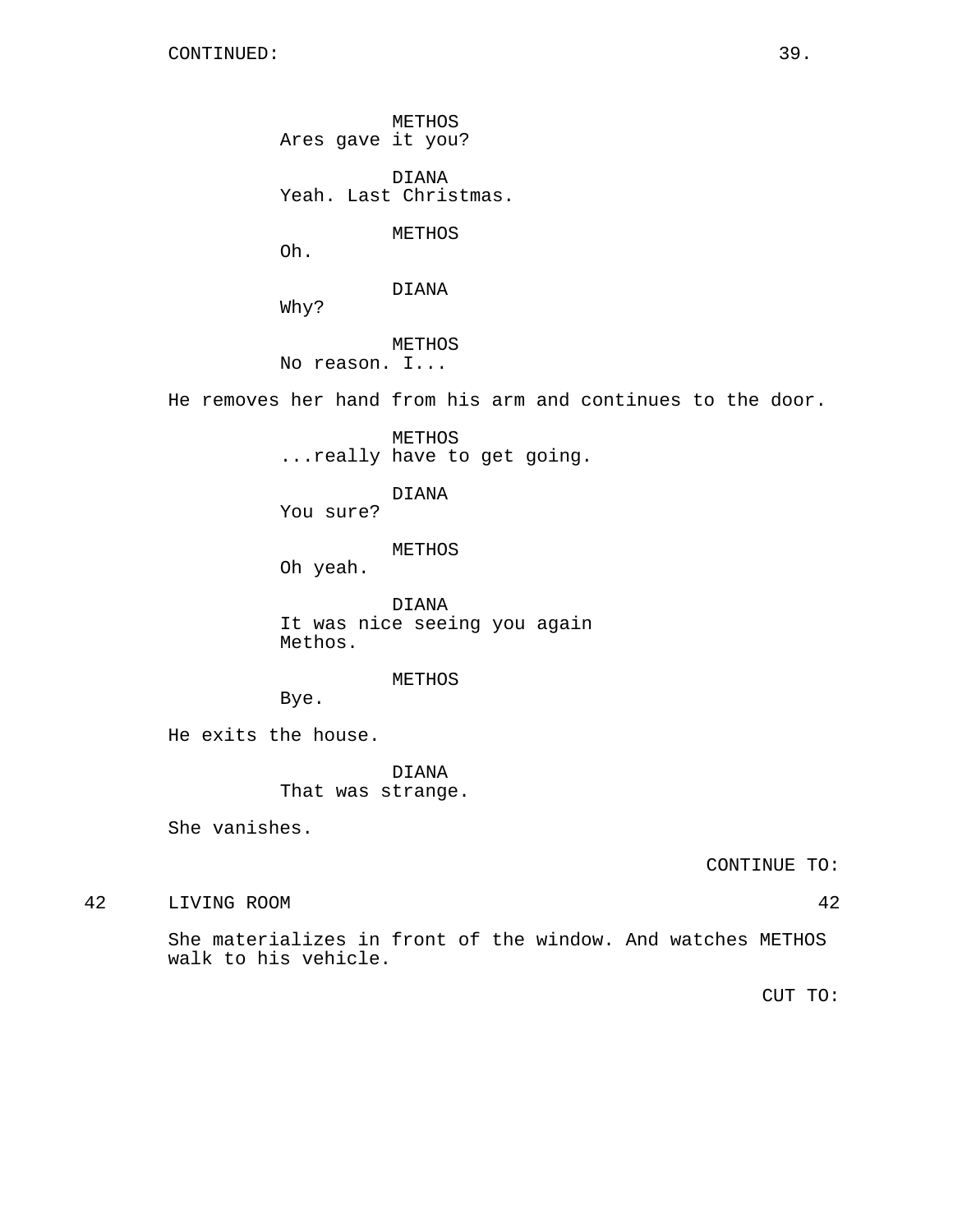# 43 DRIVEWAY 43

METHOS walks to the Jimmy.

METHOS The Amazon? Clark wasn't supposed to go to the Amazon for another 4 years? (beat) Something has seriously gone wrong. But what?

He reaches the Jimmy, and gets in.

CONTINUE TO:

44 THE JIMMY 44

He closes the door and sits down. He looks back at the house.

> METHOS How do I find out what changed? How do we know if it should be fixed?

He starts the vehicle.

METHOS And the ring. Why did Clark lie about the ring? (beat) And, if he lied about the ring, what else did he lie about?

He drives off.

CUT TO:

45 DIANA & ARES' HOUSE - LIVING ROOM 45

DIANA watches the Jimmy drive off.

DIANA

I wonder what he really wanted. He seemed shocked that we were back. And surprised that we were headed to the Amazon. Something's going on. Maybe I should follow him. See what he's up to. See how he knows what he knows, and why he is concerned. (beat)

(MORE)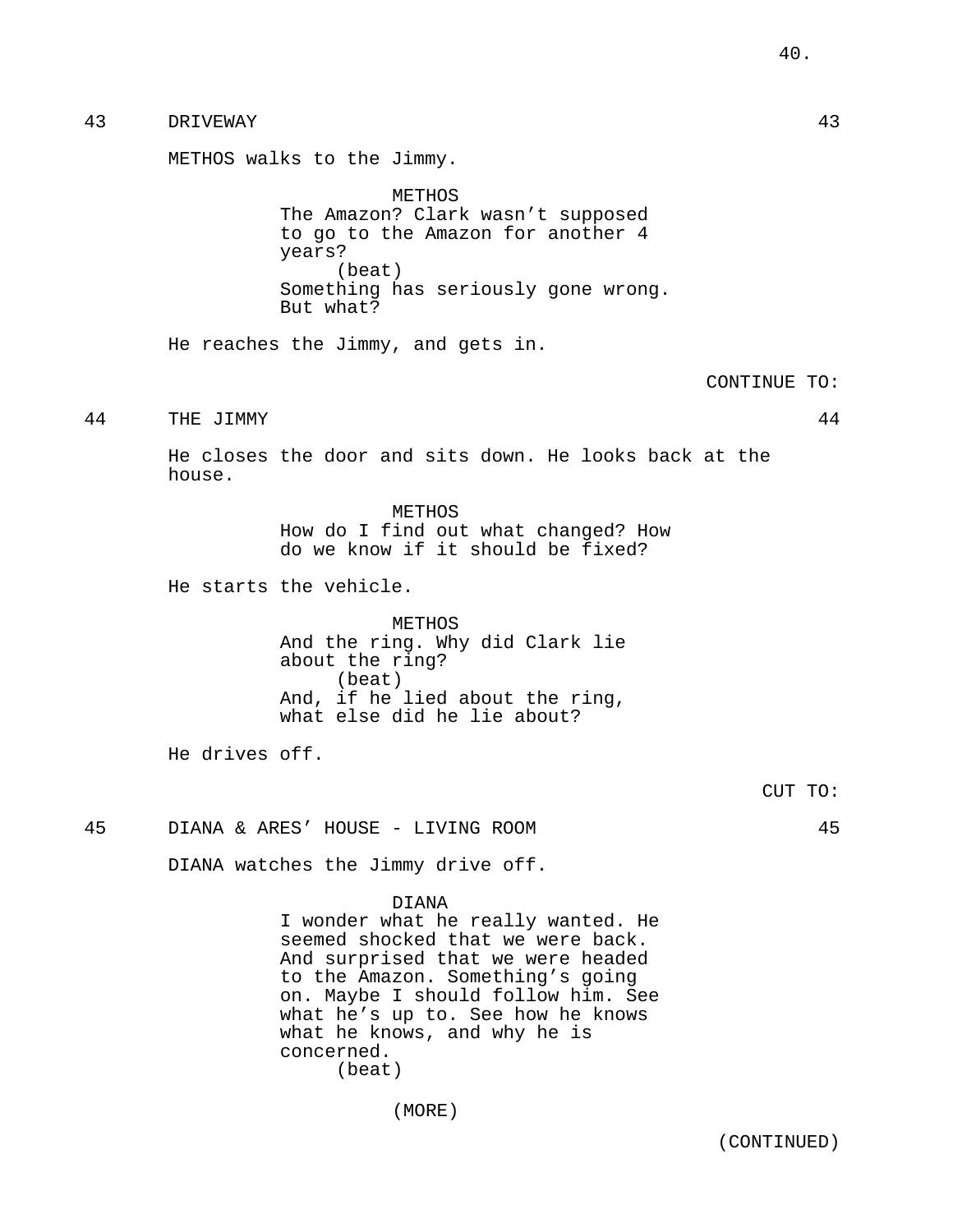DIANA (cont'd) And, why was he so interested in my ring? He seemed almost shocked when I told him that I got it from...

ARES appears behind her.

ARES Talking to yourself, my pet?

She turns to him and smiles.

DIANA I hear you've been following Richie?

ARES Where did you hear that?

DIANA Is it true?

ARES

Yes.

Momentary pause.

DIANA

Why?

ARES Because he knows who I am.

DIANA

So?

ARES It feels so good to see fear in their eyes. It's been so long since I had someone fear me.

DIANA Longing for the old days, again?

ARES

Yes.

DIANA You miss Olympus and the days of myth.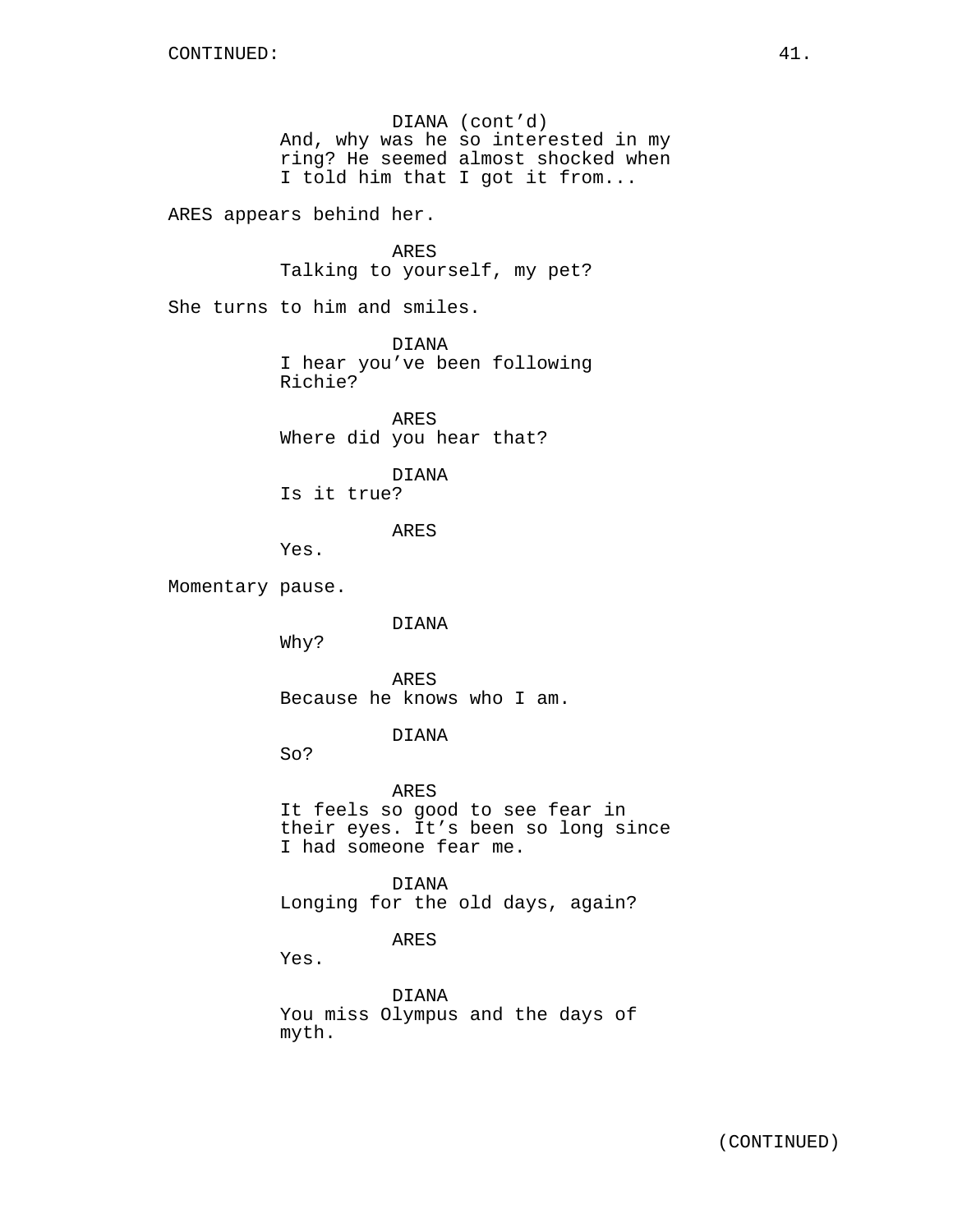ARES It not a time of myth for me, D. You know that. DIANA I know. It was real for me too. I... ARES Sometimes I wish I could go back. Be there again. Momentary pause. DIANA What about me? ARES What do you mean? DIANA If we could return, what would become of us? ARES I don't follow. DIANA You'd be the God of War again. You'd have no time for me. He takes her in his arms and strokes the side of her face. ARES That's not true. DIANA Yes it is. You'd be wrapped up in every petty little dispute. You'd have you sister, Discord, and her annoying son Strife, back too. I know you miss them. ARES Diana, I... Wait, why are we even talking about this? It'll never happen. We can't go back. DIANA You're right.

He places his hand under her chin and smiles at her.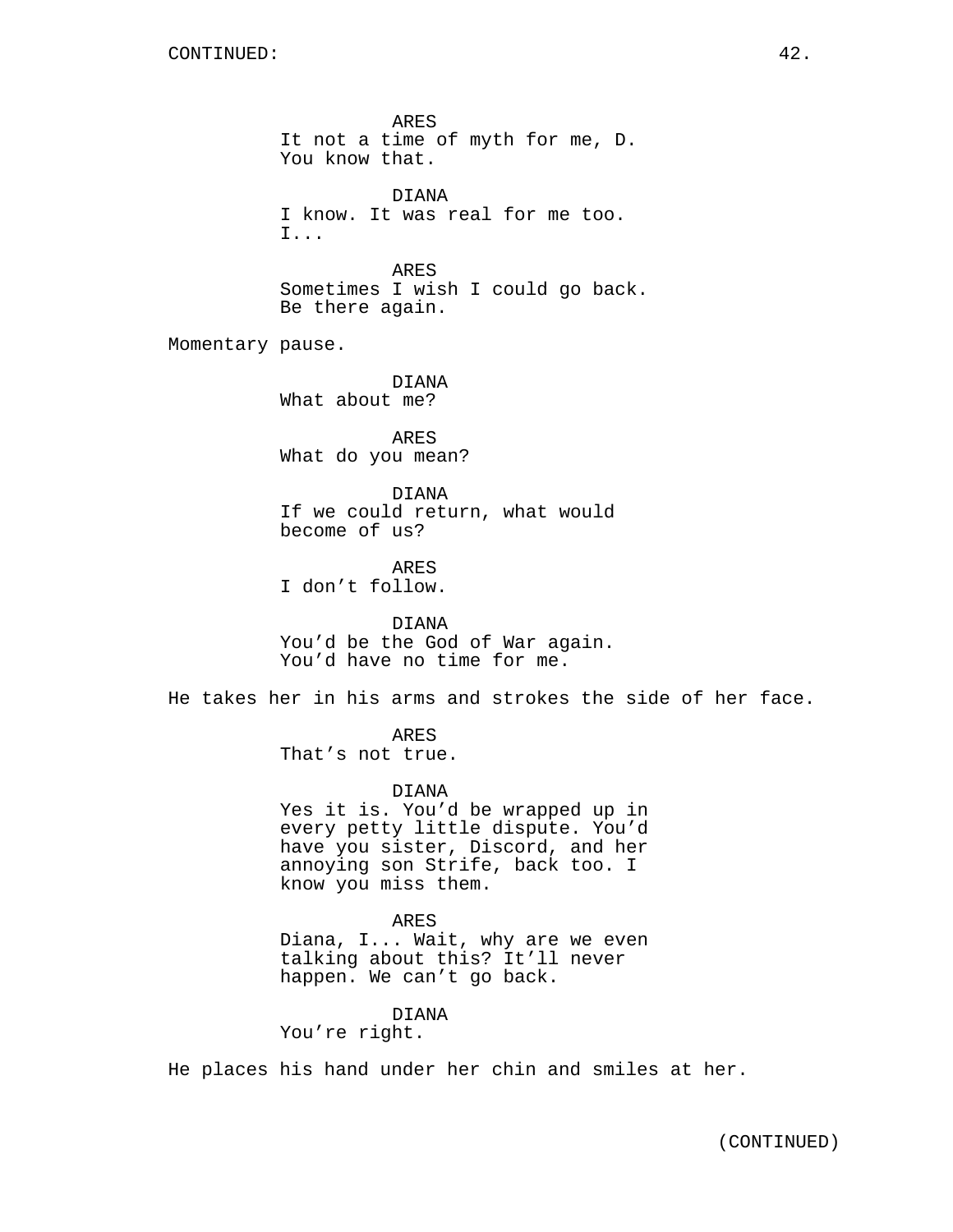ARES

I know.

He kisses her. She breaks the kiss.

DIANA You're impossible, you know that?

ARES That's why you love me.

She smiles and wraps her arms around his neck. He wraps his arms around her waist.

> DIANA No, that's not the reason.

ARES So you do love me.

DIANA I didn't say that.

ARES Yes, you did.

DIANA No I didn't.

ARES

Yes you...

DIANA Ares, just shut up and kiss me.

He looks at her. She smiles.

DIANA Let me show you the real reason I like you.

He kisses her. She kisses him back. She opens her mouth to kiss him deeper. He pushes his tongue inside her mouth and she grabs it and sucks it in. As she sucks on his tongue, he removes their clothing with a mere thought. He slides his hands down her back, and grabs her butt cheeks. He squeezes them and pushes her up against him. He lets her cheeks go, and lets his hands slide around her legs. He then brings his hands up along the inside of her legs. She releases his tongue, and presses herself closer to him. With a mere thought, she transfers them to the sofa. When they appear on the sofa, he is on top of her. They are still kissing. He releases her lips, and nuzzles her neck. She gasps. He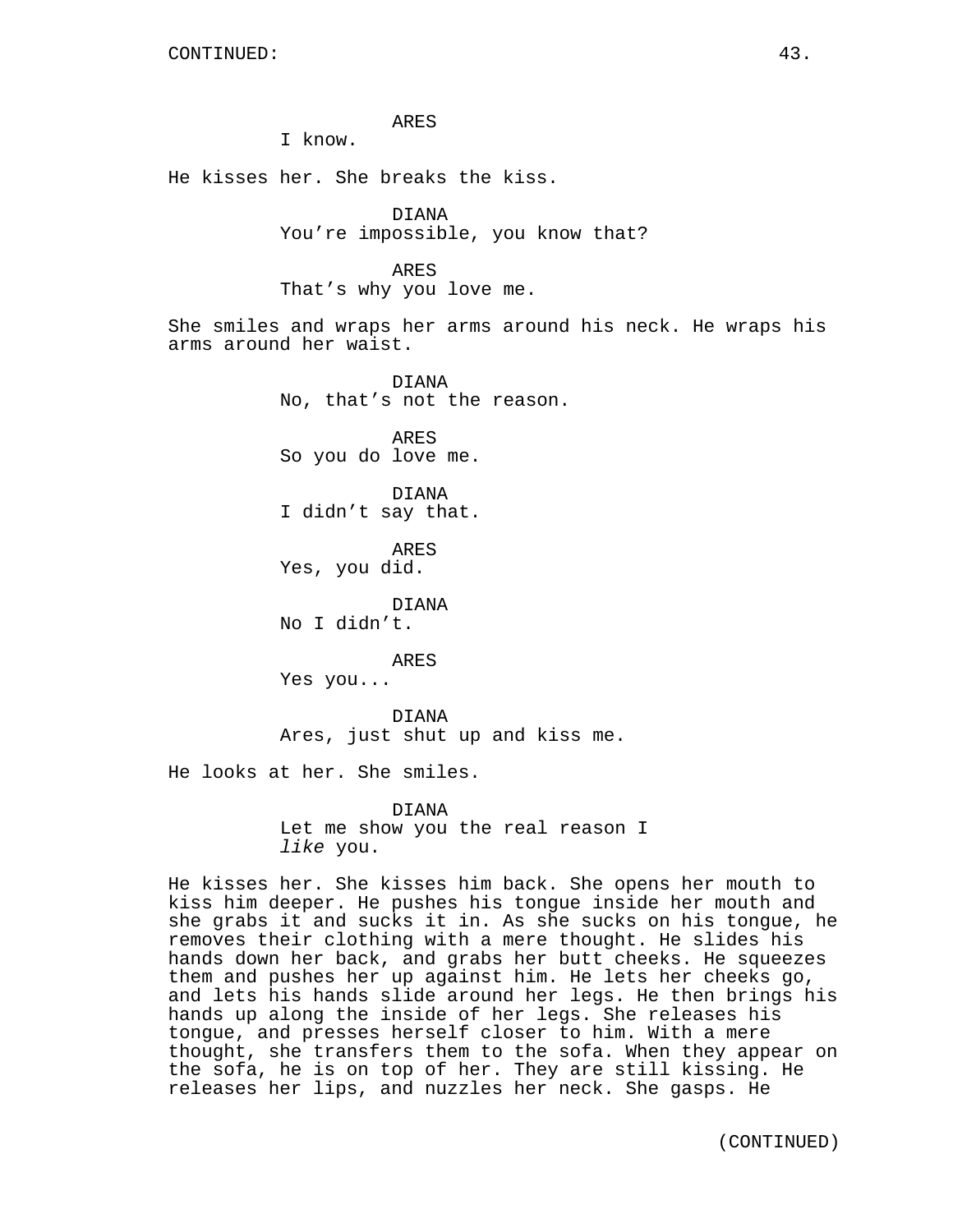slides his hands up along the inside of her legs. They stop on her wet mound. He puts his fingers to work, making her wetter. As he fingers work on her mound, he brings his lips to her breasts. He plays with them with his tongue. Licking them, sucking them. She caresses his back with her hands. She lets her hands roam down his back. She brings her hands to his butt cheeks. She rubs them. He suckles her breast, she squeezes his butt cheeks. HE pushes his fingers into her. She sighs and squeezes his butt cheeks. He wants her. He is ready to take her, and she is ready to accept him. He brings his lips back to hers, and kisses her. He pulls her walls apart with his fingers, she gasps. He thrusts his ever so ready self into her. She gasps as he enters her. He enters her with such force and speed, that she cums instantly upon his entry. He pushes into her. Once he is in, he starts to pump her up. His hands caress her body as he pumps her up. She breaks the kiss. He nuzzles her neck.

> DIANA Yes. Yes. Oh. Faster. Faster Ares.

Faster.

He pumps faster. She cums again.

DIANA Oh god. Yes. Yes. Push it. Push it in, babe.

He pushes himself in, going deeper inside of her. She arches her back.

> DIANA Oh. Oh. Harder, harder. Push harder, Ares.

He pushes himself harder into her.

DIANA Oh gods. Pump me, pump me, lover.

He returns to pumping her up.

DIANA Oh. Yes. Yes. Yes. Don't stop.

She cums again. He kisses her neck as he continues to pump her up. Her entryway is so wet and slippery, and his unit is so wet with her juices, that he slides in and out of her so easily.

> DIANA Faster, Ares. Faster.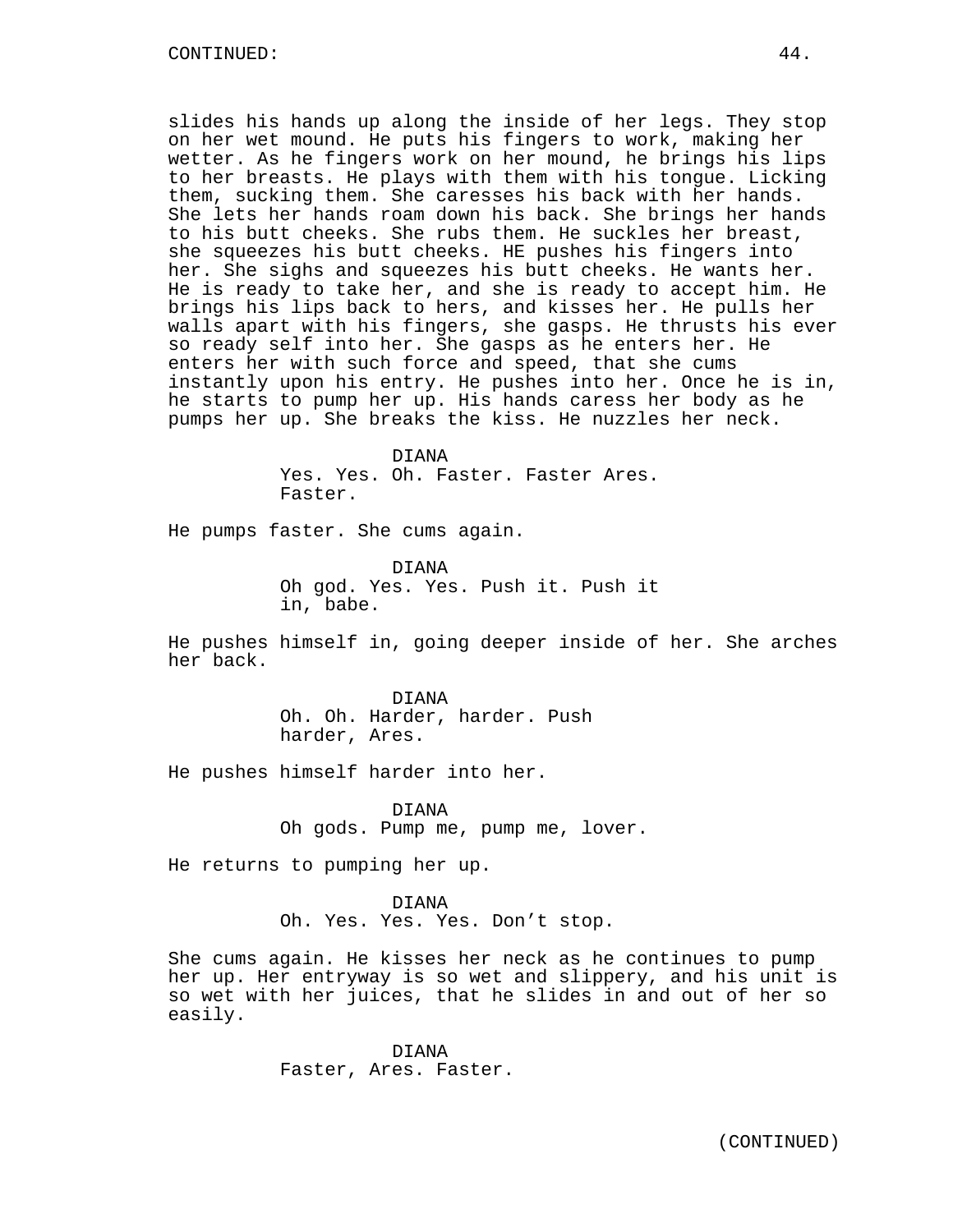He pumps her faster. The heat emanating from them could melt an iceberg. He cups a breast in each hand and squeezes hem hard. She gasps.

## DIANA

Oh. Yes.

She cums again, making his unit wetter, and making her entryway slipperier. He suckles a breast. She moans.

> DIANA Push it. Push it. I want to...

He knows that his next trust in will take him over the edge. The next thrust will be the one that causes him to erupt.

> DIANA Ares, I want to feel you flowing. I want your... oh god... Push, push.

He pushes in and comes hard and fast.

DIANA

Ares!

He holds it as he erupts insides of her. Then, he partly withdraws and thrusts himself in again, hard and fast. Holding it again as he erupts inside of her.

> DIANA Oh. That feels... good. Don't stop. Keep going.

He rams himself in and out, and in and out, over and over. Every entry causes her to cry out. On the firth ram-thrust, she cums so strong, that she hits an orgasmic high. She screams out his name. He holds the push as long as he can, letting her ride out her orgasm. Then, he slowly stops. He doesn't exit her though. Not yet. He kisses her neck as he withdraws from her. He then brings his lips to hers, and kisses her as he rolls of off of her. He turns on his side, and looks at her.

> DIANA God, you're good.

ARES Only as good as my partner.

With a mere thought, he positions her so that her back is flat up against his chest. He wraps his arms around her. She leans lack against his chest. His head rests on her shoulder. He moves the hair away from her neck with his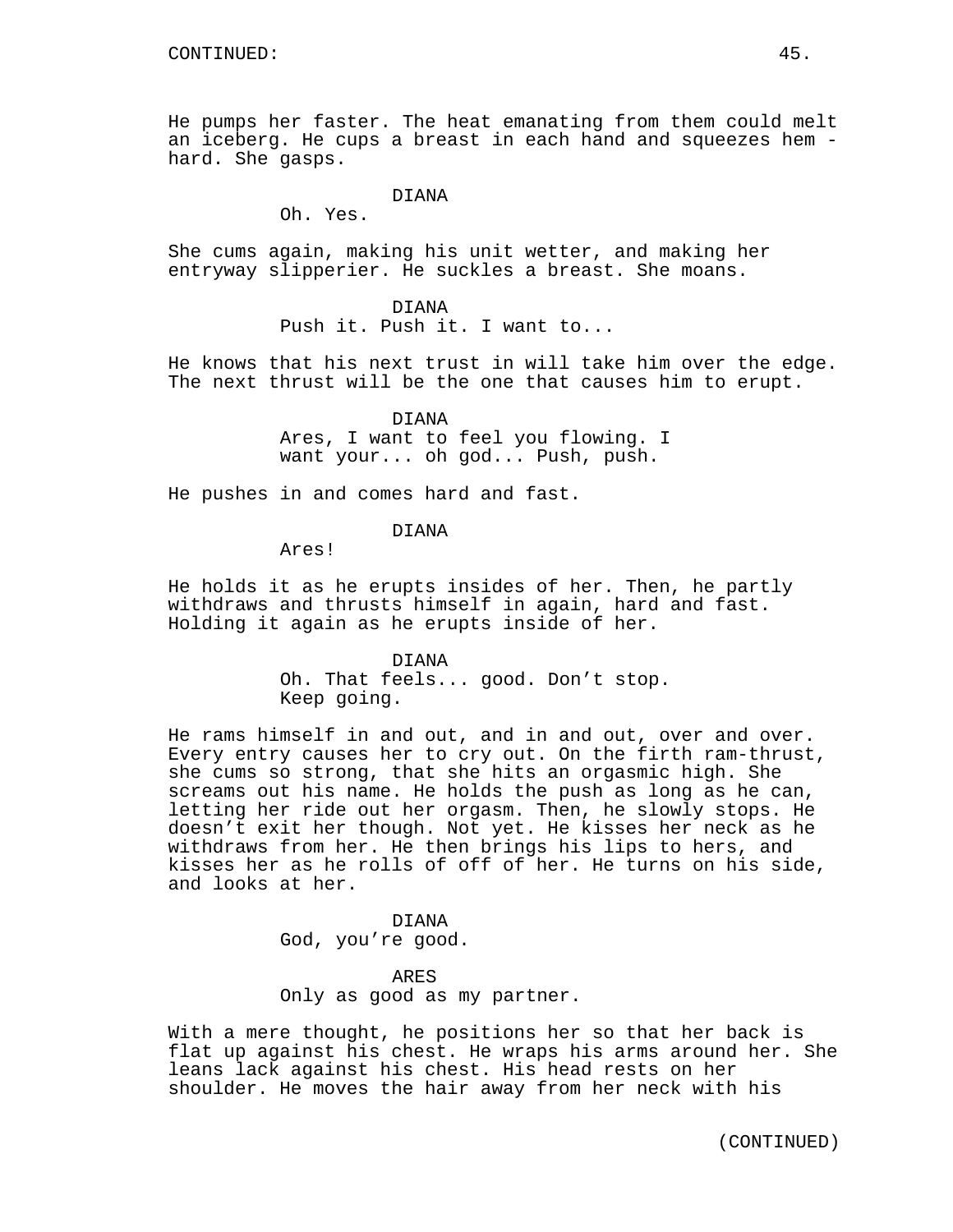tongue. She gasps and closes her eyes. He brings his hands to her breasts. He cups one in each hand, holding them. She sighs at his touch. He kisses her neck, and squeezes her breasts. She moans and presses herself farther back against his chest. She lets him fondle her breasts. She is in heaven. She never wants to leave his arms. He wants her. He wants to take her again. His body is crying out for her. He whispers in her ear.

# ARES

It's been a while since we...

She knows what he wants to do.

DIANA I know. You think you'll still fit?

## ARES

# Oh, I'll fit.

He positions himself at her a-hole, and inserts himself, slowly. She sighs. He nuzzles her neck. He fondles her breasts, rubbing them. Squeezing them, as he slowly pushes his way inside her a-hole, enlarging himself as he pushes. As he gets larger, and larger, forcing her a-hole to expand to the point where he can really do her like he wants to, he lets his hands roam down her body. She gasps, and moans, as he grows inside her. She places her hands on his, and guides them down her body to her frontal mound. She places his hands on her mound. He smiles at himself. She is wet. Oh so wet.

> DIANA Oh Ares. I can feel you growing inside me.

She takes his hands and has them cup her mound.

DIANA I need you here too. Work it for me, will you?

## ARES

I'd love to, my pet.

She lets go of his hand. ARES slowly inserts his fingers into her. He starts to work her front with his fingers. He pushes one more time and he's in. Completely in.

> DIANA Ah, you're in babe. You feel so good back there. Now, do me. Do me like only you can. Give me all you got. Maxi it, Ares. Max it.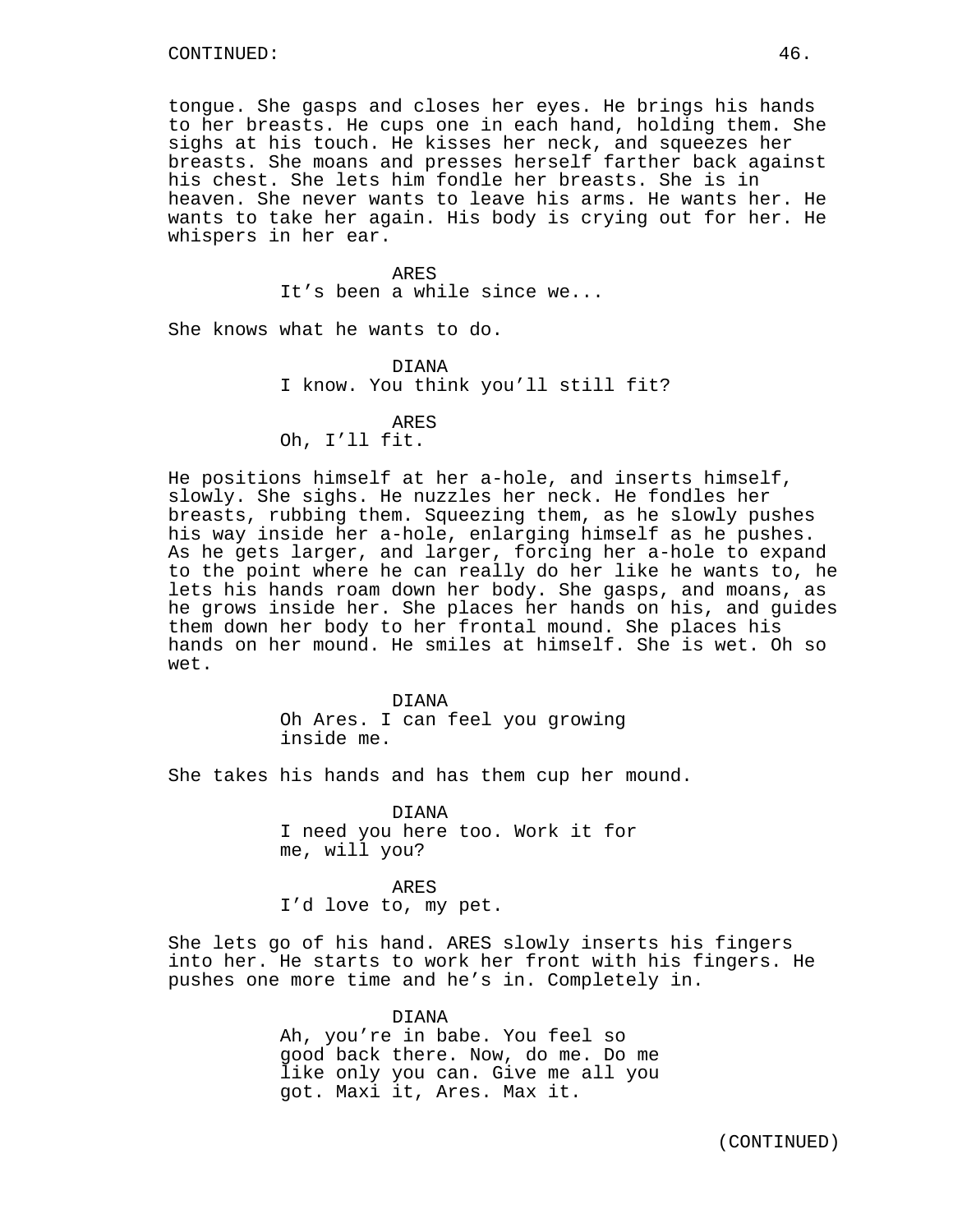ARES

# With pleasure.

He starts to gently pump her from the rear, as his fingers work her at the front.

#### DIANA

Ah.

He nibbles on her ear. Her frontal entrance is so wet. He speeds up his pumping action at the back.

## DIANA

Ah.

He inserts three fingers from each hand, and slowly pulls her frontal walls open. He holds them open as he pumps her hard and fast from behind.

#### DIANA

That feels so good. Harder. Faster.

As he continues his pumping action at the back, he can feel her juices flowing from her frontal area. He opens her wider.

#### DIANA

Ah.

He can feel that the moment is almost there. He rams himself in hard and fast and erupts, sending his godly seed up into her a-hole. He pumps a few more times, just to make sure he has completely emptied himself. He nuzzles her neck. His fingers are still inside her frontal hole. He lets his fingers play with her some more. Then, with a though, repositions himself so that he is on top of her. His fingers, still inside f her, pull her walls open and he thrusts himself into her hard, fast, and deep. He holds her walls apart with has fingers as he rams himself into her, over, and over again.

## DIANA

Oh, yes. Faster. Harder.

He can fell her cuming all over his unit. She is so wet. He wants to bang her all day. He pumps her harder, faster. He thrusts into her, real fast.

> DIANA Oh gods, Ares. I...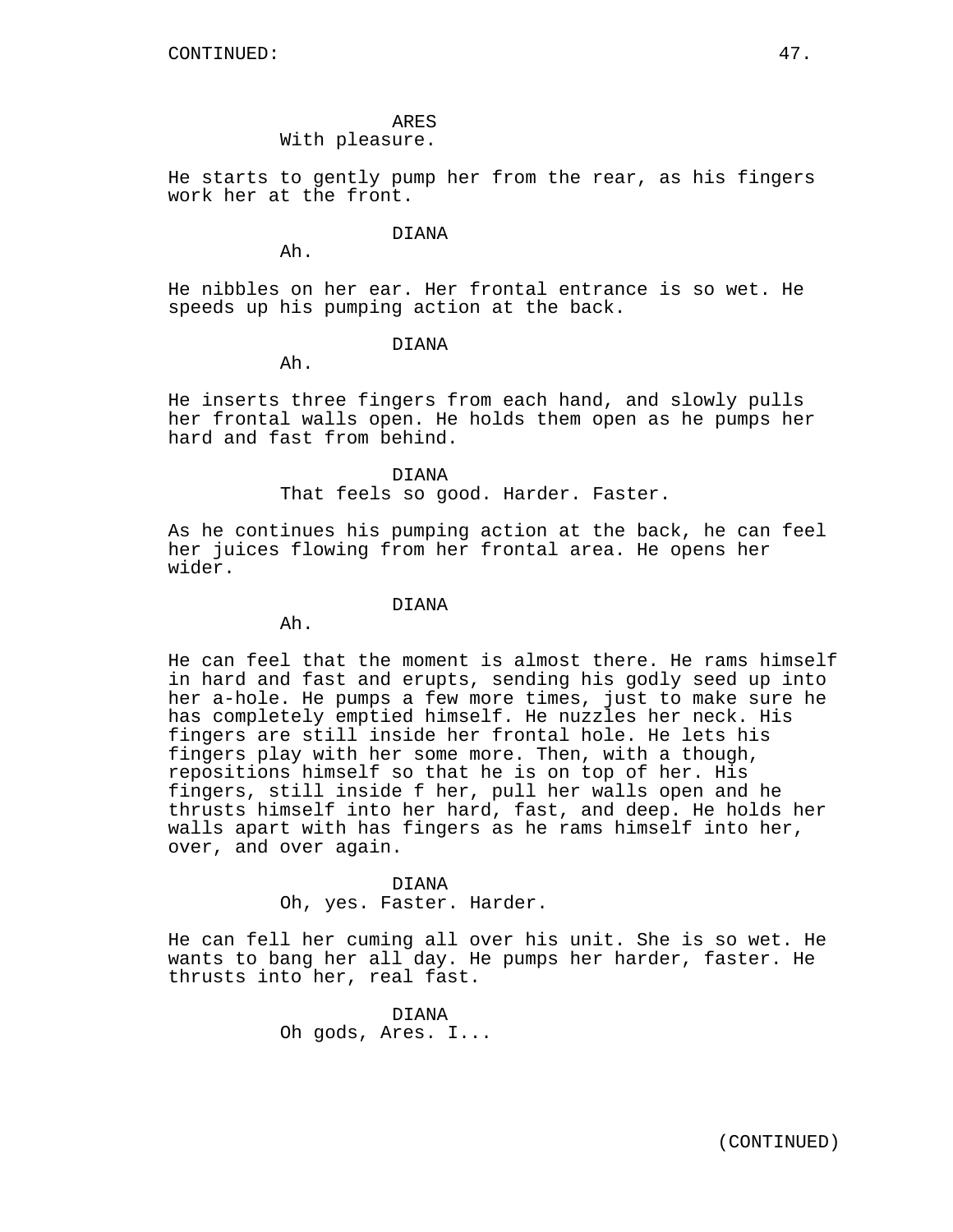He is ready to erupt again. He pumps her for a few moments, them rams in real hard and erupts. He empties himself in her, then collapses on her chest. She runs her fingers through his hair. They are both breathing heavily.

> DIANA You are one helluva lover, Mr. God of War.

> > ARES

So are you.

She smiles.

DIANA No-one, and I mean no-one, has ever, satisfied me more. You...

He looks up at her.

DIANA

...are the only one who has ever taken me in that way. No man could ever compare to you. You fill me completely. You expand me to widths no other has. You... you satisfy my every need. My every desire. You satisfy my hunger like no other.

He brings his hand to her chin.

ARES And don't you forget it, honey. Once you've been had me, no other will satisfy you.

She smiles.

#### DIANA

I want you.

He looks at her. She smiles.

## DIANA

Take me again, oh mighty Ares. Show me just how much of a god you really are.

He brings his lips ho hers. He kisses her.

JUMP TO: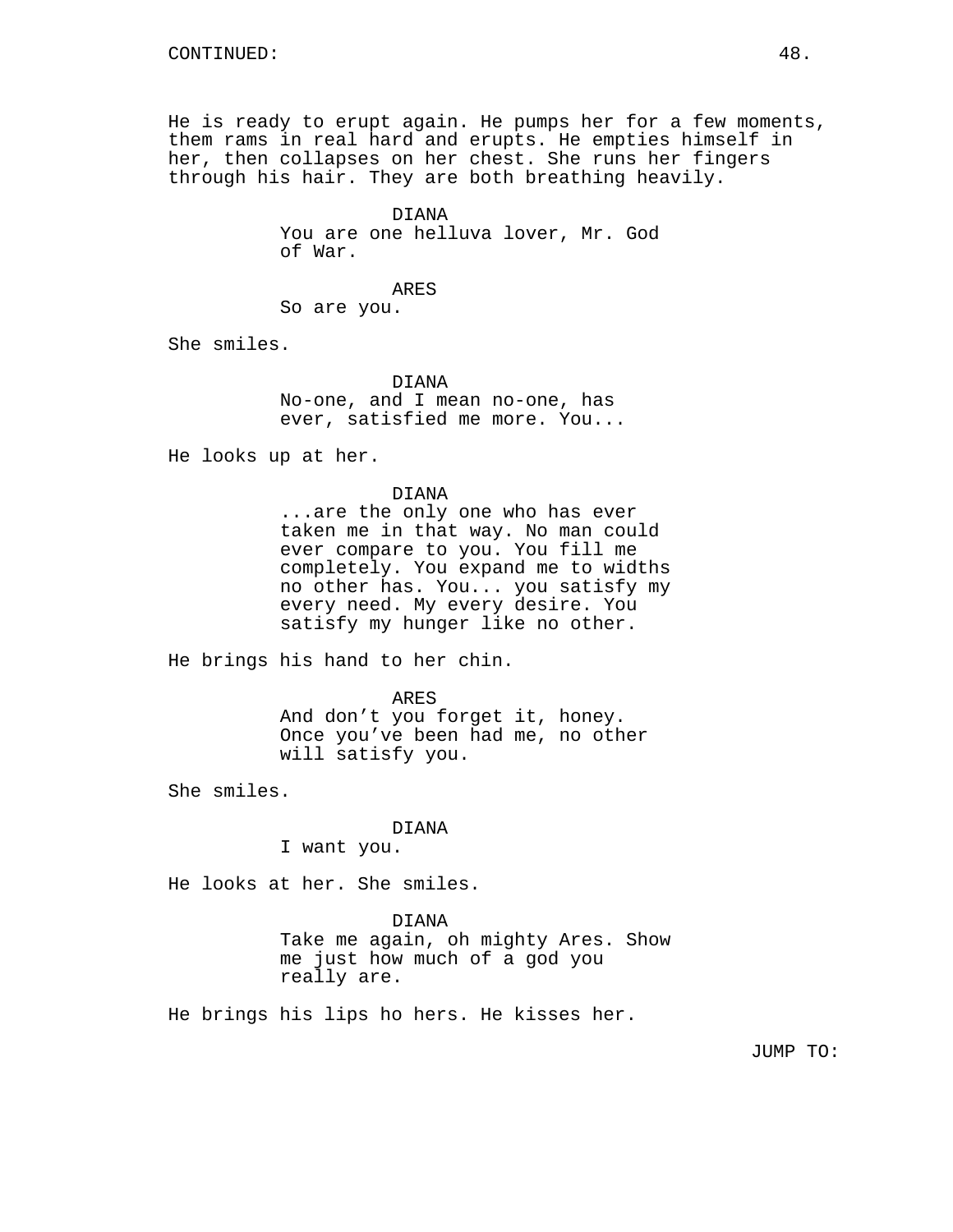46 CLARK'S PLACE 46 CLARK is meditating - floating in the air. There is a knock on the door. He ignores it. Knock again. He ignores it again. Knock again. METHOS (VO) Clark? You in there? I have to talk to you? Momentary pause. Knock again. PAN TO: 47 FOCUS ON DOOR 47 METHOS (VO) Clark? Clark, open the... The door opens itself. PAN TO: 48 FOCUS ON METHOS 48 We can see METHOS standing at the door. METHOS ...door. METHOS enters. The door closes by itself. METHOS jumps as the door closes. METHOS enters and looks around. PAN TO: 49 WIDE SHOT 49 METHOS Clark? Where are you? (beat) Clar... CLARK says line ever so calmly. Still in the meditative stance. CLARK No need to shout. METHOS looks up, startled. METHOS Could you come down, please.

CLARK descends.

(CONTINUED)

49.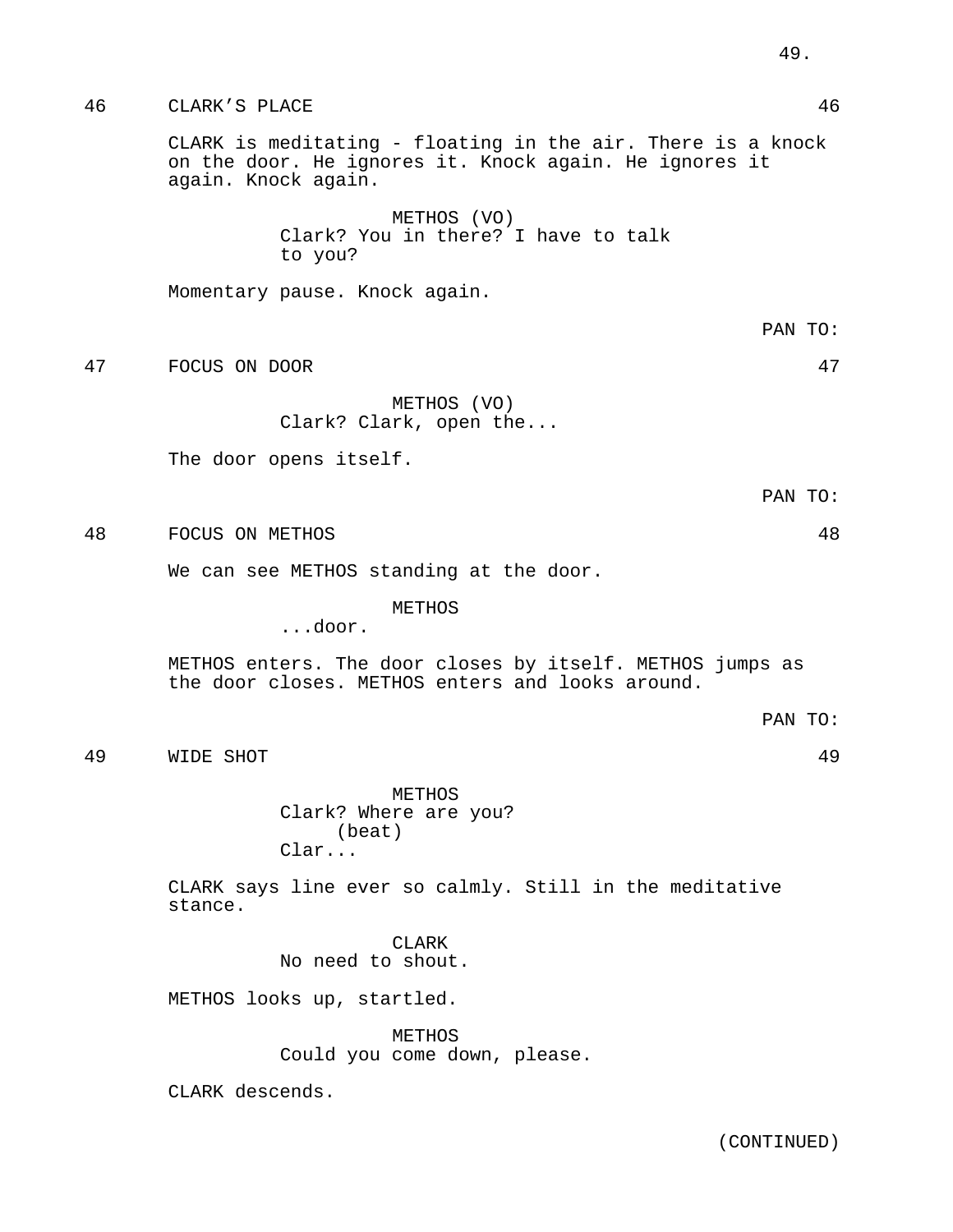CLARK Okay. I'm down. Now, what's the emergency?

METHOS We have a problem.

CLARK

We?

Momentary pause.

METHOS Ares is in town.

CLARK laughs.

CLARK

Good one.

METHOS I'm serious.

CLARK

Methos, we both know that, that's impossible. Our Ares is... dead... and their Ares is still in Greece with...

METHOS That's the problem. Something has changed. They haven't been in Greece for 2 days.

CLARK

What?

METHOS They came bask to town 2 days ago.

CLARK This can't be good. If they should run into...

METHOS I know. Mac and D...

CLARK notices that METHOS called Diana "D". He raises an eyebrow. CLARK senses something, but is not quite sure what it is. METHOS continues his line, non-stop.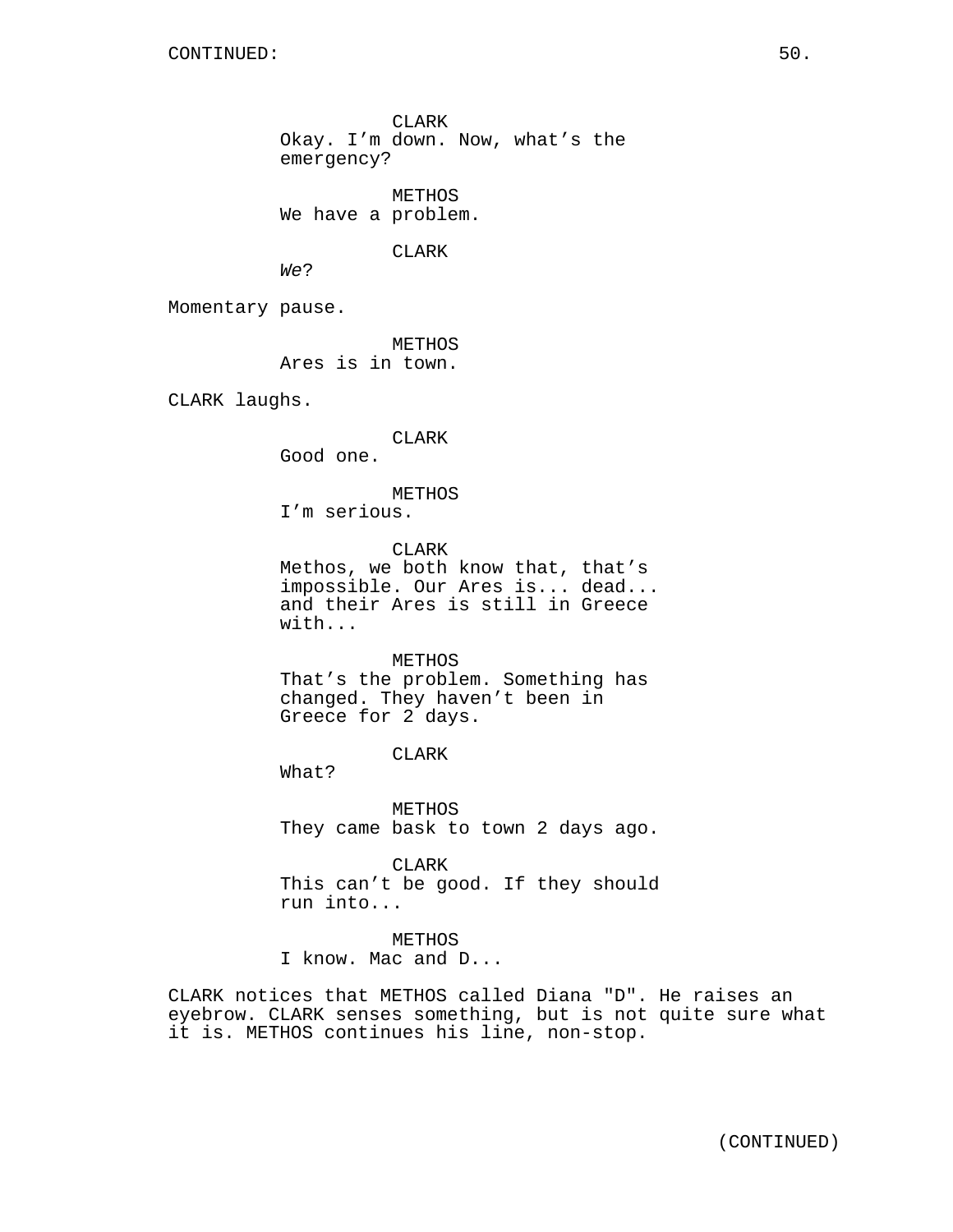METHOS ...went to Paris as soon as we discovered...

CLARK

Good. Good.

METHOS Ares being in town is only the first problem.

CLARK There's more?

Momentary pause.

METHOS It might be connected, maybe the same thing is causing it.

# CLARK

What?

METHOS When was your Amazon Expedition?

CLARK

May 2023.

METHOS It just got moved up.

CLARK raises an eyebrow.

CLARK

What?

METHOS You, he is down there right now. They'll be joining him in 2 days.

CLARK They? Last time I went on my own. I... Does mom know that...

METHOS

Not yet.

CLARK We have to tell her.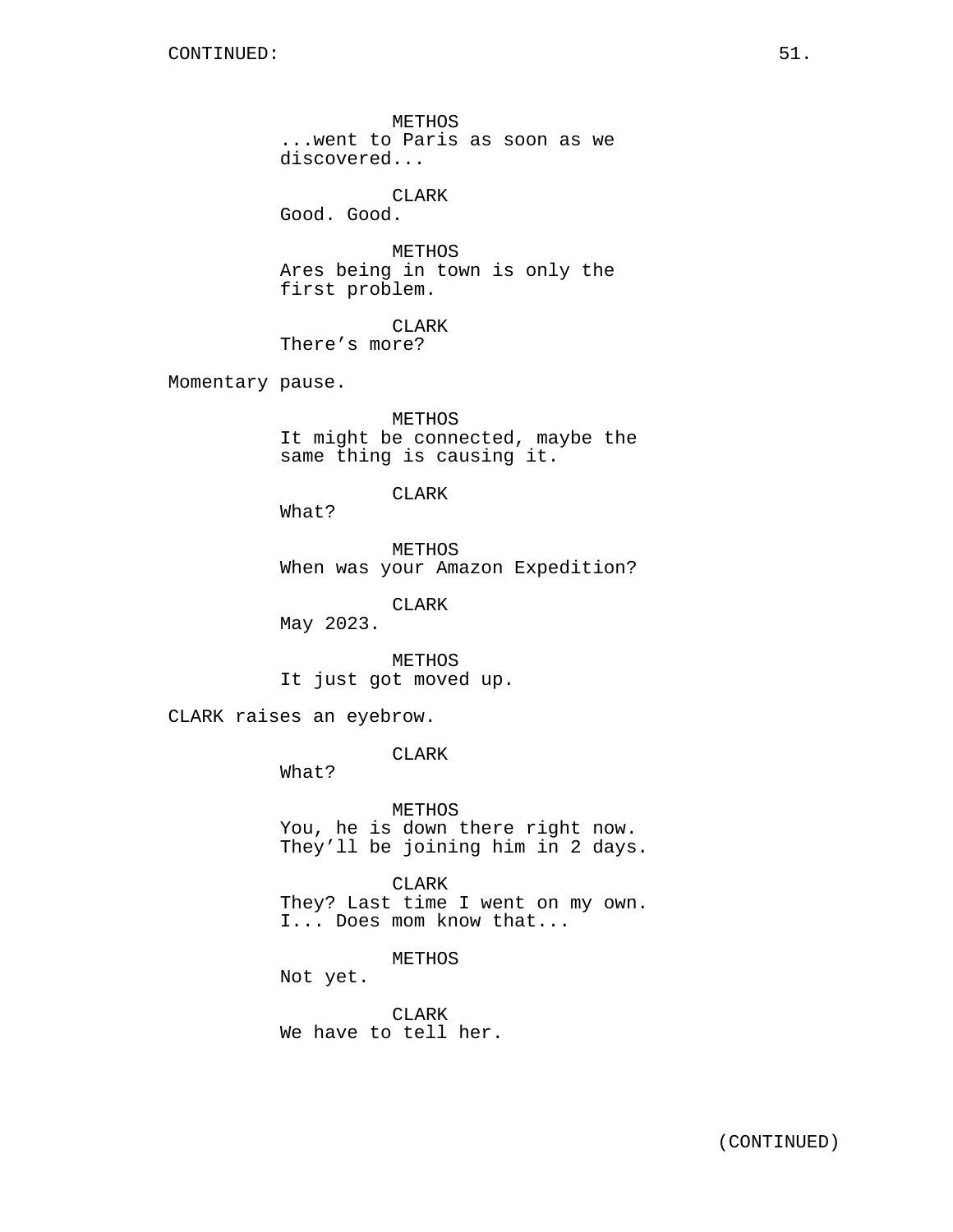METHOS We don't know where they are. Paris is a big city. It could take...

CLARK Methos. I can find her. Are you forgetting that we...

METHOS

Right.

Momentary pause.

CLARK How would like to join them?

# METHOS

What?

# CLARK

I can get there in a heartbeat. But, in order to take you with me, you have to ask. I can't just transport you.

#### METHOS

Ask?

CLARK Methos, just say "take me to them".

METHOS Oh. Take me to them.

With a mere thought, CLARK and METHOS vanish.

JUMP TO:

50 INT: VILLA - PARIS (11:30PM PARIS TIME) 50

DUNCAN and DIANA are sitting on the floor in front of a roaring fire. No light except the fire light. Two things happens simultaneously. (1) CLARK and METHOS appear in the room, and (2) DUNCAN senses METHOS as he arrives.

> METHOS Sorry to interrupt guys, but...

The lights come on in the room.

DIANA What did you learn?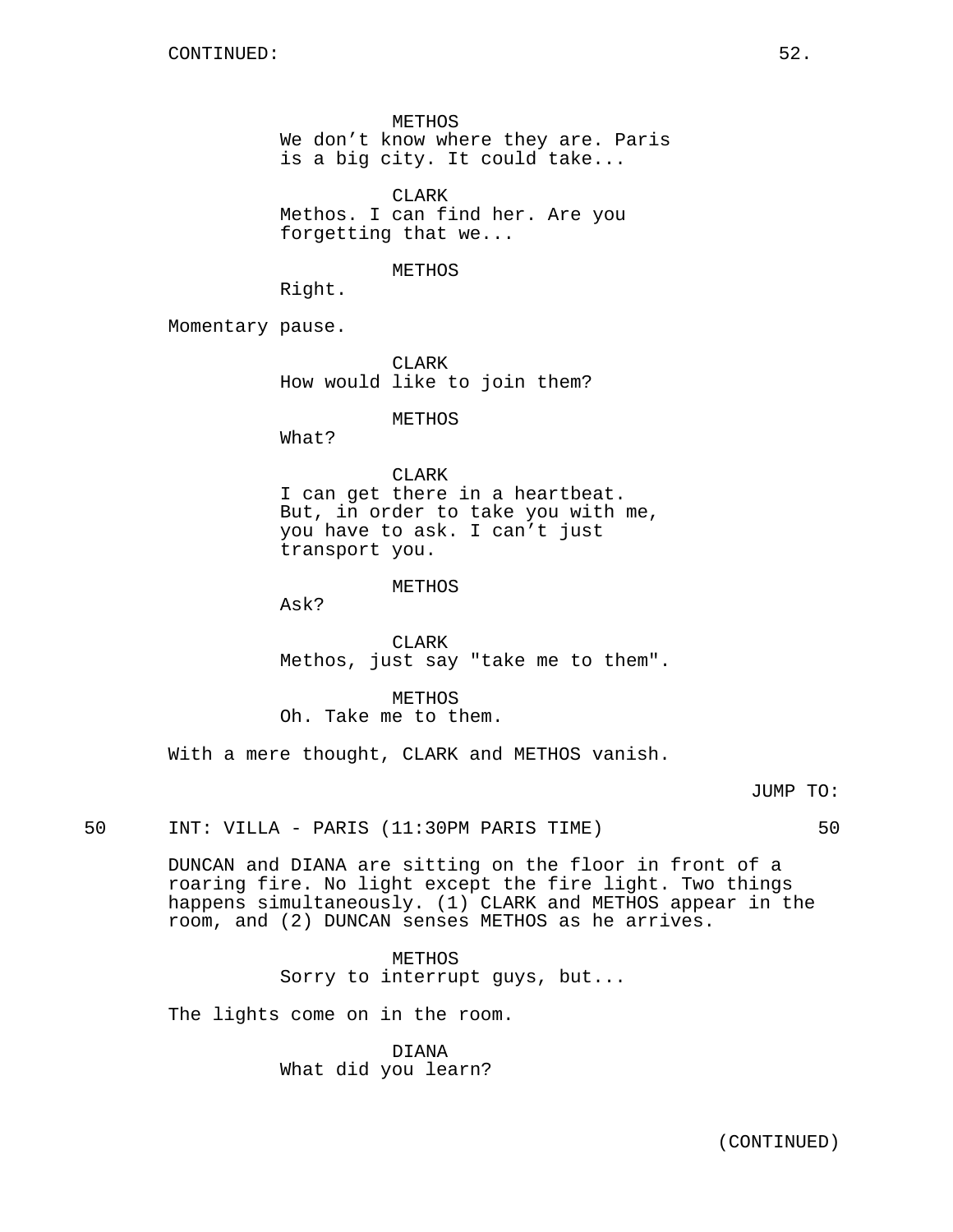METHOS Not much. Except that Clark is in the Amazon, and you and Ares are about to join him.

DIANA The Amazon? (beat) Why? What happened to move the expedition up four years?

METHOS Maybe if we looked at the events of the last few days according to you, and then retrace their...

# DIANA

Good idea.

She zaps the table. THE CHRONICLE appears, and opens to 2019. The first 2019. Everyone heads to the table. She sits in front of the book. She flips to the proper spot in the book.

> DIANA As I suspected.

DUNCAN What does it say?

Momentary pause.

DIANA It says they are in Greece.

METHOS But they're not in Greece!

DIANA I know. If only we knew when they left.

METHOS Well, she said they got back two days ago.

Everyone looks at METHOS.

DIANA You saw her?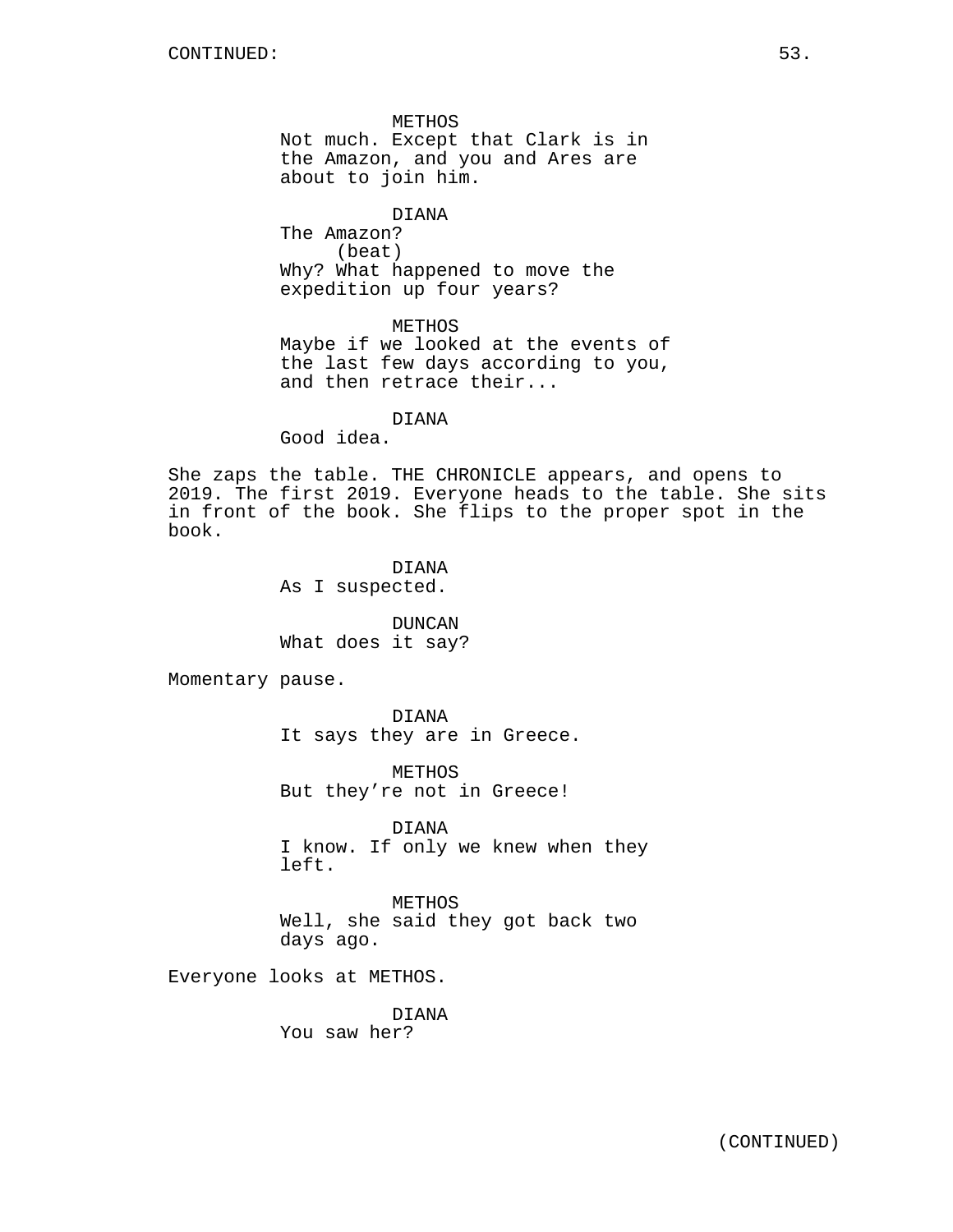## METHOS

Yeah.

DIANA You didn't make her suspicious did you?

**METHOS** I don't think so.

Momentary pause.

DIANA Okay. So, let's see what should have happened two days ago.

DIANA turns back to AUGUST 13th, 2019. Camera zooms in on the book. The pages stop tuning, and the CAMERA zooms in on the date.

FADE IN TO:

# 51 FLASHBACK 51

Chapter 11, Scenes 24 to 32 (up to Ares' line "She will remember nothing. She won't even remember meeting us")

FADE BACK TO:

# **FRIDAY AUGUST 16th 2019**

52 VILLA (MIDNIGHT PARIS TIME) 52

METHOS, DUNCAN, CLARK, and DIANA, are sitting around the table.

> CLARK I remember that. After finding his temple, he had a renewed strength, he knew he wasn't totally forgotten.

DIANA He'd been so depressed. Longing for the old days. Finding his temple, still there, was...

METHOS What if he didn't?

DIANA

What?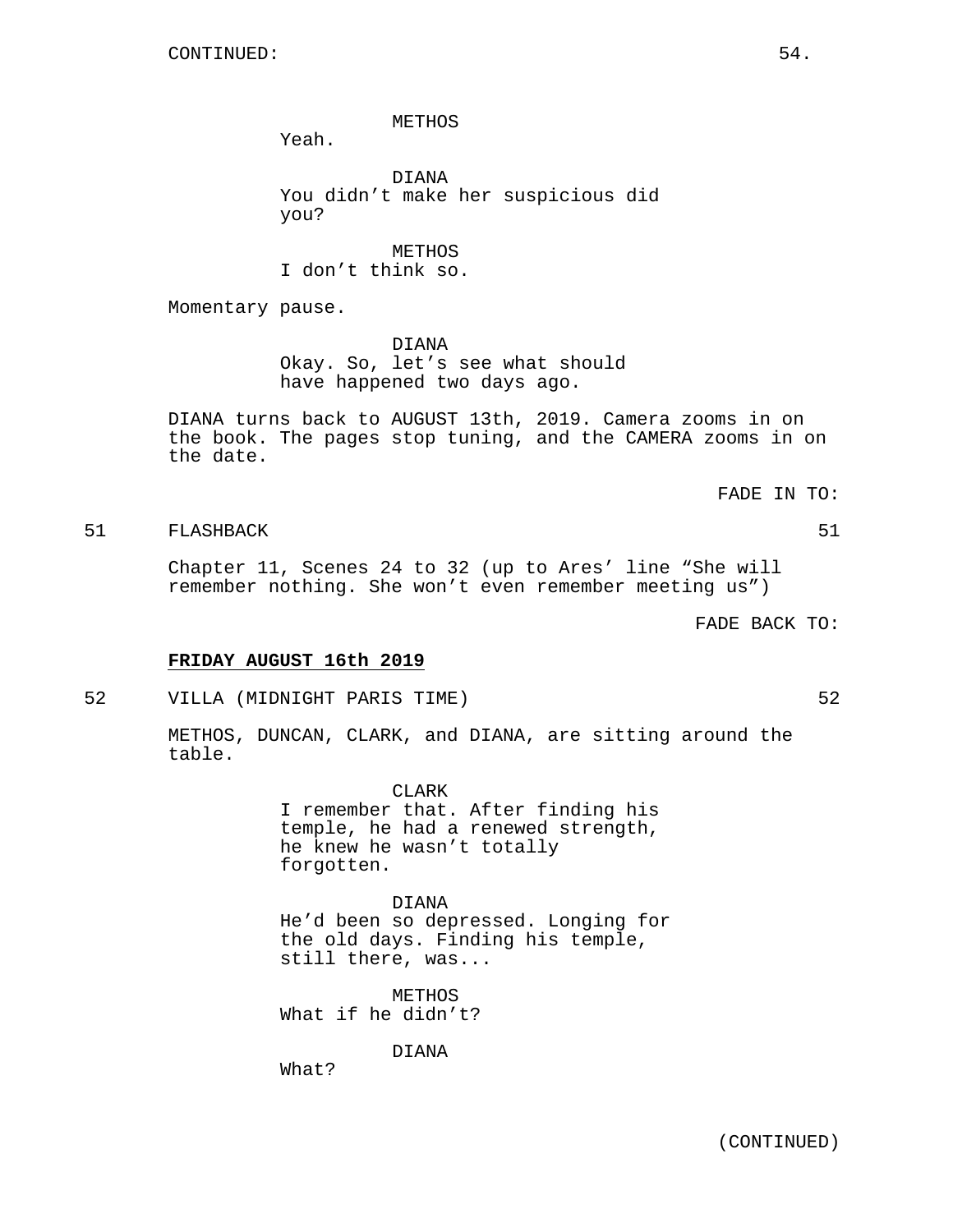# METHOS

What if this time, when he went to the site, he never found the temple.

# DUNCAN

What do you think would have happened, if you hadn't met Helen?

## DIANA

I don't know.

# CLARK

I do. Ares would have wanted to get out of Greece. He'd've believed that there truly was no going home. He...

#### DIANA

...might have returned to Seattle to harass the only people who knew who he really was.

METHOS Which is what happened.

DIANA I say we go check out the site of the temple in the morning.

# DUNCAN

Good idea.

She rises from the table. She feels dizzy and almost faints. Both DUNCAN and METHOS start to rise to catch her. But she is okay. She steadies herself by resting her hand on the table. DUNCAN and METHOS sit back down.

DUNCAN

You okay.

DIANA That was weird. I... (beat) I haven't felt dizzy since, well since...

METHOS Are you sure you're okay? Maybe you're coming down with something.

DIANA gives him a look.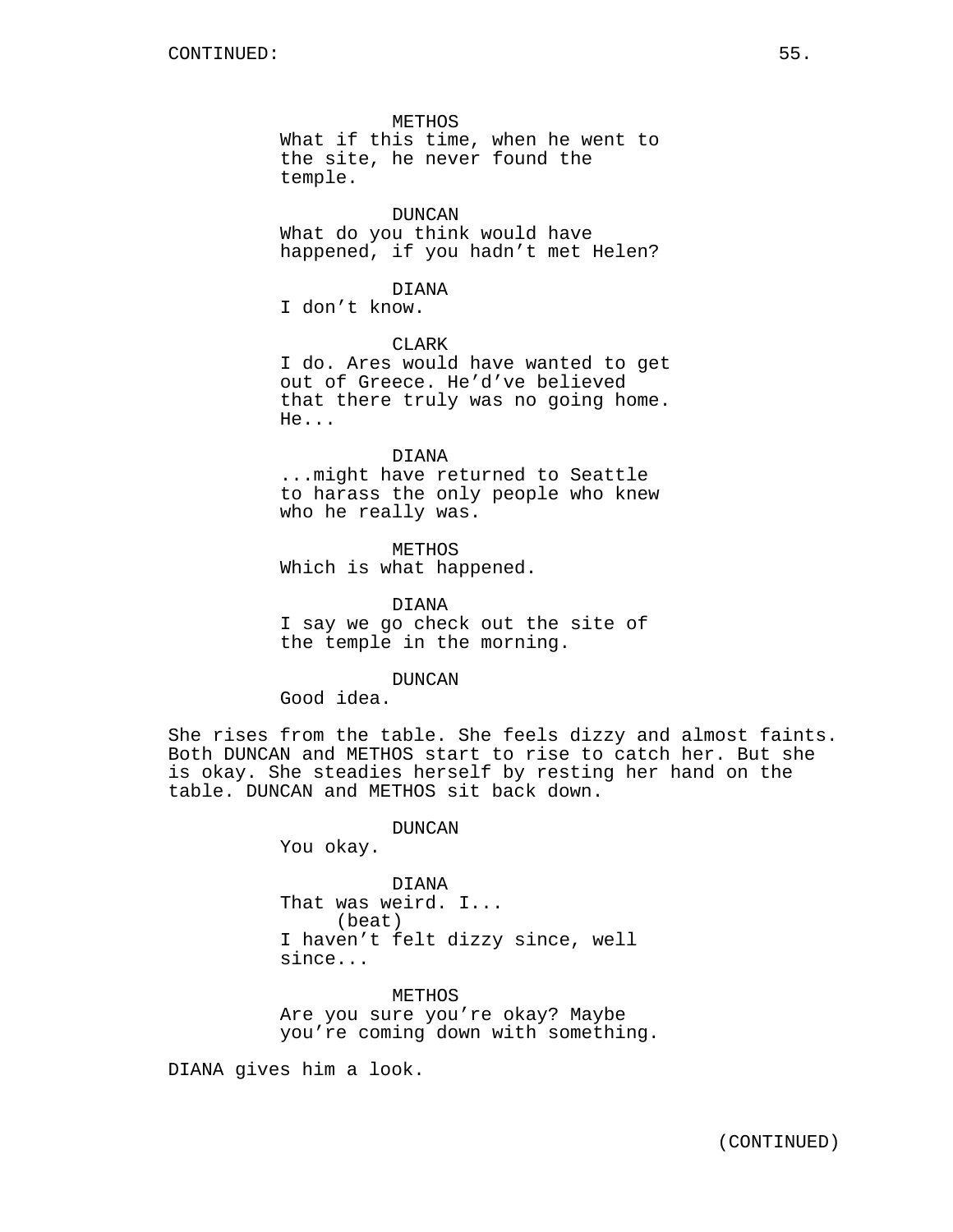DIANA I highly doubt that.

CLARK We don't get sick.

METHOS Right. I forgot. It's a god thing.

DIANA I suggest we all get a good night sleep.

DIANA heads to Bedroom #1. DUNCAN looks at METHOS and CLARK.

DUNCAN

Night guys.

METHOS / CLARK

Night.

DUNCAN rises from the table, and follows her. DIANA and DUNCAN enter their bedroom and close the door. CLARK rises from the table. METHOS grabs his arm.

> METHOS What do you make of that?

> > CLARK

Of what?

METHOS lets go of CLARK.

METHOS Diana. She looked like she was gonna...

CLARK Methos, don't worry. What could it possibly be? There's only one thing that could harm her.

METHOS

Hind's blood.

CLARK And there's none of that around, is there?

METHOS

I...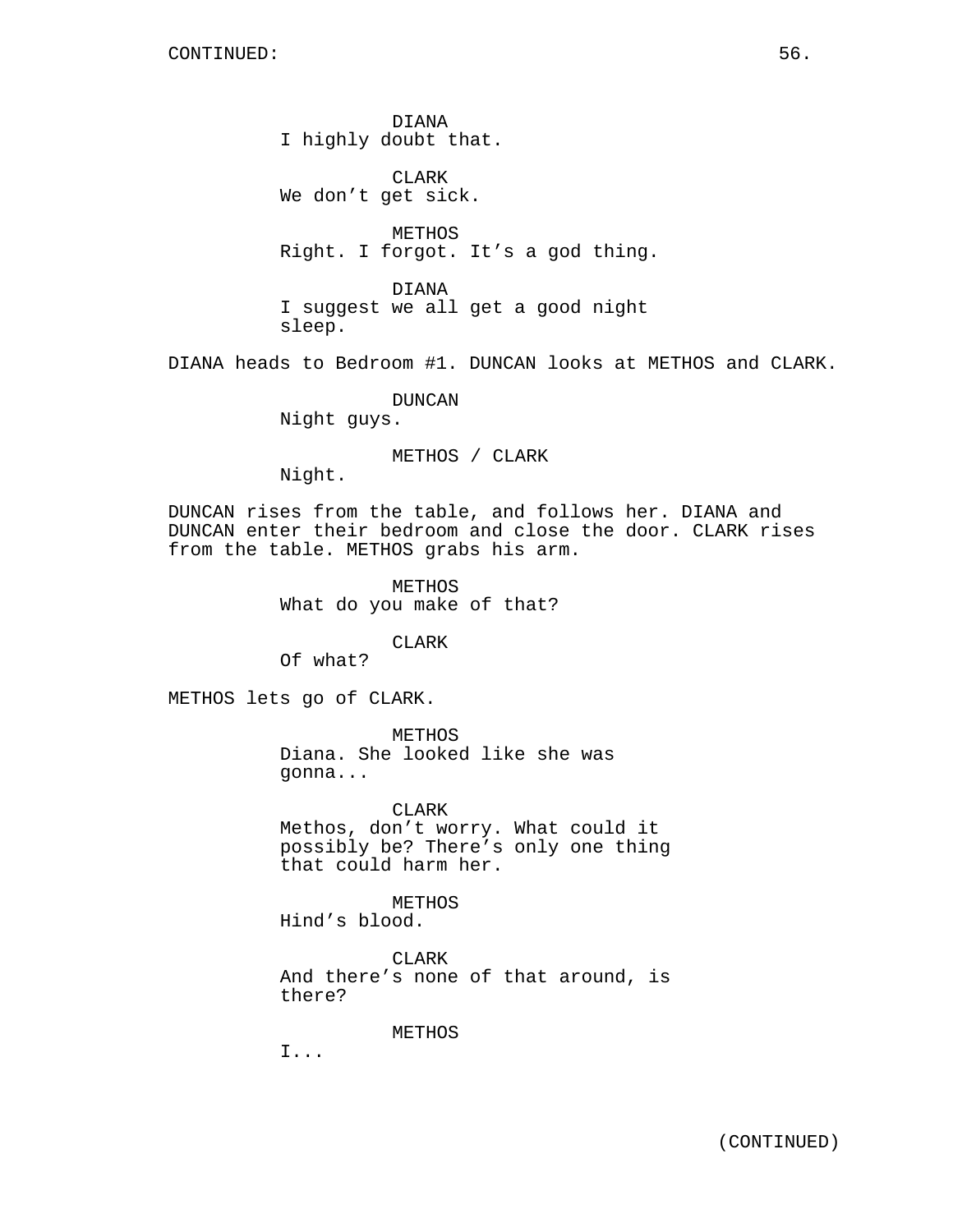CLARK Trust me. All the Hind's blood disappeared millennia ago. There's nothing to worry about.

CLARK walks off to Bedroom #2. METHOS says next line more to himself than anyone else.

> METHOS Let's hope not.

METHOS stares across the room to the dying fire.

CUT TO:

53 BEDROOM #1 53

DUNCAN and DIANA are getting ready for bed.

DUNCAN You sure you're okay?

DIANA Mac, honey. I'm fine. Believe me. Nothing of this earth can harm me.

DUNCAN You're sure?

DIANA Positive. Now...

She flashes a playful smile.

DIANA ...stop talking, and...

She zaps the bedposts and the handcuffs appear.

DIANA

...arrest me.

DUNCAN flashes her a smile.

DUNCAN If you insist.

DIANA Oh, I insist.

He pushes her onto the bed, and clasps the cuffs on her wrists. The same eerie red flash goes through them as they lock on her. Again, they don't notice. She gasps as the cold metal touches her skin.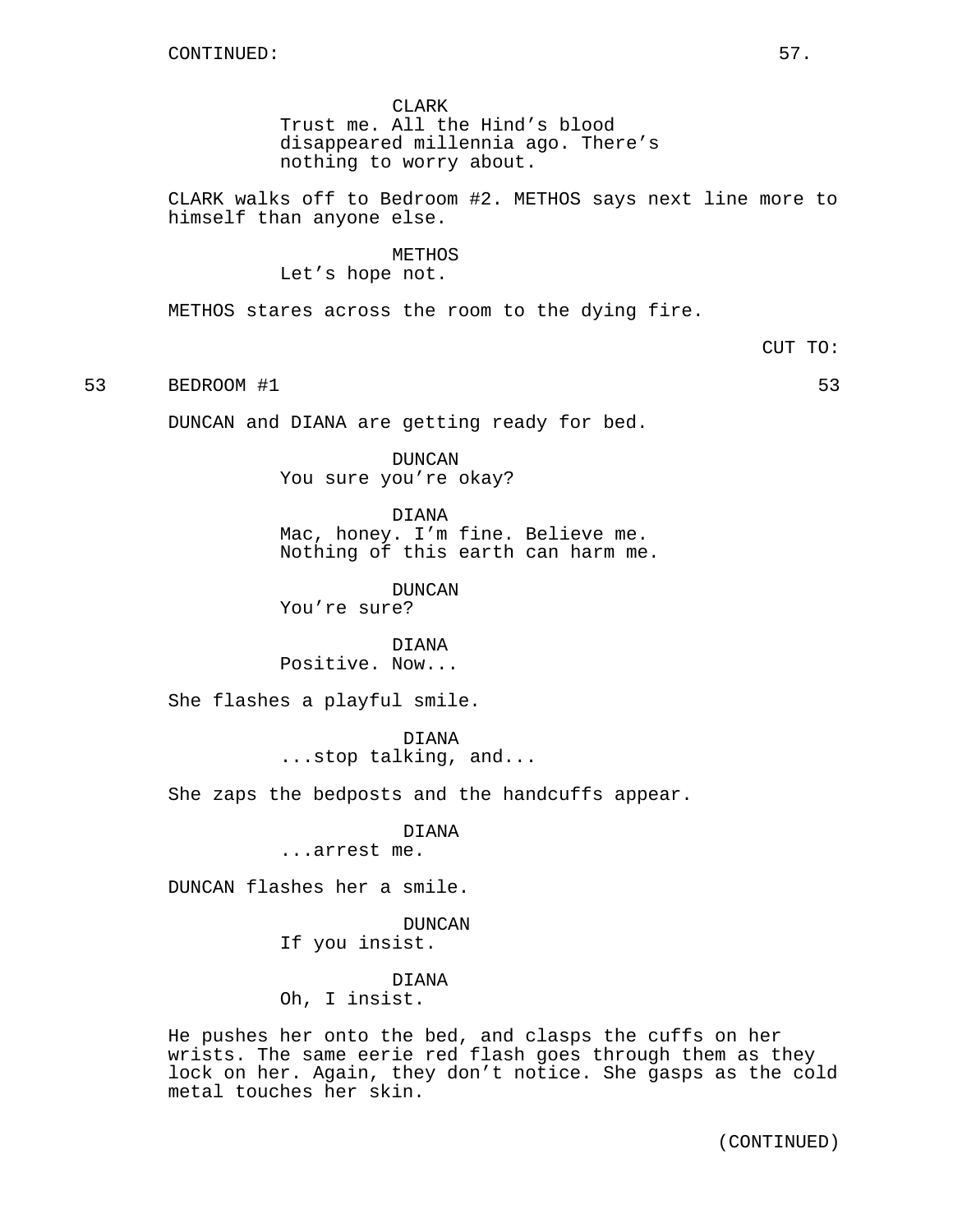DIANA

Mac?

DUNCAN

Yeah?

DIANA

I love you.

DUNCAN I love you too.

He kisses her.

JUMP TO:

54 INT: VILLA - MAIN ROOM (11:55AM) 54

Everyone is up. They have just finished breakfast and are preparing to exit the villa.

DIANA

Ready.

DUNCAN

Yep.

# METHOS

Yep.

# DIANA

Okay. (beat) Mac, ask me to take you there.

DUNCAN Take me to the site.

## CLARK

Methos?

METHOS looks at CLARK.

METHOS Take me to the site.

DIANA and CLARK exchange a "ready look", then they all vanish from the room.

CONTINUE TO: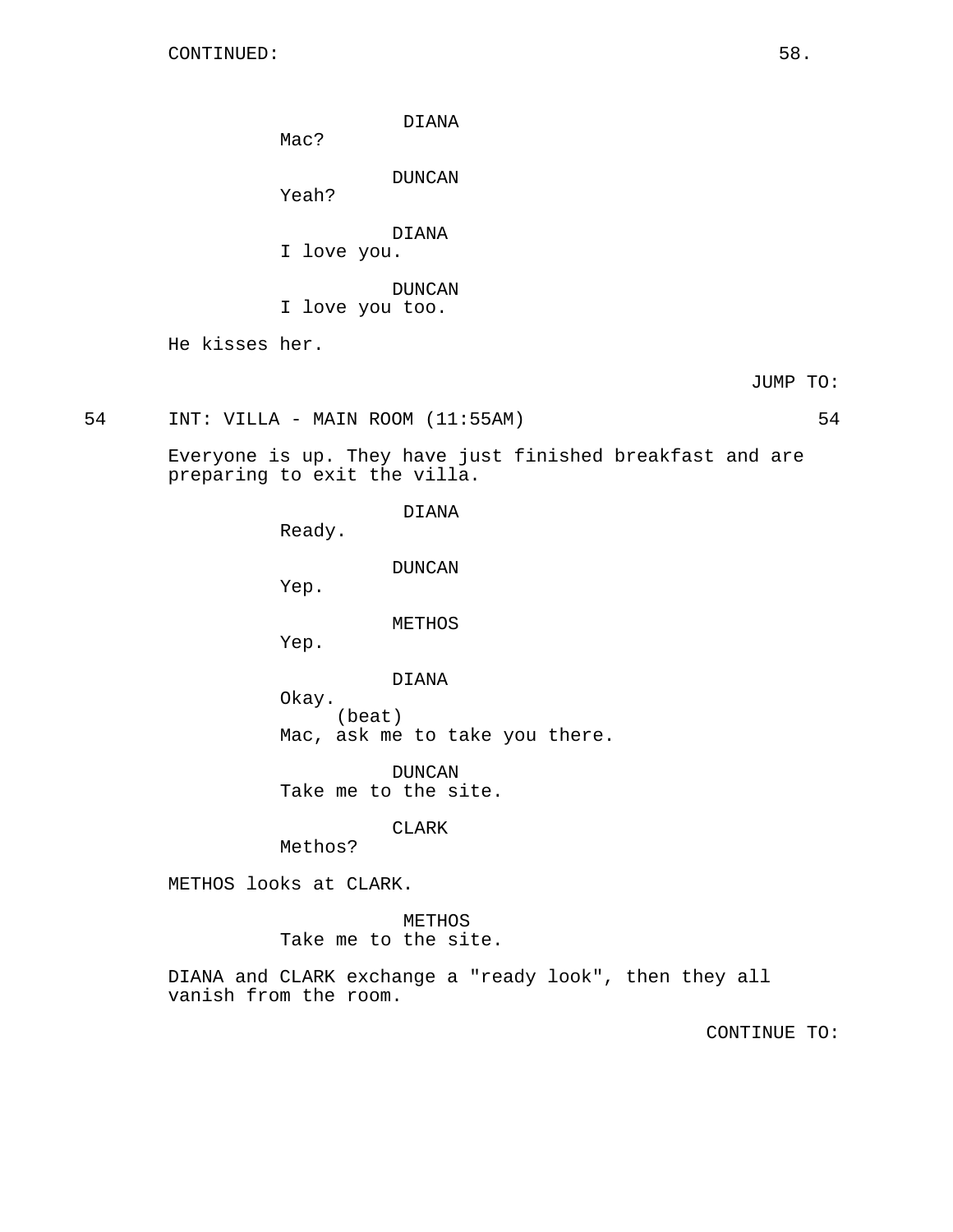55 SITE OF ARES' TEMPLE (NOON) 55

The area is not as breathtakingly beautiful as it was in the flashback. CAMERA zooms around the area, and then focuses on one spot. DIANA, DUNCAN, METHOS, and CLARK, materialize in that spot. DIANA is shocked at the way the area looks.

> DIANA This can't be right.

They start moving around.

DIANA This area should be more...

METHOS

...alive?

DIANA

Yeah. Alive.

Momentary pause.

DUNCAN Where's that grave?

DIANA points to where it should be.

DIANA

Over there.

They all head over to the spot. It isn't there. DIANA looks confused.

> DIANA It's not here?

CLARK walks off.

CONTINUE TO:

56 FOCUS STAYS ON DIANA AND METHOS AND DUNCAN 56

METHOS You sure you have the right spot?

DIANA Positive. I don't... I don't understand?

PAN TO: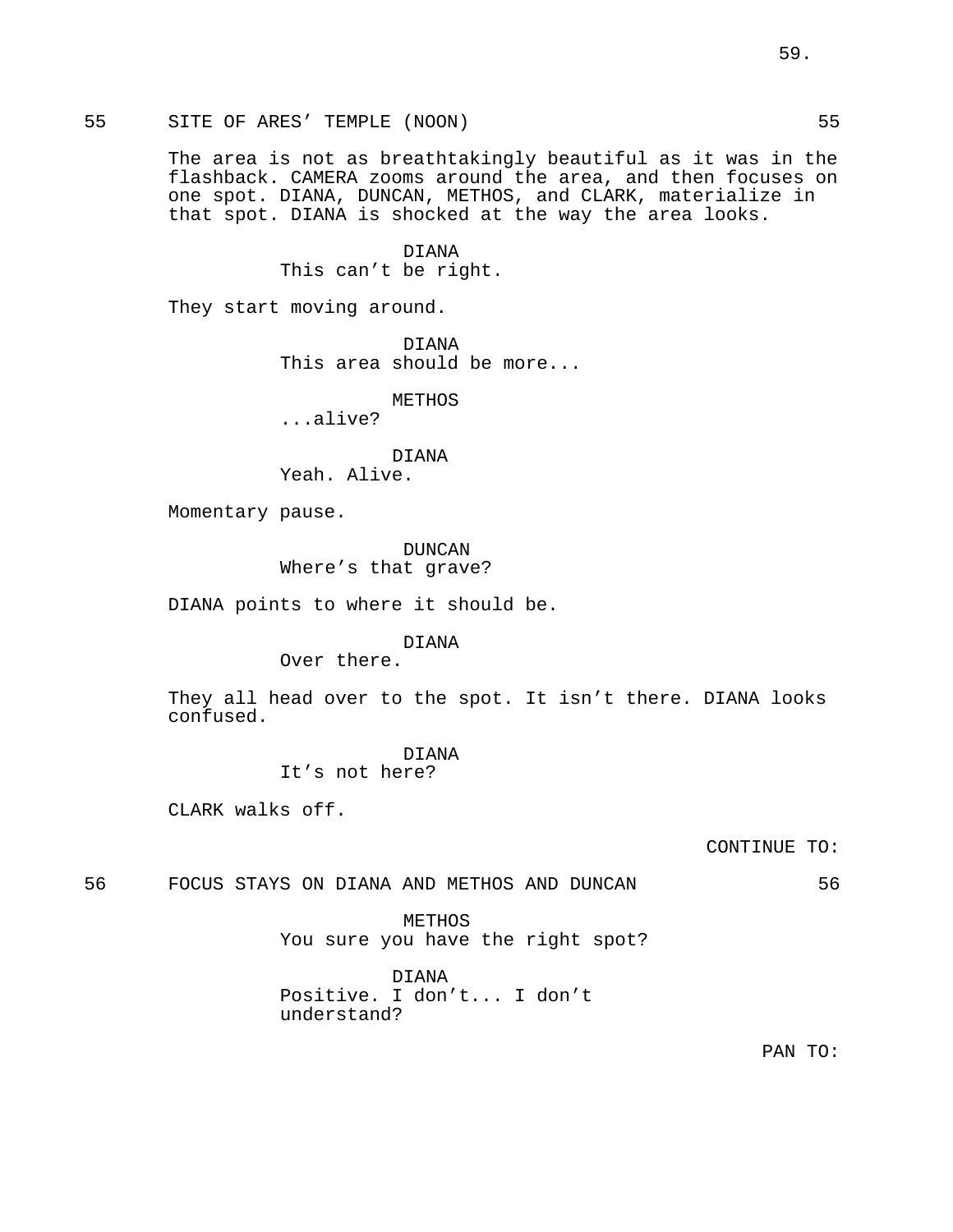57 FOCUS SHIFTS TO CLARK.

He has reached the edge of the cliff where the path down should be. It's there.

> CLARK The path is still here, though.

#### DUNCAN

Let's see where it goes.

CLARK waits for them. When they reach CLARK, they all head down.

CONTINUE TO:

#### 58 TIME FLIES 58

**PATH**: They walk down the path to the cave entrance.

**CAVE**: They enter the cave. DIANA notices that the flashlight that was there before is not there now. She zaps in two flashlights. She gives one to METHOS.

**TUNNEL**: They follow the tunnel. DIANA is in the lead, followed by CLARK, then DUNCAN, and then METHOS. The reach the end of the tunnel.

59 TIME RESUMES 59

They stop in front of the door.

DUNCAN Looks like the temple is still here.

DUNCAN tries to open the door. It won't open. Of course it won't open. Since it has been sealed for over 4000 years, it can only be opened by a god.

#### DIANA

Let me.

DUNCAN gives her an "if I can't open it, what makes you think you can" look. DIANA touches the door, and, with a mere thought, opens the door. METHOS and DUNCAN look surprised. All enter.

CONTINUE TO: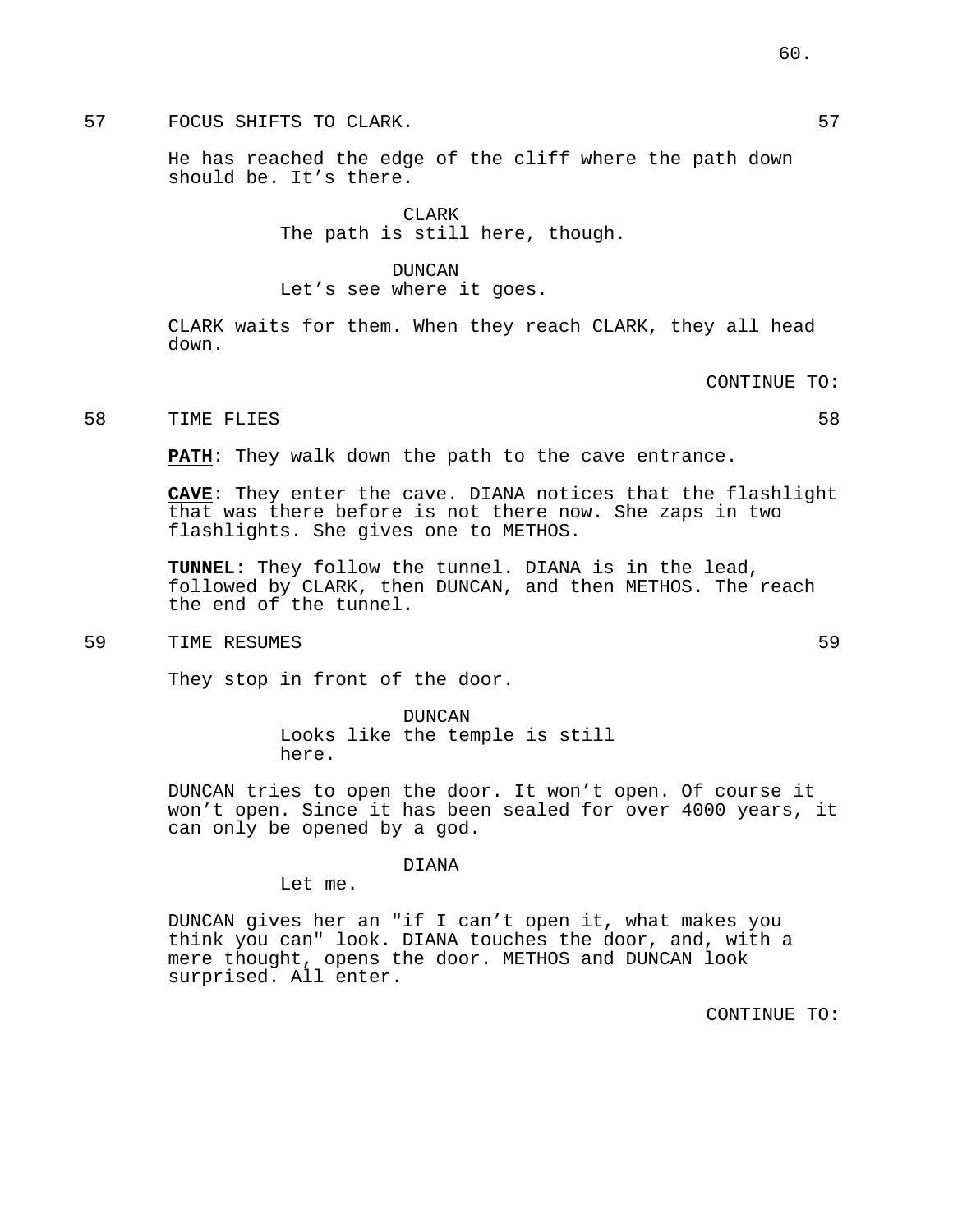The temple is not in as good shape as it was in the flashback either. Sure, it wasn't spotless last time, but, it wasn't this bad. There are broken items all around, lots of cobwebs, and few snake pits in the corners. DIANA looks around.

> DIANA This isn't right. This...

DIANA gets a shiver. It doesn't go away. She starts to get cold, real cold, real fast.

> DIANA By the gods, it's cold in here. And it's getting colder every...

CLARK looks at her like she's crazy. He's not cold at all. Neither is anyone else.

> CLARK Cold? What are you talking about? It's anything but cold in here.

METHOS He's right. It's kinda cozy.

DIANA gives them all a look. She says her line while shivering.

> DIANA You guys are crazy. It's freezing in here. (beat) I'm freezing, I...

She starts to feel strange. The room appears to be spinning. She shakes her head, hoping to clear her vision. No change. She raises her hand to her head.

DIANA

I... I...

DUNCAN can tell something is wrong.

DUNCAN

Diana?

## DIANA

I...

She collapses. Everyone runs to her.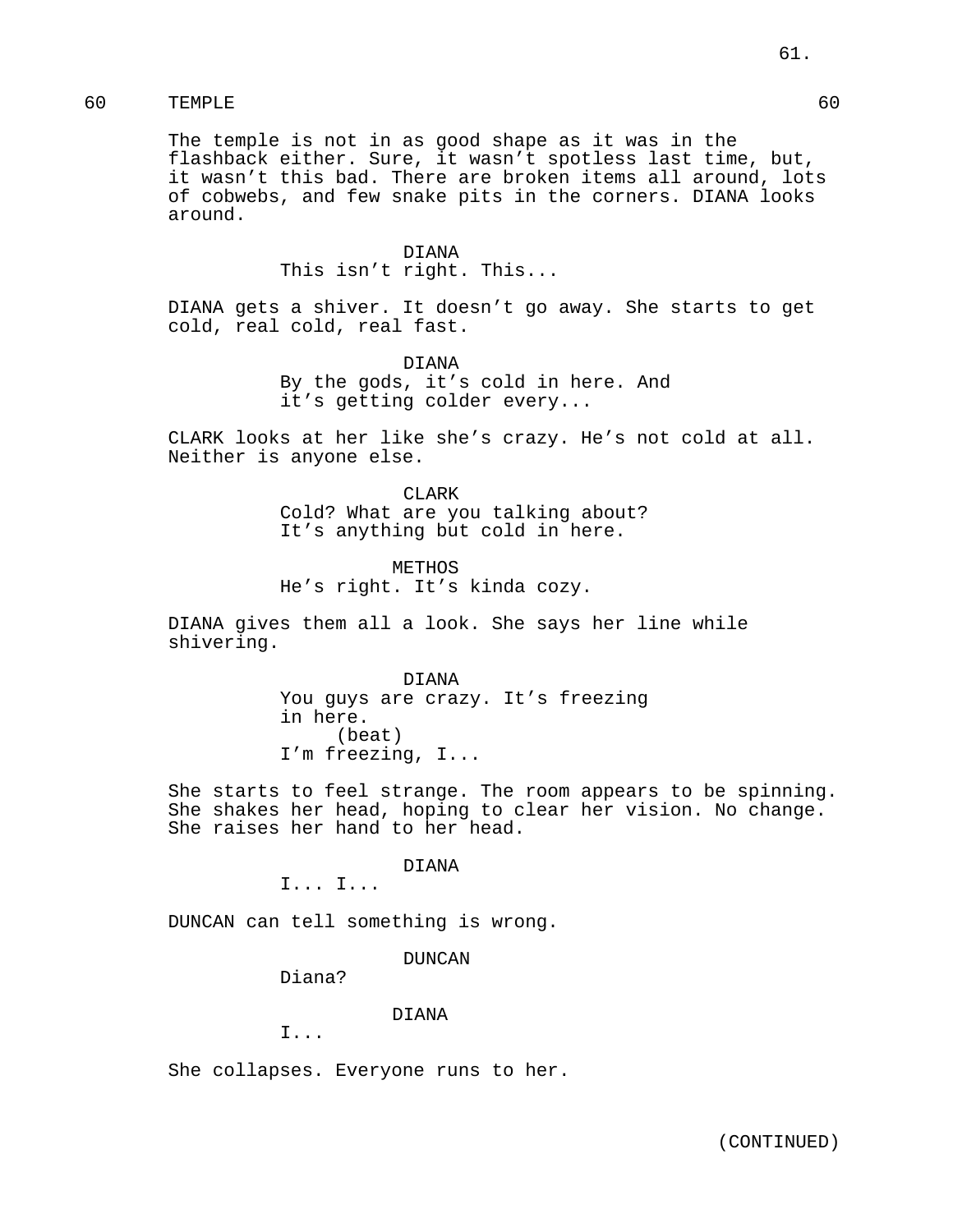## DUNCAN

# Diana!

DUNCAN reaches her first and kneels down beside her. He touches her. He gets a shock.

## DUNCAN

Ow!

METHOS kneels down on the other side of her and tries to feel her forehead. Once he touches her, he too gets shocked. Only, his is a much more powerful shock. METHOS is sent flying a cross the room. All watch METHOS go flying. METHOS hits the ground. METHOS says line as he is rising up off of the ground.

# METHOS What the hell was that?

METHOS heads back to them. CLARK pushes DUNCAN out of the way and touches DIANA's forehead.

> CLAR<sub>K</sub> She's burning up.

DUNCAN What? I thought she said she was...

METHOS I thought nothing could...

CLARK I have to get her out of here.

DUNCAN

I...

**CLARK** See you guys back at the villa.

DUNCAN is about to say something, but CLARK picks up DIANA and vanishes before he gets the chance. DUNCAN looks to METHOS.

# DUNCAN

You okay?

METHOS I'm fine. But what is happening to Diana?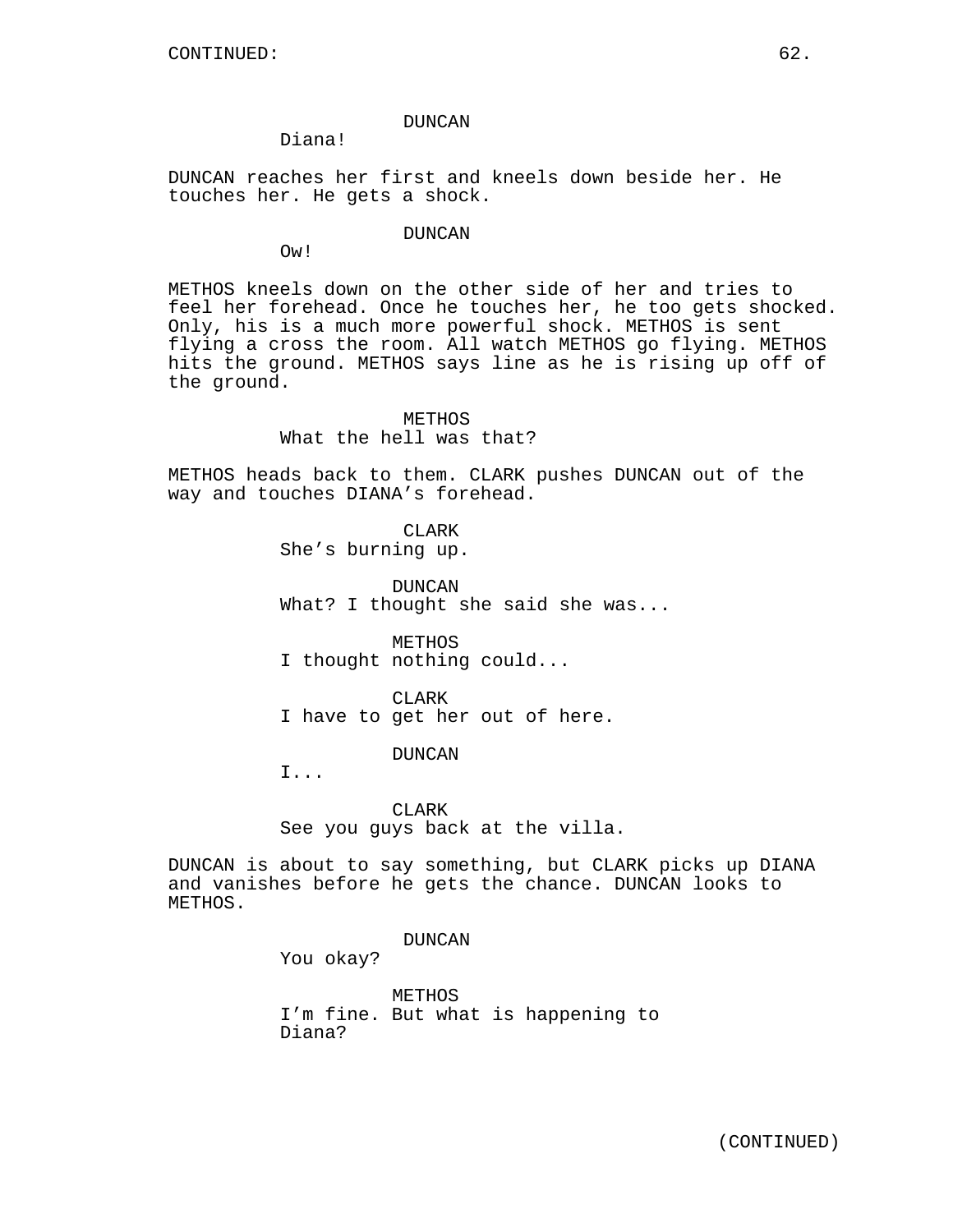# DUNCAN

I don't know.

METHOS There is something seriously wrong here. Nothing should be able to...

Momentary pause. METHOS looks around.

## METHOS

The temple.

DUNCAN looks at him with raised eyebrows.

DUNCAN

What?

METHOS Maybe there is something in...

DUNCAN

Maybe, but that wouldn't explain the dizzy spell last night, would it.

METHOS doesn't answer. He just looks around the temple.

METHOS Let's get out of here.

DUNCAN

Right.

DUNCAN and METHOS exit the temple.

CONTINUE TO:

# 61 TUNNEL 61

As soon as they exit, the doors slam shut behind them. They stop. They look back at the doors, and then at each other.

DUNCAN

Who...

METHOS

Don't ask.

DUNCAN goes to the doors. They are locked again.

METHOS

Let's just go.

They continue on their way.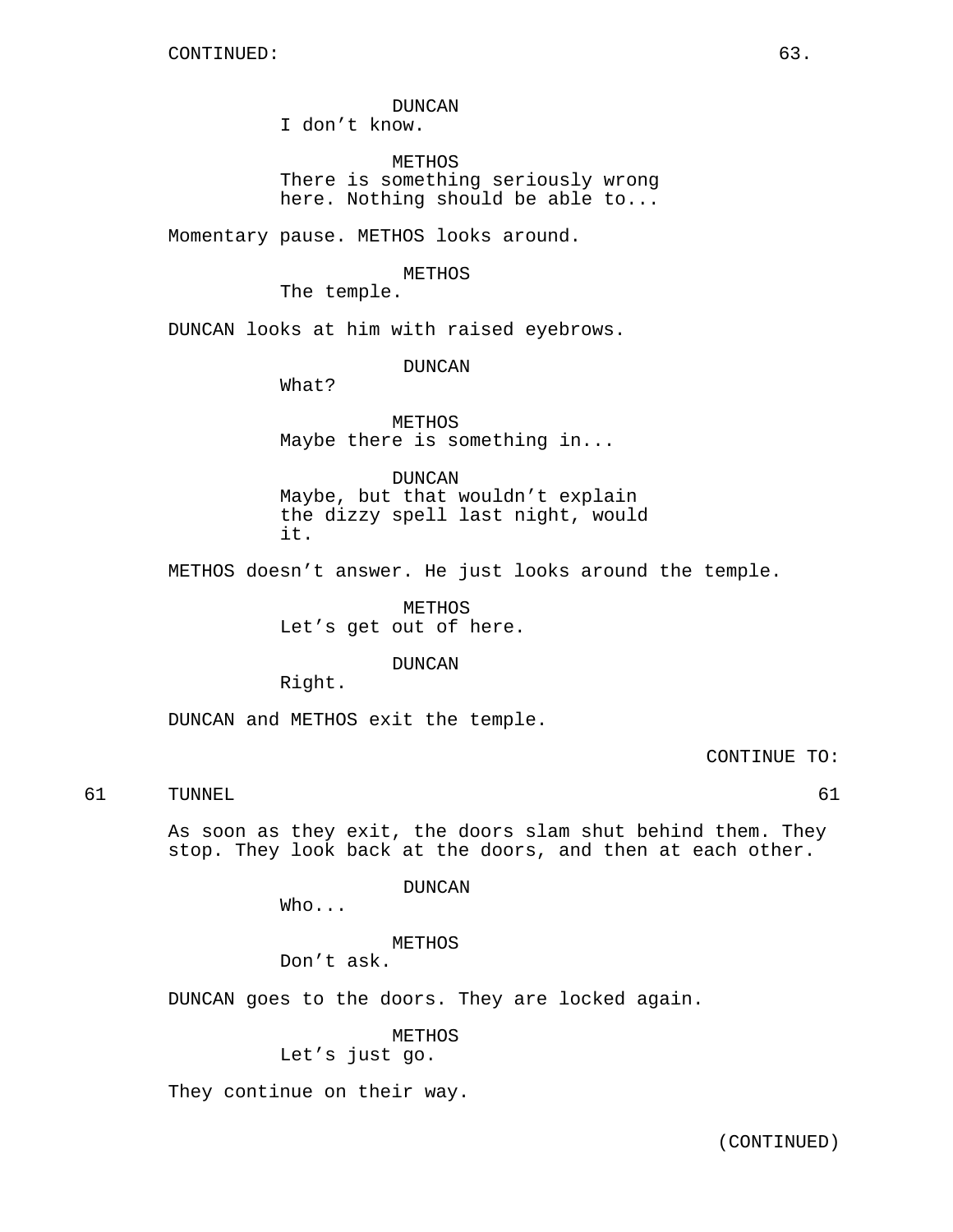CONTINUE TO:

62 TIME FLIES 62

**TUNNEL**: They follow the tunnel back to the entrance.

**PATH**: They exit the cave and follow the path back to the top.

**TOPSIDE**: They reach the top.

CONTINUE TO:

63 TIME RESUMES 63

They look around and realize that they have no idea where they are.

#### METHOS

Um, Mac?

DUNCAN

Yeah?

METHOS This may sound like a stupid question, but... Where exactly are we? And how are we supposed to get back to the Villa?

DUNCAN That's not a stupid question. I was just thinking the same thing. (beat) You got your cell phone?

METHOS Yeah, but what good would that do? Neither D, nor Clark have theirs.

DUNCAN doesn't notice that METHOS called Diana "D".

DUNCAN We could call the Villa.

METHOS We could, but I don't know the number, do you?

DUNCAN I don't even know where it is!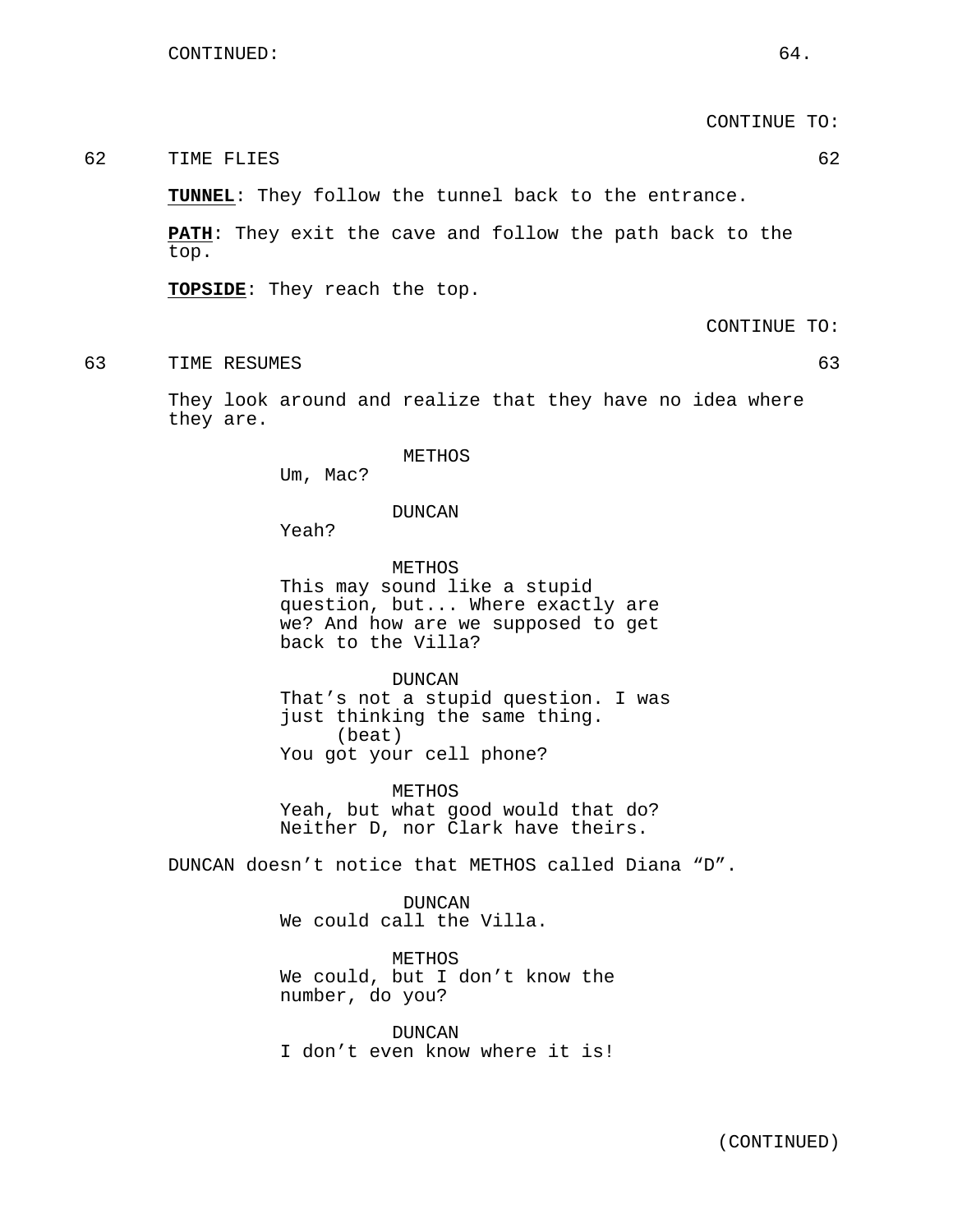METHOS

So, let me get this straight. Not only do we not know where we are, but, we don't know where they are either? How are we supposed to get back there, if we don't know where there is?

Momentary pause.

DUNCAN How did you and Clark find us?

METHOS Clark said he always knew where Diana was. He could find her very easily. I guess it's a god thing.

DUNCAN So Clark just "homed" in on her.

METHOS

I guess so.

DUNCAN I wonder if it would work on us?

METHOS gives him a look.

METHOS If what would work on us?

DUNCAN Could Clark "home" in on us?

METHOS In this case, he wouldn't have to.

DUNCAN

What do you...

METHOS He already knows where we are!

DUNCAN

Right. (beat) If only we could get a message to him.

METHOS We could try calling him.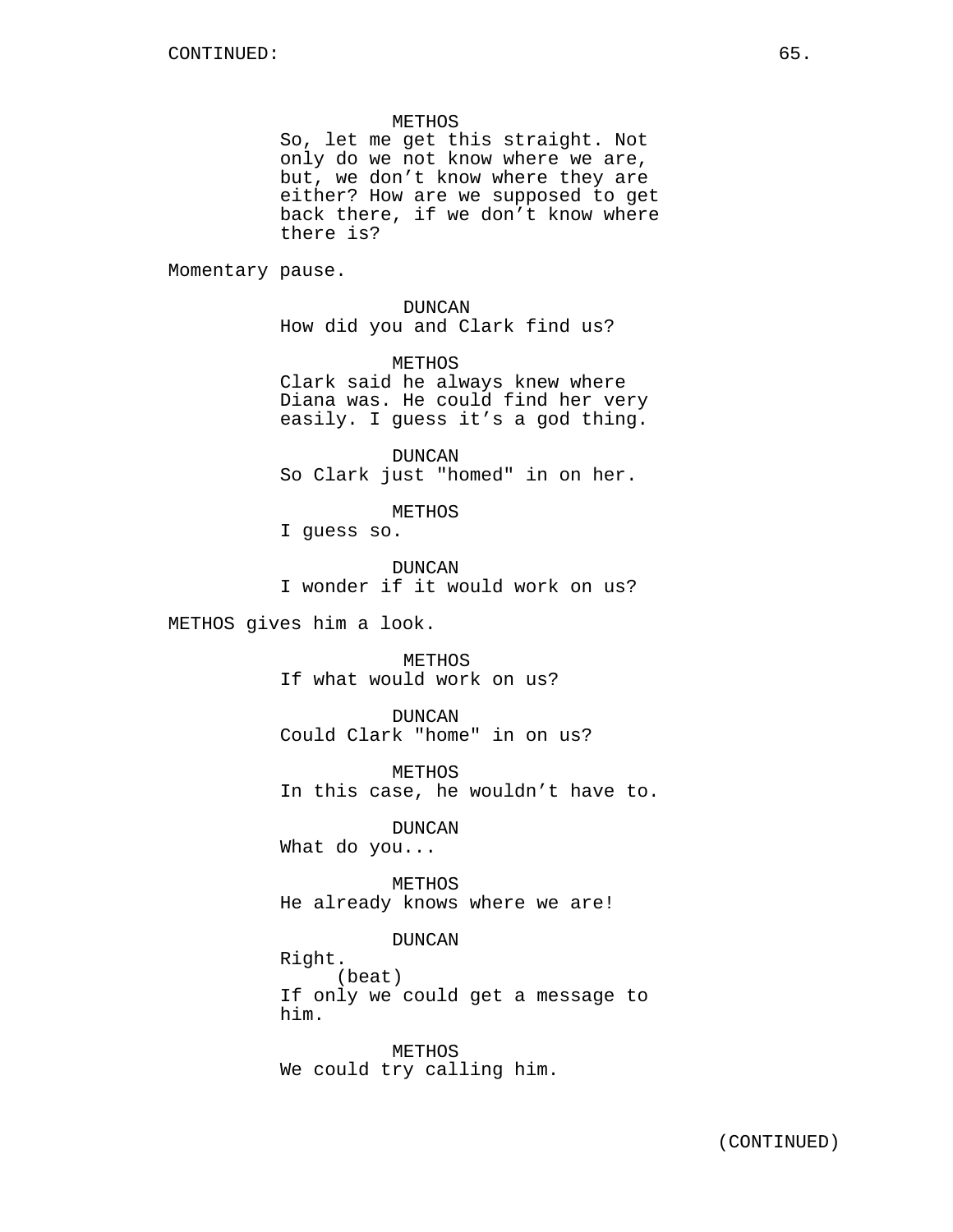DUNCAN You just said he didn't...

METHOS I meant the old fashioned way.

DUNCAN

What?

Momentary pause. METHOS looks up to the heavens and yells.

METHOS Clark! Hey Clark!

Momentary pause. DUNCAN looks at him like he's crazy.

DUNCAN

As if...

METHOS You think you could beam us back to the Villa, when you...

They vanish.

CONTINUE TO:

64 VILLA 64

They appear outside the Villa on the lawn. METHOS is still looking to the heavens. He finishes his sentence.

> METHOS ...get the chance.

METHOS realizes they're back. DUNCAN is amazed, so is METHOS.

> DUNCAN Well, what do ya know, it worked.

METHOS I knew it would.

DUNCAN Yeah right. Let's get inside.

They walk to the door and enter.

CONTINUE TO: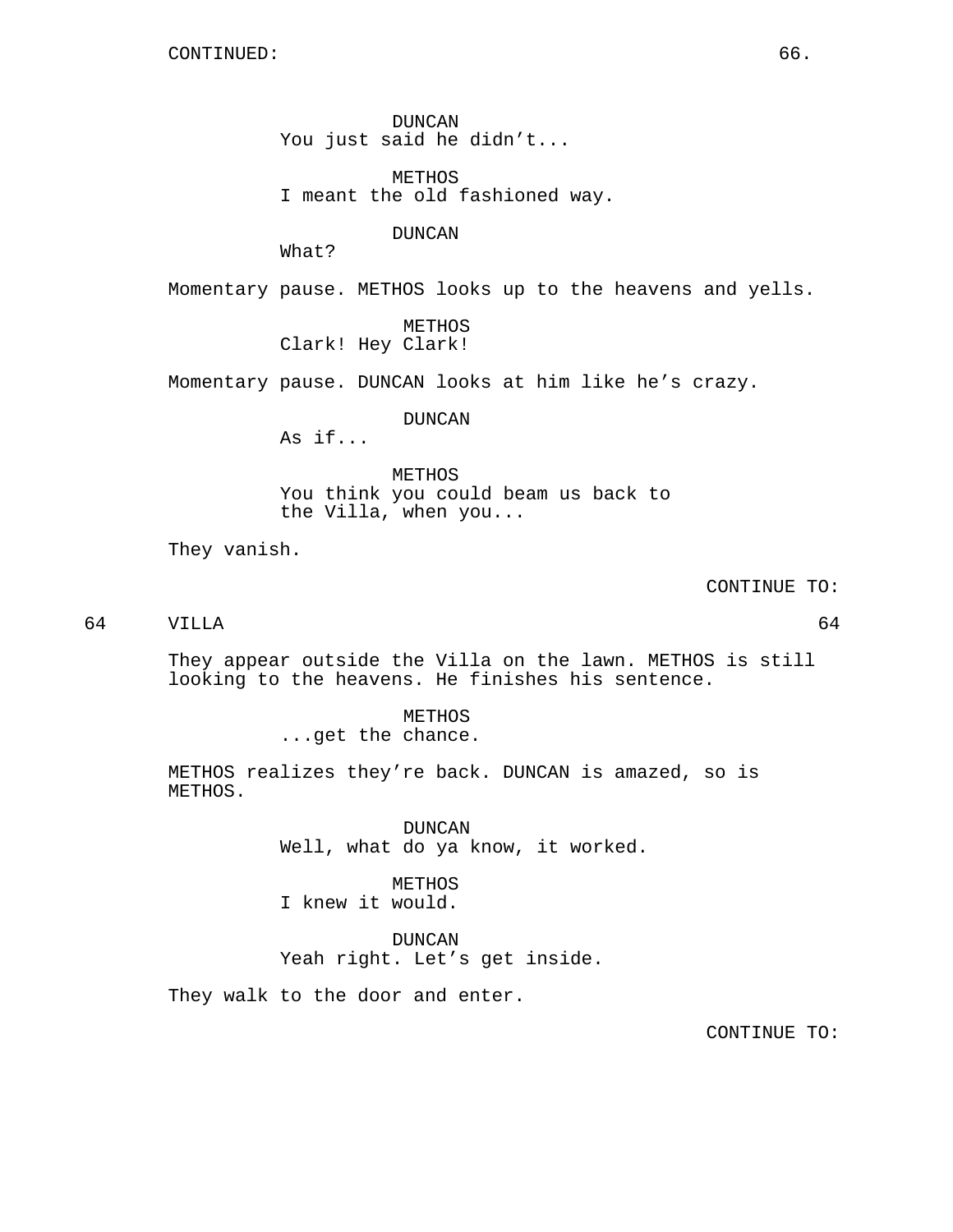They close the door behind them. DIANA is laying on the sofa, wrapped in blankets. CLARK is trying to hold her down, but she keeps tossing. The room is a mess.

> METHOS What the... It looks like a tornado hit the room.

CLARK I can't stop her. Every time she moves, something goes flying. She is out of control.

DUNCAN We have to restrain her.

CLARK gives him "no, really" look.

CLARK I'm trying, but nothing...

DUNCAN gets an idea.

DUNCAN Bring her to the bedroom.

CLARK

What?!

DUNCAN heads to the bedroom.

DUNCAN

Now!

CLARK picks up DIANA and carries her towards the bedroom. METHOS walks beside CLARK.

> METHOS Oh, thanks for bringing us back, and...

> CLARK Not a problem. I forgot you guys had no way back.

DUNCAN opens the bedroom door and enters.

CONTINUE TO: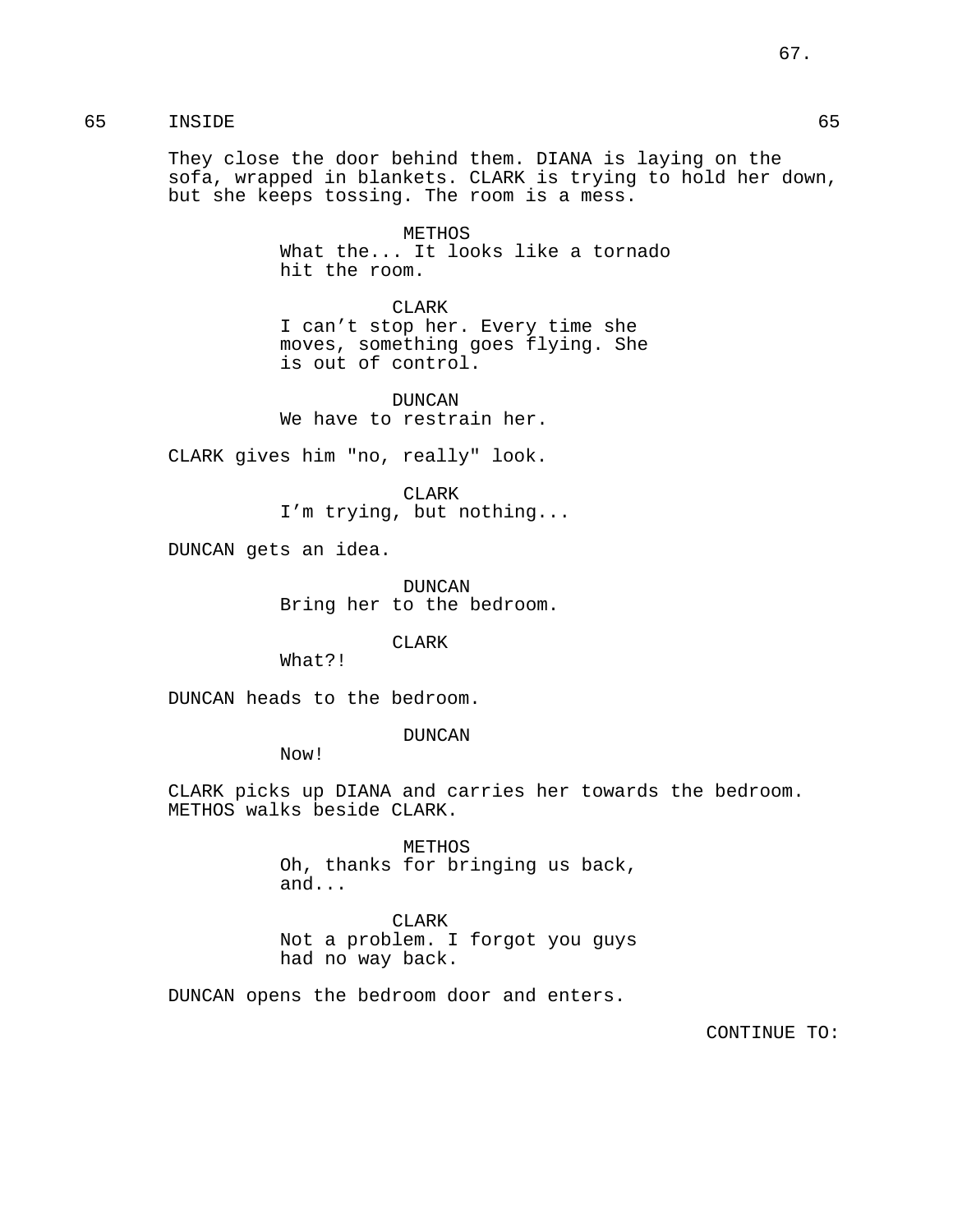# 66 BEDROOM 66

CLARK and METHOS reach the room and enter.

METHOS Could you really hear me yelling all...

CLARK turns to METHOS to say something, but DUNCAN cuts him off.

## DUNCAN Put her on the bed.

CLARK places her on the bed, as DUNCAN removes the handcuffs from the bedside table. METHOS raises an eyebrow in confusion, wondering why there would be handcuffs in the bedroom. CLARK is surprised. He looks at DUNCAN with a "Yeah, like they'll work" look.

> CLAR<sub>K</sub> Handcuffs? Come on, Mac. What good...

DUNCAN says line while clasping one cuff to one bedpost.

DUNCAN Not just any cuffs. These were in the warehouse.

DUNCAN goes to the other side of the bed and clasps that other cuff to the other post.

> CLARK The warehouse?

DUNCAN When she is cuffed with them, she is powerless.

CLARK looks at him disbelievingly. METHOS wonders how DUNCAN knows what the cuffs will do.

CLARK

Yeah right.

DUNCAN Oh ye of little faith.

DUNCAN looks to METHOS and gives him a "Can you go to the other side". METHOS goes.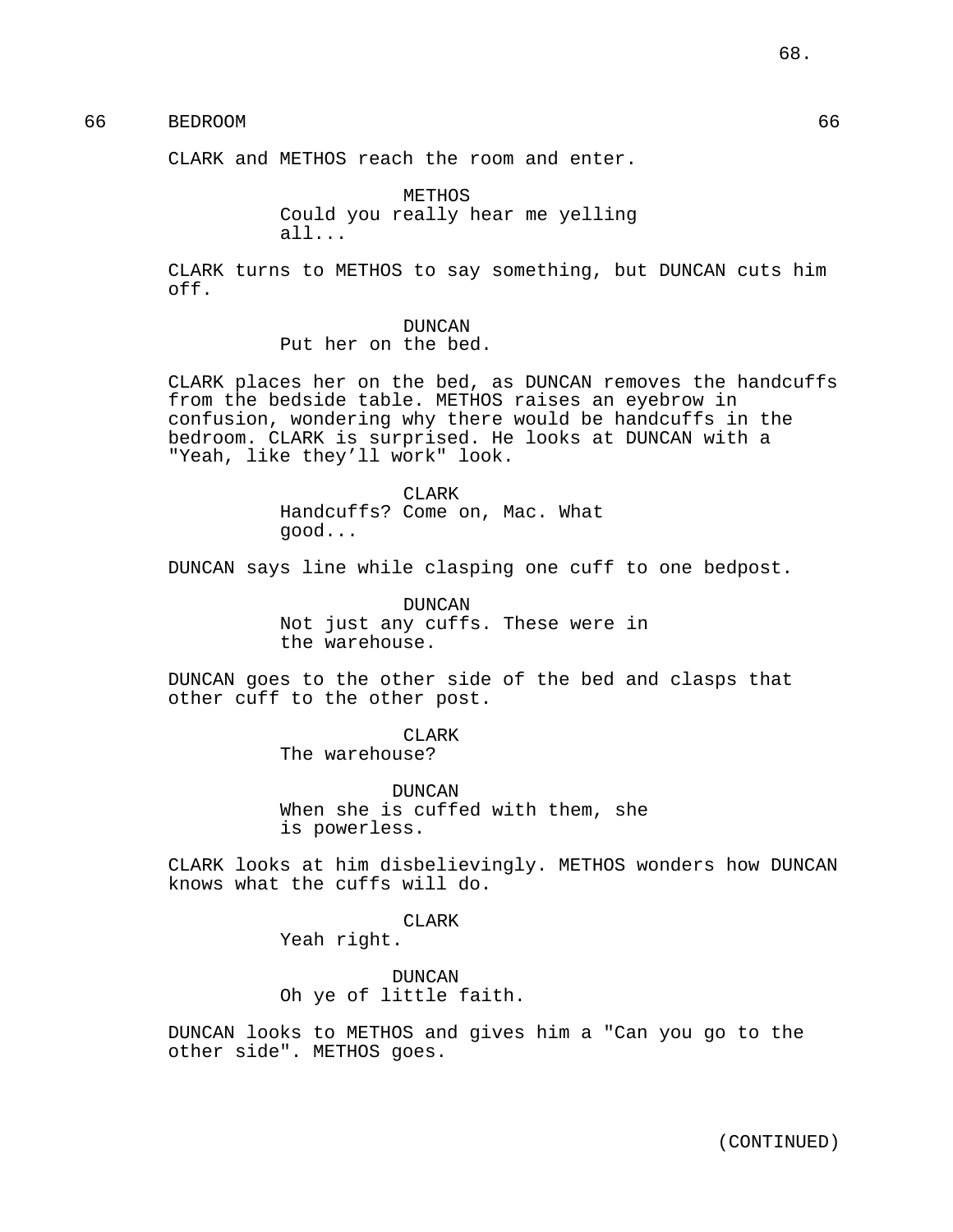DUNCAN Try not to touch her. Don't want to get shocked again. On three. Ready.

METHOS nods.

## DUNCAN

One. Two. Three.

DUNCAN claps one cuff on one of her wrist, and METHOS clasps the other cuff on her other wrist. (Note: If they do touch her, they get a shock.) As soon as the cuffs are on, DIANA tosses. CLARK ducks, expecting something to go flying. Nothing does.

## DUNCAN

See.

METHOS and CLARK get a surprised look on their face.

CLARK We can't leave her chained to the bed forever.

DUNCAN I know. But, until whatever this is, passes, we have no choice.

DUNCAN sits on the bed, beside her, and touches her forehead. No shock.

> DUNCAN She is burning up!

METHOS How come you didn't get shocked this time?

CLARK The cuffs must be channeling her powers. She is defenseless like this.

METHOS Just like Prometheus on the mountain.

CLARK thinks of something.

CLARK That means that those cuffs were forced by Uncle Heph. (beat) (MORE)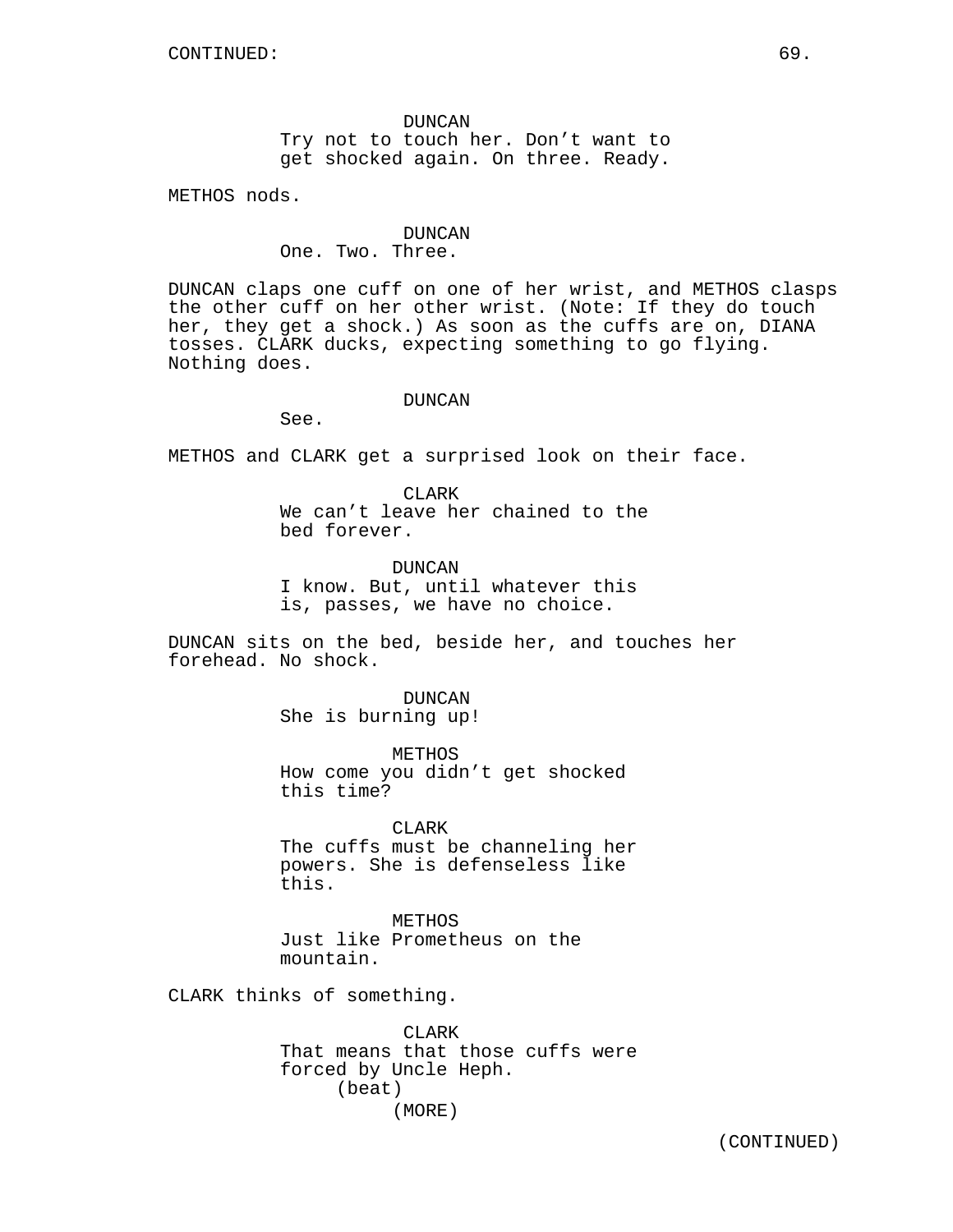CLARK (cont'd) Only item forged by him posses the power to restrain a god.

DUNCAN is more concerned with DIANA, so is METHOS. METHOS sits on the side of the bed he is on.

#### DUNCAN

If I didn't know better, I'd swear she was running a fever. A very high fever. (beat) But what could be causing it?

**METHOS** And how do we bring it down?

DUNCAN What about soaking her in ice water?

METHOS Oh, and how do you propose to get her into the bathtub, while she is chained to the bed?

Momentary pause. CLARK thinks of something.

CLARK If you can't bring the patient to the cure, bring the cure to the patient.

METHOS and DUNCAN look at CLARK.

METHOS / DUNCAN

What?

CLARK Guys, get off the bed.

METHOS and DUNCAN rise from the bed. CLARK zaps the bed, turning it into bathtub full of ice-cold water. The bed frame, is the tub frame. The bedposts are still there. The tub area, is like a huge a hole in the mattress. DIANA, semi-consciously, re-acts to the cold water.

#### DIANA

Aw!!!

# CLARK

There.

DUNCAN and METHOS look at what used to be the bed.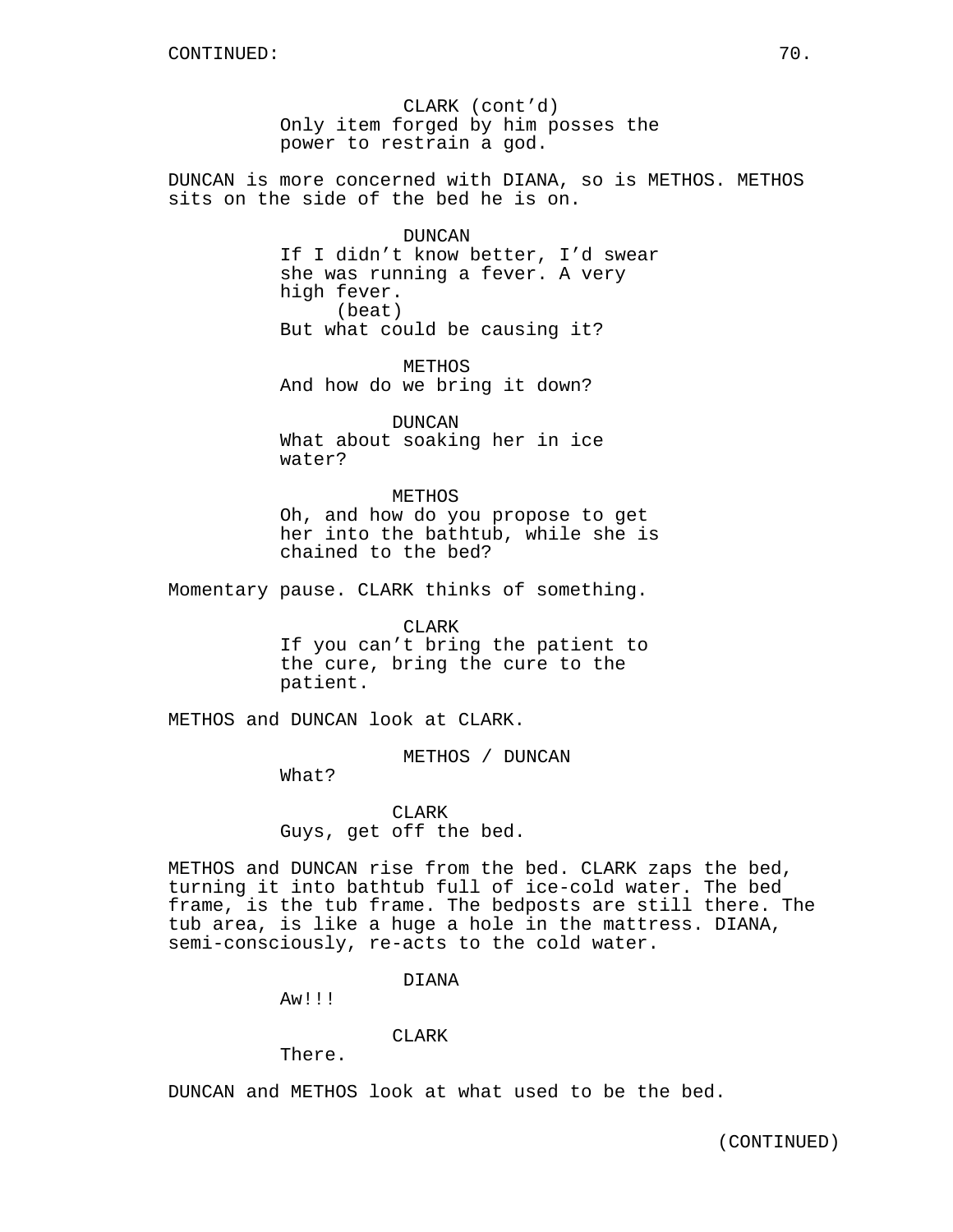CLARK Now all we have to do is...

CLARK sentence is cut off when the water in the tub starts to boil.

# METHOS

# That can't be good.

CLARK zaps the tub turning it back into the bed. CLARK looks confused.

CLARK

Instead of the cold water bringing her temperature down... her temperature brought the water's up!

DUNCAN Impossible. She's powerless.

CLARK I don't think she did it.

METHOS Which puts us back where we started.

Momentary pause.

DUNCAN Guess we just have to let this run its course.

METHOS But what is this?

DUNCAN sits back on the bed. DIANA is tossing. DUNCAN tries to soothe her. CLARK and METHOS leave. DIANA is still only semi-conscious. After a while, she starts mumbling.

> DIANA Cold. Cold. Or. Fee. Us.

DUNCAN What was that?

DIANA Or, fee, us

DUNCAN Who, Diana? Feed who? Diana?

DUNCAN looks to the door and calls for CLARK.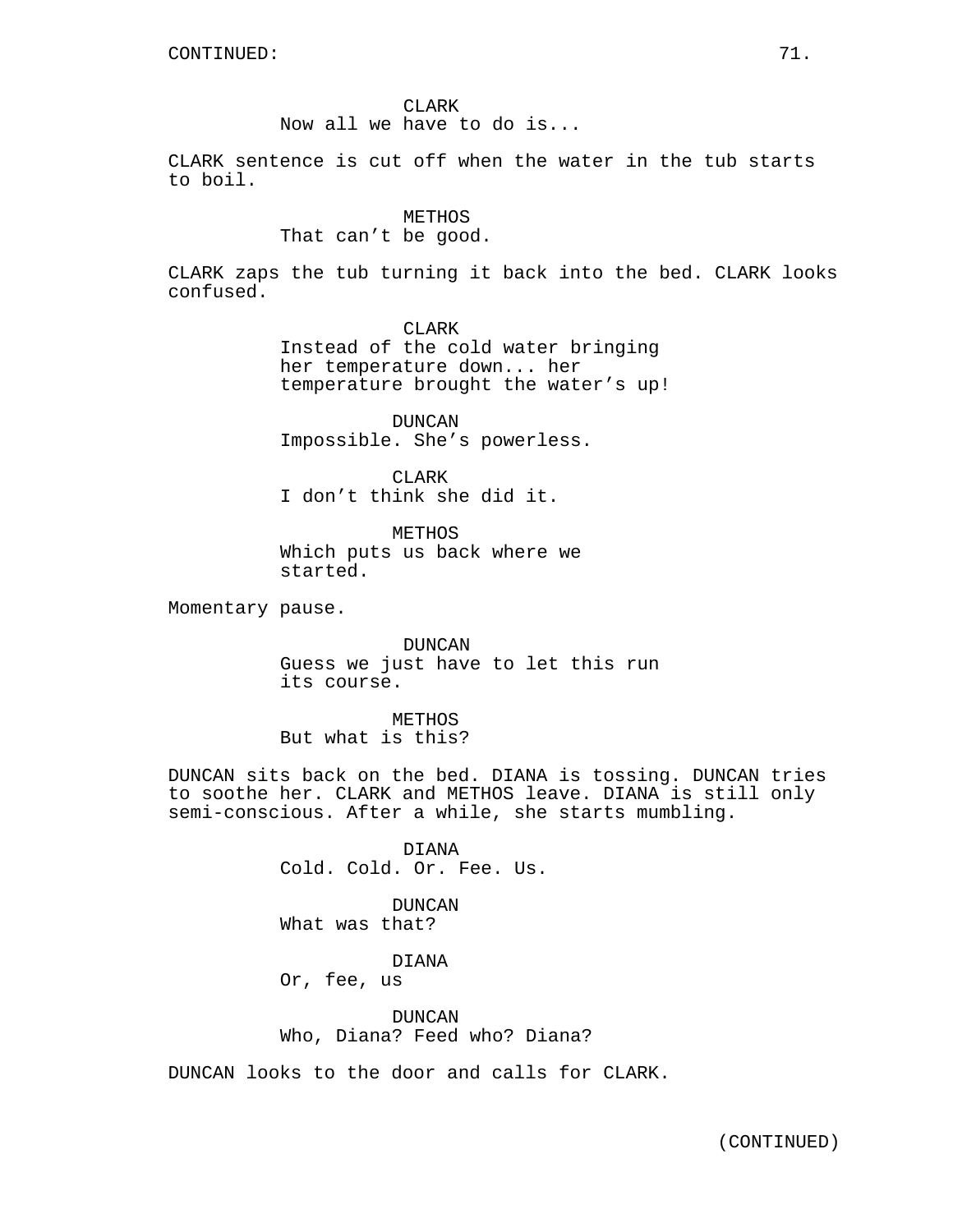DUNCAN Clark!!! Come in...

CLARK materializes in the room.

DUNCAN

...here.

CLARK

What?

DUNCAN She's trying to say something, but, I can't make it out.

CLARK sits on the other side of the bed.

CLARK Mom. Mom, are you there? (beat) Talk to me.

DIANA Cl... Clark?

CLARK Yes, mom. It's me. What were you trying to tell Mac?

DIANA Or, phe, us.

CLARK What about him?

DUNCAN (raise eyebrow) Him? Who...

CLARK looks at DUNCAN.

CLARK

Sh.

DUNCAN gives CLARK a "sorry" look. CLARK looks back at DIANA.

> CLARK Mom. Mom. What about Orpheus?

> > DUNCAN

Orpheus?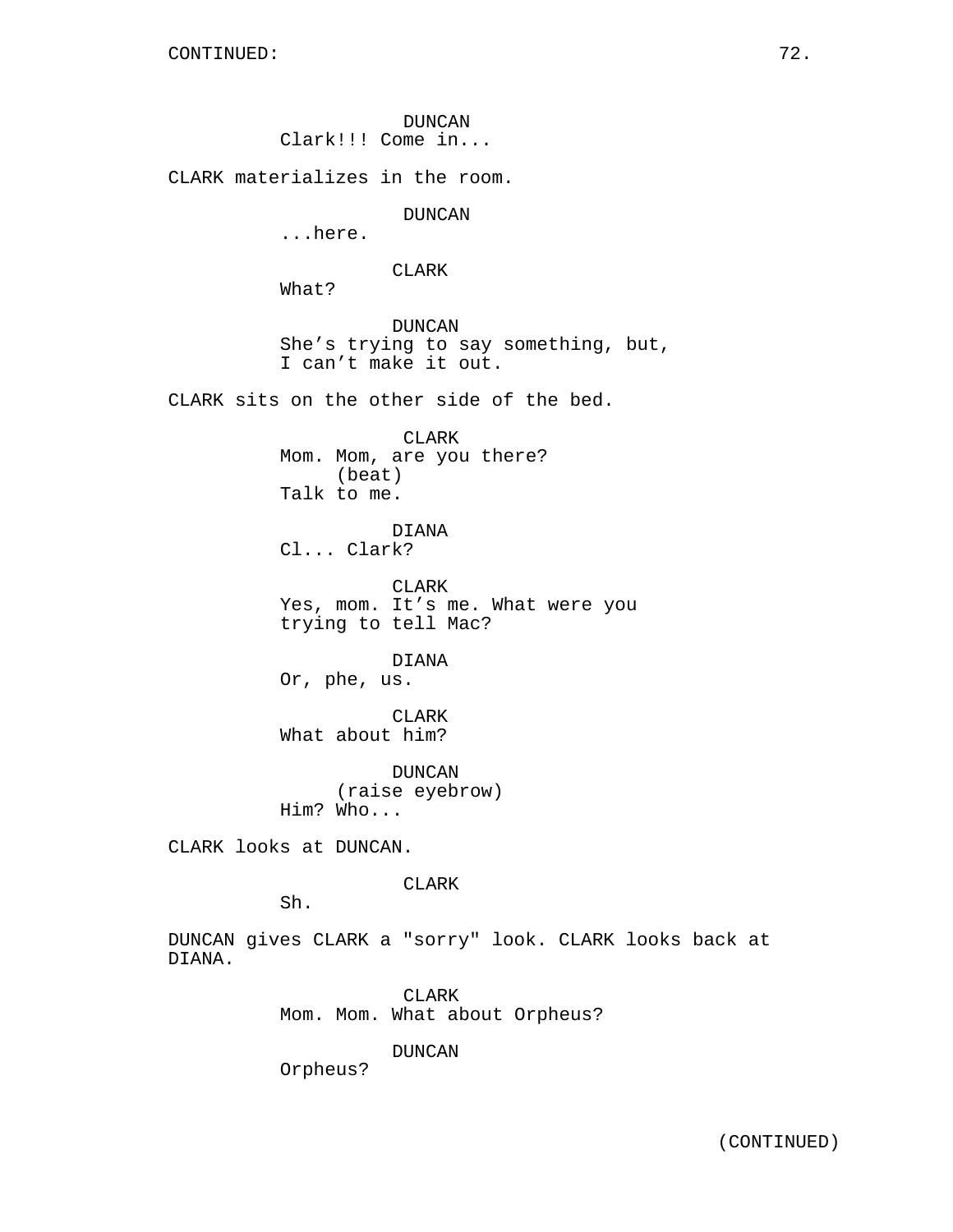DIANA L... ly... re. DUNCAN Orpheus is a liar? CLARK No. Orpheus' Lyre. DIANA Br... Bring it. CLARK Where is it? DIANA Ware... house.

CLARK Of course. Be right back.

CLARK vanishes.

## DUNCAN

Cl... Clark!

METHOS comes running in. He wonders where Clark is.

METHOS What? What is it? Where'd he...

DUNCAN

To the warehouse.

METHOS raises an eyebrow in curiosity.

METHOS

Why?

DUNCAN Apparently to get Orpheus' lyre.

METHOS Orpheus' lyre? Why would he want...

DUNCAN

Don't know.

Momentary pause.

METHOS Where is he planning on getting...

DUNCAN gives him "weren't you paying attention" look.

(CONTINUED)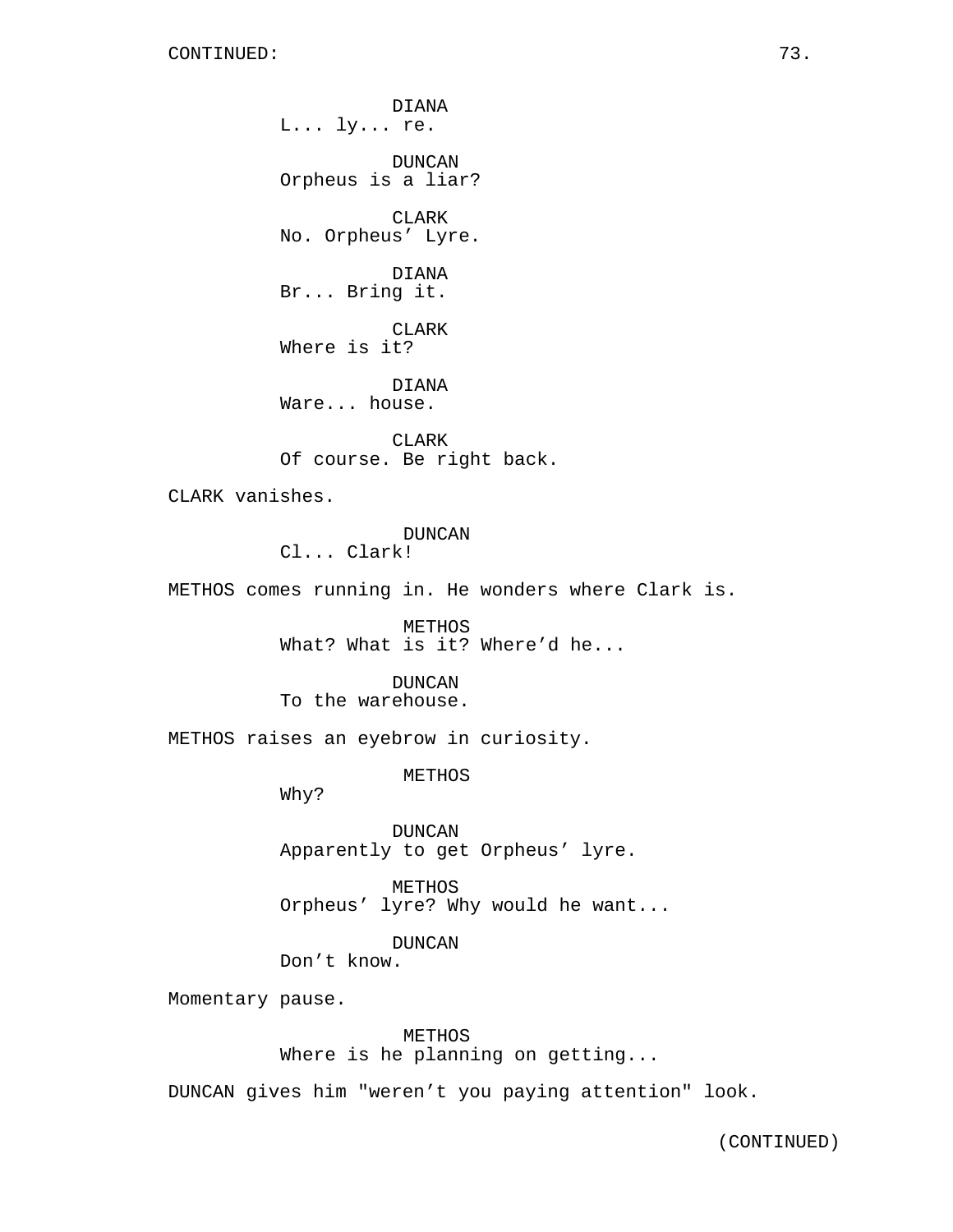DUNCAN It's in the warehouse. METHOS It is? DUNCAN That's what Diana's said. METHOS If he knew it was in the warehouse, why not just zap it here? Why go all the way... DUNCAN Again, don't know. (beat) Maybe he has to know exactly where it is to zap it here. And all D said was "warehouse". Guess you can ask him when he... CLARK materializes in the room with the lyre. DUNCAN ...gets back. CLARK Okay mom. I've got it. (beat) Mom. Mom. (beat) Mom. What do... DIANA Pl... play. CLARK Play? I haven't played in... DIANA Sl... sleep. CLARK sits on the side of the bed and starts to play. After a few seconds DIANA is asleep. DUNCAN She's asleep. METHOS

You sure?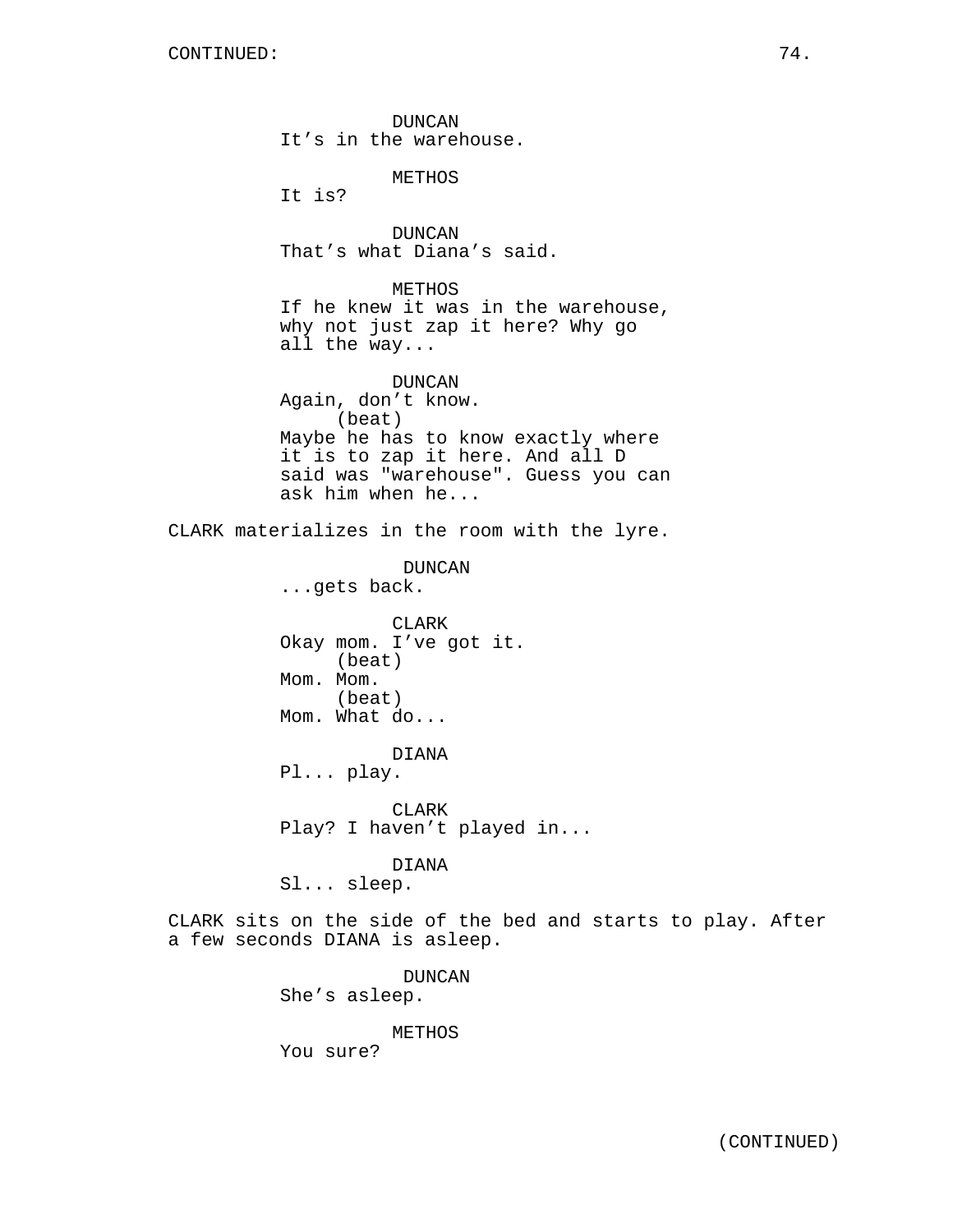CLARK

M<sub>O</sub>m?

CLARK stops playing.

CLARK

Mom.

DIANA starts to awake and starts getting restless again.

DIANA Clark... Don't stop... Keep...

CLARK starts playing again. DIANA calms down and falls asleep.

> METHOS I don't believe it. As long as Clark plays the lyre she sleeps.

DUNCAN But once he stops, she...

METHOS looks at CLARK.

METHOS How long can you play that thing?

CLARK As long as I have too.

Momentary pause.

METHOS Why'd you go all the way to the warehouse? Why couldn't you have just...

CLARK looks at him.

CLARK I had to find it first.

DUNCAN gives METHOS a "see told ya" look, then strokes the resting DIANA's face.

> DUNCAN It's going to be okay, D. We'll find out what's doing this. I promise.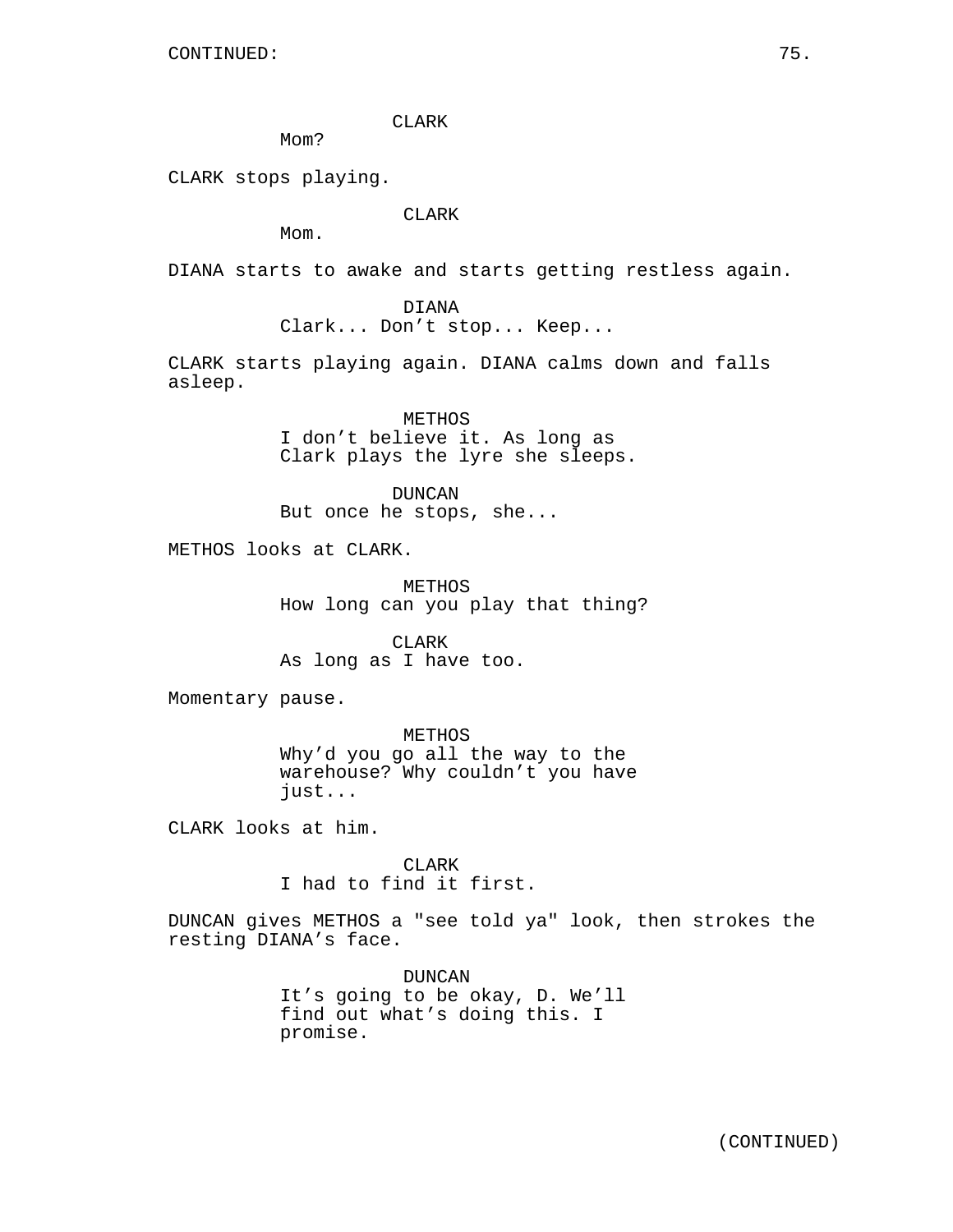METHOS leaves the room. He can't stand to see DIANA looking like this. Looking so... helpless. Not after what happened the other night. Was it really only three nights ago? It seemed a lot longer. DUNCAN stays at DIANA's side for a while longer, then he too gets up and turns to CLARK.

#### DUNCAN

I'll be back in a few minutes.

#### CLARK

No rush. We're not going anywhere.

DUNCAN exits the room, closing the door behind him. CLARK looks at DIANA.

> CLARK I wish you could tell me what was wrong.

CLARK continues playing.

CONTINUE TO:

67 MAIN ROOM 67

METHOS is staring out the window. DUNCAN walks over to him.

DUNCAN What can you tell me about the lyre?

METHOS What do you mean?

Momentary pause.

DUNCAN

All I know about Orpheus, is that he went to the underground to get his wife back, made some sort of deal with Hades, but lost her anyway.

METHOS turns and walks away from the window. He heads to the sofa and sits while saying line.

> METHOS There's more to Orpheus than that.

DUNCAN follows.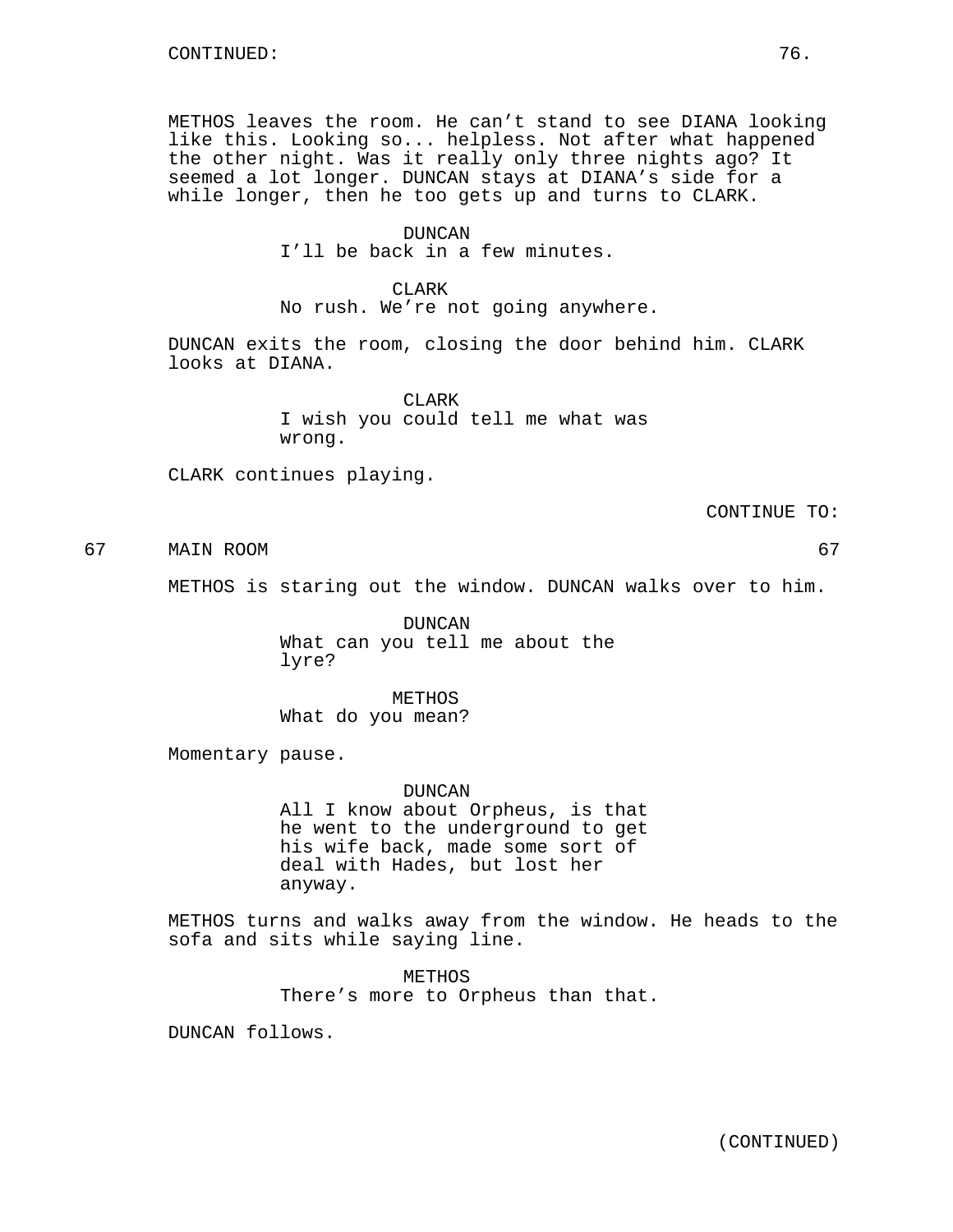# DUNCAN

Tell me.

METHOS sits as he is saying line.

#### METHOS

There are two very different stories surrounding Orpheus and that lyre.

DUNCAN sits as he says his line.

# DUNCAN

What do you mean?

# METHOS

The common myth states that Orpheus was the son of Apollo, and that the lyre was a gift to him from Apollo. And that since Apollo was the god of music, the...

# DUNCAN

I thought Apollo was the god of the sun?

METHOS He was. He was also the god of medicine, fine arts, poetry, eloquence, and music.

#### DUNCAN

Busy guy.

Momentary pause.

#### METHOS

They said that rivers ceased to flow, beasts forgot their wildness, mountains moved from place to place, and that all of nature was charmed and animated when Orpheus played.

DUNCAN Powerful instrument

METHOS Yes. If you believe that.

Momentary pause.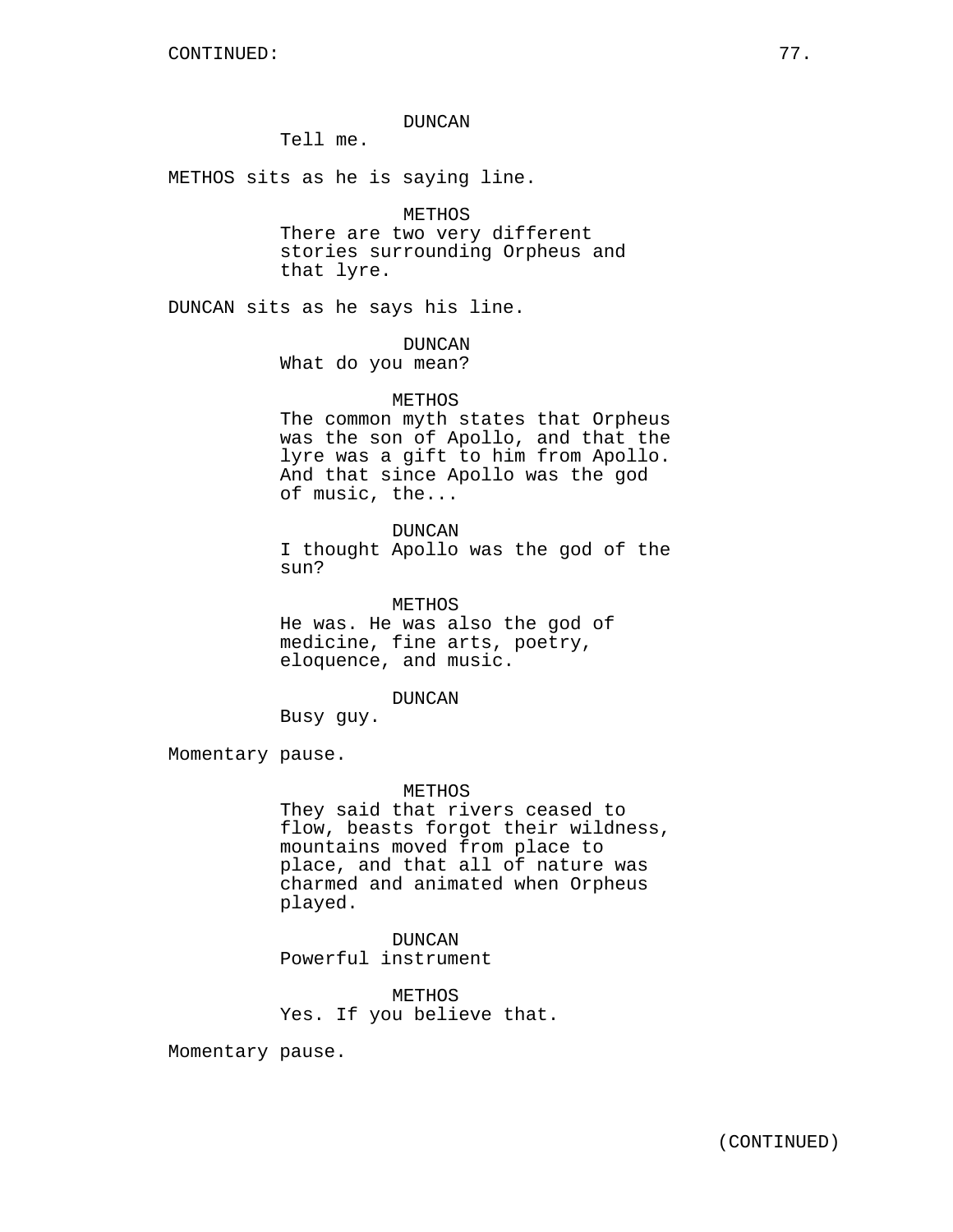DUNCAN You said the were two myths. What is the other one?

METHOS Ah yes. The other one.

DUNCAN I don't think I'm gonna like this one.

Momentary pause.

METHOS

The not so well known story, claims that the lyre belonged to Bacchus, not Apollo.

#### DUNCAN

Bacchus?

# METHOS

When Orpheus played, mortals would be become enchanted. Bacchus used Orpheus to lure young people into his service. Bacchus' servants were known as Bacchae. (beat)

But, the lyre had a side effect that Bacchus wasn't aware of. While it enchanted mortals, it could also sedate the Bacchae.

# DUNCAN

You make the Bacchae sound like evil creatures. I thought they...

METHOS They are. I mean were. The closet analogy would be...

Momentary pause. METHOS thinks.

#### METHOS

...vampire.

DUNCAN gives him a "yeah right" look.

DUNCAN

Vampire, right.

METHOS gives him an "I'm serious" look.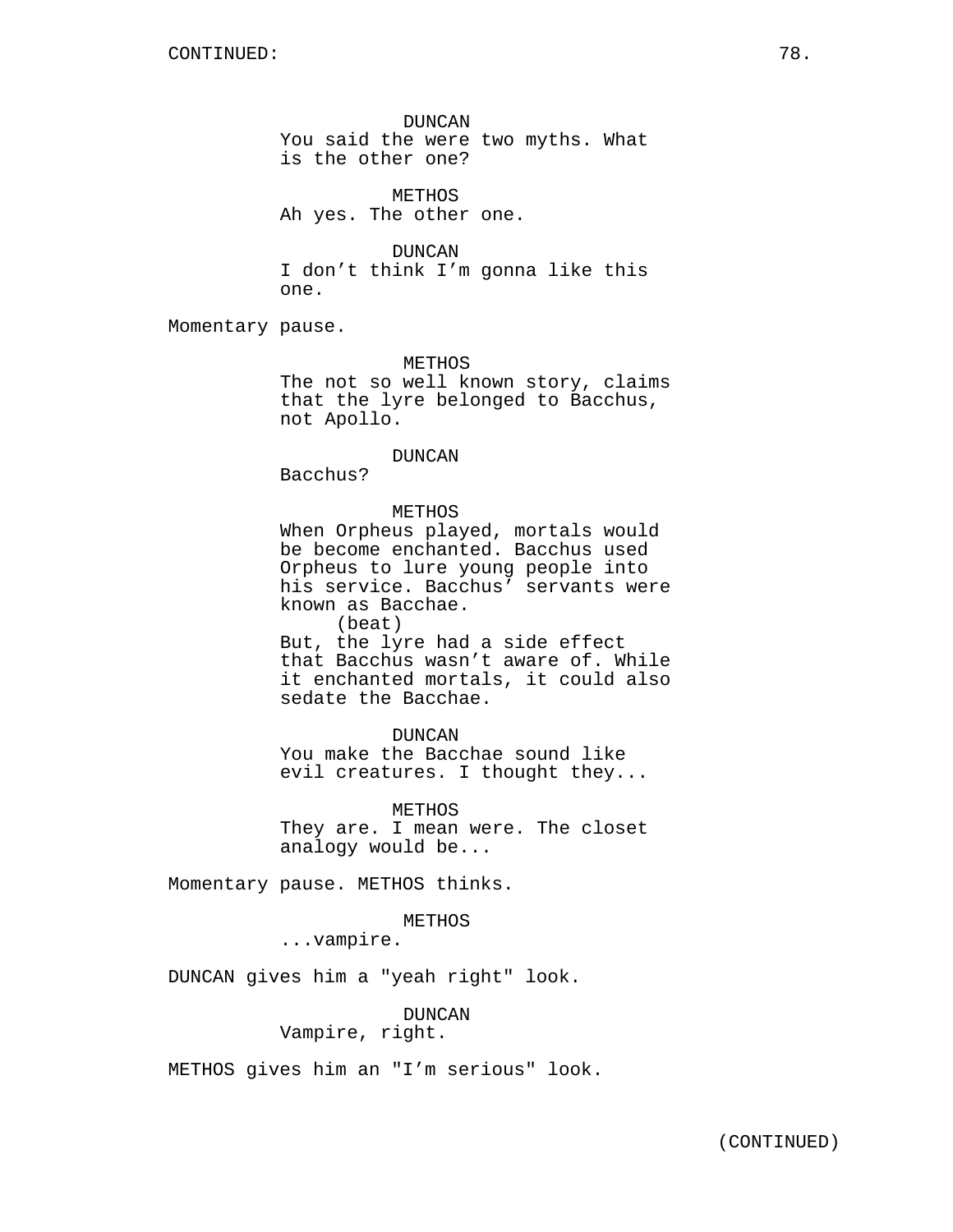METHOS What else would you call a blood sucking, fanged thing, who, could at will, transform into a wolf?

DUNCAN A figment of your imagination. (beat) Okay. Sorry. But, anyway you look at it, the lyre was a gift from a god, right.

METHOS Right. But its powers are somewhat different.

#### DUNCAN

How so? If we go with Apollo, the lyre is calming, soothing. And if we go with Bacchus, the lyre is the same, calming, soothing.

**METHOS** 

To a Bacchae.

DUNCAN Look, we know that the lyre has a calming effect on her, and she isn't a Bacchae. So...

**METHOS** She's not mortal either, and... I don't plan on finding out how that lyre effects mortals.

Momentary pause. DUNCAN looks at METHOS. METHOS looks scared.

> DUNCAN What's wrong? (beat) Is there something you're not

METHOS doesn't answer.

DUNCAN

Methos?

telling me?

Momentary pause. DUNCAN is about to ask again, when METHOS speaks.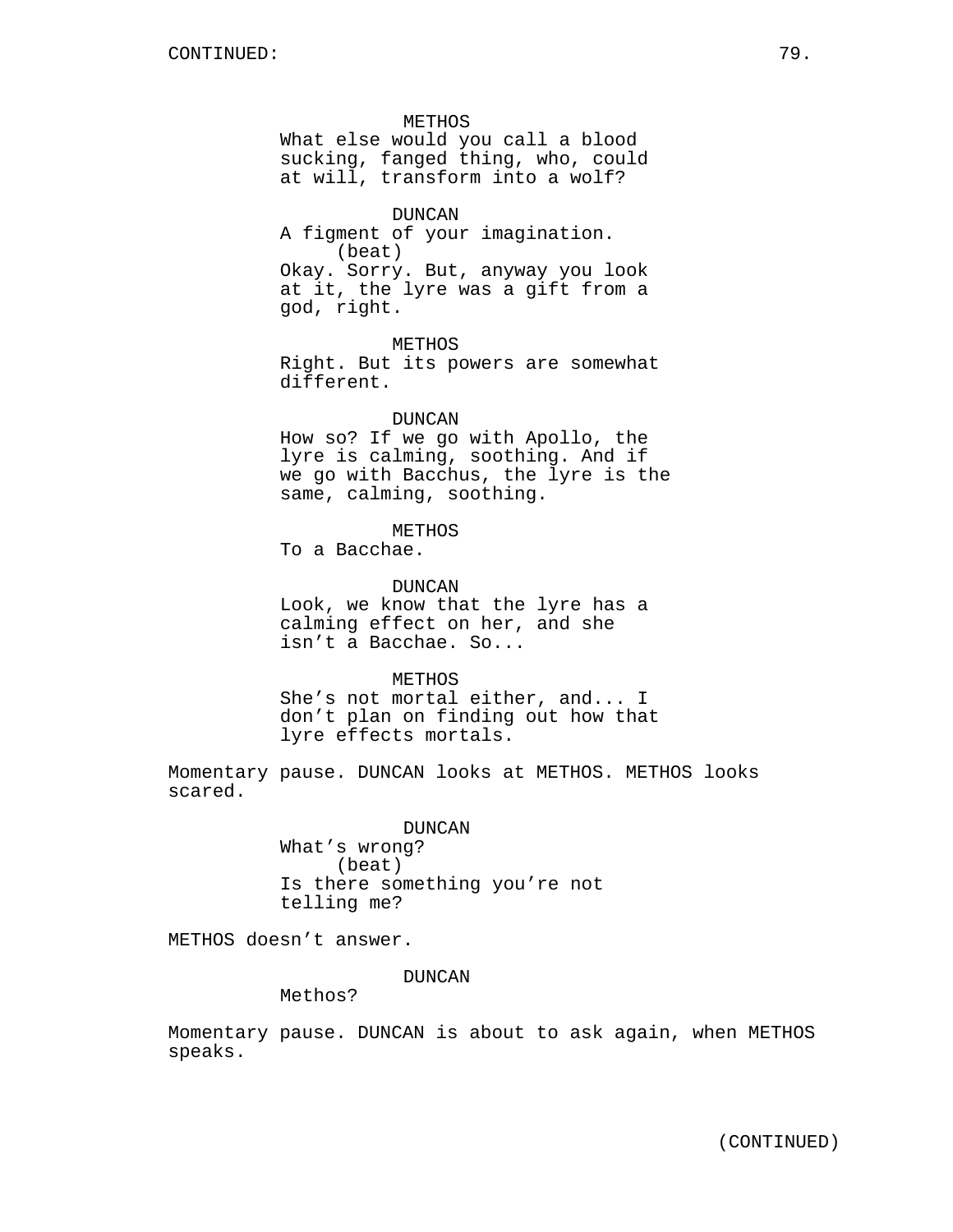#### METHOS

This is just so... so... strange. This shouldn't be happening. I mean, for all intents and purposes, she is an Olympian Goddess! Nothing could destroy them. Nothing should be able to do this to her, Mac. They... How can...

#### DUNCAN

I'm going back in there.

# METHOS

# I'll join you.

METHOS and DUNCAN head to the bedroom.

#### CONTINUE TO:

# 68 BEDROOM 68

DIANA is still asleep. CLARK is still playing. DUNCAN sits back beside her on the bed. METHOS goes over to CLARK, who is now sitting on the dresser.

> METHOS Clark, I need you to send me to the warehouse.

#### CLARK

Why?

METHOS Maybe something in there can give me an idea as to what could be doing this to her.

CLARK

Okay.

METHOS I'll call you when I learn something.

#### CLARK

Ready?

METHOS As I'll ever be.

CLARK makes METHOS vanish. After a few moments, DUNCAN looks to CLARK.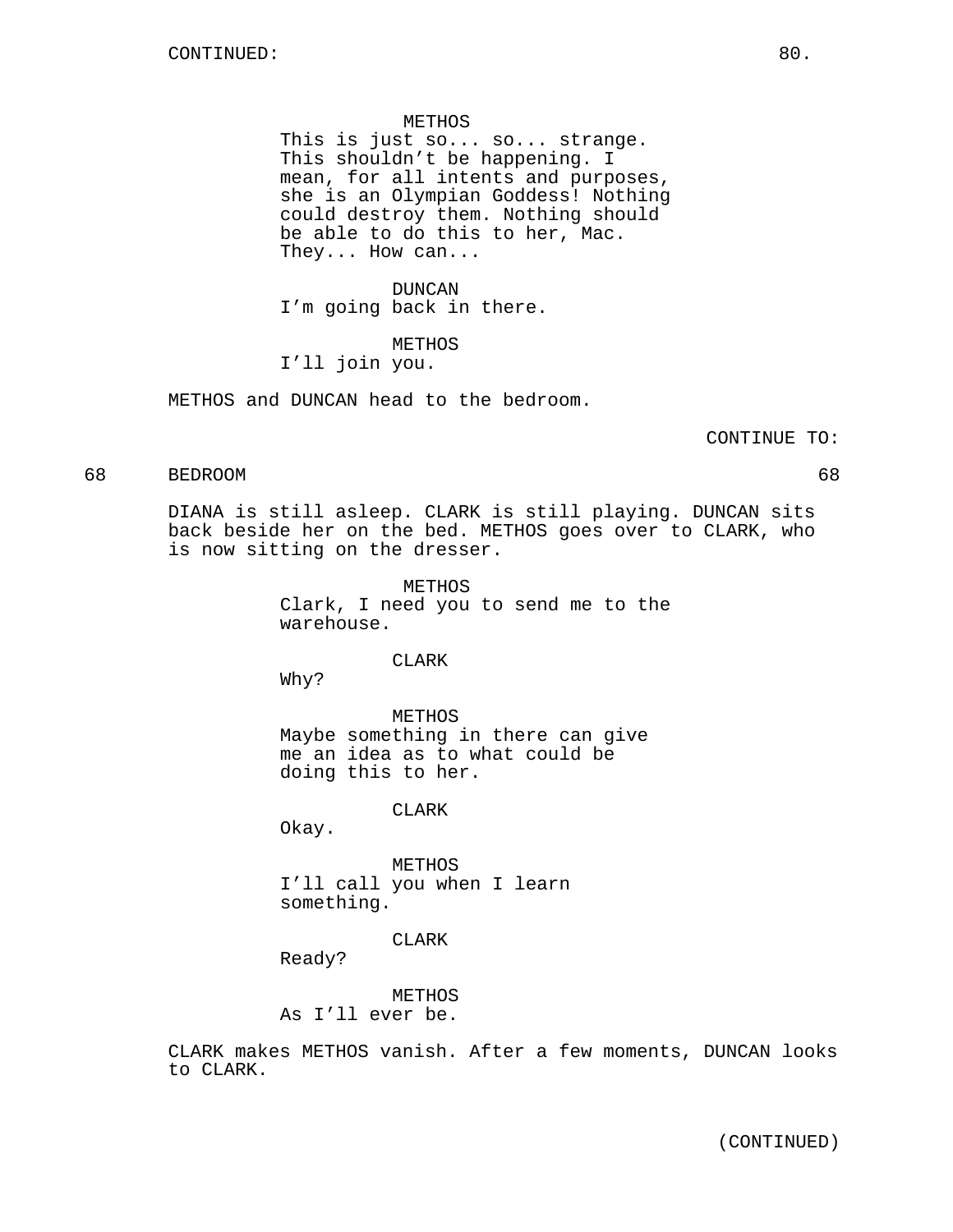DUNCAN I didn't know you could play? **CLARK** Apollo taught me. I haven't played in years. DUNCAN Looks hard. CLARK Not really. I could teach you if you want. DUNCAN Maybe later. (beat) Tell me... What was Orpheus like? CLARK Don't know. Never met him. DUNCAN looks at CLARK with a raised eyebrow. DUNCAN I thought... CLARK Oh, I knew of him. Who he was and all. But... I wasn't really interested in him. (beat) My dad and Iolaus knew him. They were sort of childhood acquaintances. DUNCAN Methos was saying that Orpheus' music was quite... Enchanting. CLARK So they say. DUNCAN I guess the magic is still in it. CLARK Appears to be. Momentary pause.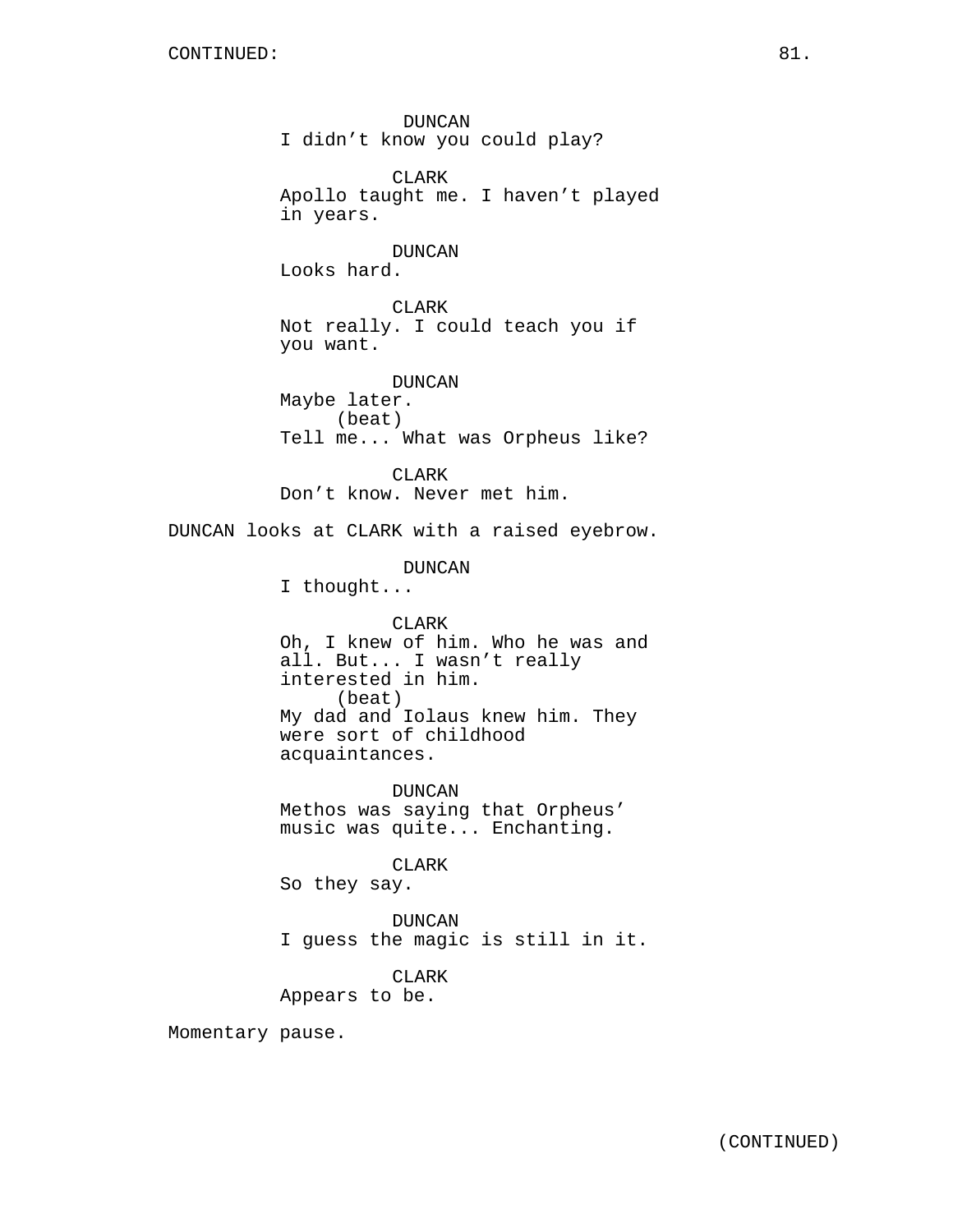DUNCAN Be honest, Clark. What is happening to her?

CLARK I have no idea. I've never seen anything destroy a god before. I...

DUNCAN Stop thinking of her as a... a god... If she was mortal, what would you say it was?

Momentary pause.

CLARK My first guess would be poison.

DUNCAN

Poison?

CLARK Yeah. There's the fever, the delusions, the temper flares. It's as if...

DUNCAN ...a fire is burning inside her.

**CLARK** Exactly. As if a fire was...

CLARK pauses as he thinks of something.

CLARK

Could that... no impossible. She...

DUNCAN What? What is it? Did you think of something?

# CLARK

Ares once mentioned that The Olympian Fire had the power to change a god's heart.

DUNCAN

The Olympian Fire?

CLARK

And my father told me that he once asked the fire to make him more like Zeus. It almost killed him.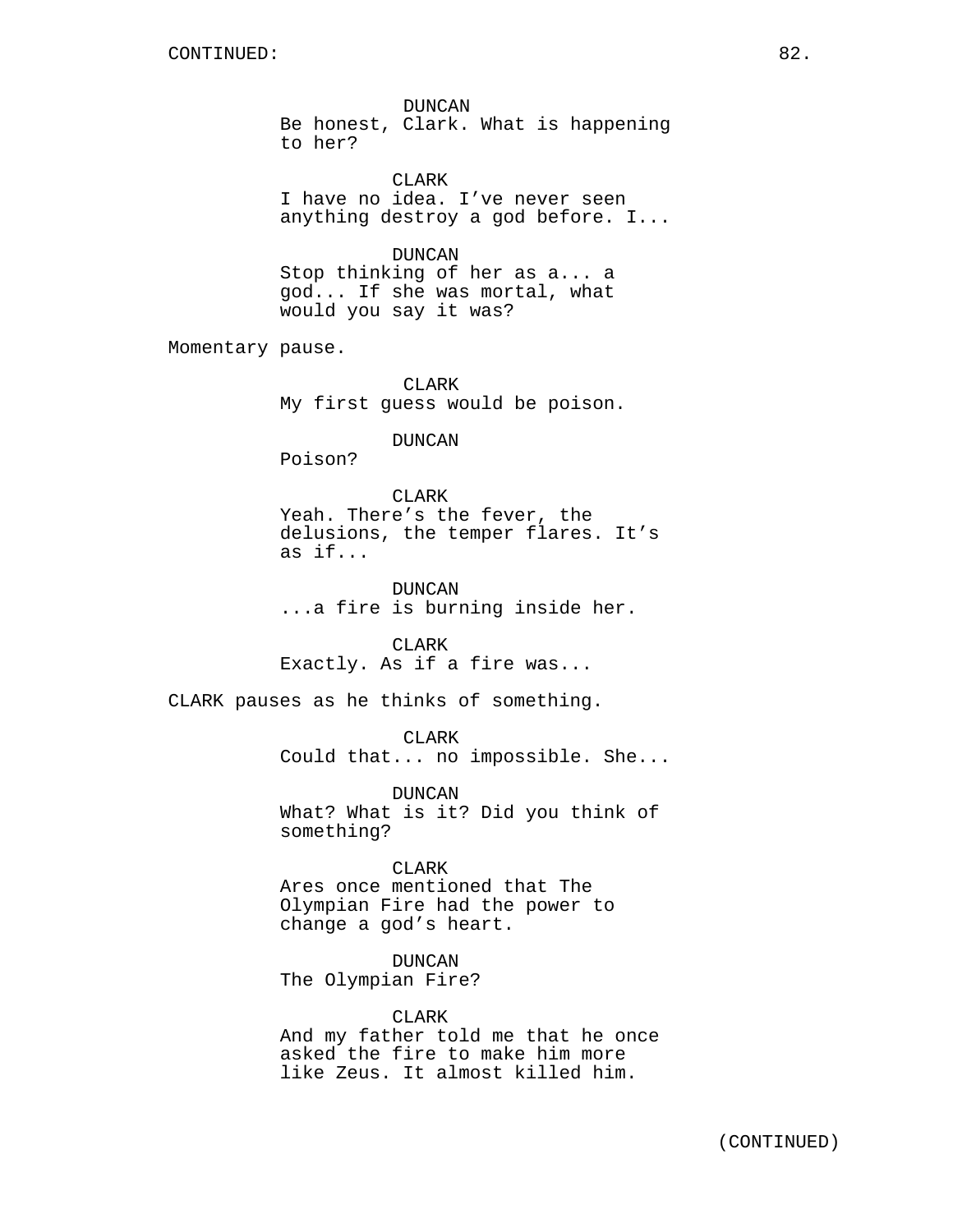DUNCAN I'm not following.

CLARK My father, was 1/2 mortal. The fire was eating him alive.

DUNCAN But he beat it, right?

CLARK With the help of Jason, Iolaus, and Hephaestus, yeah. He beat it.

DUNCAN So what makes you think this...

CLARK The Olympian Fire is gone, Mac. Besides it wouldn't effect her this way. She's not mortal.

DUNCAN She was born mortal. Maybe the transformation has finally caught up with her. Maybe...

CLARK Trust me, Mac. It isn't the fire. I don't even know why I brought it up.

DUNCAN Can you think of anything else that...

CLARK That's all I have been doing Mac. Thinking. Nothing. There's nothing.

Momentary pause. DUNCAN mutters the next line to himself.

DUNCAN Maybe Methos will learn something at the warehouse.

CLARK, of course, hears the line.

CLARK

Maybe.

DUNCAN strokes DIANA's hair.

CONTINUE TO: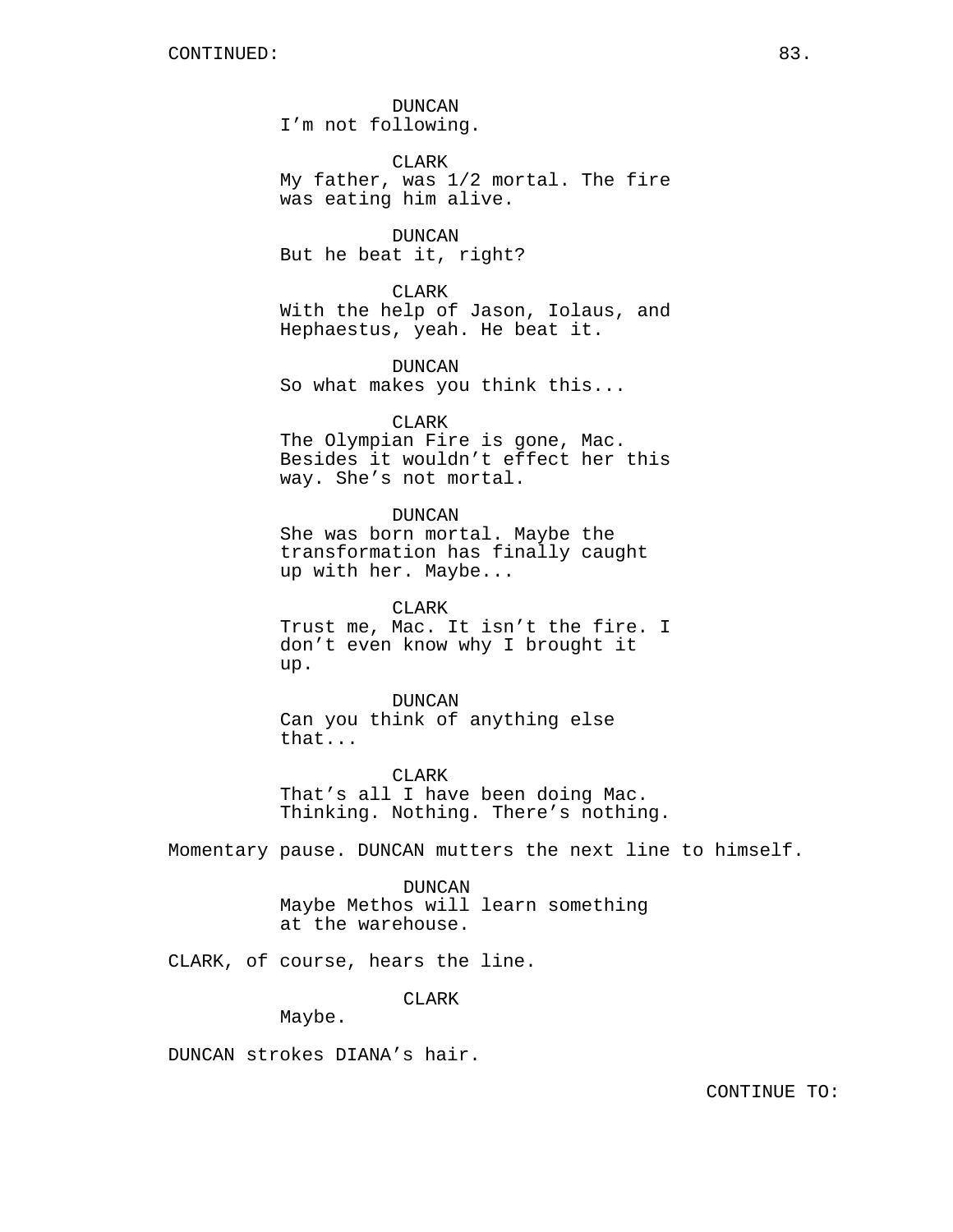# 69 TIME FLIES MONTAGE 69

We cut back and forth between the following segments: (1) METHOS searching the warehouse. Finding books, scanning books, always coming up empty, (2) CLARK playing the lyre, never tiring, never sleeping, and (3) DUNCAN pacing, sitting on the bedside, resting in a chair.

CONTINUE TO:

# **MONDAY AUGUST 26th 2019**

70 TIME RESUMES -- INT: VILLA - BEDROOM (NOON) 70

The vid-phone rings. DUNCAN answers it.

DUNCAN

Hello?

#### METHOS

Mac.

DUNCAN Methos! Did you...

METHOS No. Nothing. I've been all over this warehouse. Nothing.

DUNCAN

I see.

Momentary pause.

METHOS How's Diana? Any change?

CLARK detects a level of concern in METHOS' voice that is above and beyond what it should be.

> DUNCAN No. But at least it doesn't appear to be getting any worse, either.

METHOS Tell Clark that I'll be on the next flight over there.

CLARK Flight? Don't bother.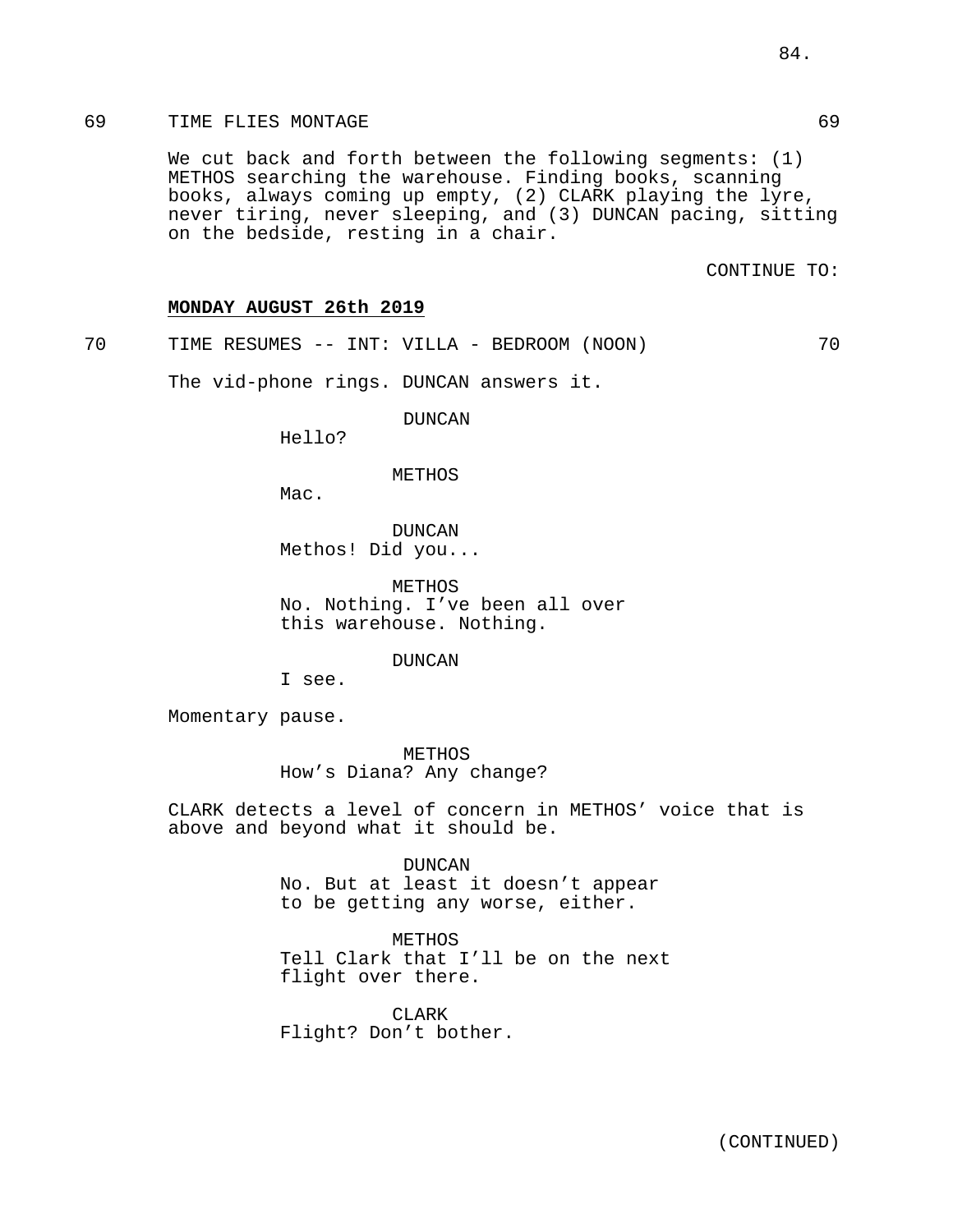METHOS

What?

CLARK Hang up the phone, Methos.

METHOS

Oh right.

DUNCAN disconnects the phone. METHOS appears in the room.

METHOS One could get used to that.

Momentary pause.

DUNCAN So, we're back to square one.

METHOS

Maybe not.

METHOS heads to the door to exit the room. DUNCAN looks at the retreating METHOS.

#### DUNCAN

What?

METHOS leaves the bedroom. DUNCAN looks at CLARK. CLARK gives him a "go" look. DUNCAN follows.

CONTINUE TO:

71 MAIN ROOM 71

DUNCAN exits the bedroom closing the door behind him. He goes to METHOS who is sitting on the sofa.

> DUNCAN What did you mean?

METHOS I have an idea.

DUNCAN You do? Tell me.

DUNCAN sits in chair across from the sofa.

DUNCAN I'm willing to try anything.

METHOS looks at him.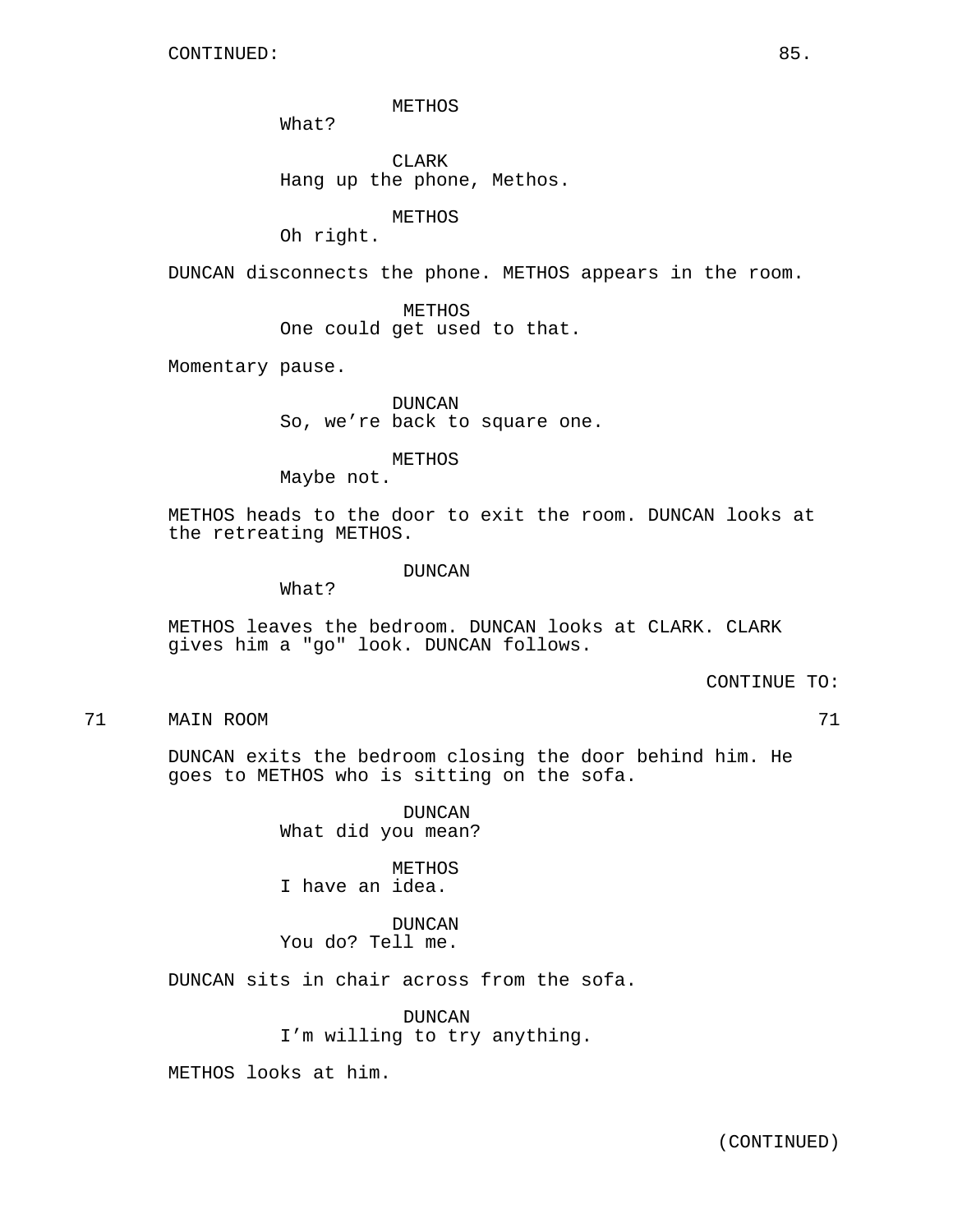METHOS Anything? DUNCAN Yes. METHOS You mean that? DUNCAN Yes! METHOS Even asking the advise of the only other person on this planet who could help? DUNCAN Of course! METHOS You're sure. DUNCAN If there is anyone who could possibly help, I want to know. METHOS I'll ask again. Are you sure? DUNCAN Methos, who is this person? METHOS Only one comes to mind. DUNCAN Out with it. Who? METHOS Are. You. Sure? DUNCAN Ugh, for Pete's sake Methos, you sound as if you're about to ask me to make a deal with the devil or something. METHOS Ha. Close.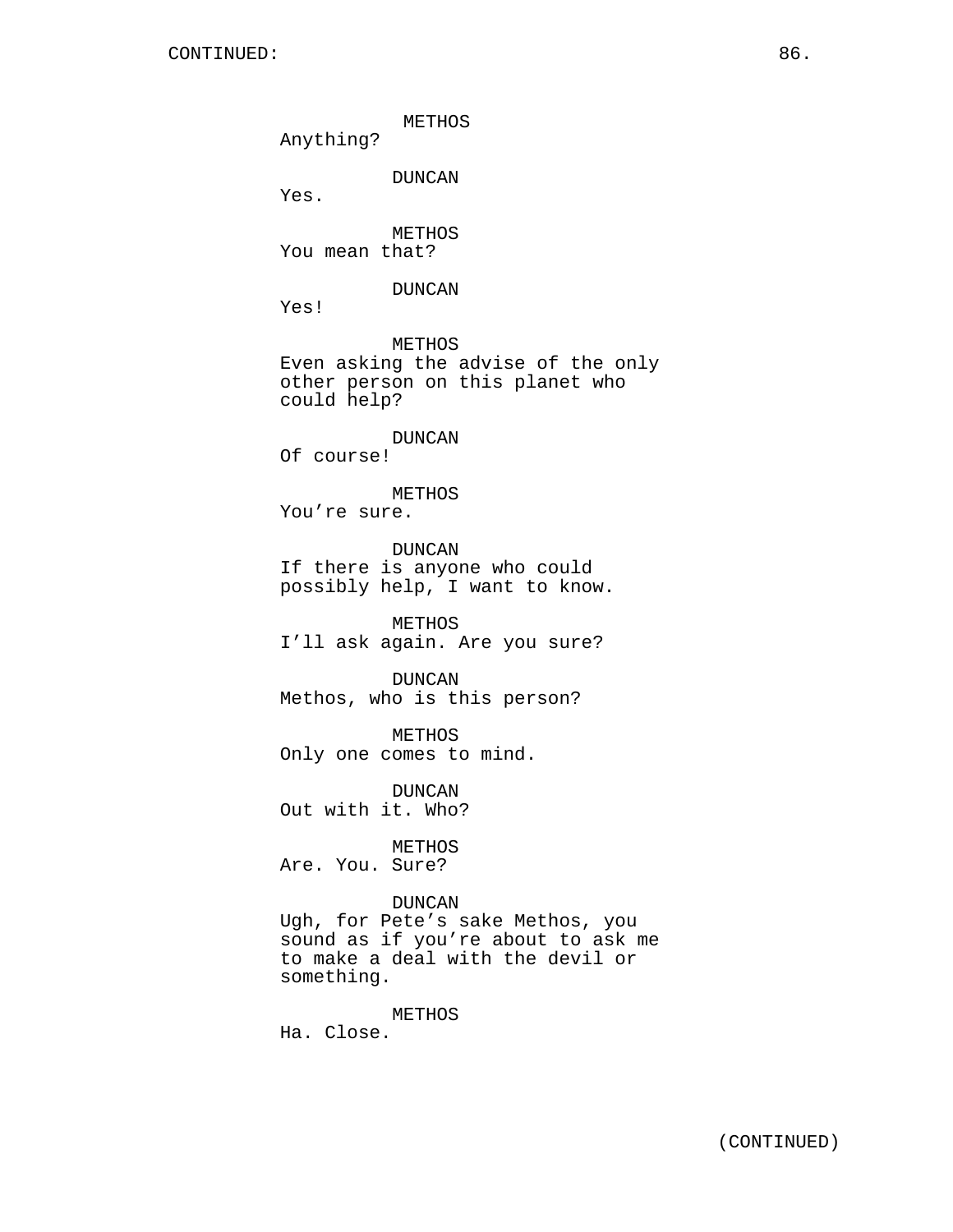# DUNCAN

What? I...

DUNCAN suddenly realizes who METHOS is referring to.

DUNCAN Oh, no. I see where you're going. No. No way. The answer is no.

METHOS MacLeod, he's the only one who...

DUNCAN

He's not supposed to know that...

DUNCAN points to the bedroom door and continues line, non-stop.

> DUNCAN ...they exist

METHOS We have no choice.

DUNCAN No. There has to be another way. There has to be.

METHOS How much longer are you going to wait? (beat) It's been over a week, Mac. And from what I can see, she's not getting any better. (beat) You have no choice. (beat) He knows things we don't. (beat) He might know what...

# DUNCAN

There's the key word. MIGHT! What happens if we call him in, and he can't help? (beat) We will have let him know that they exist. He will be full of questions. Questions we can't answer. (beat) No. I'm not going to...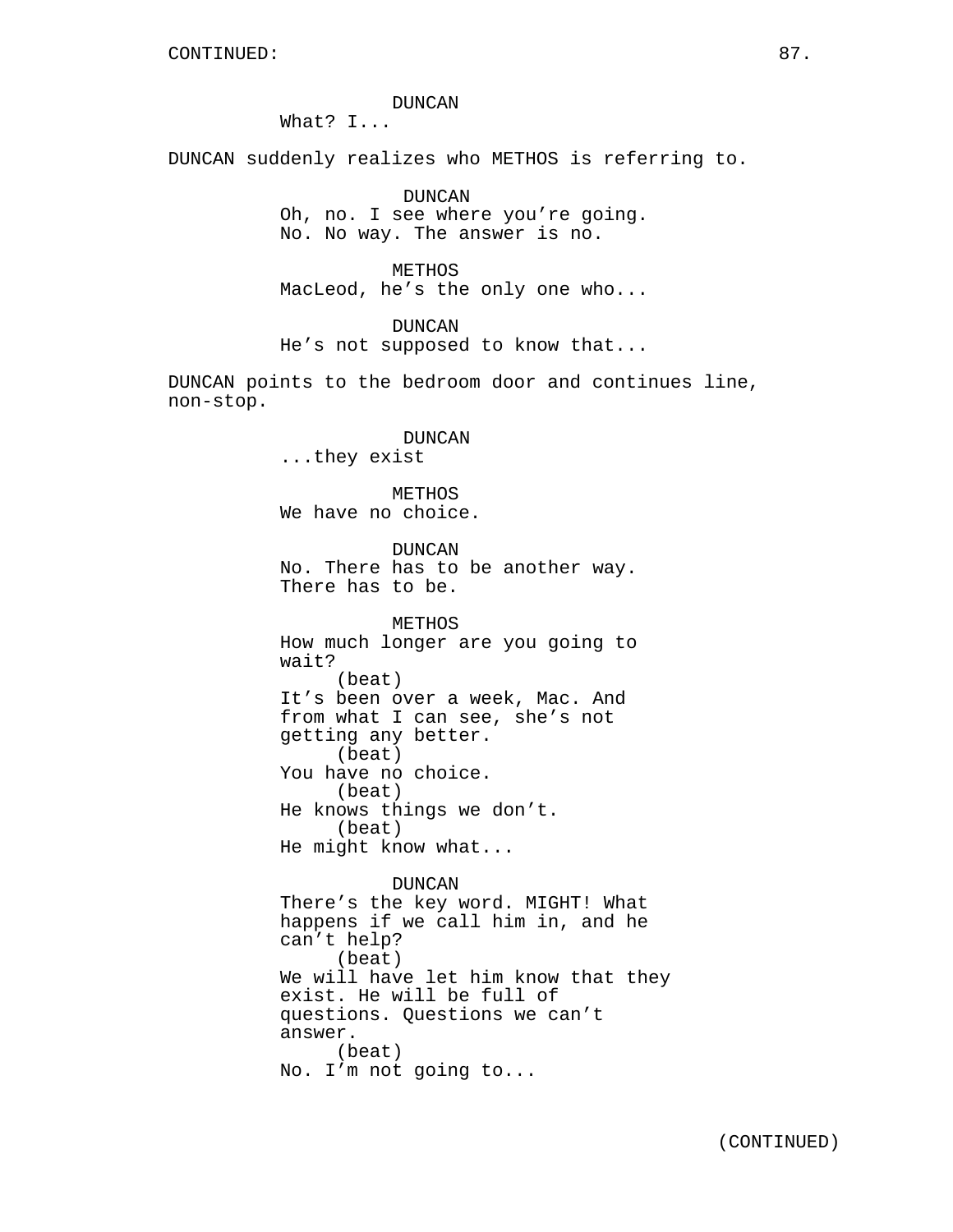METHOS If you love her, you...

DUNCAN Don't. Don't go there.

METHOS Mac, I know the risks involved. But he is our only hope. (beat) Be reasonable. For Diana's sake. You know we have to go to him.

DUNCAN Damn!!!! I hate this. I hate having to...

METHOS I know, but, we really have no choice.

DUNCAN I still don't like this. I don't trust him. I...

METHOS MacLeod, he is the only one who can help. And we know he won't hurt her.

DUNCAN I know, I know. But if she sees him, she...

Momentary pause.

METHOS You think she'll go to him. Try and get...

DUNCAN Well, she never quite got...

METHOS She can't. She knows she can't interfere in his relationship with his Diana. Even if she wanted to go with him, she wouldn't.

DUNCAN But isn't this interfering? Isn't bringing him, here, opening the door on trouble? What if...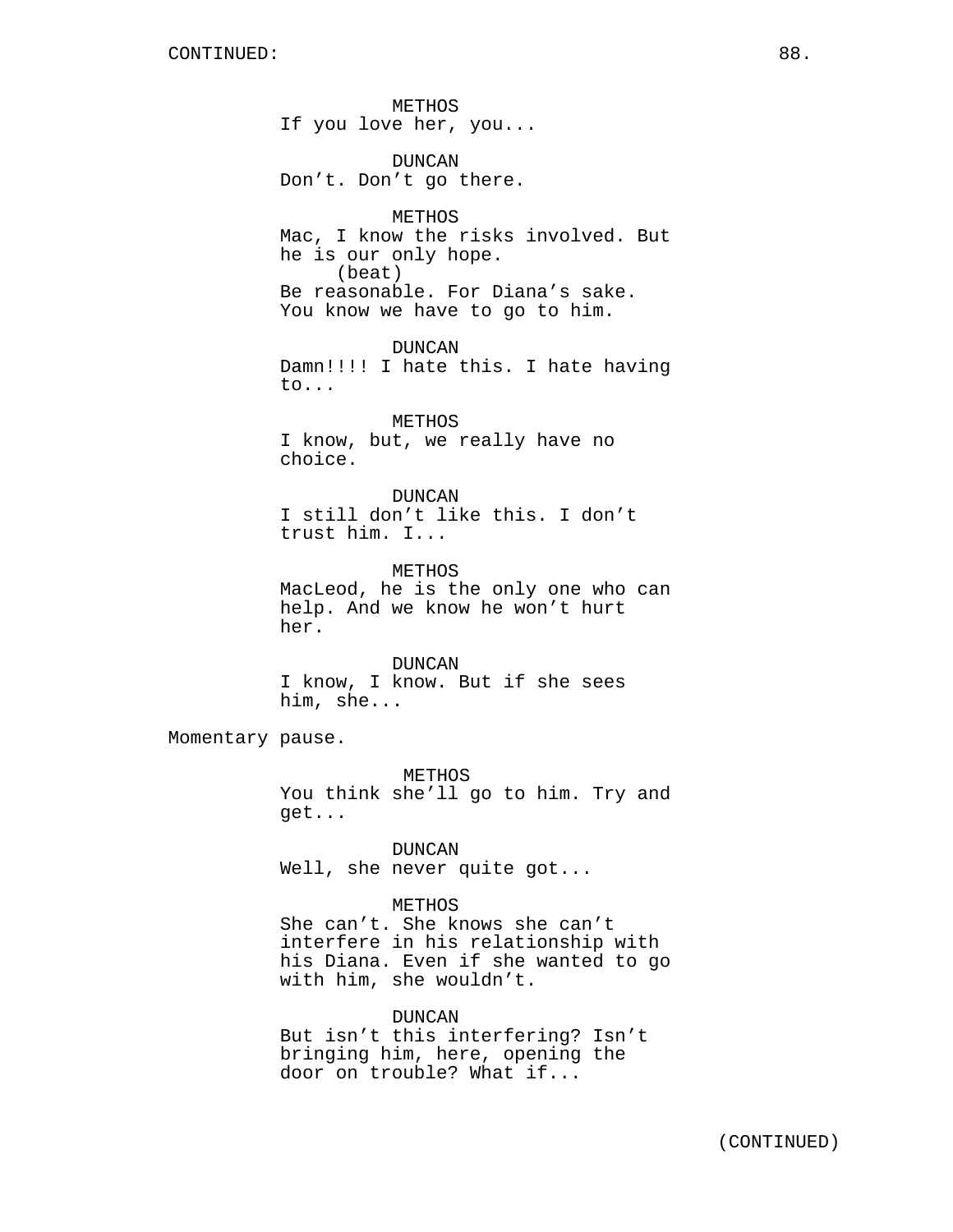#### METHOS

Stop it. Just stop it. For all you know, Diana could be dying. Maybe he won't be able to help, but, maybe he will. I'll be damned if I let this chance go by. She deserves that much. If we don't do this, and she dies, I'll...

DUNCAN Okay. Okay. You've made your point.

METHOS Good. I'm glad you agree.

METHOS heads to the bedroom. DUNCAN calls to him and he stops.

> DUNCAN Wait. How do you know he'll come back with you?

METHOS looks at DUNCAN.

METHOS The same reason you just agreed to this.

DUNCAN gives METHOS an "I don't understand" look.

METHOS I know him, Mac. And I know how he feels about Diana. He'll come.

METHOS continues to the bedroom. He opens the door.

CONTINUE TO:

72 BEDROOM 72

The door opens. METHOS enters.

METHOS

Clark, I...

CLARK I know. I heard. And you're right. If anyone can help, it's Ares. And he does love Mom. He really does.

A medallion and a map appear on the dresser.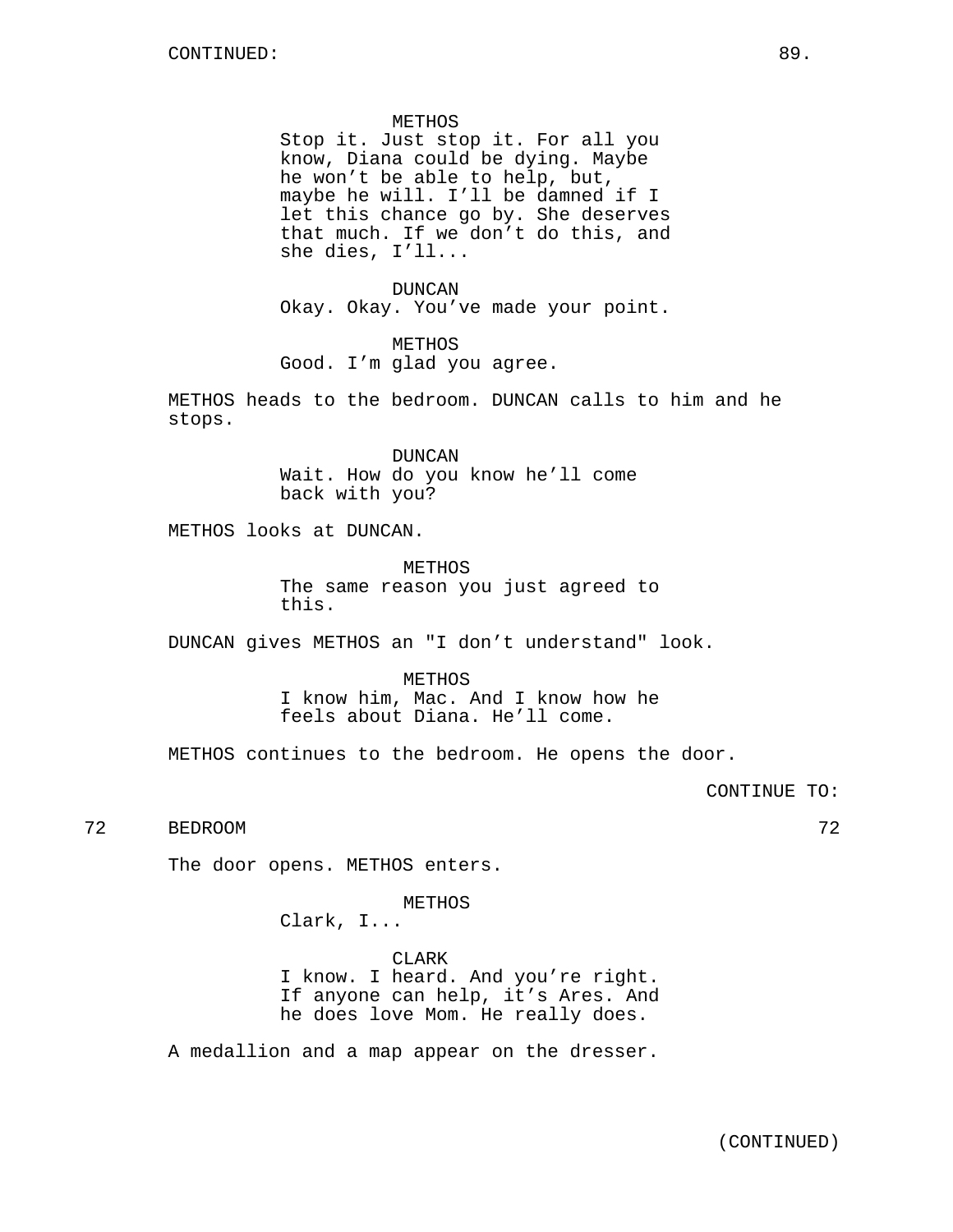CLARK Take these with you. He will recognize the medallion. He gave it to me for my 18th birthday.

METHOS picks them up. He puts the medallion in his pocket.

METHOS I'll be back as soon as I can.

# CLARK

I'll send you close to the spot where they should be. If they keep to the same path and schedule that I did. The trip is highlighted on the map.

METHOS looks at the map. There is a black "X" in one spot.

METHOS I take it X is where you're sending me.

CLARK nods affirmatively.

CLARK

Ready?

METHOS

Ready.

METHOS vanishes.

The Taurus of the AMAZON JUNGLE 2008 and the contract of the Contract of the Contract of the Contract of the Contract of the Contract of the Contract of the Contract of the Contract of the Contract of the Contract of the C

METHOS materializes. He looks around, trying to get his bearings.

> METHOS Half way around the world in a blink of an eye. (beat) Now, which way do I go?

Momentary pause. He is thinking and studying the map, when he hears the faint all too familiar sound of clashing swords. He instinctively heads toward the sound. As he gets closer, the sounds get louder. He eventually reaches a spot where he can make out three people and a campfire. He can hear their voices, but he cannot make out what they are saying. He comes up to a set of bushes that is blocking the view of the camp. He can hear the voices more clearly now.

(CONTINUED)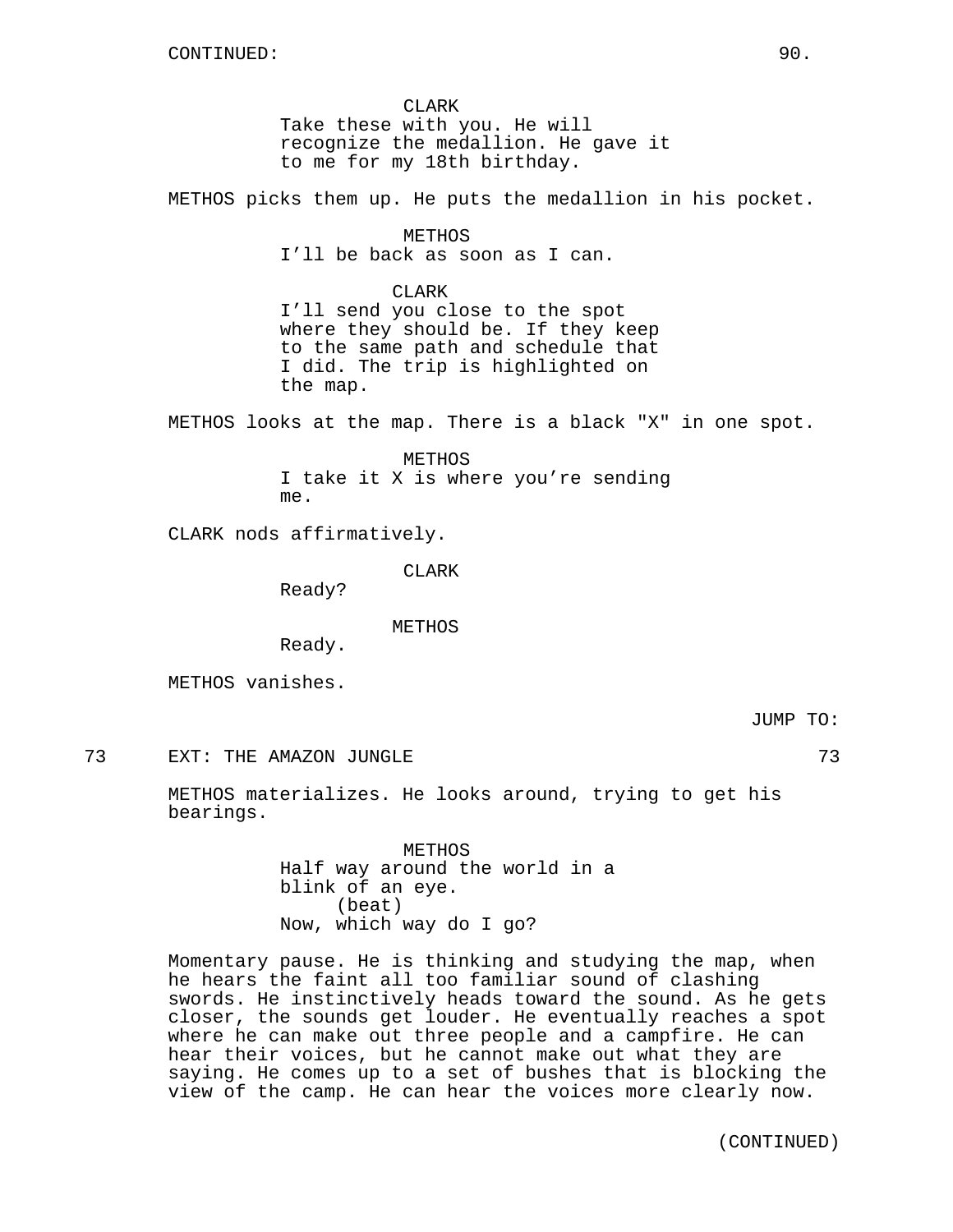ARES (VO) I see you haven't forgotten all I taught you.

DIANA (VO) And I see you're still vulnerable to this move.

METHOS positions himself and peaks through the bushes.

# 74 BEHIND METHOS 74

CAMERA positions itself behind METHOS, so we can see him and what he is seeing. He sees DIANA knock ARES down. The sight of her puts butterflies in his stomach. Seeing her beat ARES makes him want her. CAMERA zooms over METHOS' shoulder.

PAN TO:

PAN TO:

75 CAMP 75

CLARK That's two for two, mom.

DIANA flashes ARES a smile.

# DIANA Want to go again?

ARES is about to get up for round three, then simply vanishes.

CLARK

Sore loser.

# 76 BEHIND METHOS 76

ARES appears behind METHOS. ARES doesn't who the man is yet. If he wasn't distracted by the images he is seeing in the man's mind, he would know who it is. But he is blinded by the thoughts this man is having of Diana. METHOS realizes ARES is gone. METHOS mutters to himself.

> METHOS (mutter) Where'd he go? I...

PAN TO: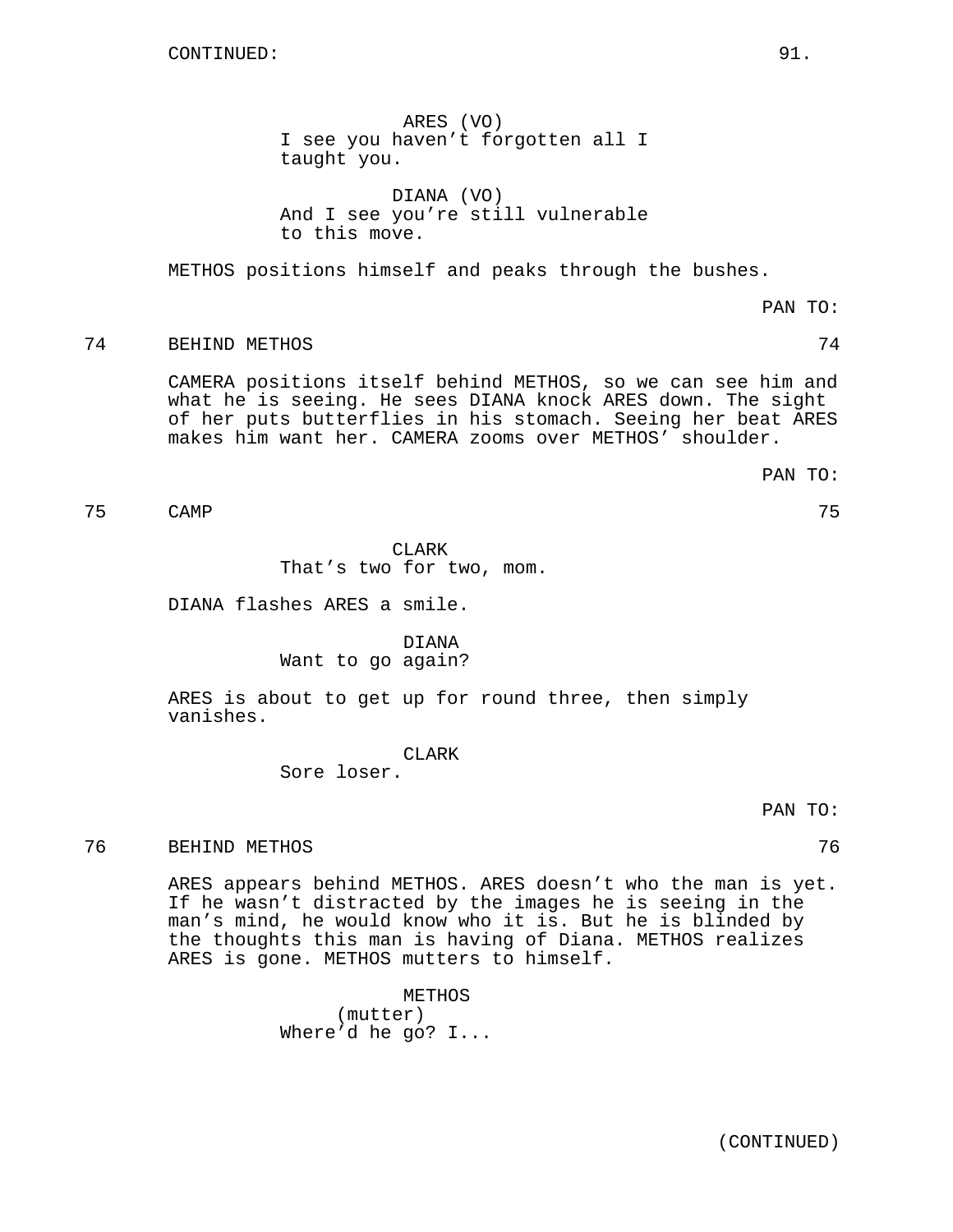ARES (VO)

Right here.

METHOS jumps.

# ARES

You should know, that thoughts like that could get you killed.

METHOS raises his hands above his head. And speaks line as he is getting up off the ground. He turns to face ARES on the word "I".

> METHOS Look, I can... ARES

Methos? (beat) What are...

METHOS Sh. I have to talk to you. Alone.

ARES is curious.

ARES

Why?

METHOS Trust me. It's important.

ARES Why should I...

METHOS removes CLARK's medallion from his pocket. ARES recognizes it. He looks over at CLARK, who is sharpening a sword and wearing the medallion.

> ARES Where did you get that?

METHOS Come with me, and I'll tell you. But they can't know I'm here.

ARES I can't just leave them.

METHOS Ares, this is really important. Tell them you're going for a walk.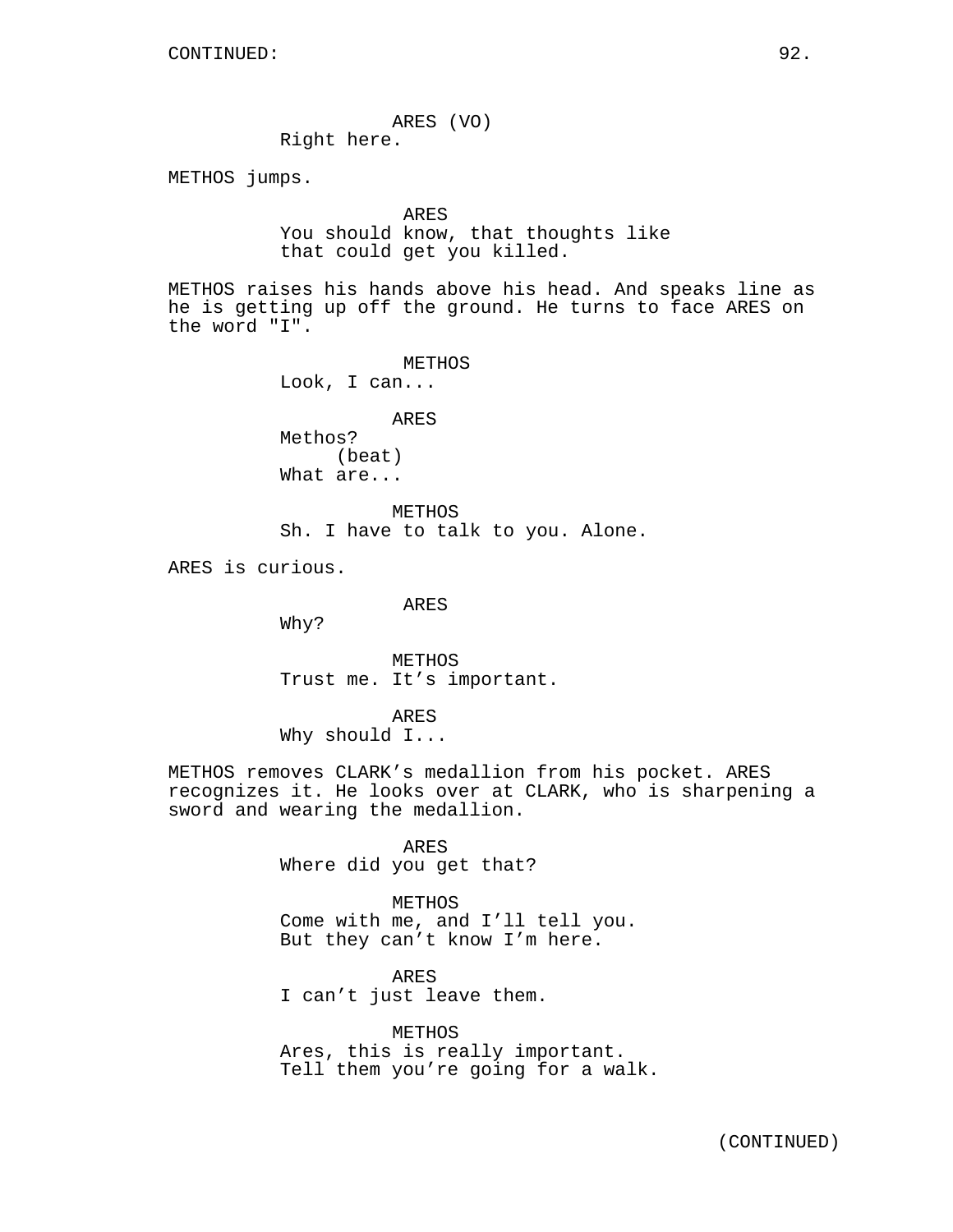ARES gives METHOS a raised eyebrow. He can tell that whatever he needs to say really is important.

ARES

A walk?

METHOS Or anything. I don't care. I have to talk to you. Alone. A life depends on it.

ARES is intrigued.

ARES Stay. I'll be right back.

ARES vanishes and re-appears at the campsite. ARES goes over to DIANA. METHOS can't hear what he's saying. ARES kisses DIANA and vanishes. ARES appears behind METHOS.

ARES

Okay.

METHOS jumps again.

ARES Start talking.

METHOS starts to walk off. ARES follows.

METHOS

Okay. I...

ARES cuts him off, pointing at the medallion.

ARES First. Where did you get that. It's one of a kind.

METHOS

I know. You gave it to Clark on his 18th birthday.

ARES But Clark is wearing it. How...

METHOS Your Clark is wearing it.

ARES raises an eyebrow.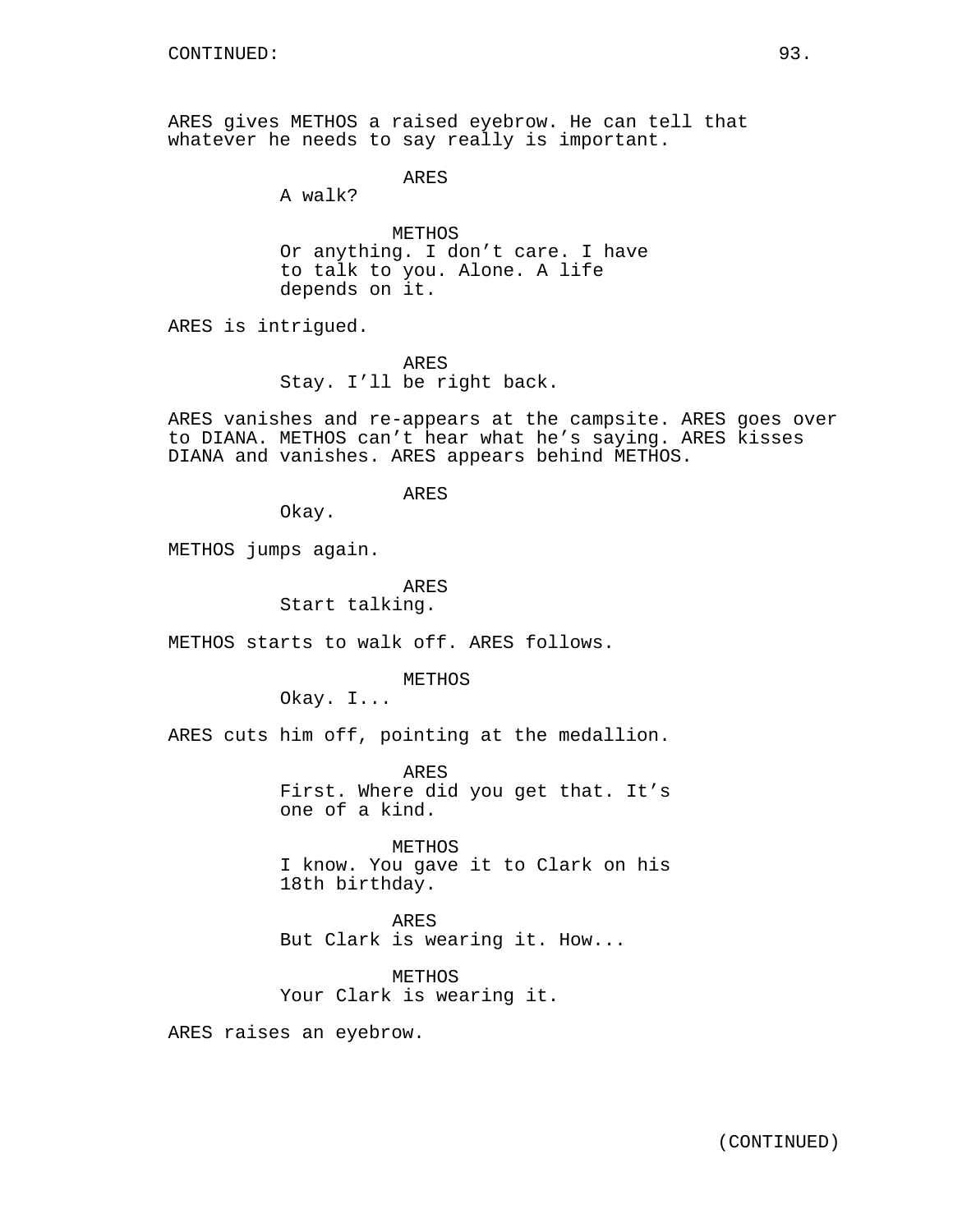ARES My Clark? What do mean my...

ARES understands. Or at least he thinks he understands.

ARES Of course. You are from the future. You've come to warn me about something. And you knew I'd recognize the medallion. (beat) Someone is in danger, right. Some...

METHOS Yes and no.

ARES

Explain.

METHOS Yes someone is in danger. But no, I'm not from the future. (beat) Look, please don't make me explain this. I hardly understand it myself.

ARES Methos, you better start at the beginning.

METHOS takes a deep breath.

METHOS First off, besides hind's blood, is there anything, and I mean anything that can harm you? Or them?

ARES

No.

METHOS

Nothing?

ARES Yes. There is nothing... (beat) Why?

METHOS You're sure?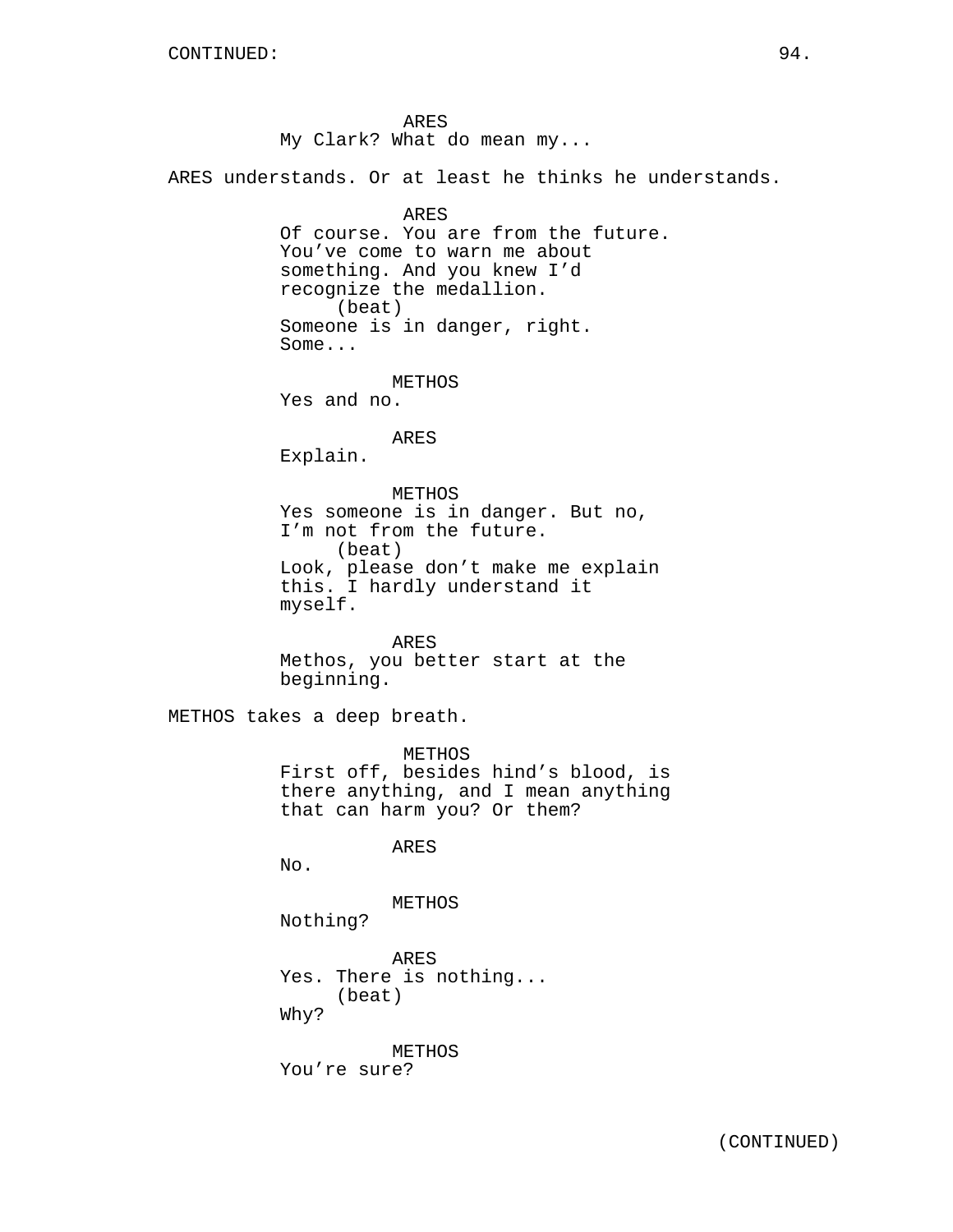ARES Where are you going with this?

METHOS It's... it's just that Diana, is...

ARES looks back at the camp.

ARES

Diana?

METHOS No, not that Diana.

METHOS starts to walk. ARES follows.

ARES

What...

# METHOS

Let's just say, at the present moment, there's your Diana and Clark, and another Diana and Clark.

ARES And this other Diana, she's...

# METHOS For the lack of a better word,

sick. She's been burning up for over a week. Nothing can keep her temperature down.

ARES stops - dead. METHOS keeps going, he hasn't noticed ARES has stopped.

> METHOS Clark has been able to sedate her by playing Orpheus' lyre, but...

METHOS turns to look at ARES and notices he is not beside him, but stopped a few feet behind him. He turns back. ARES has a look of deep concern on his face. METHOS isn't sure he likes the look. ARES says the following line more to himself that to METHOS. Sorta, thinking out loud.

> ARES No. It can't be. They... They went missing. Could they have resurfaced? Could someone have...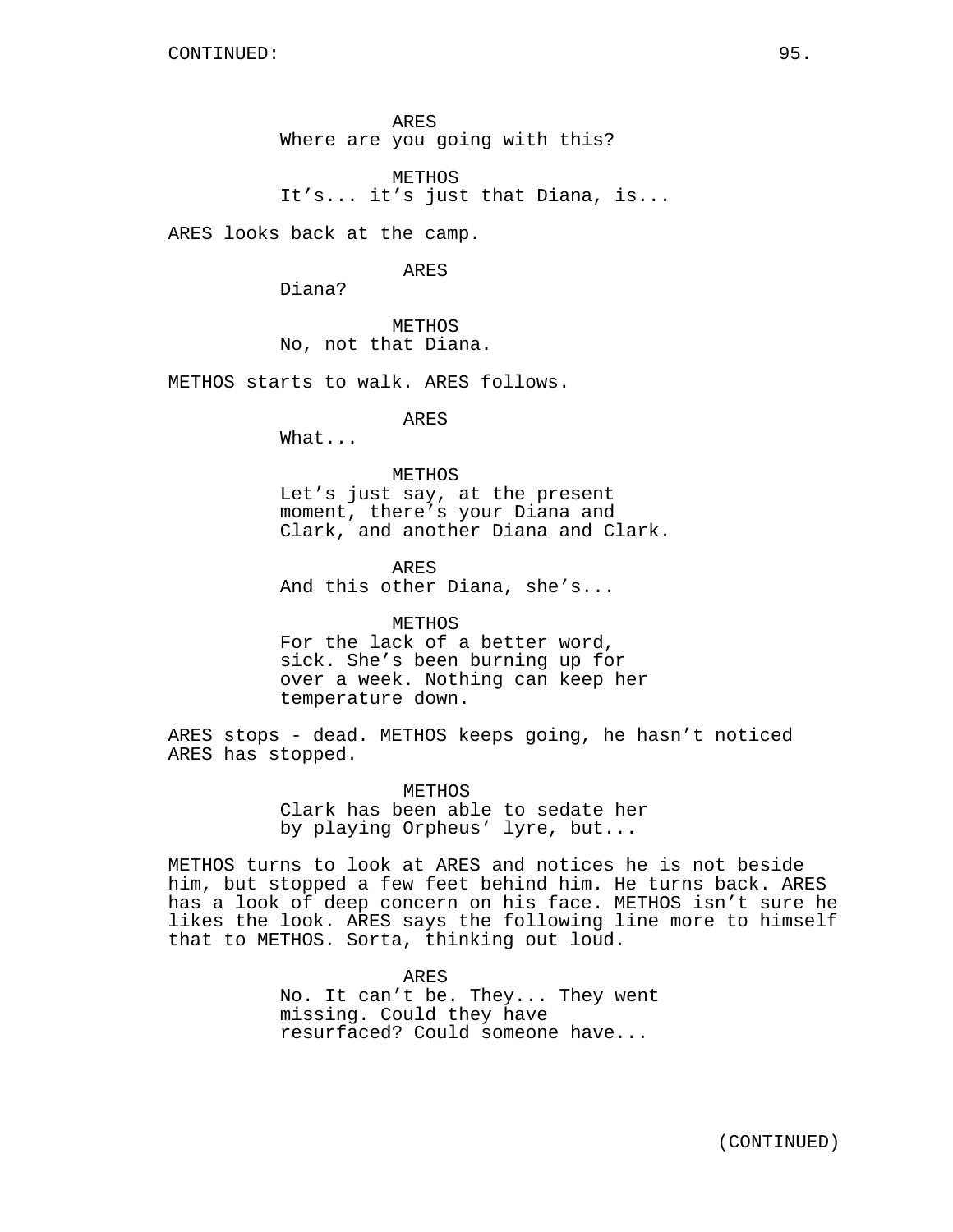METHOS They? They who? Who went missing?

Close up of ARES.

77 FLASHBACK: ANCIENT GREECE - HILLSIDE BY A LAKE (DAY) - (MIRROR UNIVERSE) 77

HEPHAESTUS is sitting on a hill. He has a lead box in his hands. He is contemplating what to do with the box and its contents.

> HEPHAESTUS I can't believe he'd do this. (beat) I never thought he'd use me like that. (beat) I trusted him, and he...

HEPHAESTUS' rant is interrupted when a vortex appears in the sky in front of him. Our Ares comes flying out of it, and lands beside HEPHAESTUS. ARES gets up and walks over to him. As he gets closer, HEPHAESTUS recognizes him, but thinks he is their ARES.

> HEPHAESTUS Ares? What's with the costume? Has the God of Love suddenly gone...

ARES War. Not Love. I am the God of War. And this...

ARES indicates his clothes.

ARES ...is not a costume. It's me. It's who I am. Don't you ever compare me to that... That...

HEPHAESTUS realizes who he is.

HEPHAESTUS Of course. I'm sorry. You're... from the mirror universe.

ARES So, you've heard of us?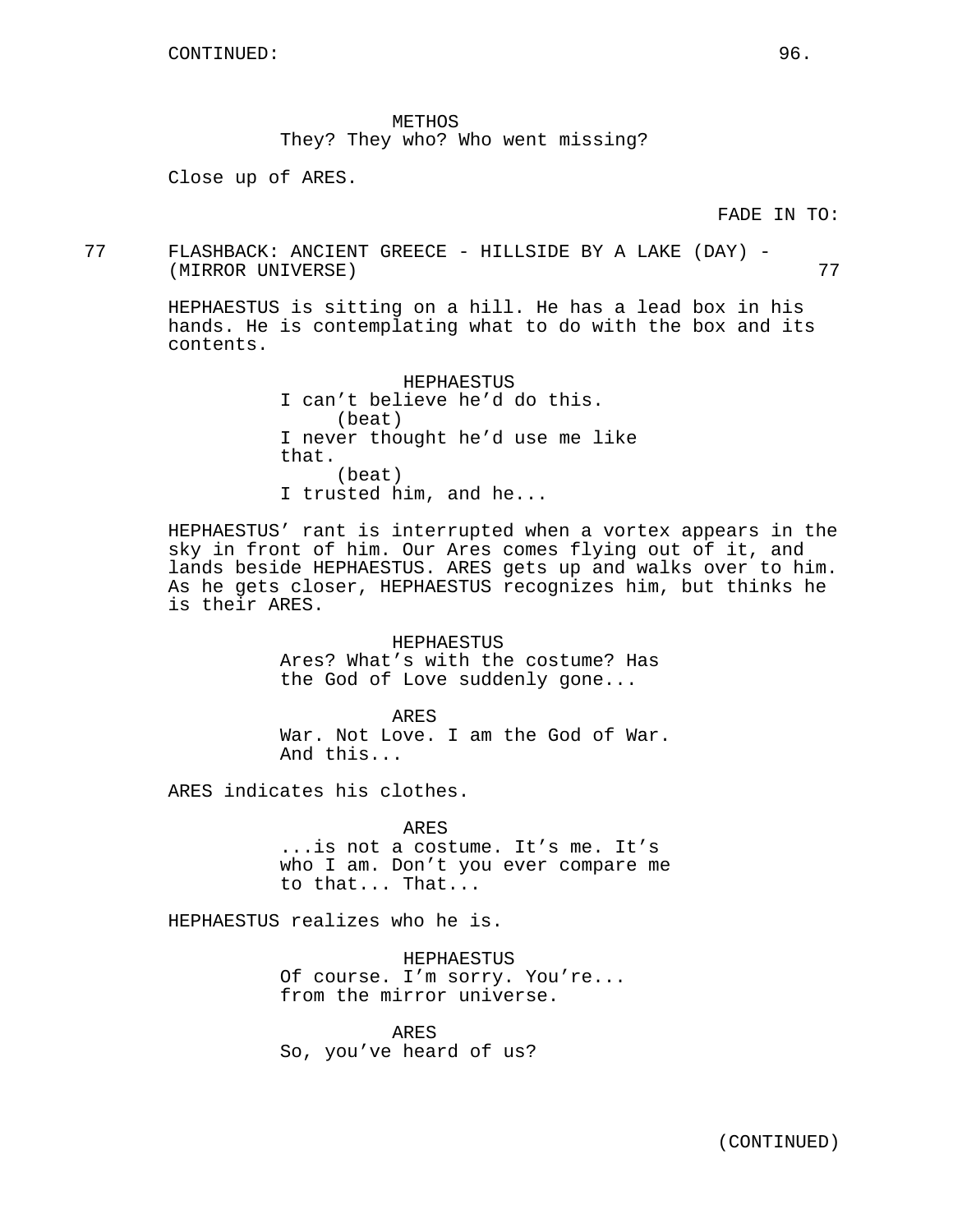HEPHAESTUS I work... worked... for the Sovereign.

ARES nods a "figures". ARES is about to head off, continue on his quest, when HEPHAESTUS stops him.

> HEPHAESTUS Wait. Is it true that everything on your world is opposite here?

ARES From what I've seen and heard. Yeah.

HEPHAESTUS looks at the box he is holding. He has just figured out what to do with it. He offers it to ARES.

> HEPHAESTUS Good. Then these should be safe with you. There is no way to destroy them, and... (beat) I've been trying to figure out where I could put them so that the Sovereign wouldn't find them. I hadn't thought of your world. Please, take it.

ARES takes the box.

ARES What's in here?

HEPHAESTUS gives him an "open it, and find out" look. ARES opens the box. He gets an "I don't believe it" look on his face. A look that says he's found what he came for. He covers the look fast, and pretends not to know what they are.

ARES

Handcuffs?

HEPHAESTUS Not just any handcuffs. Here...

HEPHAESTUS indicates his world.

HEPHAESTUS ...they could kill a god.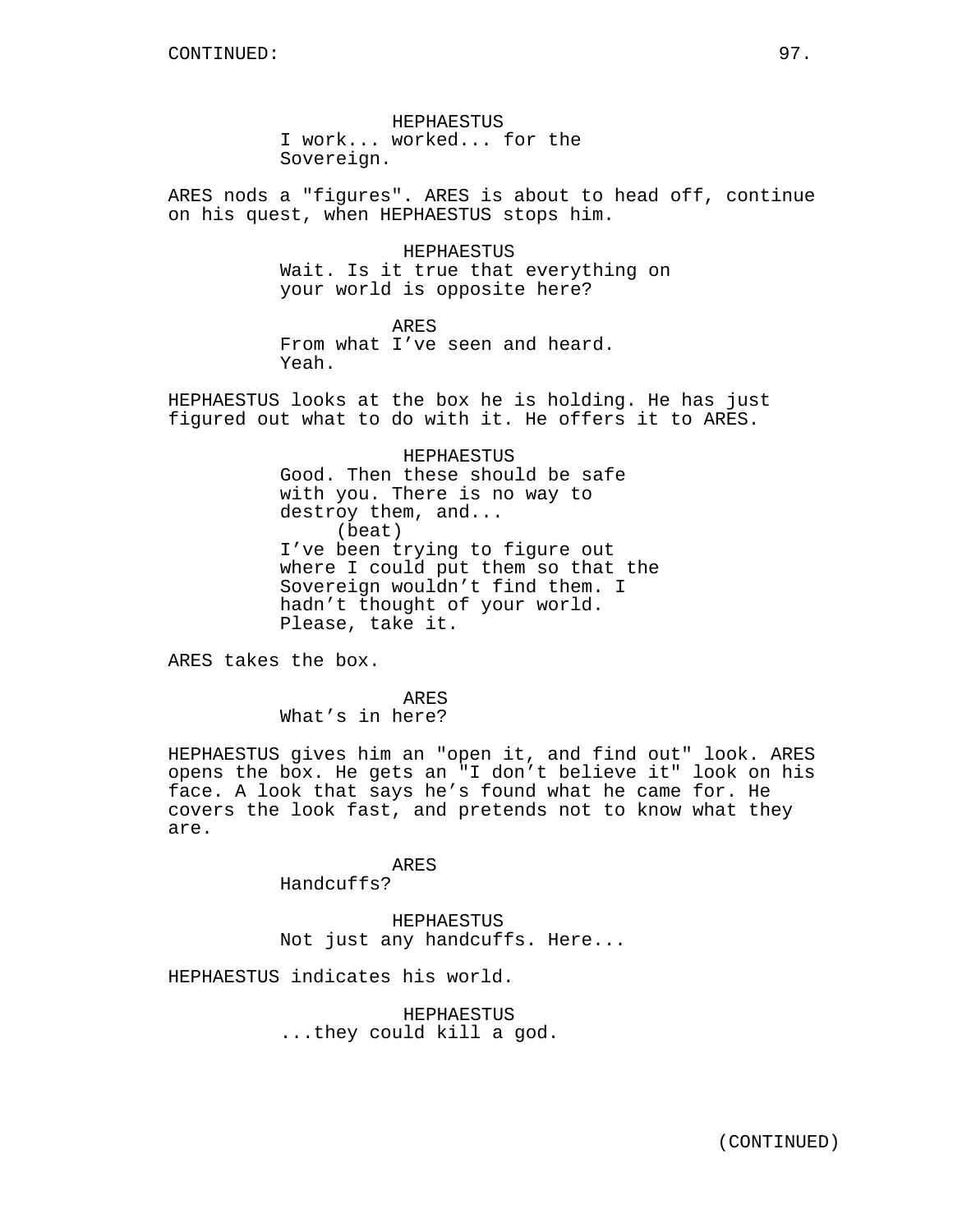ARES

Really. How so?

#### HEPHAESTUS

Well, like I said, I worked for the Sovereign. One day he asked me to forge a pair of cuffs, and, unbeknownst to me, he had someone pour hind's blood into the mould as the metal was setting.

ARES

Hind's blood?!

HEPHAESTUS Yes. On our world it can kill a god. So, I guess that means that on your world it can't, right?

ARES closes the box and lies.

ARES Right. I shall guard these with my life.

HEPHAESTUS Thank you. And.... If you ever need a favor, just ask.

ARES How about helping he open that vortex so I can return home, and get these...

ARES indicates the handcuffs.

ARES

...out of here.

HEPHAESTUS No problem. Brother.

ARES smirks. HEPHAESTUS and ARES open the vortex. ARES jumps in and the vortex closes. HEPHAESTUS walks off whistling a tune.

CONTINUE TO: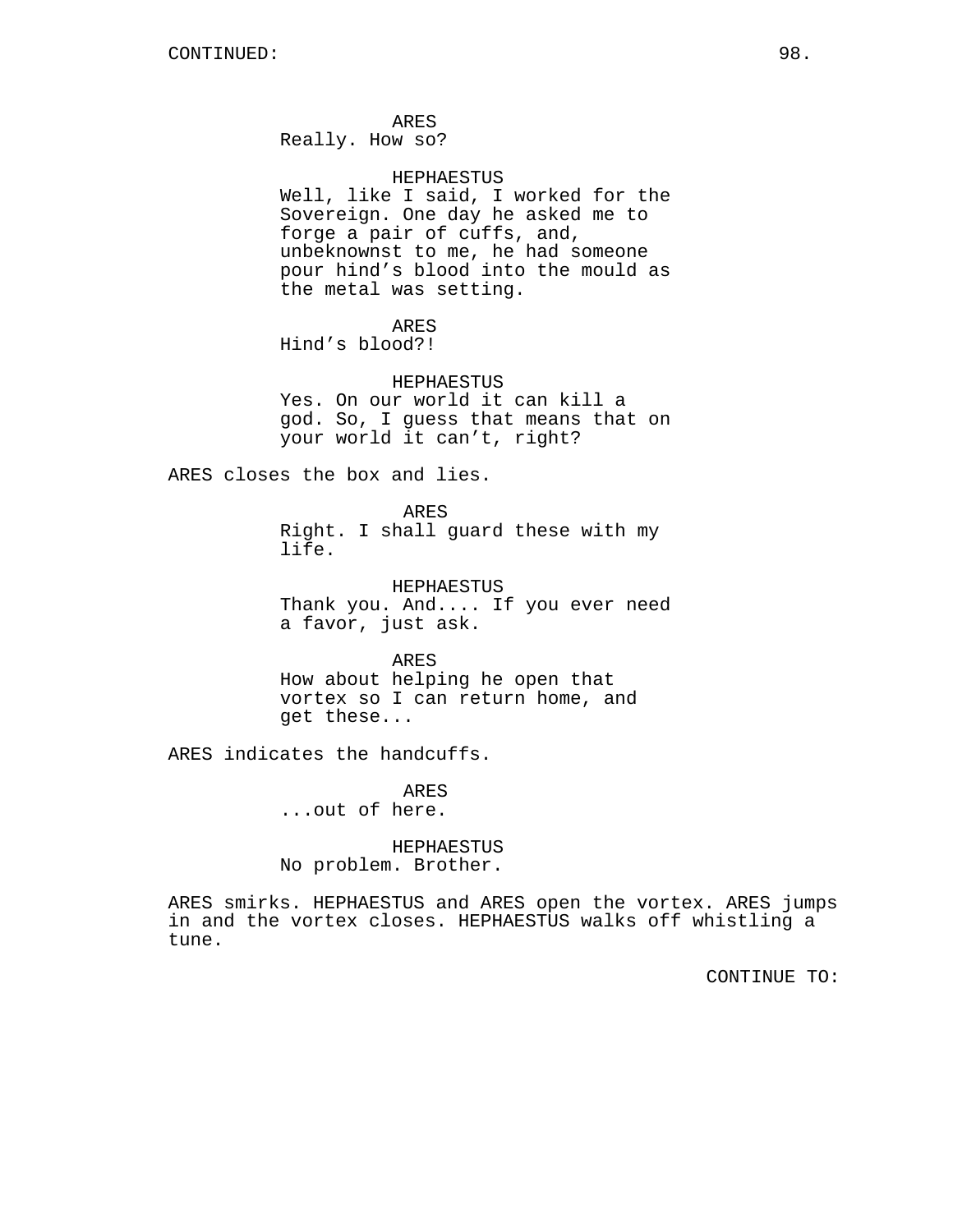# 78 EXT: ARES' TEMPLE - OUR UNIVERSE 78

The vortex opens and ARES lands. He opens the box, smiles, closes the box. He enters his temple.

CONTINUE TO:

#### 79 INT: ARES' TEMPLE 79

STRIFE and DISCORD are waiting. They are surprised ARES is back so soon. They were expecting him to be gone longer. They act like two kids who just got caught with the hands in the cookie jar.

> DISCORD That was fast.

STRIFE So, did you get it, Uncle.

ARES

Yes.

ARES sits in his throne and places the box in his lap. DISCORD slinks up to him.

> DISCORD How did you get the Sovereign to part with them so fast. I'd have thought...

ARES I didn't make it that far.

STRIFE Excuse me? If you never saw the Sovereign, then how did...

ARES zaps STRIFE across the room.

ARES I ran into Heph, and he gave them to me.

STRIFE gets up off of the floor and heads back.

STRIFE

Gave?

ARES Yes gave. Seems he was having a little "battle of conscience". (beat) (MORE)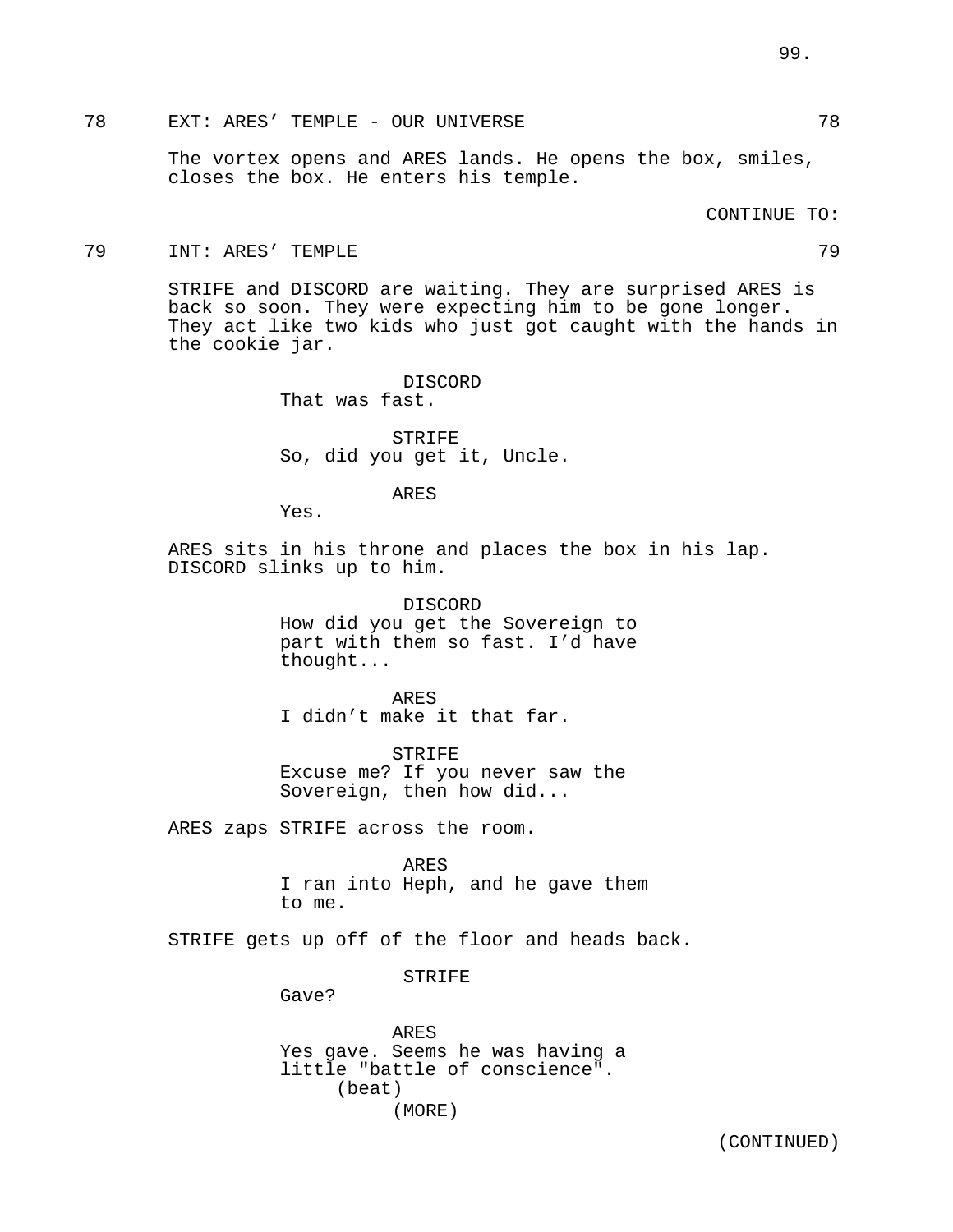ARES (cont'd) Once he knew I was from the mirror universe, he assumed that hind's blood would not be lethal to the Gods of my world.

DISCORD (smile) And you, my dear brother, didn't disagree.

ARES Clever, sis.

STRIFE So, what now, Unc? What do you plan to do with them?

ARES opens the box and loos at the cuffs.

ARES With these. I can bring Zeus and all of Olympus to their knees.

DISCORD laughs. ARES laughs. STRIFE laughs. The laughter continues as we...

FADE BACK TO:

80 EXT: AMAZON JUNGLE 80

METHOS is trying to get ARES' attention.

METHOS

Ares? (beat) Ares! (beat) Who went missing?

ARES How long did you say...

METHOS About a week. You know what it is?

Momentary pause.

ARES

I'm not sure. I have an idea, and I hope I'm wrong, because... if it is what I'm thinking, we may already be too late.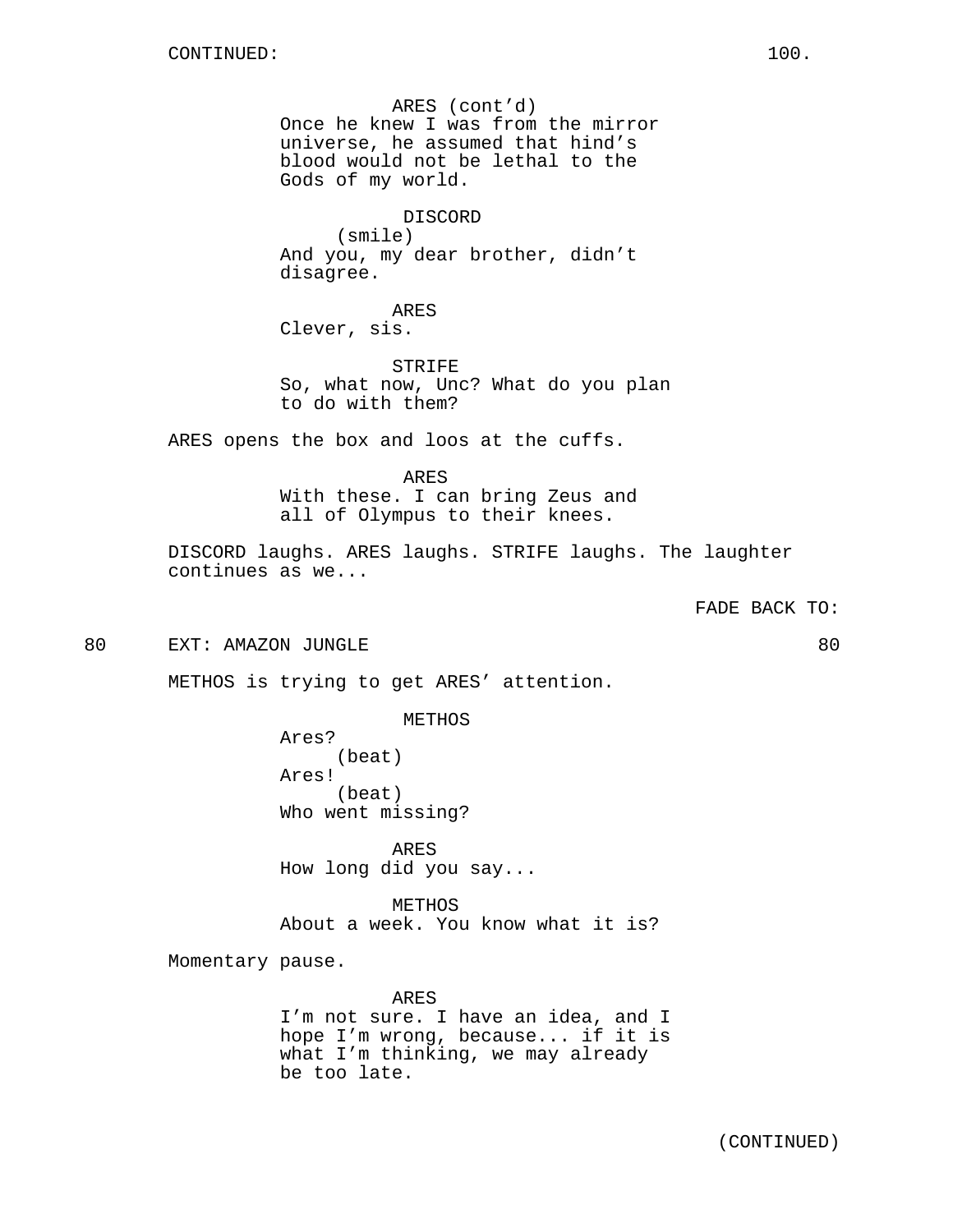METHOS

What...

ARES Then again, maybe the fact that she was once mortal is why she isn't...

ARES looks at METHOS.

ARES Take me to her.

METHOS

Okay. How...

ARES looks at him.

ARES Picture the place in your mind.

Momentary pause.

ARES

Ready?

METHOS

Ready.

ARES and METHOS vanish.

CONTINUE TO:

81 INT: VILLA - MAIN ROOM - PARIS 81

ARES and METHOS appear in the main room. ARES can hear CLARK playing. He recognizes the music.

> ARES I know that. That's... Orpheus.

METHOS nods in agreement. ARES realizes that they must have Orpheus' lyre, and that they are trying to keep her sedated by playing it.

METHOS

This way.

METHOS leads the way to the bedroom.

CONTINUE TO: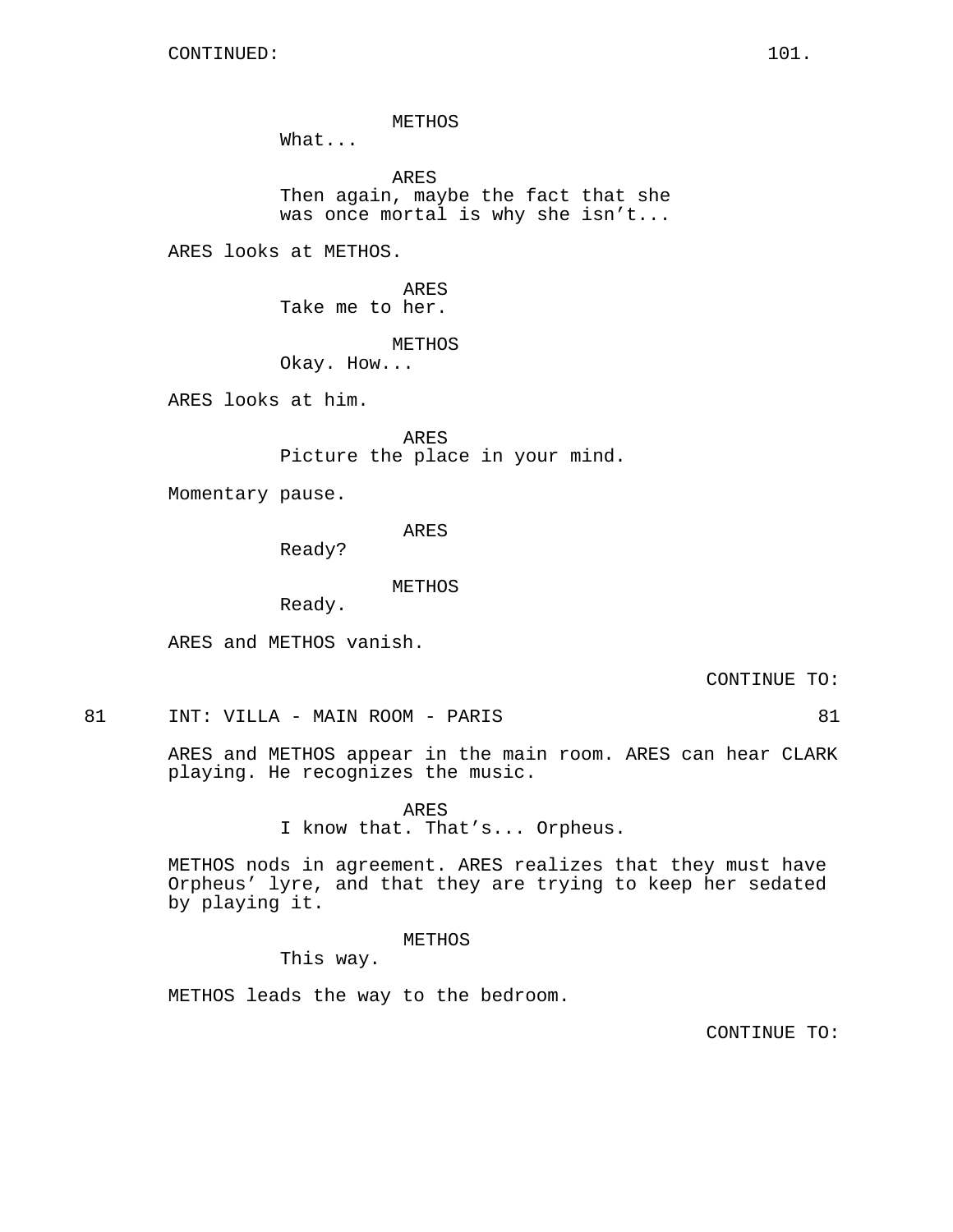82 BEDROOM 82

METHOS and ARES enter. DUNCAN is gone. ARES sees the cuffs on DIANA. He stops - dead. His worst fear was true.

> ARES Take those cuffs off her. NOW!!!

METHOS looks at ARES with a raised eyebrow.

METHOS

What? They are they only thing...

ARES gives METHOS a deep penetrating look.

ARES They are what's doing this to her. Remove them.

CLARK is about to stop playing and remove the cuffs, when ARES looks at him and speaks.

ARES

No.

CLARK looks at ARES. ARES looks back to METHOS.

ARES

Remove them.

METHOS heads to her to remove the cuffs.

ARES

Where did you...

CLARK Mac found them in the warehouse.

ARES Aphrodite. Of course. She must have taken them and...

CLARK and METHOS look at ARES. ARES changes the subject.

ARES

You better put them back. Someplace safe.

METHOS has one cuff off and is removing the other. (Note: No shocks this time.)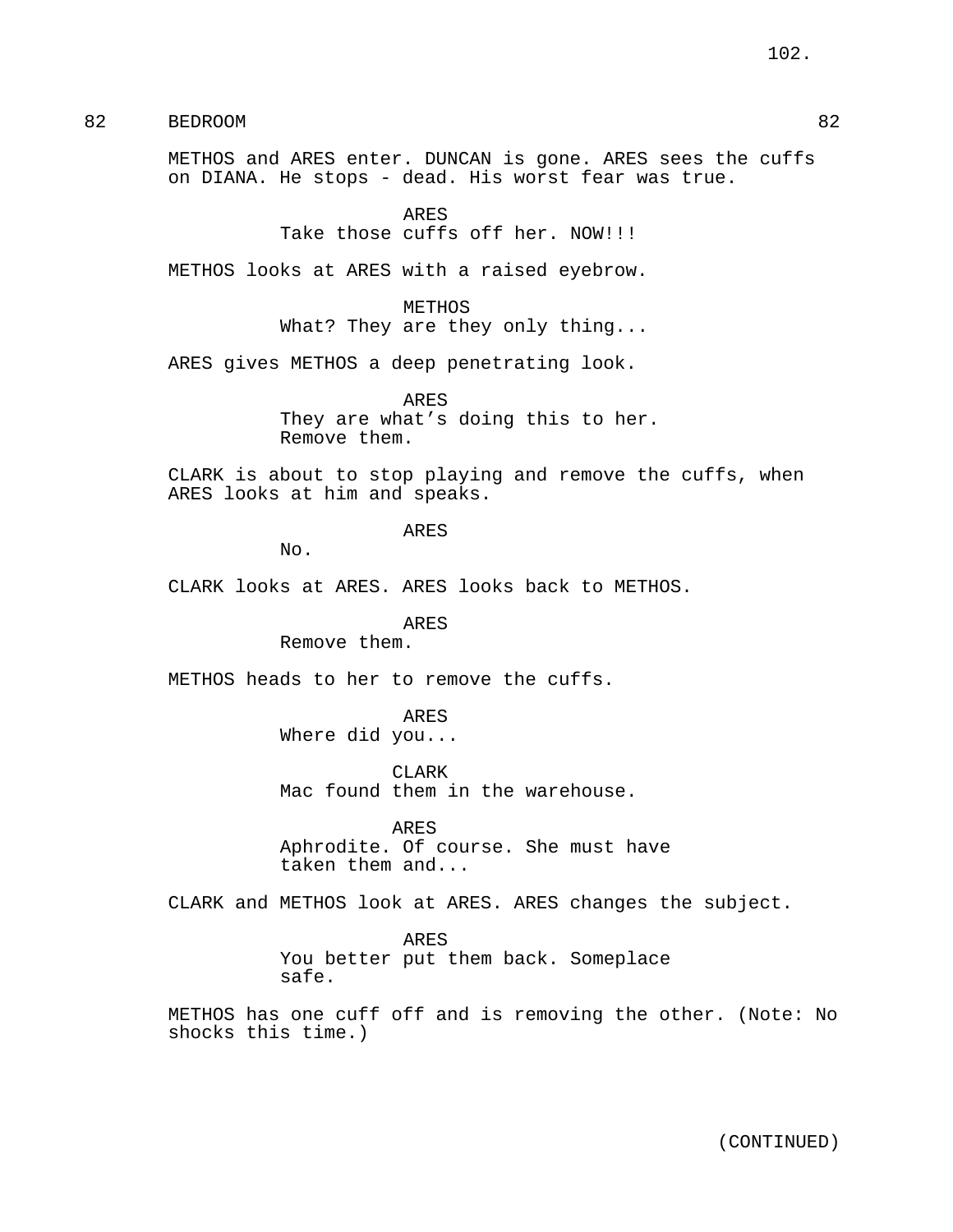CLARK What are they? How can they...

ARES

All you need to know, is that the metal used to forged them, had Hind's blood in the mixture.

METHOS removes the second cuff. CLARK is still playing. DIANA is still sleeping, but she is tossing and turning a little as well.

CLARK

Hind's blood?

Momentary pause. ARES nods.

CLARK That would explain it. So... how do we save her? Can we save her?

ARES

I'm not sure. But I'm going to try. I just hope I'm not too late.

METHOS

I don't follow. If she's been poisoned with hind's blood, isn't she as good as...

CLARK and ARES look at METHOS. He stops, not wanting to finish that sentence.

ARES

She should be. Yes. (beat) The only reason she isn't, is the fact that she wasn't born immortal. Her blood still has traces of mortality in it. That's what is causing the fever. Her body is confused. The hind's blood is attacking the immortal part of her, and the mortal part is fighting back.

ARES turns to CLARK.

ARES If those cuffs were on either you or me, they'd kill us instantly.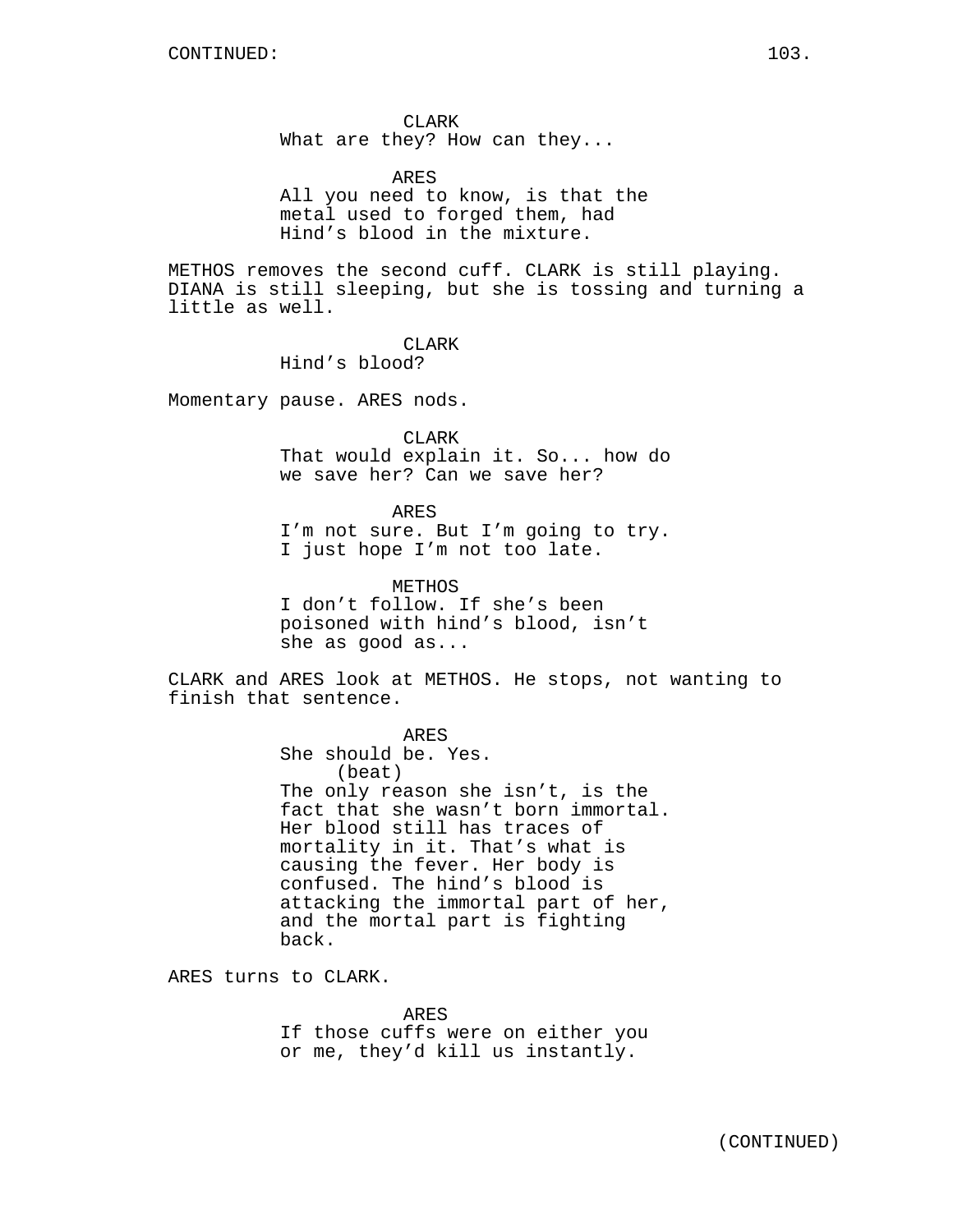METHOS Is there something we can do? Someway to... ARES Because of the mix of mortal and immortal blood in her... (beat) There is one thing that could save her. METHOS Which is? Momentary pause. ARES It's an ancient ritual. We have to cleanse her body. Take her to the brink of death, and then... (beat) ...and then give her the food of immortal life. METHOS raises an eyebrow questioningly. METHOS What? ARES Ambrosia. METHOS Of course. Momentary pause. ARES I need to be alone with her. METHOS Sure. METHOS heads out. ARES You too, Clark.

CLARK

But...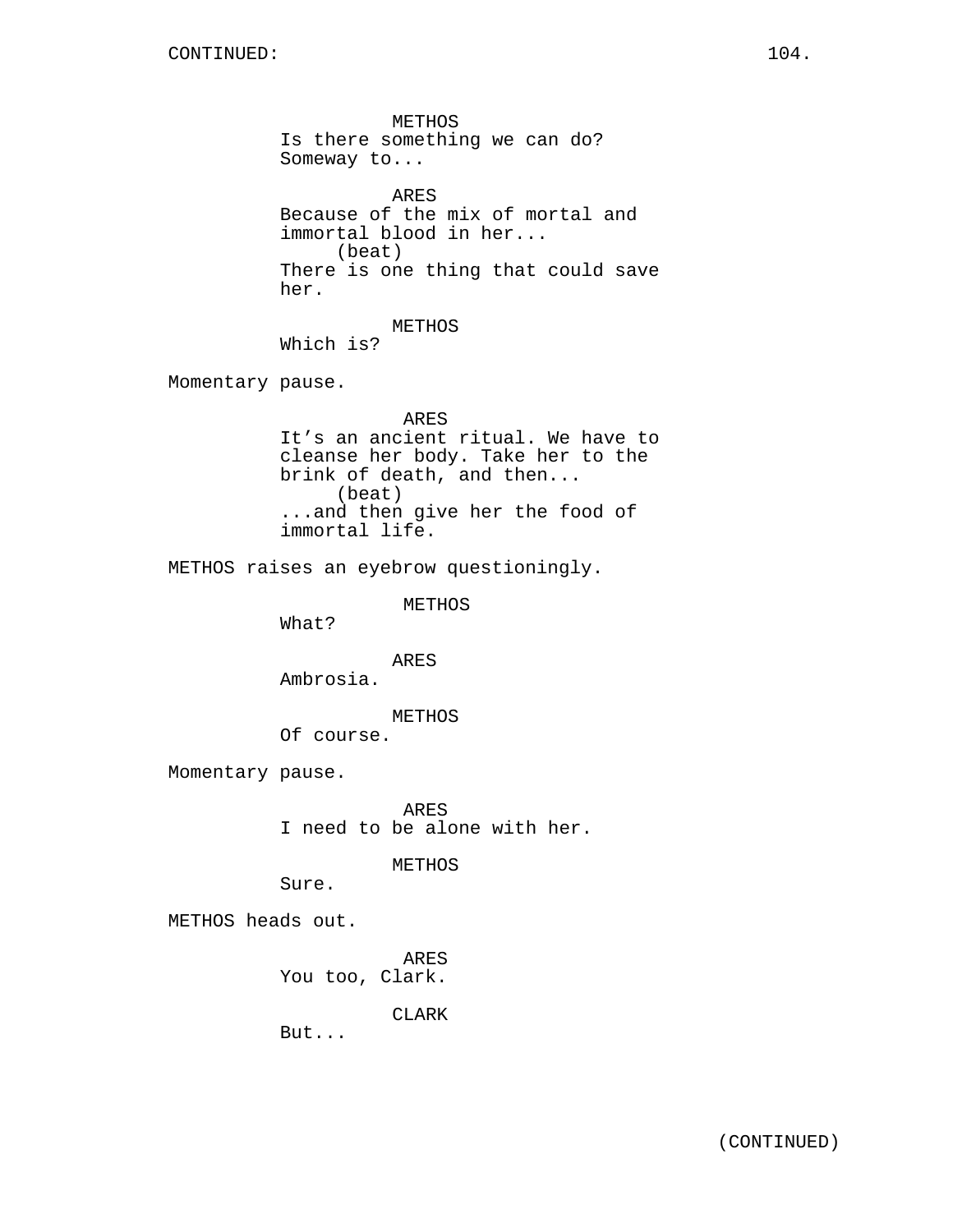ARES

You don't need the lyre anymore. I'm here now. I can handle this.

CLARK stops playing. DIANA starts to get restless. ARES goes to her. CLARK heads for the door. ARES places a hand on her head. She calms down. CLARK turns back to ARES.

#### CLARK

Nice seeing you again. And thanks.

ARES gives CLARK a "what" look. CLARK leaves the room. ARES looks at DIANA.

> ARES Oh Diana. I'm so sorry. I never thought that these...

ARES brushes some of her hair away from her face with his other hand.

> ARES Sleep my love. Sleep.

DIANA drifts off. She is completely still, calm. ARES picks her up in his arms and they vanish from the room.

# CUT TO:

83 MAIN ROOM 83

METHOS and CLARK are sitting on the sofa. METHOS, for the first time, realizes that Duncan isn't around.

METHOS

Where's...

CLARK He went for a walk just before you got back.

METHOS I guess it was a good thing he wasn't here.

The front door opens. DUNCAN enters. The first thing he realizes, is that the music has stopped. Then he spots METHOS and CLARK on the sofa.

> DUNCAN Did you find...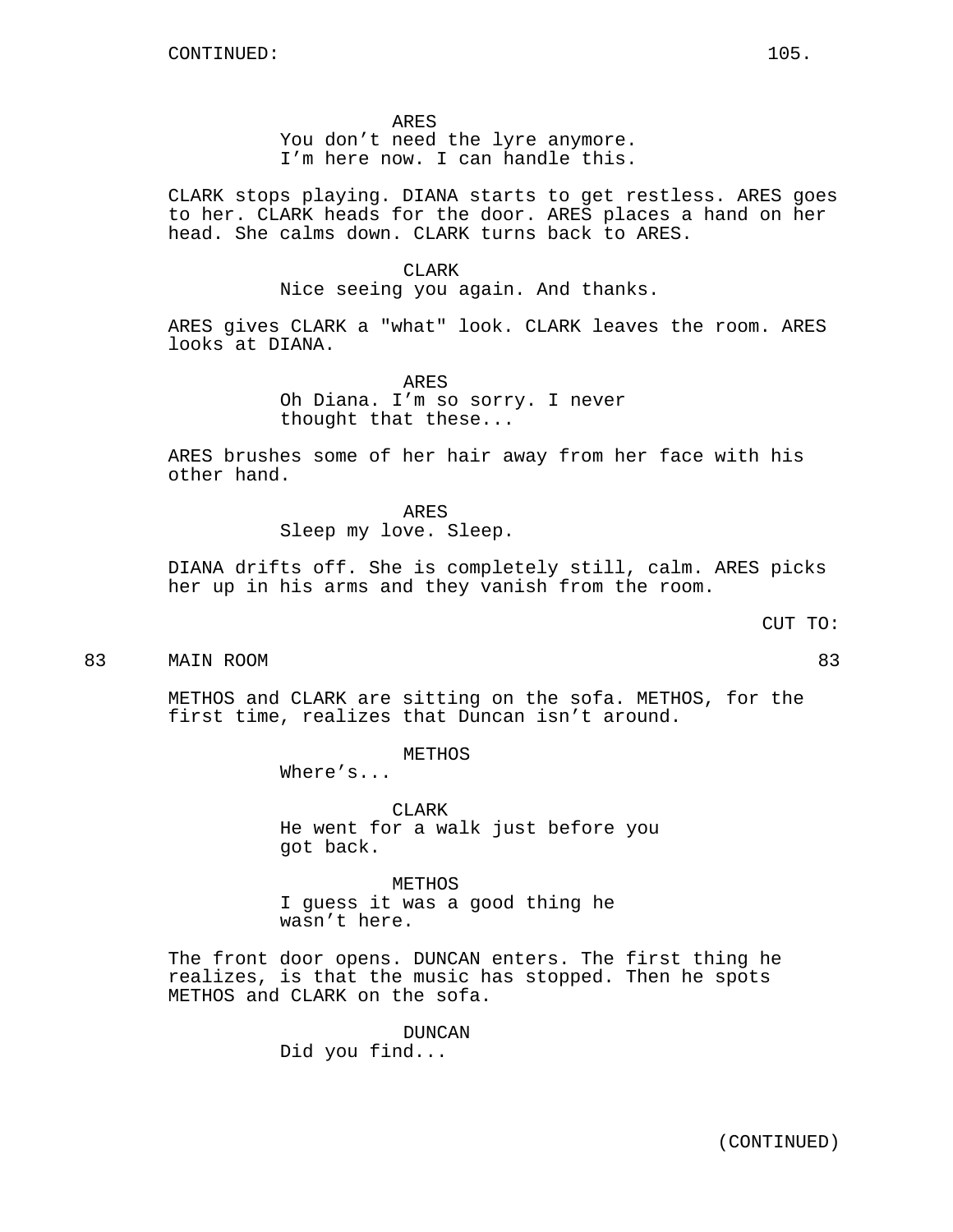METHOS Yes. He's with her now.

DUNCAN Alone? You left him alone with her? Methos, I...

DUNCAN heads for the bedroom.

METHOS Wait, there is something you should know.

DUNCAN stops.

DUNCAN

What?

Momentary pause.

METHOS Ares does know what's wrong.

DUNCAN That's good news, right?

METHOS

Maybe.

DUNCAN Maybe? (beat) What is it? What's wrong?

Momentary pause.

CLARK I was right. It was poison.

DUNCAN Poison? You're kidding, right?

Momentary pause. CLARK and METHOS both shake their heads "no".

DUNCAN

How?

METHOS Those handcuffs you found in the warehouse...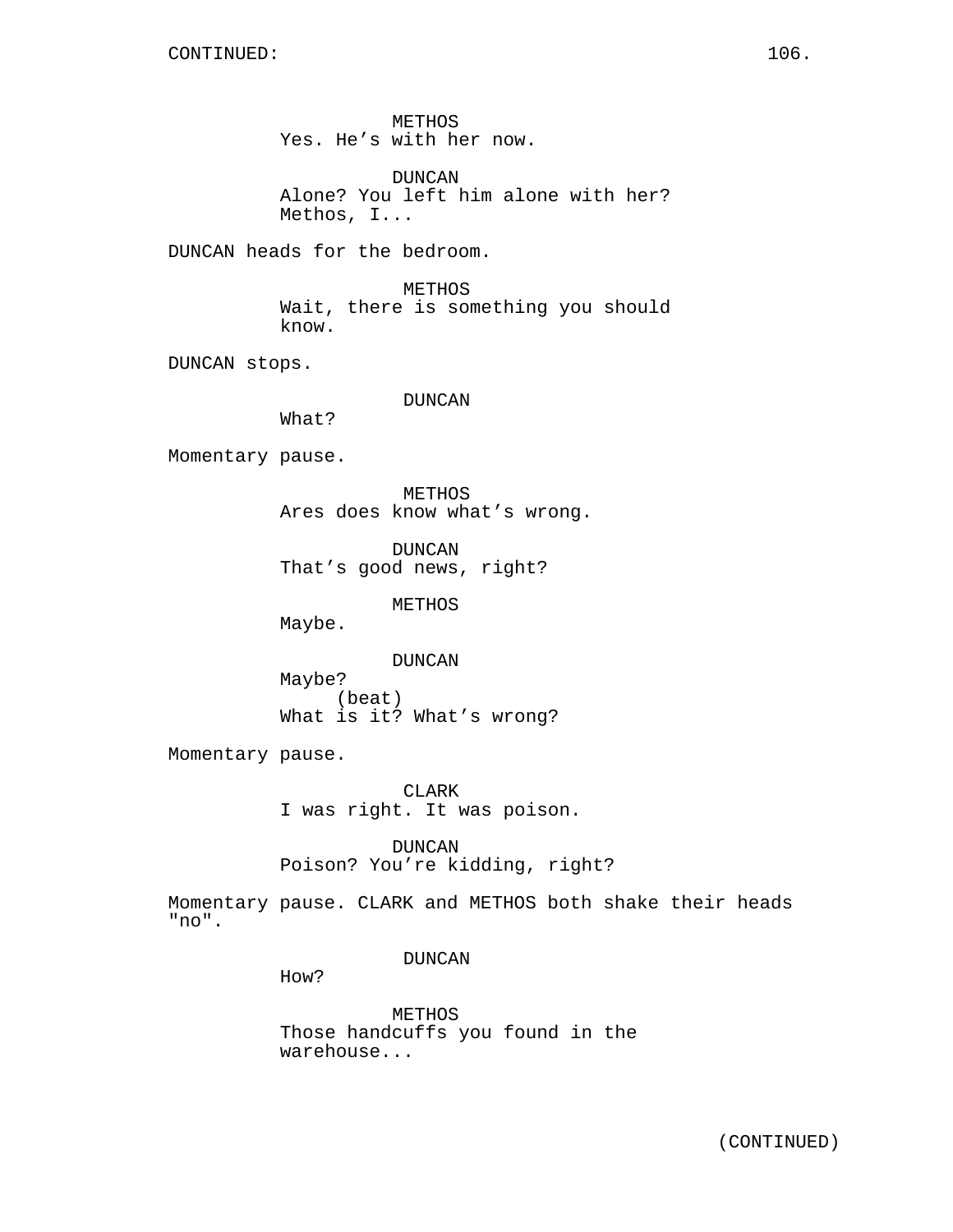DUNCAN What about them?

METHOS They're laced with hind's blood.

DUNCAN

What?

CLARK The metal used to forge them, was contaminated. Someone added hind's blood to the liquid metal.

DUNCAN Who would... Why would...

## METHOS

Unknown.

Momentary pause.

DUNCAN I was poisoning her. I... I nearly killed her.

CLARK Mac, it's not your fault. You had no way to know that...

DUNCAN

Not my fault? (beat x2) Hind's blood is lethal, isn't it? I could have killed her. I...

METHOS The box, Mac. Do you still have the box you found them in?

DUNCAN Yeah. Yeah. Back at the loft. (beat) I can't believe I...

CLARK Where in the loft?

DUNCAN On the table near the door. (beat) Methos, I could have killed her. Do you realize I...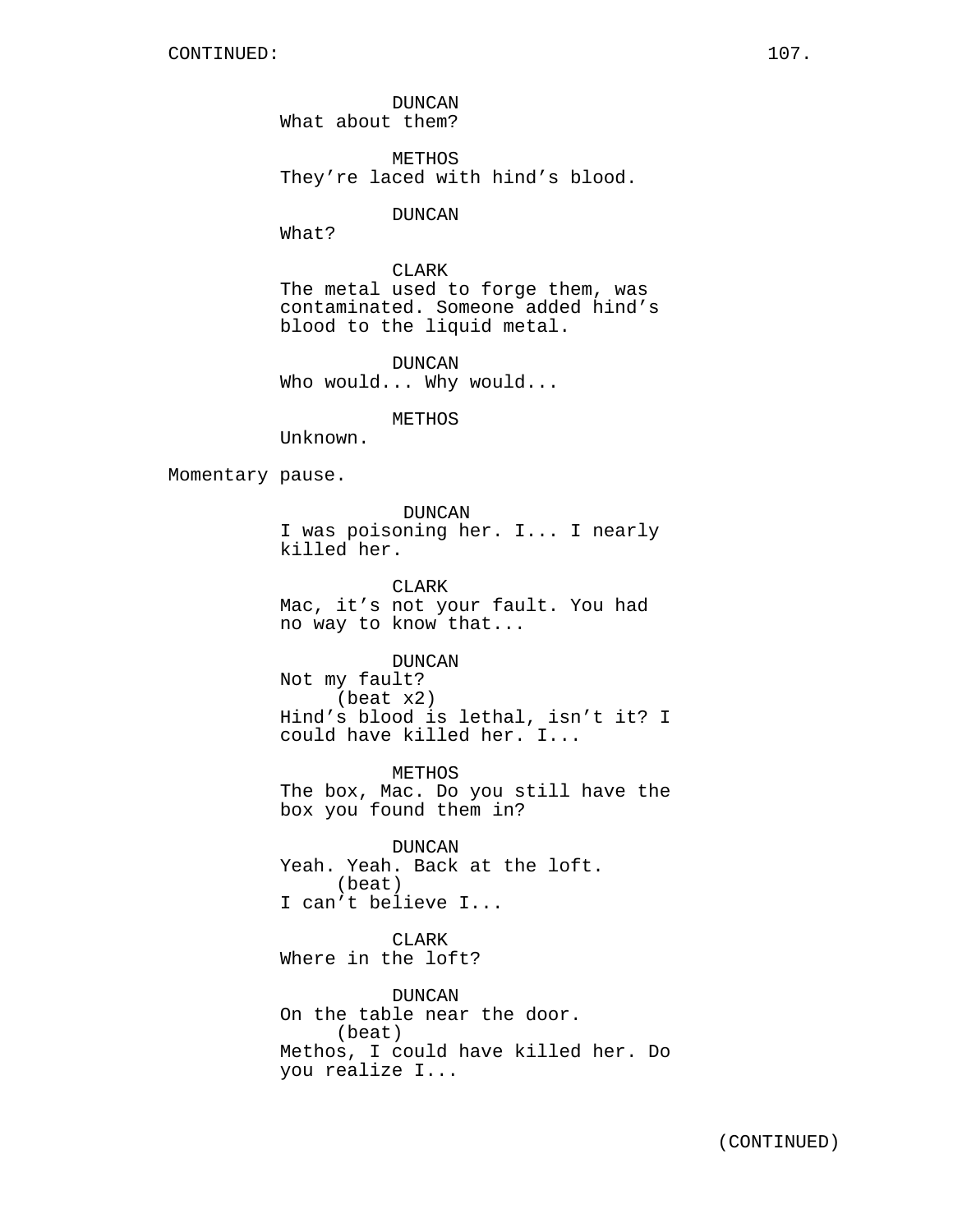METHOS Mac, stop it. She's going to be okay. We're going to return the cuffs to the warehouse.

CLARK And I know the perfect place to put them.

Momentary pause. METHOS looks at CLARK.

CLARK Remember that display case?

METHOS Which one, there are so many?

CLARK Thee display case. The one that will only open for me, Ares, and mom.

METHOS

Perfect.

METHOS turns to DUNCAN.

METHOS We'll be back shortly.

CLARK looks at METHOS.

CLARK You mean, I'll, be back shortly.

METHOS looks at CLARK.

METHOS You heard Ares. You were born Immortal, Clark. Those cuffs will kill you.

CLARK Only if I'm wearing them.

Momentary pause.

METHOS Or touching them. And how do you plan to get them into the box without touching them?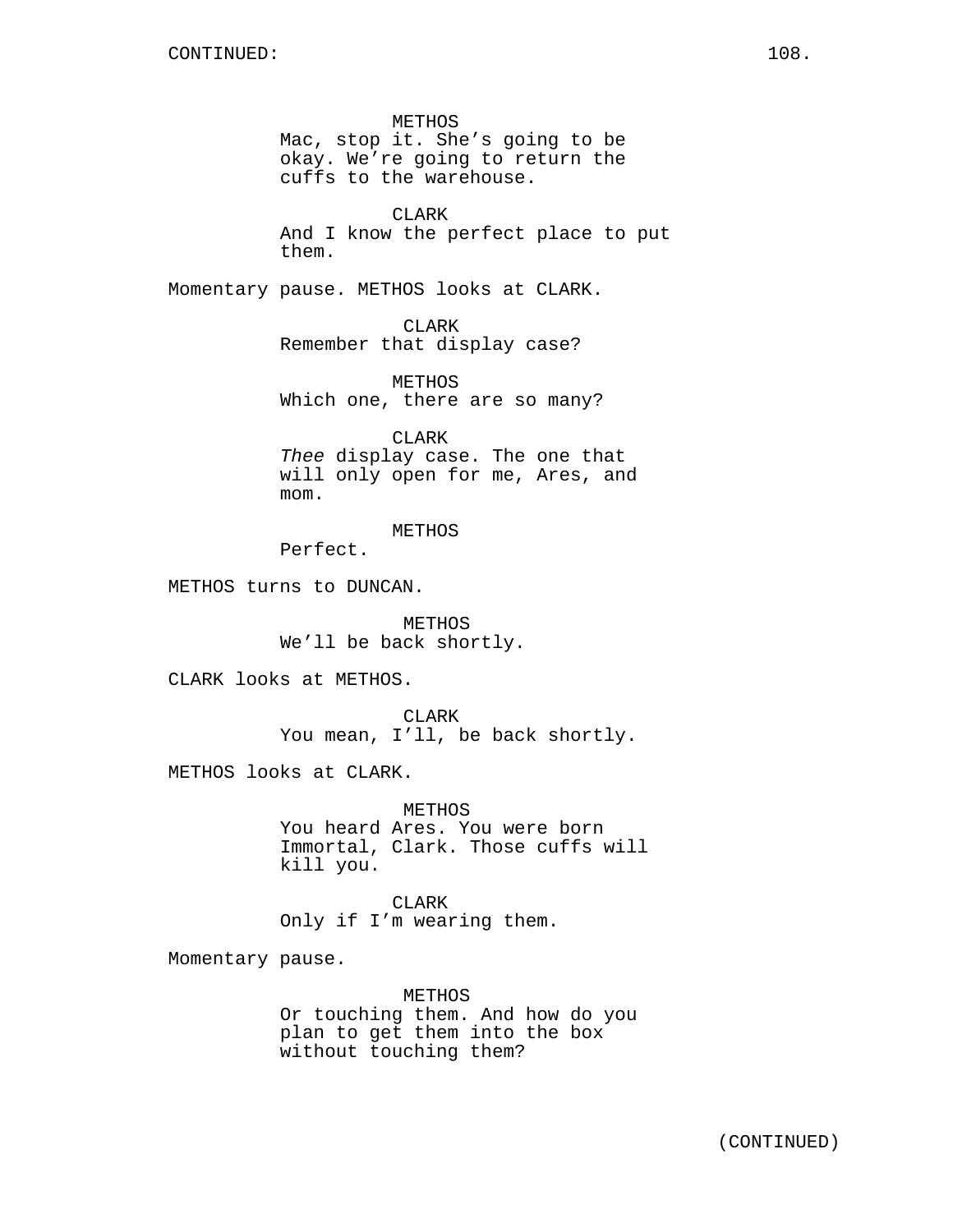# CLARK

You'll never learn will you.

METHOS raises an eyebrow. CLARK looks at the table in front of him. The box appears. The box opens. The cuffs appear in the box. The box closes. The box disappears from the table, and reappears in CLARK's hands. CLARK smiles and vanishes. METHOS nods his head. METHOS turns to DUNCAN, he's gone. METHOS looks around and sees DUNCAN just as he opens the bedroom door.

#### DUNCAN

DAMN!!!!

### METHOS

What?

DUNCAN glares at METHOS.

# DUNCAN They're gone!!!!

DUNCAN slams the bedroom door.

CUT TO:

84 TOP OF MT. OLYMPUS - GREECE SALL SOME ASSESSMENT ASSESSMENT ASSESSMENT ASSESSMENT ASSESSMENT ASSESSMENT ASSESSMENT ASSESSMENT ASSESSMENT ASSESSMENT ASSESSMENT ASSESSMENT ASSESSMENT ASSESSMENT ASSESSMENT ASSESSMENT ASSES

DIANA is floating in mid-air. ARES is standing beside her. A chalice appears in his hands. He opens the chalice. He takes a large piece of ambrosia out of the chalice, and places it in her mouth. The chalice disappears. He places his hands over her, palms down. He closes his eyes, and concentrates. His hands start to glow. He lowers his hands. He places one hand over her heart, and the other on her forehead. After a few moments, she gasps. He opens his eyes. He lowers her to the ground, and kneels beside her. She slowly opens her eyes.

#### DIANA

Ar... Ares?

ARES Sh. You're still weak.

DIANA Where... how...

He places his hands in front of himself, and offers them to her.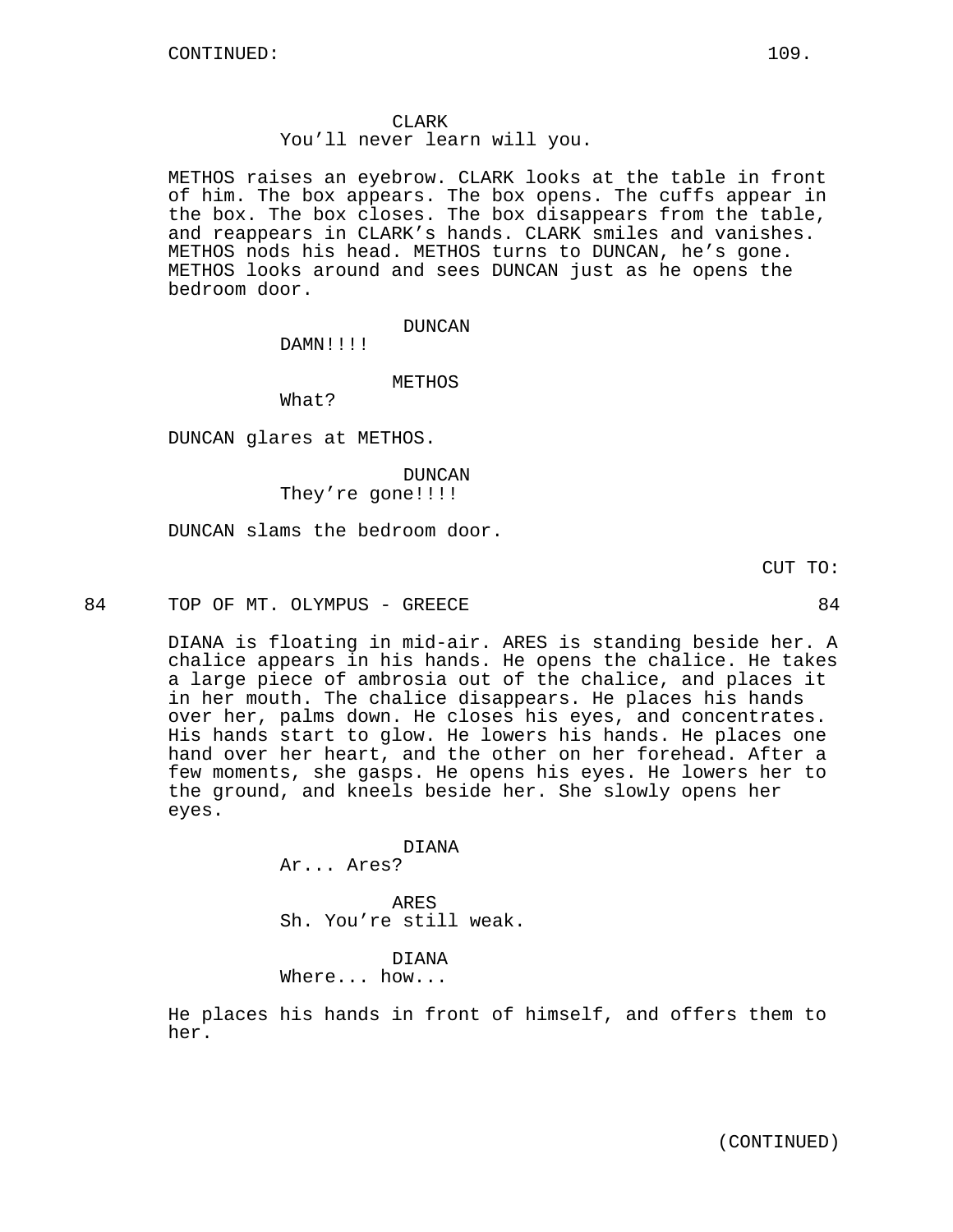ARES

Diana, take my hands.

She brings her hands to his. Their palms touch - flat. (Her hands are on his. His hands start to glow again. So do hers. She closes her eyes and lets his power flow into her. After a few moments, she falls asleep. He watches her sleep. After a few minutes, he calls her name.

## ARES

Diana. (beat) Diana.

Momentary pause. She awakes as if from a dream. She sees ARES.

> DIANA Ares? Am I dreaming?

She touches his face in a loving caress.

DIANA I can't believe you're really here. I...

She suddenly realizes that she isn't dreaming. This is real. But, if this is real, then how did ARES get here? Where did he come from? ARES takes her hand in his.

DIANA

Wait, how...

ARES

Don't.

DIANA figures it out.

DIANA You're... You're her Ares, aren't you?

ARES lets go of her hand.

ARES

Yes.

DIANA Why are you...

ARES

You were dying.

DIANA gets a confused look on her face.

(CONTINUED)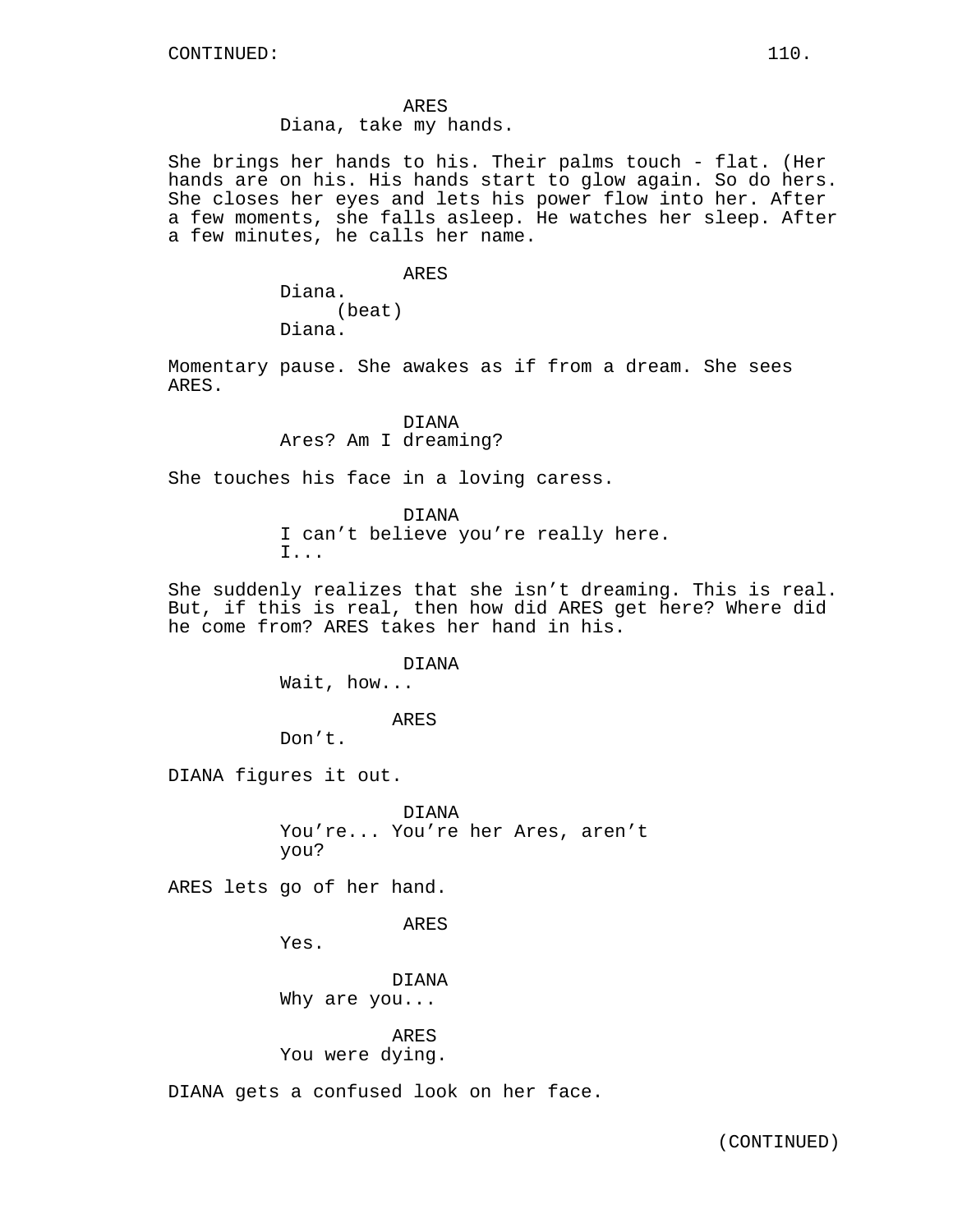DIANA Dying? ARES Yes. DIANA But how is that possible. I'm... ARES Those cuffs that MacLeod found in the warehouse, were laced with hind's blood. DIANA Hind's... ARES If Methos hadn't have come to me when he did... DIANA is surprised that METHOS went to ARES. DIANA Methos came to you? ARES Yes. Surprised? DIANA nods a "yes". ARES So was I. Why was it Methos and not MacLeod? If Mac loves you... DIANA Mac would never ask you for help.

He doesn't trust you. He... ARES

I think Methos cares for you more than you know. Maybe even more then he cares to admit. Some of the thoughts that were going through his head...

ARES decides to change the subject, not wanting to remember the thoughts that were going through Methos' head.

> ARES He wouldn't tell me why, or how you exist, but...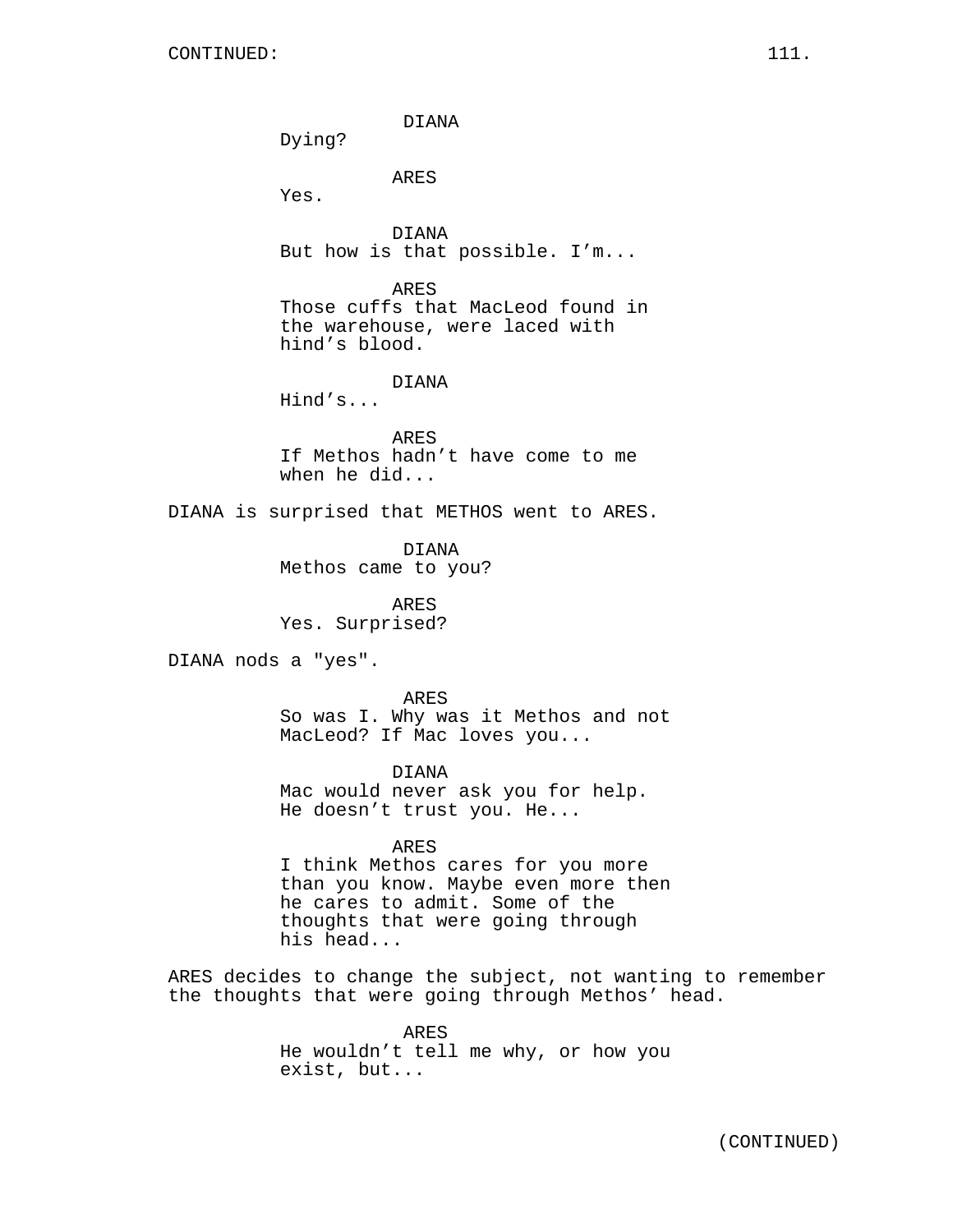DIANA It's better you don't know.

ARES I'm not stupid, Diana, There is only one possible explanation.

DIANA

There is?

ARES Yes. Sometime, somehow, we go back.

DIANA line is said in a casual way. Neither confirming nor denying the statement.

# DIANA

Right.

ARES So I'm right. We...

DIANA

I'm neither confirming nor denying your statement. You'll just...

DIANA stops. She looks at him. She wants so much to just take him in her arms, show him how much she has missed him. But she can't. He isn't "her" ARES.

#### ARES

Why are you looking at me like that?

DIANA

Sorry. I... (beat) Your Diana, she's probably wondering where you are. You... You should get back to her.

ARES Right. But first, I shall return you to your Villa.

He offers her his hand and flashes her a smile. She takes his hand. They vanish.

JUMP TO: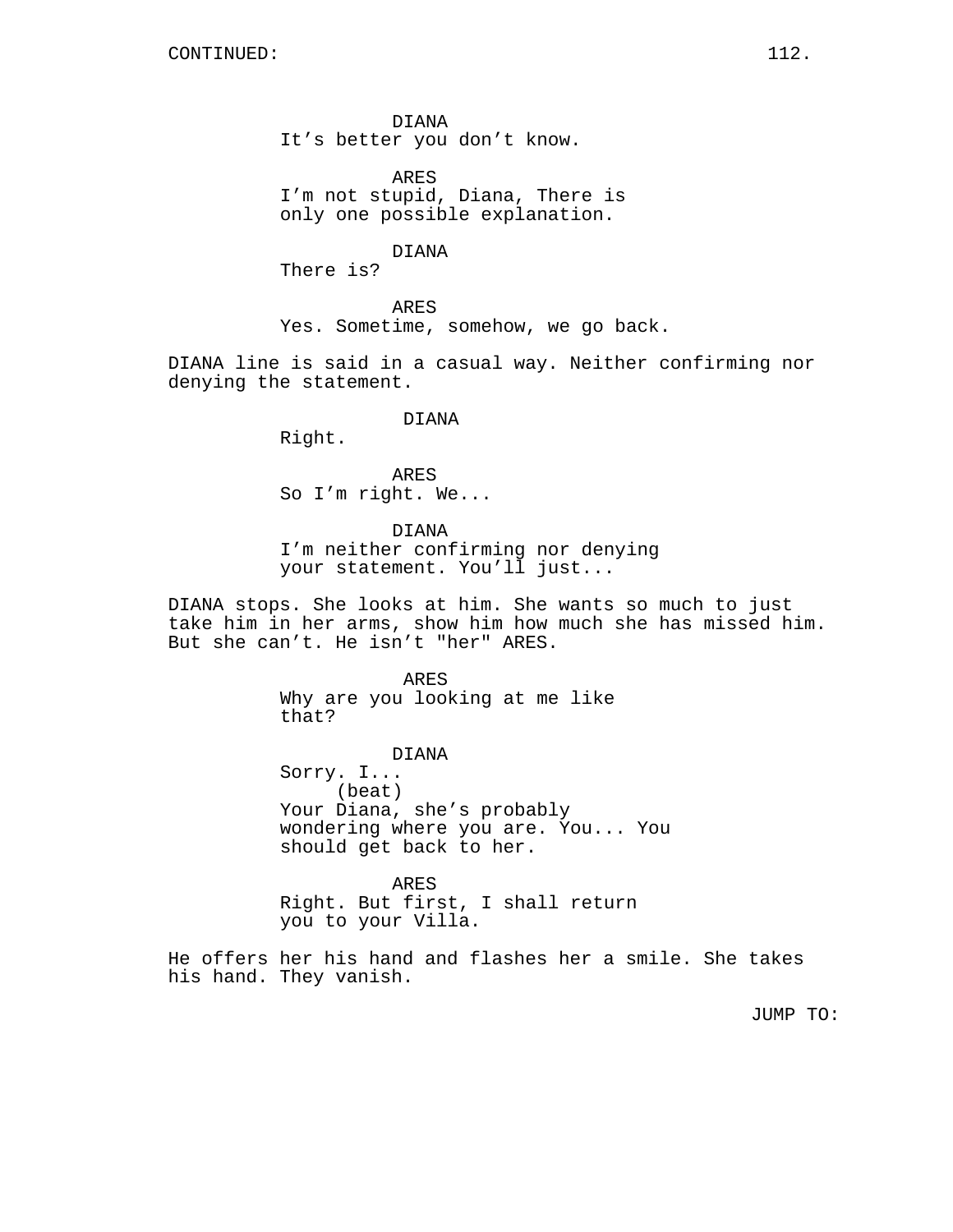85 EXT: VILLA - PARIS 85

ARES and DIANA materialize on the front lawn. DIANA looks at ARES.

> DIANA Thank-you for saving my life.

> > ARES

Anytime.

She kisses him, taking him by surprise.

ARES What was that for?

She just looks at him.

DIANA No matter what she says... (beat) She does love you. She always did.

He smiles and strokes her face.

ARES

I know.

He kisses her. She is about to return the kiss, but he vanishes. He vanishes while kissing her. DIANA realizes he is gone.

> DIANA I still do.

She stares up at the spot where he was.

PAN TO:

86 BEHIND HER 36 SOME 1999 STEEL BEER AND THE SERVICE SERVICE SERVICE SERVICE SERVICE SERVICE SERVICE SERVICE SERVICE SERVICE SERVICE SERVICE SERVICE SERVICE SERVICE SERVICE SERVICE SERVICE SERVICE SERVICE SERVICE SERVICE

The door of the villa opens. DUNCAN runs out. She doesn't hear him approach.

# DUNCAN

Diana?

DUNCAN places a hand on her shoulder, startling her. She turns, half expecting it to be Ares. She sees that it is DUNCAN. She falls into his arms. He holds her.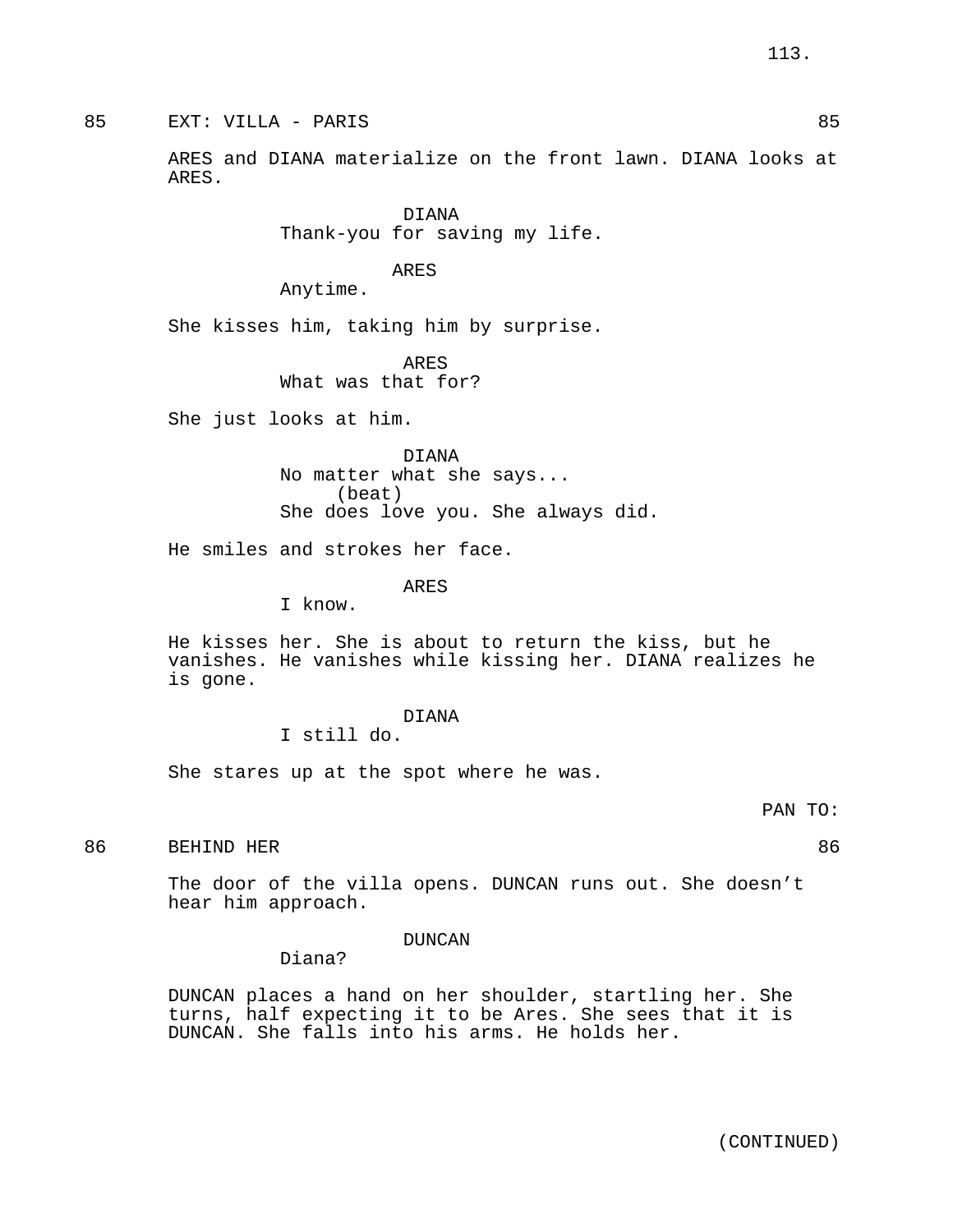DUNCAN

You okay?

DIANA

Fine.

DUNCAN He didn't hurt you did he?

DIANA

Mac!

DUNCAN Sorry, reflex.

DIANA Please, just hold me.

He holds her in his arms. After a few moments, they walk to the Villa.

CONTINUE TO:

87 INT: VILLA 87

DUNCAN and DIANA enter. She sees METHOS on the sofa, but can't see Clark.

> DIANA Where's Clark?

METHOS Returning those cuffs to the warehouse.

DIANA Is it safe?

Momentary pause.

DUNCAN Don't worry. The cuffs were in their box before he left.

DIANA Those things should be destroyed. If they...

METHOS According to Ares, they can't be destroyed.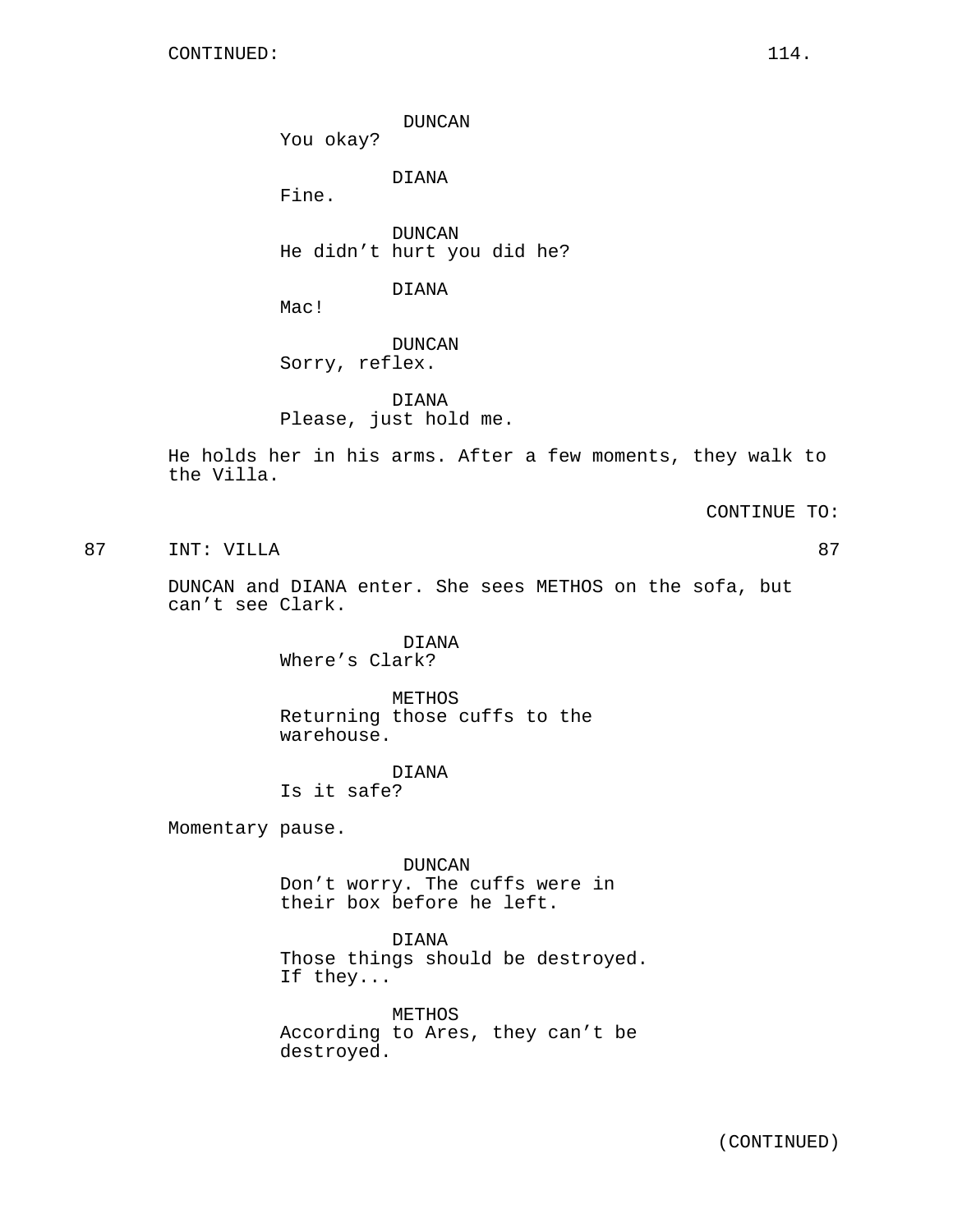DUNCAN And you don't have to worry about them falling into the wrong hands.

DIANA How can you be sure of that?

Momentary pause.

METHOS Because Clark is putting them in the display case that can only be opened by three people. You, him, and Ares. And I can't see you guys using them on each other.

DIANA

I see. (yawn) I'm so tired. I... (yawn) I think I'll go take a nap.

DUNCAN

Sleep well.

She smiles and kisses him.

DIANA

Thank-you.

DUNCAN For what? Nearly killing you?

DIANA No. For putting aside your hatred and asking Ares for help. I know that couldn't have been easy.

DUNCAN Oh. Well. You're welcome.

DIANA gives DUNCAN a hug. While hugging DUNCAN, she looks over at METHOS and mouths a "thanks" to him. METHOS gives her a "no prob" look. DIANA and DUNCAN break the hug. She looks at DUNCAN, smiles, then turns and walks off toward the bedroom. DUNCAN and METHOS watch her walk off. She takes a few steps, then stops, and turns back.

> DIANA Oh, and um, next time you want to do something different, don't shop at the warehouse!